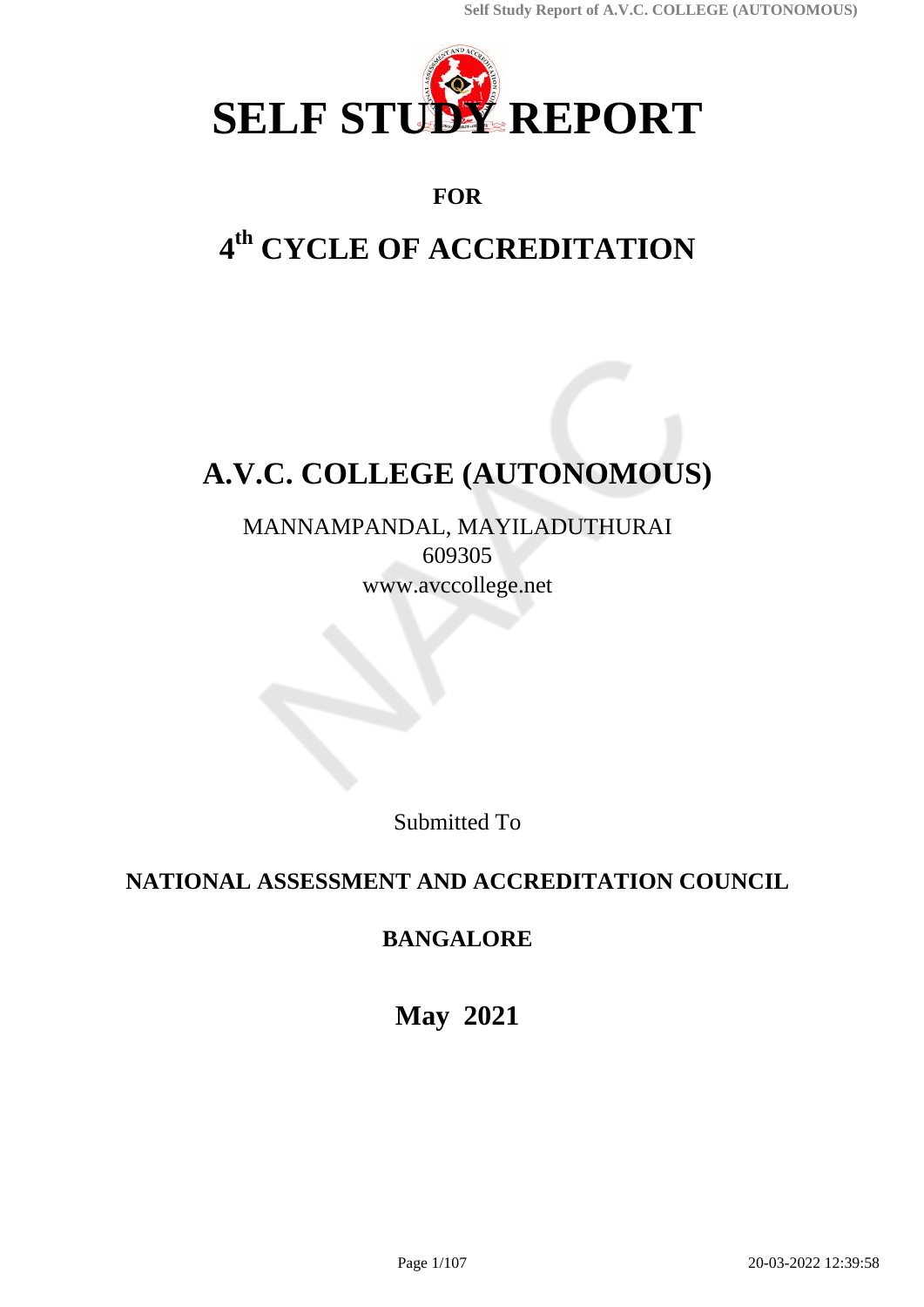# **1. EXECUTIVE SUMMARY**

# **1.1 INTRODUCTION**

The college was inaugurated on 29th June 1955 and started functioning from 5th July 1955 at the Municipal Elementary School building in Dr. Varadachariar Park, Mayiladuturai with student strength of 120, in the first year of intermediate class. Now at a beautiful 54 acre greenery area celebrated the diamond jubilee recently and attained "College with potential for Excellence-Phase-II and consistently in the rank band of 101-150 for the last three assessments. The college took serious move towards the vision of the college which gives education for economically and socially weaker section of this area and women empowerment and enhanced the quality of life of families of this area. The college provides opportunity to excel in academic, co-curricular and extracurricular activities depends upon the students taste and desire which attracts students from other states and countries.

### **Vision**

As a citadel of higher learning offering quality education to downtrodden people.

### **Mission**

Orienting education to uplift rural youth. Empowering women by enhancing their literacy and employability.

# **1.2 Strength, Weakness, Opportunity and Challenges(SWOC)**

### **Institutional Strength**

- Regular yearly updation of CBCS curriculum with innovative, skill based, employability and entrepreneurial courses incorporating field courses, industrial/laboratory visits,
- Restructured curriculum for accommodating global relevance of the academic dimension of the courses
- Providing higher education opportunities for rural students primarily from economically backward and first generation graduates with special emphasis to women knowledge empowerment.
- Totally 16 departments offering 17 UG courses and 15 PG courses in 15 disciplines
- Various Departments having Research Centres providing PhD in 9 disciplines and M.Phil in 8 disciplines in both Full-time and Part-time modes.
- Air-conditioned labs, Conference Hall, Seminar Hall, IQAC-Centre, Administrative building are well estabilsihed
- Newly constructed multipurpose hall with seating capacity of 3500 and indoor courts for different games and events
- Gymnasia with 16 stations
- Campus and library surveillance through more than 49 CCTV
- Regular conduct of seminars, conferences, cluster department programmes, workshops, and Cluster of College programmes (approximately 64/year)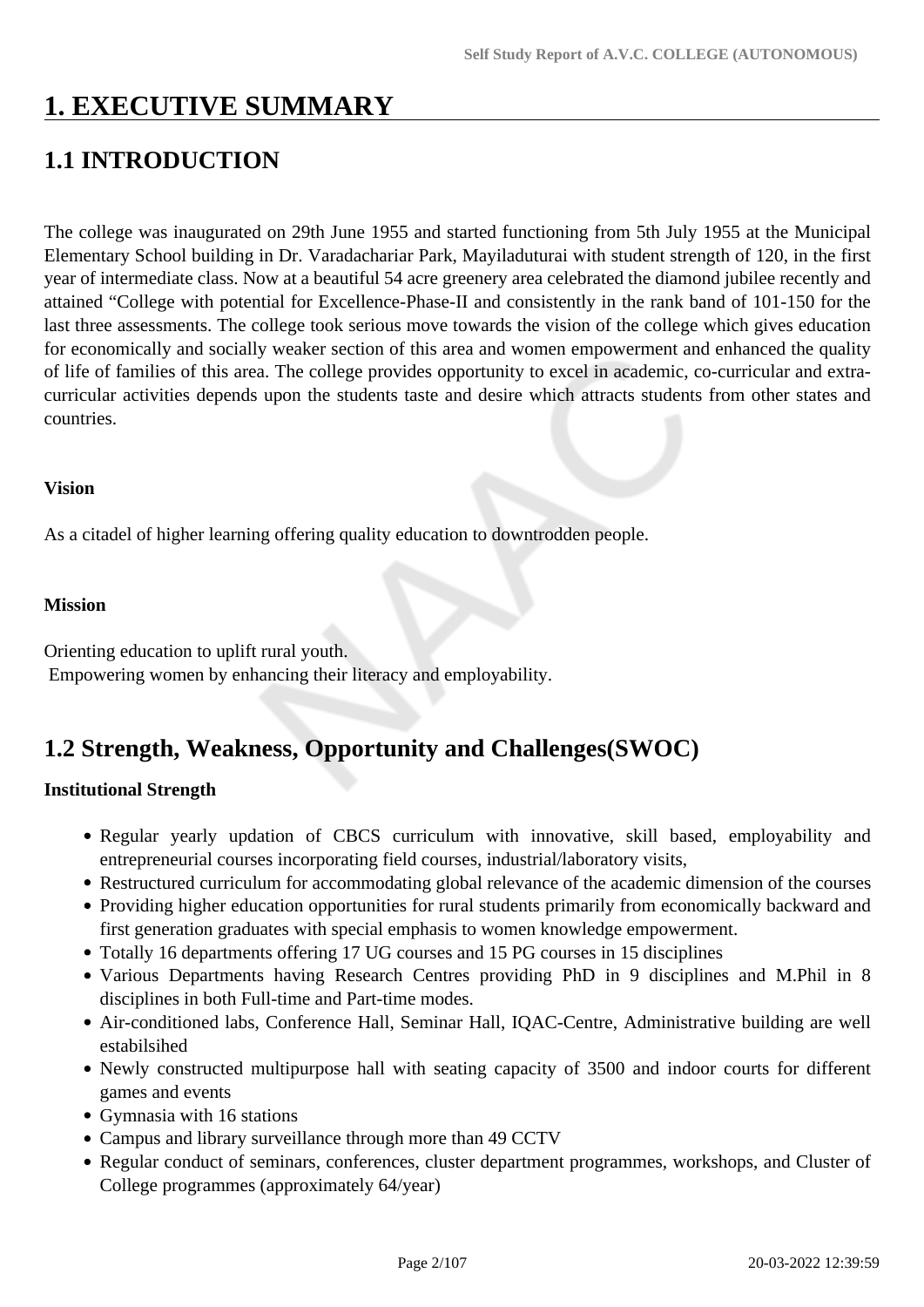- Dedicated 24 hrs Internet with Wi-Fi enabled campus with 12 access point in every building
- Smart class rooms with teaching gadgets and internet connectivity
- Provision of transport facilities to remote areas for bring first generation girl students
- Provision of amenities like Bank with ATM facility, Canteen, Co-operative Stores,
- Supply of RO water in all Blocks and provision of water collars in different points
- Spacious, well-maintained and OPAC automated library with *ca* 1 lakh books in well stacked racks and cupboards with rare books.
- Library with internet centre providing accessibility to Internet, INFLIBNET, N-LIST, DELNET databases, online journals, etc.,
- Digital library with study materials and learning materials such as PowerPoint handouts, question banks, question papers, e-books, scanned handouts, text books, etc.,
- Four separate reference areas for arts, science, competitive exams and periodicals/ journals section with seating and reading facilities
- Sophisticated Central Instrumentation Centre
- Reimbursement of TA & DA for students who are participating in different competitions in Sports, and Fine Arts and proving uniform Jerseys for different games and athletes
- Fee waiver, fees concession, cash prizes for National and International spots achievers

### **Institutional Weakness**

- Located in a rural and remote area with connection only by road.
- Lack of patents and fewer number of start-ups
- Limited revenue generation through consultancy work
- Performance of students in competitive exams and civil service exams
- Lack of English language skills due to the influence of vernacular medium at the school level and most of them are first generation graduates from agricultural background
- Lack of space and more modern facilities in the Instrumentation Centre
- Scarcity of water during summer
- Lack of centralized solar power generating system with grid

### **Institutional Opportunity**

- Enhancing the participation of Fine Arts and Sports team in national and international events/competitions
- Enriching library resources particularly the online resources to meet new academic expansions and elevating as state-of-art library
- Exposure of students to research problems and methodology through project work and publication of departmental magazines
- Creating opportunities for more collaborations with other Institutions of National and International reputation
- Offering interdisciplinary joint ventures
- Increasing the campus interviews for higher job opportunities for all arts and science students
- Extending intellectual and skill expertise to both staff and students
- Service to neighborhood community through extension activities by collaborating with various Govt.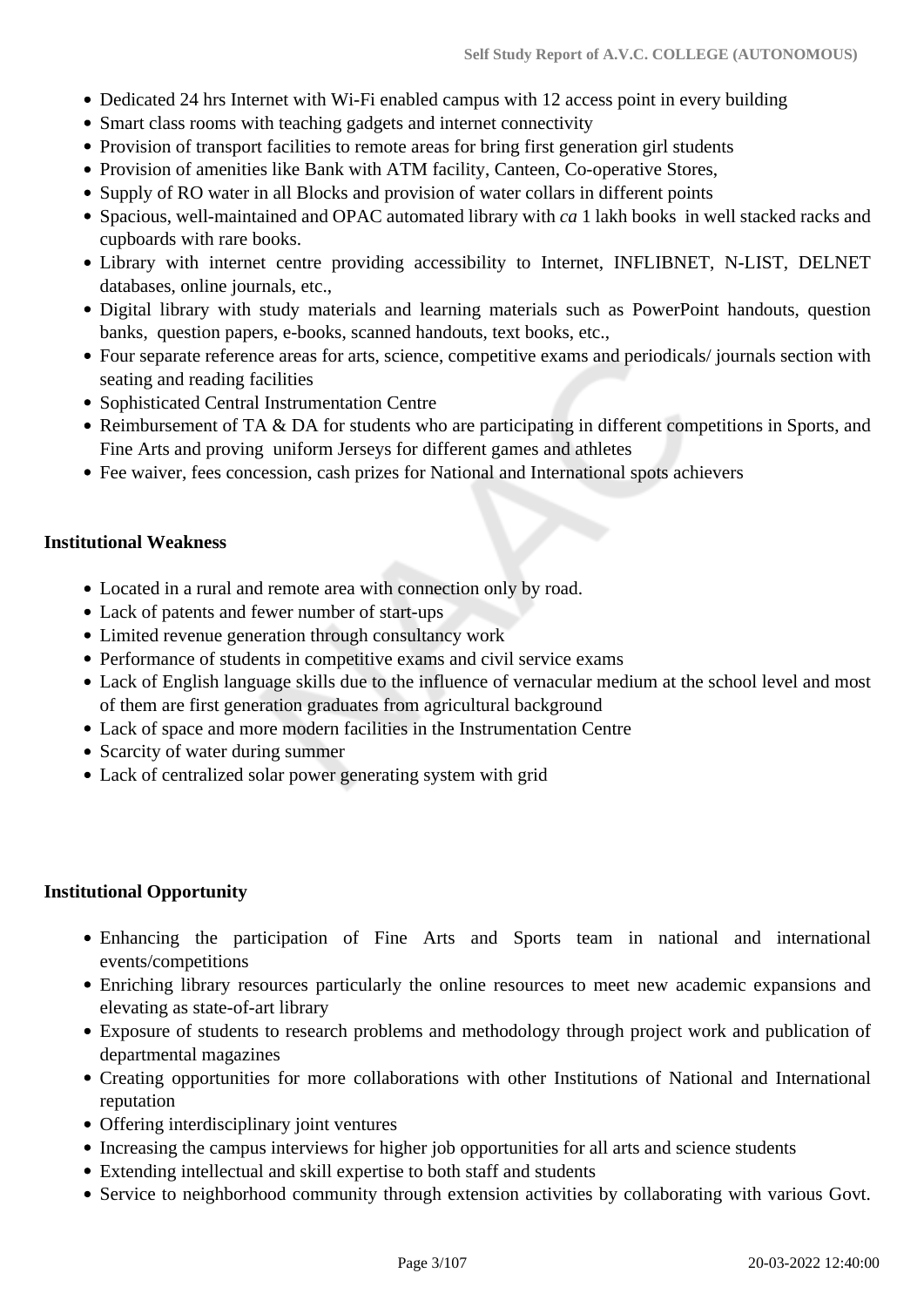/NGO organizations to foster rural development and economic empowerment.

- More tie-ups and MOUs with industries and educational institutions for enhancing activities and association
- Make use of Department and Students clubs, forums, and societies for offering vital exposure to students in different areas viz., skill, leadership, co-operation, team work,

### **Institutional Challenge**

- Mushroom growth of the Self-Financing Institutions in the vicinity poses a threat to admissions.
- Establishing Government Colleges around the area puts pressure to overcome admission from those areas
- Low English proficiency among the students at the entry level and preparing them for employments in multinational companies
- Faculty exchange and student exchange programmes with premier Indian and foreign institutes of higher learning
- Though several papers are in high impact factor journals but still many of the staff members yet to publish in high IF journals.
- Attaining student diversity by attracting more students from other states and countries
- Economically weaker students getting distractions and demotivation due to part-time jobs and family burdens
- Restructuring pedagogic strategies so as to motivate the digitally and technologically driven student community
- Insufficient industries lead to lack of industrial exposure and remoteness produces inadequate entrepreneurs.
- Improved networking, Tie-ups for collaborative research, internship and training with industries and foundations
- Rural mindset of students and parents in taking up challenges and dropping out of studies owing to domestic reasons
- Raising funds for infrastructure development particularly building for additional facilities
- Remote geographical location of the Institution hinders to bring Reputed Scientists and Experts from various fields to the Institution to share their expertise knowledge and companies for campus drives / interviews.

# **1.3 CRITERIA WISE SUMMARY**

### **Curricular Aspects**

The curriculum is constantly revised on a need-based manner in alignment with the changing expectations and demands of the stakeholders.

The college offers 49 programmes (17 UG; 15 PG; 8 M.Phil.; 9 PhD and 2 Diploma/certificate courses. Syllabus-embedded Internship and Project Work, Open Online Courses (OOC), Comprehensive Examination, Skill Based Electives, Core Electives, Extra Credit Courses and courses on employability skills of the students

394 new courses introduced and these constitute 22% of the total number of courses offered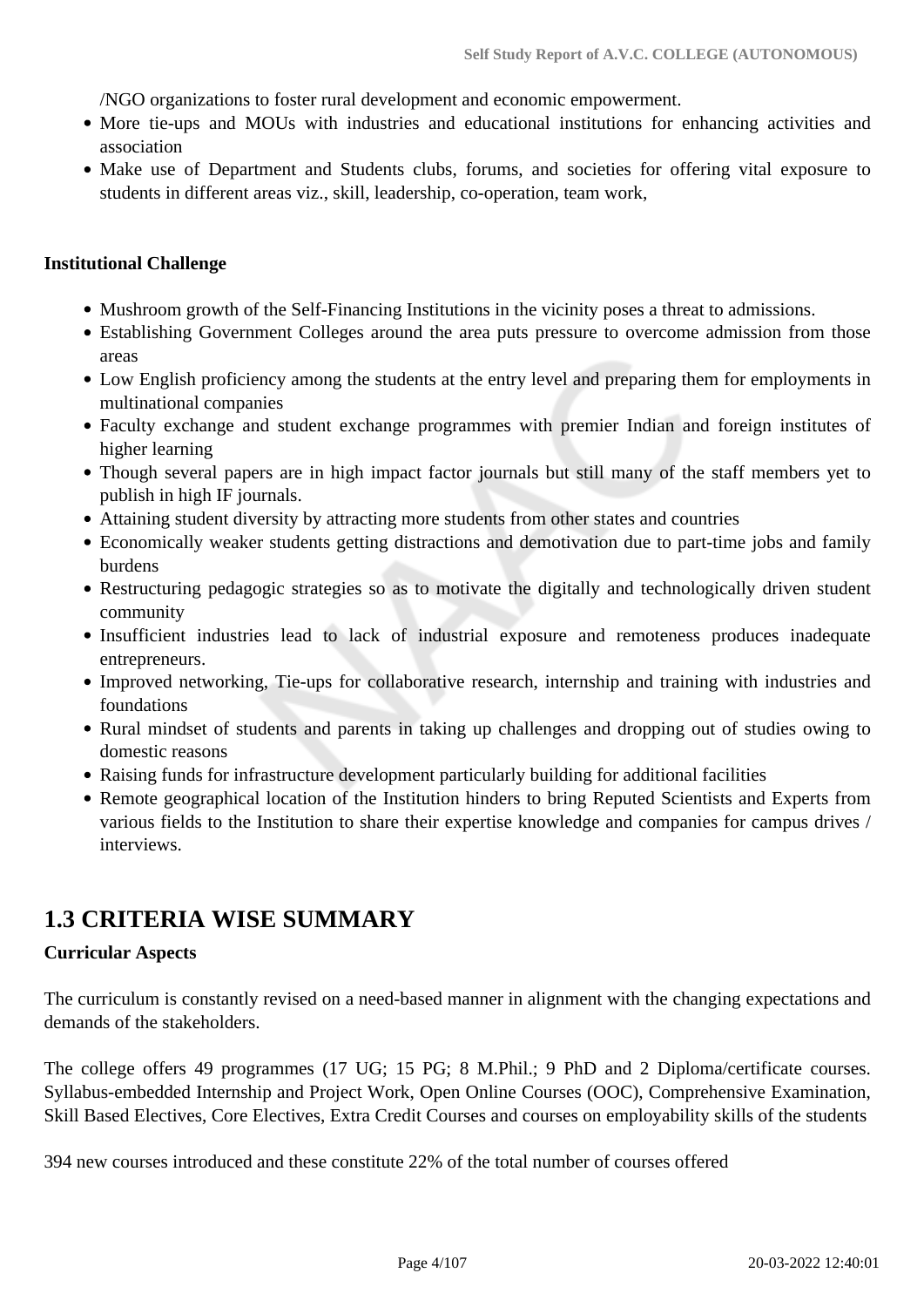All the courses had any one of the focuses on skill development, on entrepreneurship and on employability

49 programmes are offered under CBCS/Elective

Five cross-cutting courses are offered at institutional level and 204 courses bear cross-cutting issues at departmental level.

More than 15 value-added courses offered and students benefitted

Part - V activities enriched the social and moral responsibilities of the students.

Feedback from stakeholders are regularly gathered, analysed and used as input for curriculum revisions.

#### **Teaching-learning and Evaluation**

The teaching, learning and evaluation is a student-centered dynamic activity of the institution with time-bound technology infusion.

#### **Teaching-learning**

The mentor and mentee ratio is 1:19

Full time teachers against sanctioned posts are 100% with an average experience of 9.8 years

144 teachers are doctorates and of them 44 are research supervisors

All teachers use ICT tools for teaching, learning or evaluation

Student diversity includes 2801 women (56%), 22 differently abled students, 3 international students and 20 students from other states

The fast learners have career guidance, competitive exams coaching classes, and encouraged to take MOOC and NPTL courses

The slow learners have remedial classes, tutoring system and peer-learning circles

The teaching-learning practices include internship, summer projects, guided seminars, industrial visits, lectures and simulation. Tha pandamic situation enhanced the ICT based teaching and the Google Meet is mail source used for teaching learning and evalautions

Mentoring programmes with a mentor: mentee ratio of 1:19

Learning resources are available in digital library apart from internet

Online teaching through Google Meet is the dominant teaching method during Corona lockdown and when College became Corona Quarantine and Treatment ward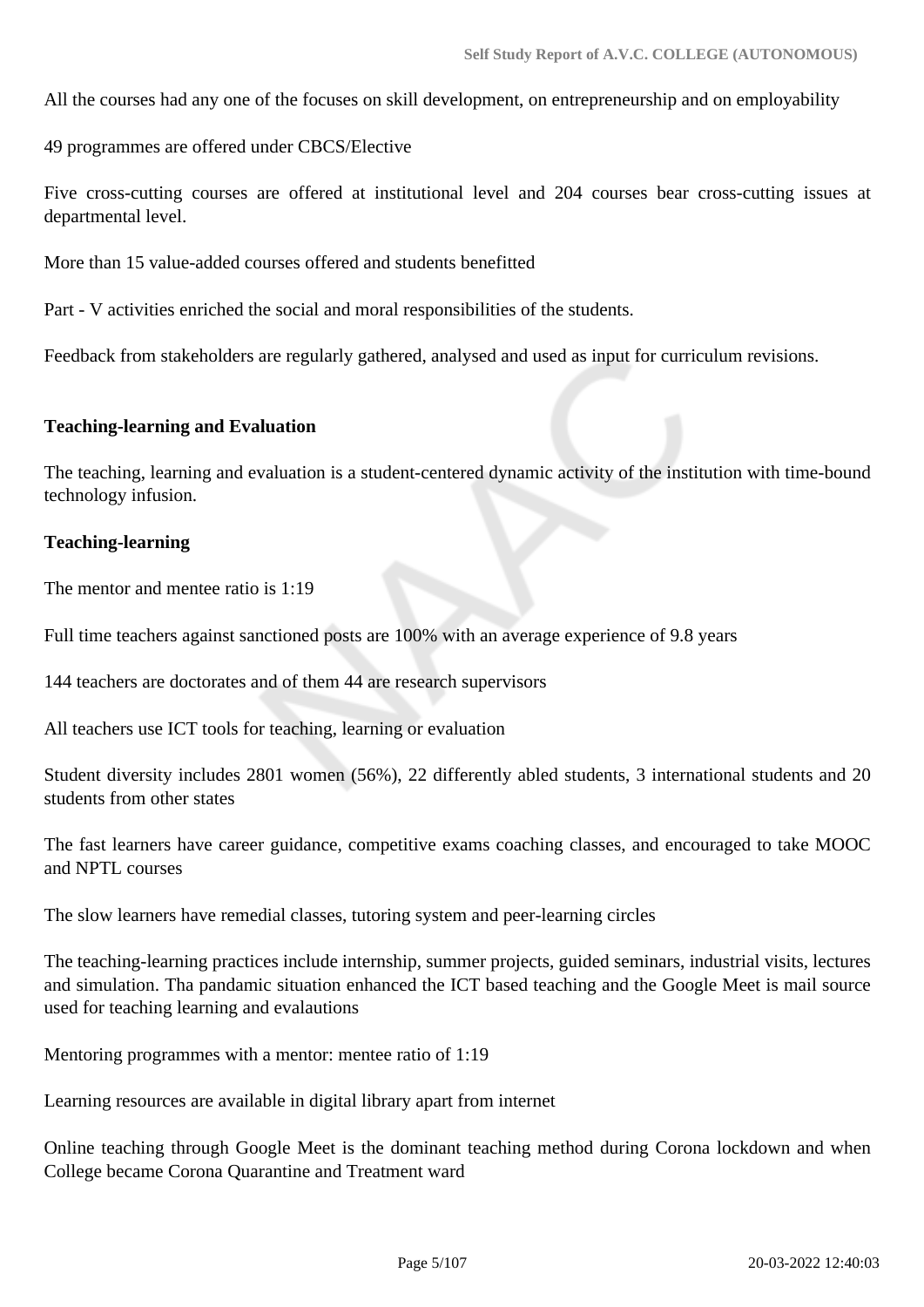### **Evaluation**

The semester results are usually released in 25 days

Assignments, centralized tests, seminar (with diversity of options case study, quiz, role play group discussion, panel discussion, field/industrial visit) are the components for the CIA. IT-integration in examination includes marks entry portal, e-hall tickets, online publication of results and seating allotment module through indigenously developed software. Average graduation outcome is 80%

### **Research, Innovations and Extension**

The college made good strides in procurement of funds and research publications. It is a pioneer in the introduction of curriculum-embedded outreach programme.

#### **Research**

Active researches are undertaken in 15 research departments under 44 research guides. In all, 160 PhD degrees are awarded and several papers were published

The faculty publications include 550 articles in UGC approved research journals, 380 books including edited chapters

### **Innovation**

Pre-incubation activities resulted in the start-ups by the students

8 functional MoUs leading to more than 50 collaborative activities towards research, training, conferences, faculty exchange and student exchange

#### **Extension**

20 villages are adopted for the extension activities which yield more than 100 outreach programmes organised in collaboration with government industry and NGOs mutually benefitting the people of adopted villages and the students.

36 awards and recognitions for extension activities

### **Infrastructure and Learning Resources**

The facilities include 122 classrooms, five smart classrooms and 4 seminar halls

441 computers, seven computer labs, an media centre and a language lab

24/7 browsing facility to staff and students through 200 Mbps internet connectivity and firewall controlled Wi-Fi access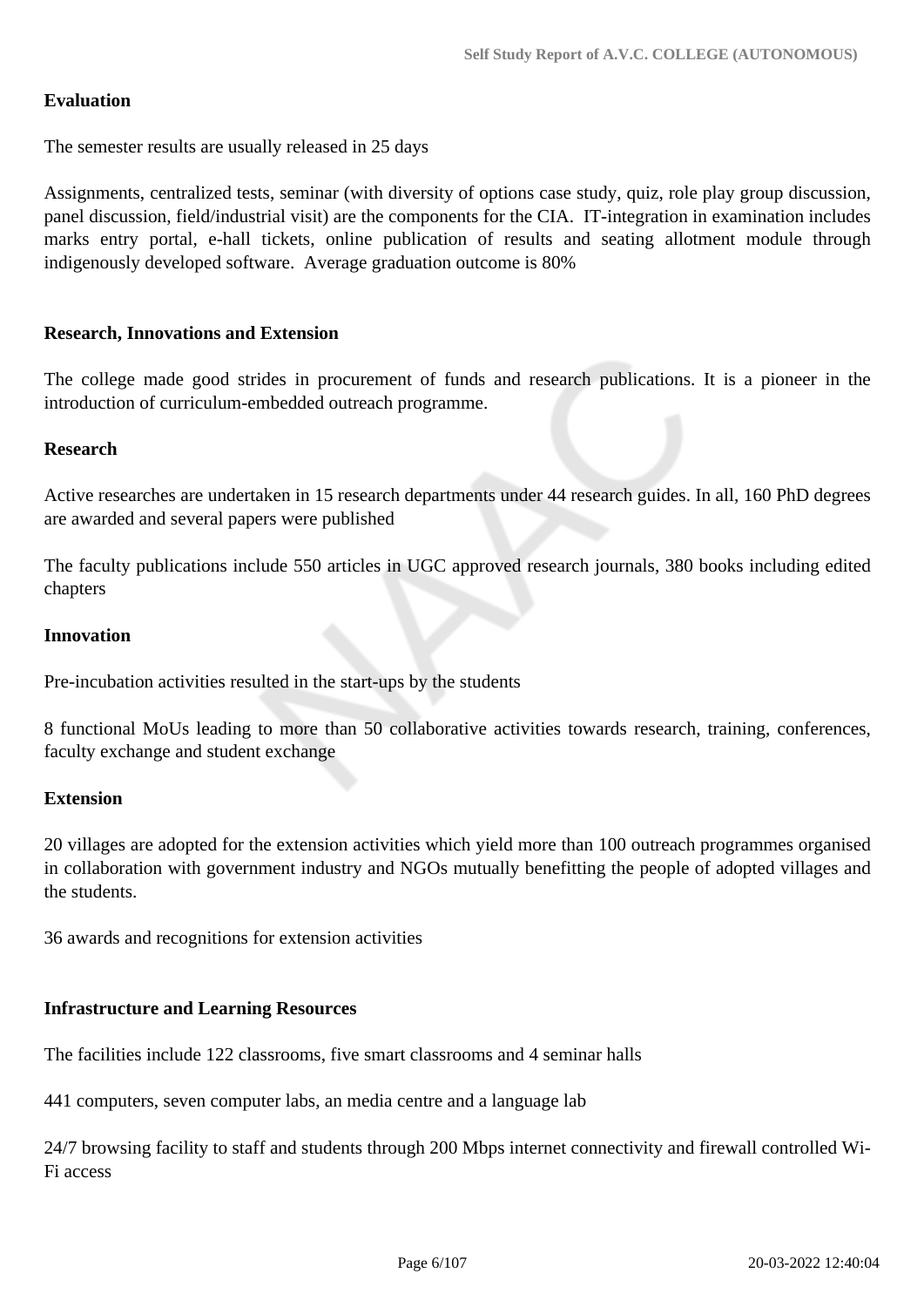Central instrumentation centre for advanced analysis funded through CPE

A large central library with around 1,00,000 books including

A multi-purpose gymnasium and with multipurpose hall with indoor stadium

One men's hostel and one women's hostel to accommodate 200 inmates

The college has two large play grounds

Generator for uninterrupted power supply

#### **Student Support and Progression**

The college considers its students the focal point in all its actions and believes in providing freedom with responsibility for making them successful and humane leaders of the society. Toward this end, the college has a vibrant student council with well-defined roles.

The Students' Council is formed every year through a democratic process. The elected representatives receive training on team-building and leadership skills. The office bearers are members of various administrative and academic bodies

The council is also entrusted with the task of organising events/celebrations like inter-departmental cultural fest and sports competitions, inter-religious festivals, International yoga day, rallies and flash mob performance on social awareness themes. 60% of the students received government scholarship

Career guidance including coaching for competitive examinations was provided

455 students have secured campus placements during the period

#### **Governance, Leadership and Management**

The college emphasizes participative style and decentralized decision-making process at all levels of management to achieve higher level of involvement among the staff. The system has incentivized the participative management and e-governance initiatives. The basic premises for the perspective plans of the college are propagating social justice; building employment and entrepreneurial competencies; mentoring with special care for the low achievers; sustaining the quality and diversity and fostering national integration and environmental consciousness.

The college with 17 departments and has 293 faculty members, 144 non-teaching staff and 7041 students

Faculty members are provided with facilities like 24/7 free internet, staff association, and festival advances for teaching and non-teaching staff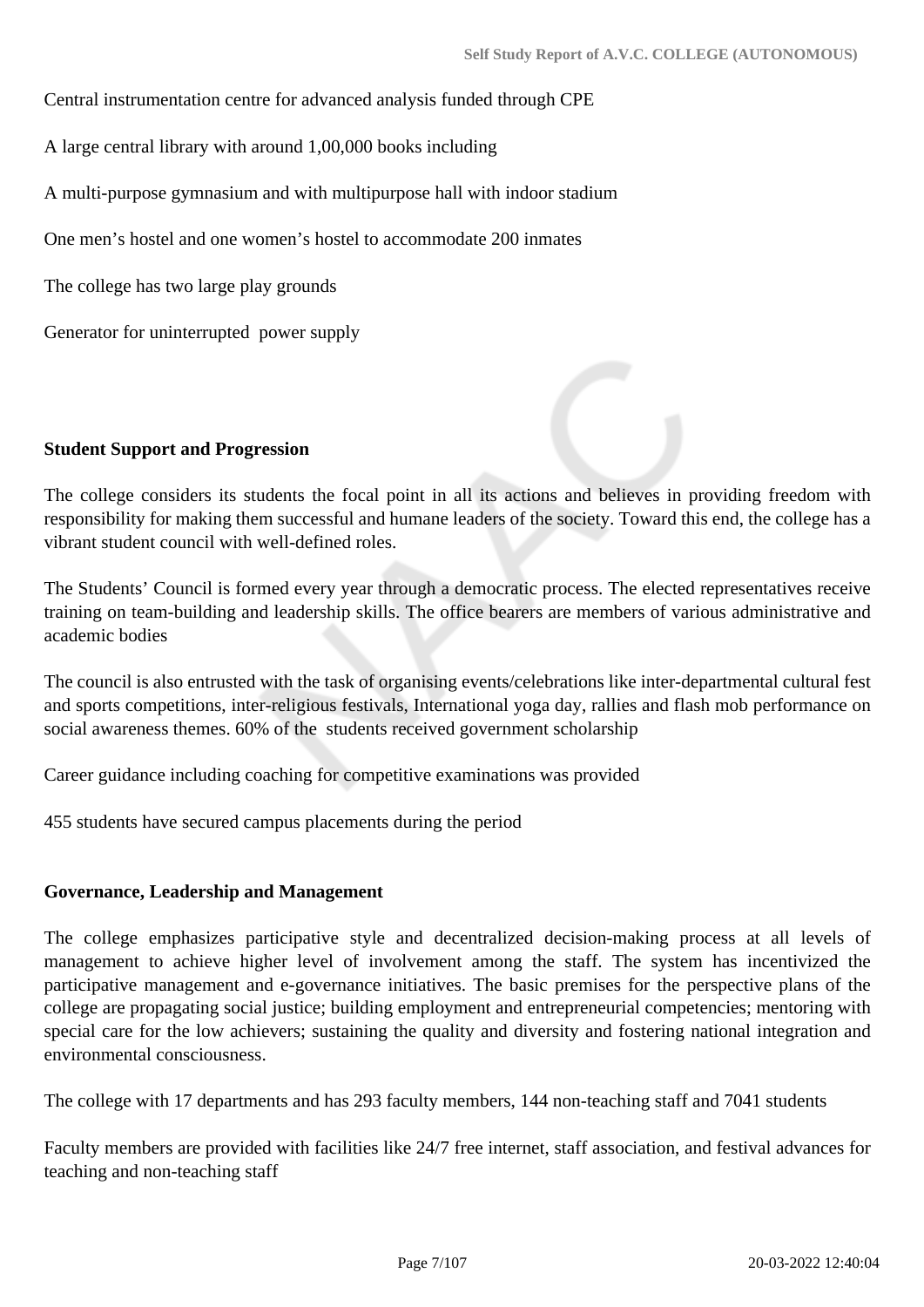88 faculty attended professional enrichment programmes conducted by UGC-HRDC and other institutions

The unique quality initiatives by IQAC include Students' Council Feedback and Performance Appraisal of teaching and non-teaching staff

The college had a rectified all the minor queries of AG audit and these were satisfactorily resolved

#### **Institutional Values and Best Practices**

The college educate the marginalized and downtrodden through a holistic approach as per the vision of the college.

The protection of value of the institution is the total formation of each individual within the human community. Equally the college cares for curricular, co-curricular and extra-curricular aspects to bring out the talents of the students to nurture their life.

As it was men's college 30 years ago, as per the vision paved way for woman higher education of this region which yields now 52% of women students.

No differently-abled students is denied for admission and the number of students steadily increasing and provision are made for ramp / rails, braille software facilities, friendly rest rooms and scribes for examinations

Soft skill training and placement training by placement cell and Targer C&E

The rainwater harvesting system is in place around every building.

The greenery of the college is retained by planting trees and the recent establishment of Mayil Vanam with 174 species of indigenous plants is another milestone.

The college promotes paperless environment by developing in-house software for administration, examination, student supports

The environmental awareness creation and societal services are top priority by arranging several extension activities.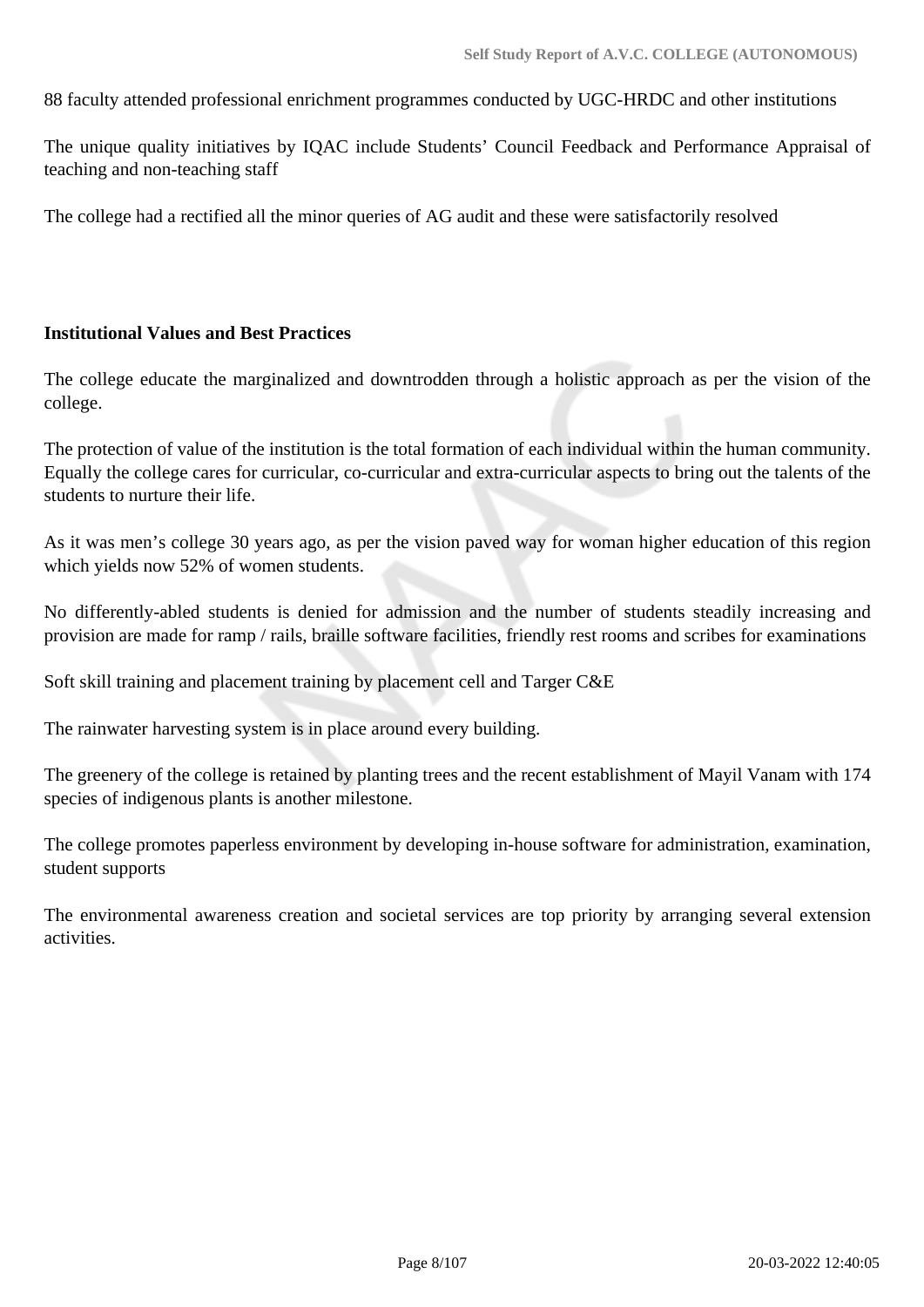# **2. PROFILE**

# **2.1 BASIC INFORMATION**

| Name and Address of the College |                              |  |  |
|---------------------------------|------------------------------|--|--|
| Name                            | A.V.C. COLLEGE (AUTONOMOUS)  |  |  |
| Address                         | Mannampandal, Mayiladuthurai |  |  |
| City                            | Mayiladuthurai               |  |  |
| <b>State</b>                    | Tamil Nadu                   |  |  |
| Pin                             | 609305                       |  |  |
| Website                         | www.avccollege.net           |  |  |

| <b>Contacts for Communication</b> |                        |                                          |               |                               |                              |  |  |
|-----------------------------------|------------------------|------------------------------------------|---------------|-------------------------------|------------------------------|--|--|
| <b>Designation</b>                | <b>Name</b>            | <b>Telephone with</b><br><b>STD Code</b> | <b>Mobile</b> | Fax                           | Email                        |  |  |
| Principal                         | R. Nagarajan           | 04364-229225                             | 9487112627    | 04364-22922<br>5              | avccollegeauto@g<br>mail.com |  |  |
| IQAC / CIQA<br>coordinator        | S.<br>Mayilvagana<br>n | 04364-222264                             | 9443523557    | 04364-22874<br>$\overline{4}$ | yesyemvee@gmail<br>.com      |  |  |

| <b>Status of the Institution</b> |                                        |
|----------------------------------|----------------------------------------|
| <b>Institution Status</b>        | <b>Grant-in-aid and Self Financing</b> |

| Type of Institution   |                |
|-----------------------|----------------|
| By Gender             | Co-education   |
| $\mathsf{I}$ By Shift | Day<br>Evening |

| <b>Recognized Minority institution</b>     |                |
|--------------------------------------------|----------------|
| If it is a recognized minroity institution | N <sub>O</sub> |

| <b>Establishment Details</b>                 |            |
|----------------------------------------------|------------|
| Date of Establishment, Prior to the Grant of | 29-06-1955 |
| 'Autonomy'                                   |            |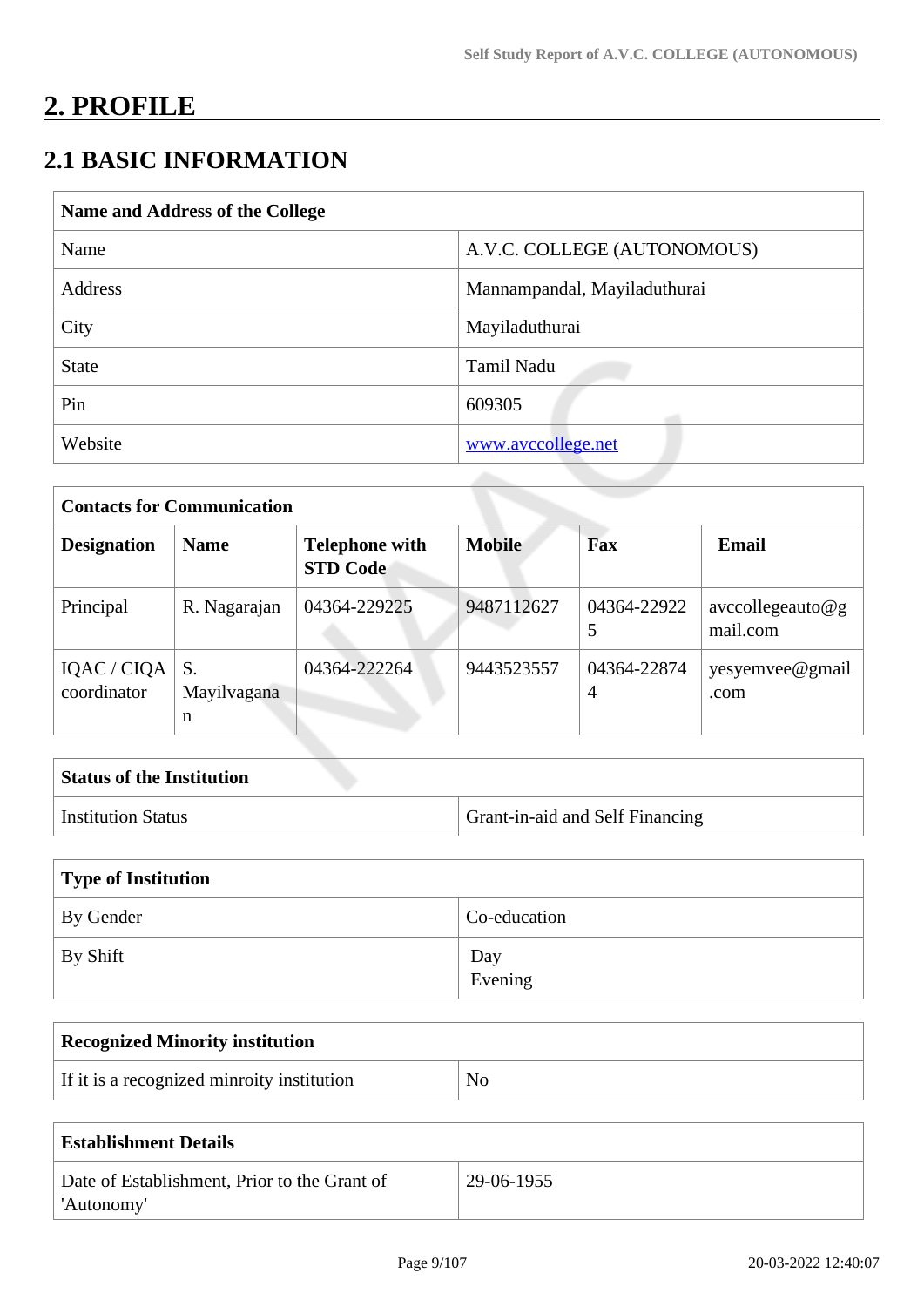|                                       | University to which the college is affiliated                    |             |                                                                                                                                                                       |                              |                      |  |
|---------------------------------------|------------------------------------------------------------------|-------------|-----------------------------------------------------------------------------------------------------------------------------------------------------------------------|------------------------------|----------------------|--|
| <b>State</b>                          |                                                                  |             | <b>University name</b>                                                                                                                                                |                              | <b>Document</b>      |  |
| <b>Tamil Nadu</b>                     |                                                                  |             | <b>Bharathidasan University</b>                                                                                                                                       |                              | <b>View Document</b> |  |
| <b>Details of UGC recognition</b>     |                                                                  |             |                                                                                                                                                                       |                              |                      |  |
| <b>Under Section</b>                  |                                                                  | <b>Date</b> |                                                                                                                                                                       |                              | <b>View Document</b> |  |
| 2f of UGC                             |                                                                  |             | 30-08-1958                                                                                                                                                            |                              | <b>View Document</b> |  |
| 12B of UGC                            |                                                                  |             | 30-08-1958                                                                                                                                                            |                              | <b>View Document</b> |  |
| <b>Statutory</b>                      | <b>Recognition/App</b><br>roval details Inst<br>itution/Departme |             | Details of recognition/approval by stationary/regulatory bodies like<br>AICTE, NCTE, MCI, DCI, PCI, RCI etc(other than UGC)<br>Day, Month and<br>year(dd-mm-<br>yyyy) | <b>Validity in</b><br>months | <b>Remarks</b>       |  |
| <b>Regulatory</b><br><b>Authority</b> | nt programme                                                     |             |                                                                                                                                                                       |                              |                      |  |

| <i><b>RUCULIBRITY</b></i>                                                            |                                                                   |
|--------------------------------------------------------------------------------------|-------------------------------------------------------------------|
| Is the College recognized by UGC as a College<br>with Potential for Excellence(CPE)? | Yes                                                               |
| If yes, date of recognition?                                                         | 31-01-2017                                                        |
| Is the College recognized for its performance by<br>any other governmental agency?   | Yes                                                               |
| If yes, name of the agency                                                           | <b>National Institute Ranking Framework MHRD</b><br>Govt of India |
| Date of recognition                                                                  | 11-06-2020                                                        |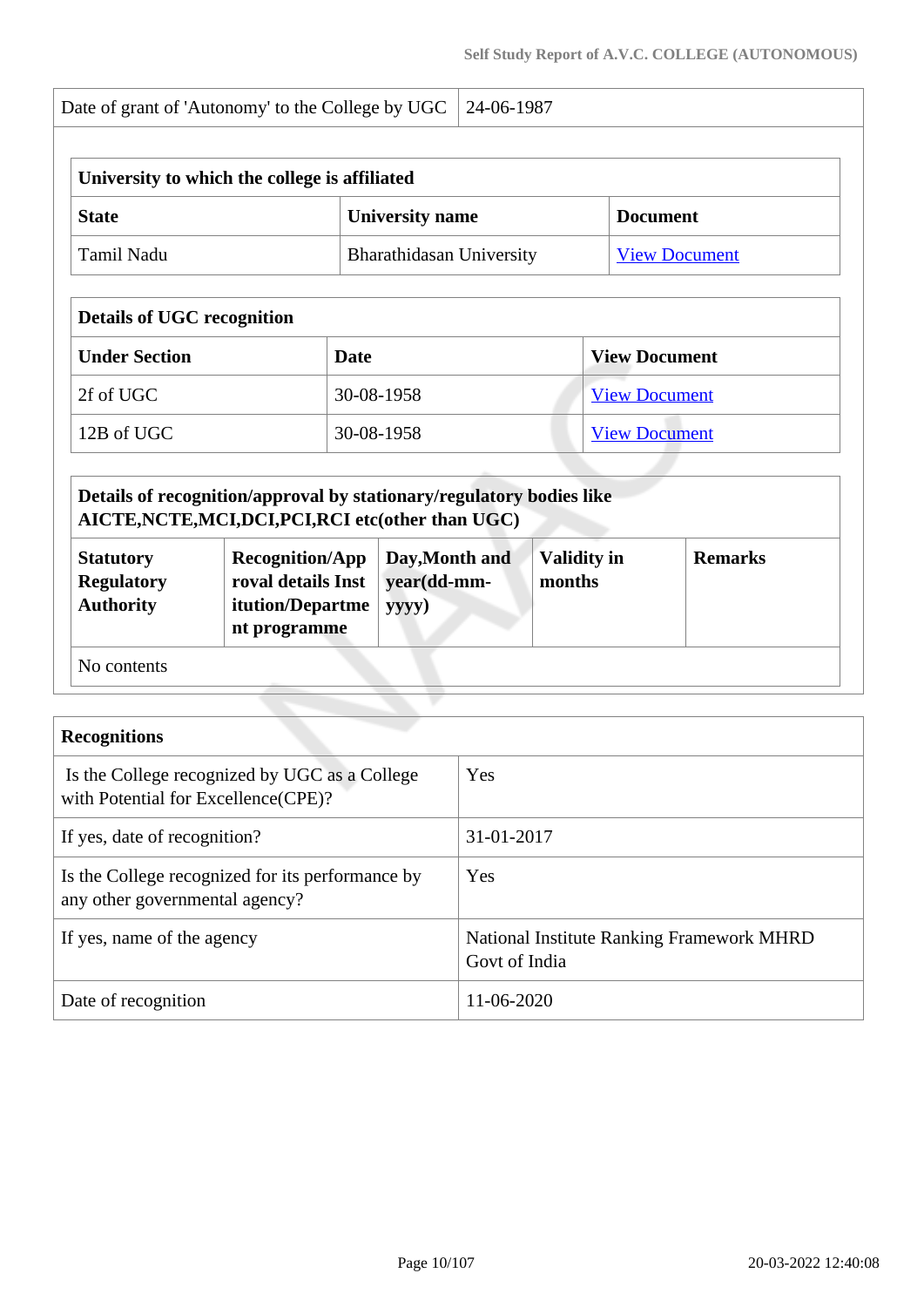| <b>Location and Area of Campus</b>   |                                 |           |                                |                             |  |  |
|--------------------------------------|---------------------------------|-----------|--------------------------------|-----------------------------|--|--|
| <b>Campus Type</b><br><b>Address</b> |                                 | Location* | <b>Campus Area</b><br>in Acres | Built up Area in<br>sq.mts. |  |  |
| Main campus<br>area                  | Mannampandal,<br>Mayiladuthurai | Rural     | 55                             | 285058                      |  |  |

# **2.2 ACADEMIC INFORMATION**

| Details of Programmes Offered by the College (Give Data for Current Academic year) |                                         |                                     |                                             |                                        |                                      |                                             |
|------------------------------------------------------------------------------------|-----------------------------------------|-------------------------------------|---------------------------------------------|----------------------------------------|--------------------------------------|---------------------------------------------|
| Programme<br>Level                                                                 | <b>Name of Pr</b><br>ogramme/C<br>ourse | <b>Duration</b> in<br><b>Months</b> | <b>Entry</b><br>Qualificatio<br>$\mathbf n$ | <b>Medium of</b><br><b>Instruction</b> | <b>Sanctioned</b><br><b>Strength</b> | No.of<br><b>Students</b><br><b>Admitted</b> |
| <b>UG</b>                                                                          | BA,Tamil                                | 36                                  | Pass in HSC                                 | Tamil                                  | 60                                   | 52                                          |
| <b>UG</b>                                                                          | BA, English                             | 36                                  | Pass in HSC                                 | English                                | 50                                   | 50                                          |
| <b>UG</b>                                                                          | BA, English                             | 36                                  | Pass in HSC                                 | English                                | 60                                   | 34                                          |
| <b>UG</b>                                                                          | BA, English                             | 36                                  | Pass in HSC                                 | English                                | 25                                   | 25                                          |
| <b>UG</b>                                                                          | <b>BA, History</b>                      | 36                                  | Pass in HSC                                 | English                                | 50                                   | 50                                          |
| <b>UG</b>                                                                          | BA, Economi<br>$\mathbf{c}\mathbf{s}$   | 36                                  | Pass in HSC                                 | English                                | 50                                   | 50                                          |
| <b>UG</b>                                                                          | BCom,Com<br>merce                       | 36                                  | Pass in HSC                                 | English                                | 40                                   | 40                                          |
| <b>UG</b>                                                                          | BCom,Com<br>merce                       | 36                                  | Pass in HSC                                 | English                                | 60                                   | 60                                          |
| <b>UG</b>                                                                          | BCom,Com<br>merce                       | 36                                  | Pass in HSC                                 | English                                | 60                                   | 60                                          |
| <b>UG</b>                                                                          | BCom,Com<br>merce                       | 36                                  | Pass in HSC                                 | English                                | 50                                   | 50                                          |
| <b>UG</b>                                                                          | BSc, Mathem<br>atics                    | 36                                  | Pass in HSC                                 | English                                | 60                                   | 59                                          |
| <b>UG</b>                                                                          | <b>BSc,Mathem</b><br>atics              | 36                                  | Pass in HSC                                 | English                                | 50                                   | 43                                          |
| <b>UG</b>                                                                          | BSc, Mathem<br>atics                    | 36                                  | Pass in HSC                                 | English                                | 60                                   | 59                                          |
| <b>UG</b>                                                                          | <b>BSc, Physics</b>                     | 36                                  | Pass in HSC                                 | English                                | 40                                   | 40                                          |
| <b>UG</b>                                                                          | <b>BSc, Physics</b>                     | 36                                  | Pass in HSC                                 | English                                | 40                                   | 40                                          |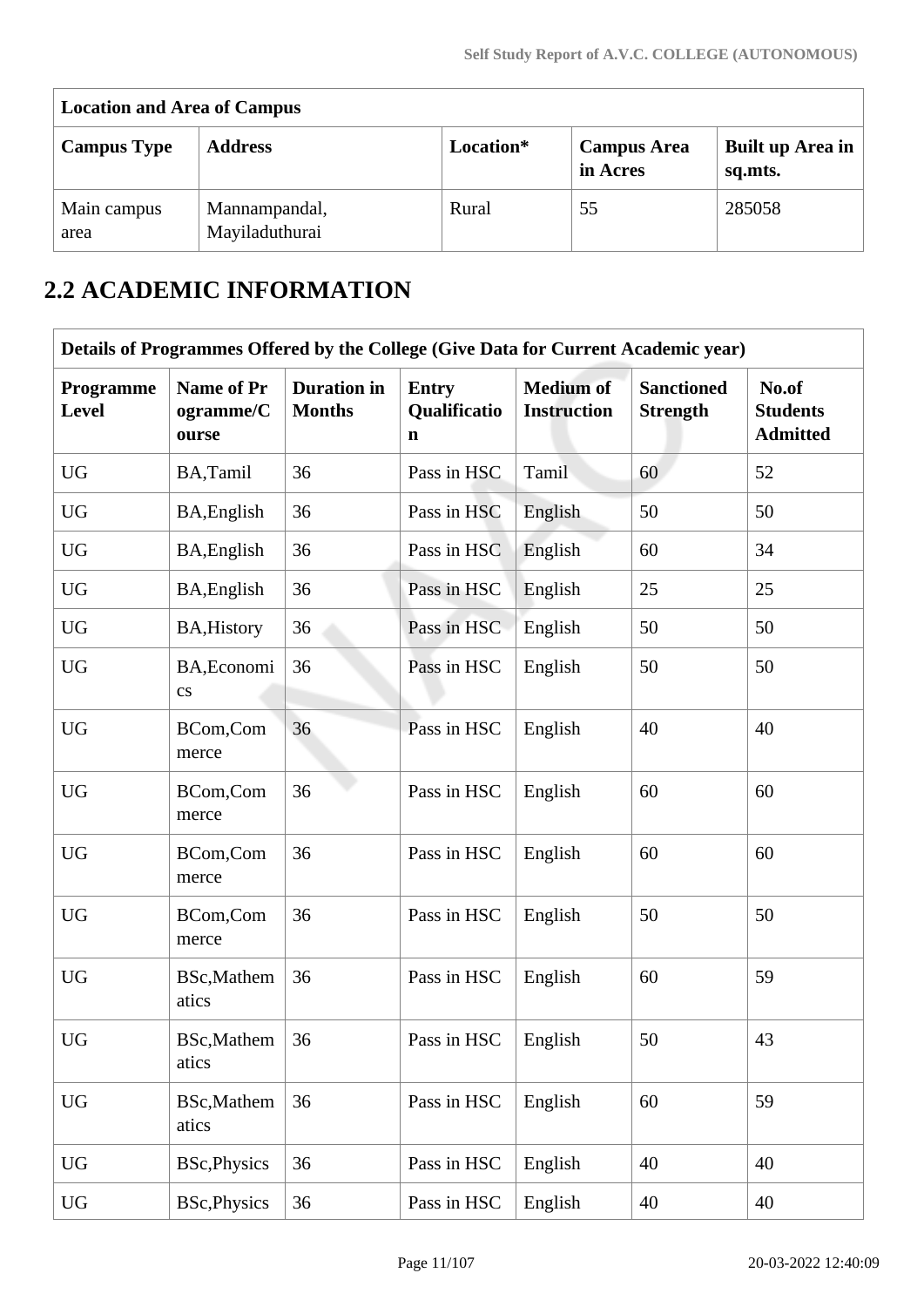| <b>UG</b>        | <b>BSc, Chemist</b><br>ry             | 36 | Pass in HSC | English | 48 | 48 |
|------------------|---------------------------------------|----|-------------|---------|----|----|
| <b>UG</b>        | <b>BSc, Chemist</b><br>ry             | 36 | Pass in HSC | English | 40 | 40 |
| $\rm U G$        | <b>BSc, Botany</b>                    | 36 | Pass in HSC | English | 40 | 40 |
| <b>UG</b>        | BSc,Zoology                           | 36 | Pass in HSC | English | 48 | 48 |
| $\rm U G$        | BCA, Compu<br>ter Science             | 36 | Pass in HSC | English | 60 | 60 |
| <b>UG</b>        | BCA, Compu<br>ter Science             | 36 | Pass in HSC | English | 60 | 60 |
| <b>UG</b>        | BCA, Compu<br>ter Science             | 36 | Pass in HSC | English | 60 | 60 |
| <b>UG</b>        | <b>BSc,Comput</b><br>er Science       | 36 | Pass in HSC | English | 50 | 50 |
| <b>UG</b>        | <b>BSc,Comput</b><br>er Science       | 36 | Pass in HSC | English | 60 | 60 |
| <b>UG</b>        | <b>BSc, Electron</b><br>ic Science    | 36 | Pass in HSC | English | 30 | 25 |
| ${\rm U}{\rm G}$ | BSc, Biotech<br>nology                | 36 | Pass in HSC | English | 40 | 40 |
| <b>UG</b>        | BSc, Microbi<br>ology                 | 36 | Pass in HSC | English | 40 | 40 |
| <b>UG</b>        | BBA, Manag<br>ement<br><b>Studies</b> | 36 | Pass in HSC | English | 60 | 60 |
| ${\rm U}{\rm G}$ | BBA, Manag<br>ement<br><b>Studies</b> | 36 | Pass in HSC | English | 60 | 57 |
| <b>UG</b>        | BBA, Manag<br>ement<br><b>Studies</b> | 36 | Pass in HSC | English | 40 | 40 |
| <b>UG</b>        | BSc, Visual<br>Communicat<br>ion      | 36 | Pass in HSC | English | 50 | 42 |
| PG               | MA,Tamil                              | 24 | Pass in UG  | Tamil   | 40 | 10 |
| PG               | MA, English                           | 24 | Pass in UG  | English | 35 | 35 |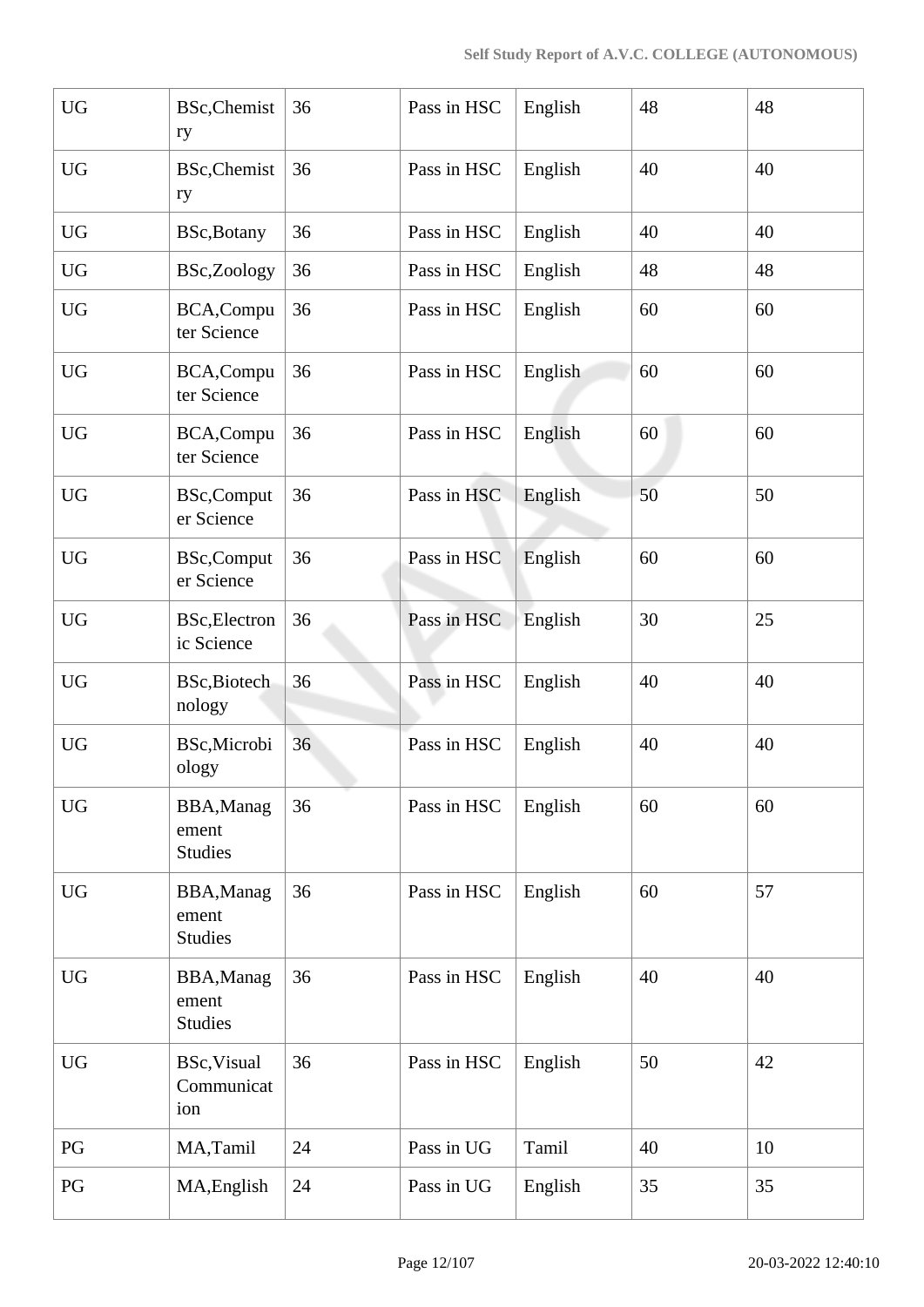| PG                     | MA, History                  | 24 | Pass in UG | English | 30             | 11             |
|------------------------|------------------------------|----|------------|---------|----------------|----------------|
| PG                     | MA, Econom<br>ics            | 24 | Pass in UG | English | 15             | 6              |
| PG                     | MCom,Com<br>merce            | 24 | Pass in UG | English | 15             | 15             |
| $\mathbf{P}\mathbf{G}$ | MCom,Com<br>merce            | 24 | Pass in UG | English | 35             | 27             |
| PG                     | MSc, Mathe<br>matics         | 24 | Pass in UG | English | 15             | 15             |
| PG                     | MSc, Mathe<br>matics         | 24 | Pass in UG | English | 35             | 33             |
| $\mathbf{P}\mathbf{G}$ | MSc, Physics                 | 24 | Pass in UG | English | 20             | 20             |
| PG                     | MSc, Chemis<br>try           | 24 | Pass in UG | English | 25             | 21             |
| PG                     | MSc, Botany                  | 24 | Pass in UG | English | 15             | $\tau$         |
| PG                     | MSc,Zoolog<br>y              | 24 | Pass in UG | English | 15             | 12             |
| PG                     | MSc,Zoolog<br>y              | 24 | Pass in UG | English | 16             | 9              |
| PG                     | MSc,Comput<br>er Science     | 24 | Pass in UG | English | 60             | 26             |
| $\mathbb{P}\mathbf{G}$ | MSc, Electro<br>nic Science  | 24 | Pass in UG | English | 15             | 3              |
| PG                     | MSc, Biotech<br>nology       | 24 | Pass in UG | English | 20             | 6              |
| PG                     | MSc, Microbi<br>ology        | 24 | Pass in UG | English | 20             | 20             |
| Doctoral<br>(Ph.D)     | PhD or<br>DPhil, Tamil       | 36 | Pass in PG | Tamil   | 23             | $\mathbf{1}$   |
| Doctoral<br>(Ph.D)     | PhD or<br>DPhil, Histor<br>y | 36 | Pass in PG | English | 15             | $\mathbf{0}$   |
| Doctoral<br>(Ph.D)     | PhD or DPhi<br>1, Economics  | 36 | Pass in PG | English | $\overline{4}$ | $\overline{0}$ |
| Doctoral<br>(Ph.D)     | PhD or DPhi<br>l,Commerce    | 36 | Pass in PG | English | 13             | $\mathbf{1}$   |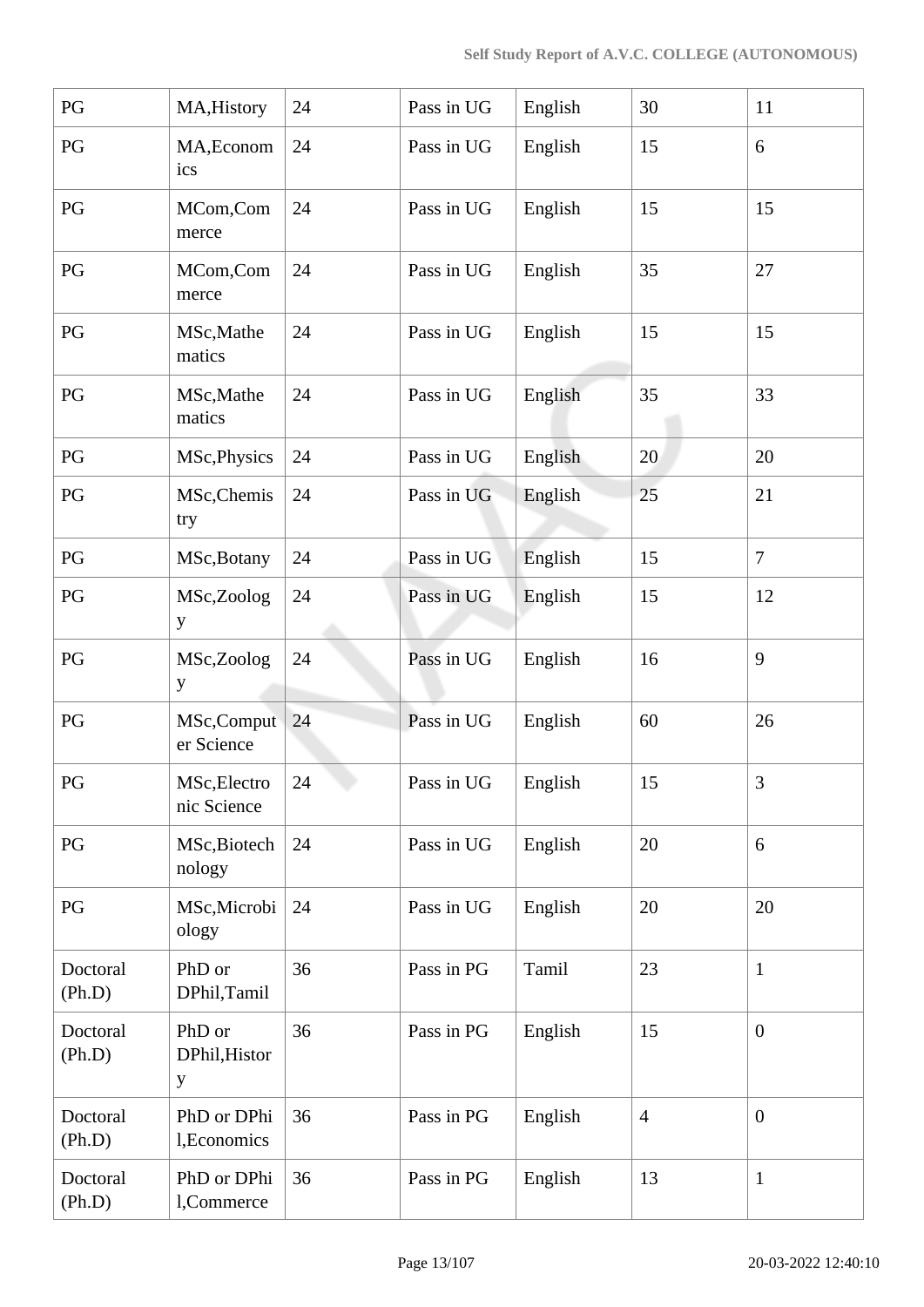| Doctoral<br>(Ph.D)        | PhD or DPhi<br>l, Mathematic<br>S      | 36               | Pass in PG | English | $\overline{7}$ | $\overline{0}$   |
|---------------------------|----------------------------------------|------------------|------------|---------|----------------|------------------|
| Doctoral<br>(Ph.D)        | PhD or<br>DPhil, Physic<br>S           | 36               | Pass in PG | English | $\overline{4}$ | $\mathbf{1}$     |
| Doctoral<br>(Ph.D)        | PhD or DPhi<br>l, Chemistry            | 36               | Pass in PG | English | 14             | $\mathbf{1}$     |
| Doctoral<br>(Ph.D)        | PhD or<br>DPhil, Botan<br>y            | 36               | Pass in PG | English | 8              | $\boldsymbol{0}$ |
| Doctoral<br>(Ph.D)        | PhD or DPhi<br>l,Zoology               | 36               | Pass in PG | English | 22             | $\overline{2}$   |
| Pre Doctoral<br>(M. Phil) | MPhil, Tamil                           | $\overline{0}$   | Pass in PG | Tamil   | 15             | 14               |
| Pre Doctoral<br>(M.Phil)  | MPhil, Econo<br>mics                   | $\overline{0}$   | Pass in PG | English | 8              | 8                |
| Pre Doctoral<br>(M.Phil)  | MPhil,Com<br>merce                     | $\boldsymbol{0}$ | Pass in PG | English | 19             | $\overline{4}$   |
| Pre Doctoral<br>(M.Phil)  | MPhil, Mathe<br>matics                 | $\boldsymbol{0}$ | Pass in PG | English | 6              | 6                |
| Pre Doctoral<br>(M.Phil)  | MPhil, Physi<br>$\mathbf{c}\mathbf{s}$ | $\overline{0}$   | Pass in PG | English | 6              | 6                |
| Pre Doctoral<br>(M.Phil)  | MPhil, Chem<br>istry                   | $\overline{0}$   | Pass in PG | English | 7              | 7                |
| Pre Doctoral<br>(M.Phil)  | MPhil,Zoolo<br>gy                      | $\boldsymbol{0}$ | Pass in PG | English | 14             | 5                |
| Pre Doctoral<br>(M.Phil)  | MPhil,Comp<br>uter Science             | $\overline{0}$   | Pass in PG | English | 5              | 5                |

**Position Details of Faculty & Staff in the College**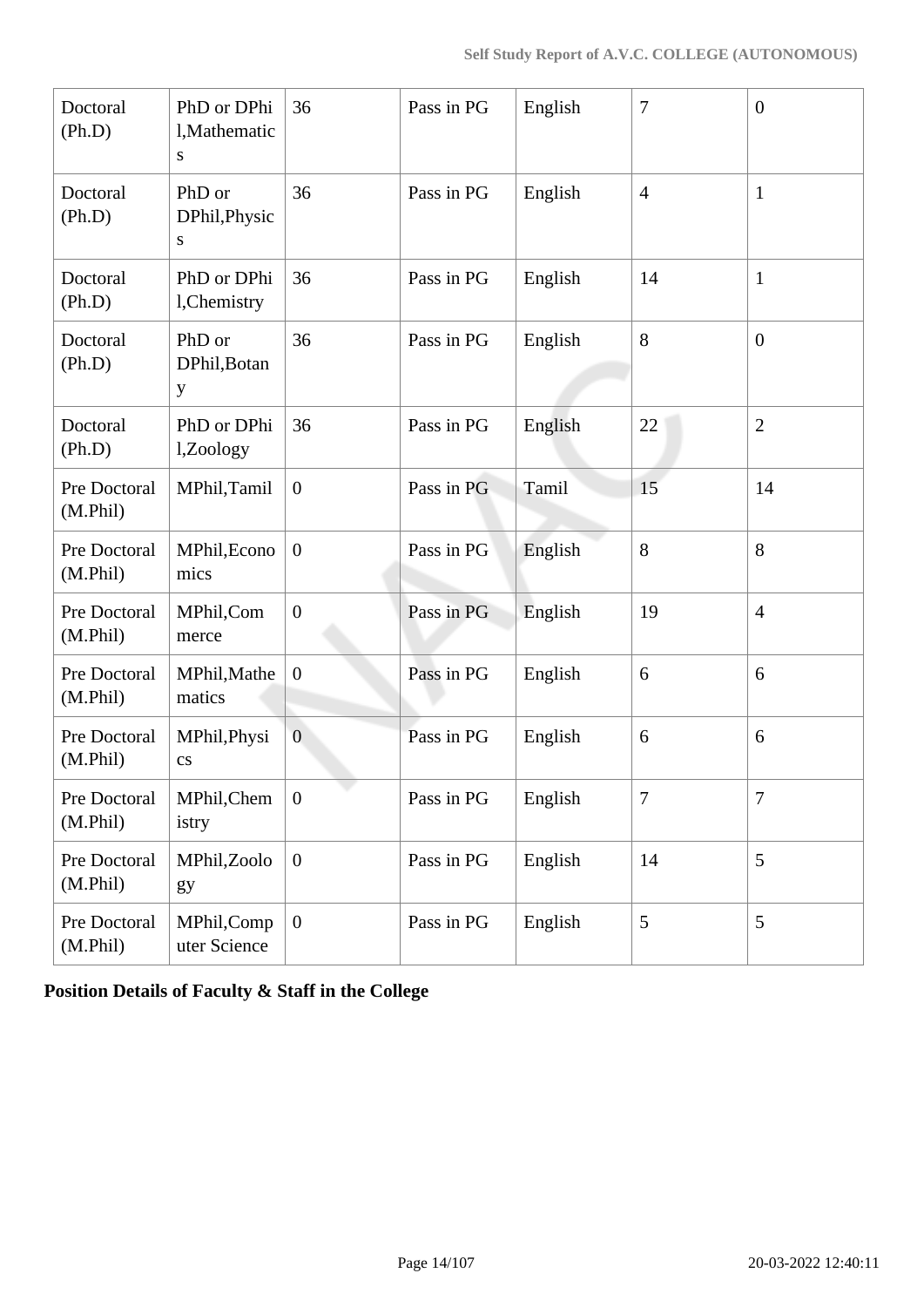|                                                                                     | <b>Teaching Faculty</b> |                |                |                |                            |                |                |                            |      |        |                |                |
|-------------------------------------------------------------------------------------|-------------------------|----------------|----------------|----------------|----------------------------|----------------|----------------|----------------------------|------|--------|----------------|----------------|
|                                                                                     | <b>Professor</b>        |                |                |                | <b>Associate Professor</b> |                |                | <b>Assistant Professor</b> |      |        |                |                |
|                                                                                     | Male                    | Female         | <b>Others</b>  | Total          | Male                       | Female         | Others         | Total                      | Male | Female | Others         | Total          |
| Sanctioned by the<br>UGC /University<br>State<br>Government                         |                         |                |                | $\mathbf{1}$   |                            |                |                | 21                         |      |        |                | 69             |
| Recruited                                                                           | $\mathbf{1}$            | $\overline{0}$ | $\mathbf{0}$   | $\mathbf{1}$   | 21                         | $\overline{0}$ | $\overline{0}$ | 21                         | 41   | 24     | $\overline{0}$ | 65             |
| Yet to Recruit                                                                      |                         |                |                | $\overline{0}$ |                            |                |                | $\boldsymbol{0}$           |      |        |                | $\overline{4}$ |
| Sanctioned by the<br>Management/Soci<br>ety or Other<br>Authorized<br><b>Bodies</b> |                         |                |                | $\overline{0}$ |                            |                |                | $\boldsymbol{0}$           |      |        |                | 186            |
| Recruited                                                                           | $\overline{0}$          | $\overline{0}$ | $\overline{0}$ | $\mathbf{0}$   | $\overline{0}$             | $\overline{0}$ | $\overline{0}$ | $\boldsymbol{0}$           | 91   | 95     | $\overline{0}$ | 186            |
| Yet to Recruit                                                                      |                         |                |                | $\overline{0}$ |                            |                |                | $\overline{0}$             |      |        |                | $\theta$       |
|                                                                                     |                         |                |                |                |                            |                |                |                            |      |        |                |                |

|                                                                                 | <b>Non-Teaching Staff</b> |               |                  |                |  |  |  |  |  |
|---------------------------------------------------------------------------------|---------------------------|---------------|------------------|----------------|--|--|--|--|--|
|                                                                                 | <b>Male</b>               | <b>Female</b> | <b>Others</b>    | <b>Total</b>   |  |  |  |  |  |
| Sanctioned by the<br><b>UGC</b> / University State<br>Government                |                           |               |                  | 59             |  |  |  |  |  |
| Recruited                                                                       | 25                        | 7             | $\boldsymbol{0}$ | 32             |  |  |  |  |  |
| <b>Yet to Recruit</b>                                                           |                           |               |                  | 27             |  |  |  |  |  |
| Sanctioned by the<br>Management/Society<br>or Other Authorized<br><b>Bodies</b> |                           |               |                  | 64             |  |  |  |  |  |
| Recruited                                                                       | 39                        | 25            | $\overline{0}$   | 64             |  |  |  |  |  |
| Yet to Recruit                                                                  |                           |               |                  | $\overline{0}$ |  |  |  |  |  |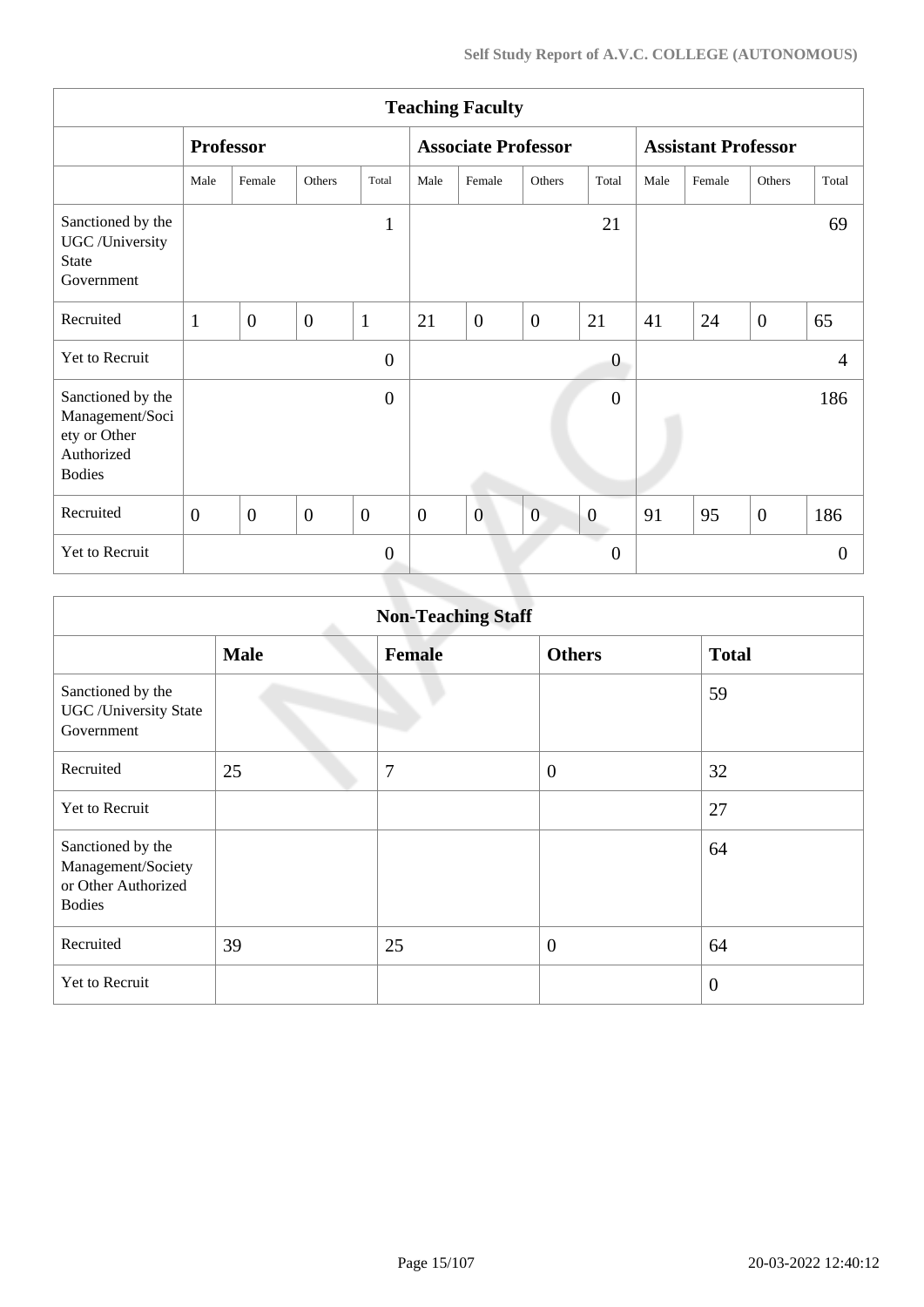|                                                                                 |             | <b>Technical Staff</b> |                |                |
|---------------------------------------------------------------------------------|-------------|------------------------|----------------|----------------|
|                                                                                 | <b>Male</b> | <b>Female</b>          | <b>Others</b>  | <b>Total</b>   |
| Sanctioned by the<br><b>UGC</b> / University State<br>Government                |             |                        |                | 3              |
| Recruited                                                                       | 3           | $\overline{0}$         | $\theta$       | 3              |
| Yet to Recruit                                                                  |             |                        |                | $\theta$       |
| Sanctioned by the<br>Management/Society<br>or Other Authorized<br><b>Bodies</b> |             |                        |                | 1              |
| Recruited                                                                       | 1           | $\boldsymbol{0}$       | $\overline{0}$ | 1              |
| Yet to Recruit                                                                  |             |                        |                | $\overline{0}$ |

# **Qualification Details of the Teaching Staff**

|                                     | <b>Permanent Teachers</b> |                  |                |                |                            |                |          |                            |                |              |  |
|-------------------------------------|---------------------------|------------------|----------------|----------------|----------------------------|----------------|----------|----------------------------|----------------|--------------|--|
| <b>Highest</b><br>Qualificatio<br>n | <b>Professor</b>          |                  |                |                | <b>Associate Professor</b> |                |          | <b>Assistant Professor</b> |                |              |  |
|                                     | Male                      | Female           | Others         | Male           | Female                     | Others         | Male     | Female                     | Others         | Total        |  |
| D.sc/D.Litt/<br><b>LLD</b>          | $\overline{0}$            | $\overline{0}$   | $\overline{0}$ | $\mathbf{0}$   | $\boldsymbol{0}$           | $\overline{0}$ | $\theta$ | $\overline{0}$             | $\overline{0}$ | $\mathbf{0}$ |  |
| Ph.D.                               | 1                         | $\boldsymbol{0}$ | $\overline{0}$ | 17             | $\overline{0}$             | $\overline{0}$ | 87       | 43                         | $\overline{0}$ | 148          |  |
| M.Phil.                             | $\overline{0}$            | $\overline{0}$   | $\overline{0}$ | $\overline{4}$ | $\overline{0}$             | $\overline{0}$ | 39       | 63                         | $\theta$       | 106          |  |
| PG                                  | $\overline{0}$            | $\overline{0}$   | $\overline{0}$ | $\overline{0}$ | $\overline{0}$             | $\overline{0}$ | 10       | 9                          | $\overline{0}$ | 19           |  |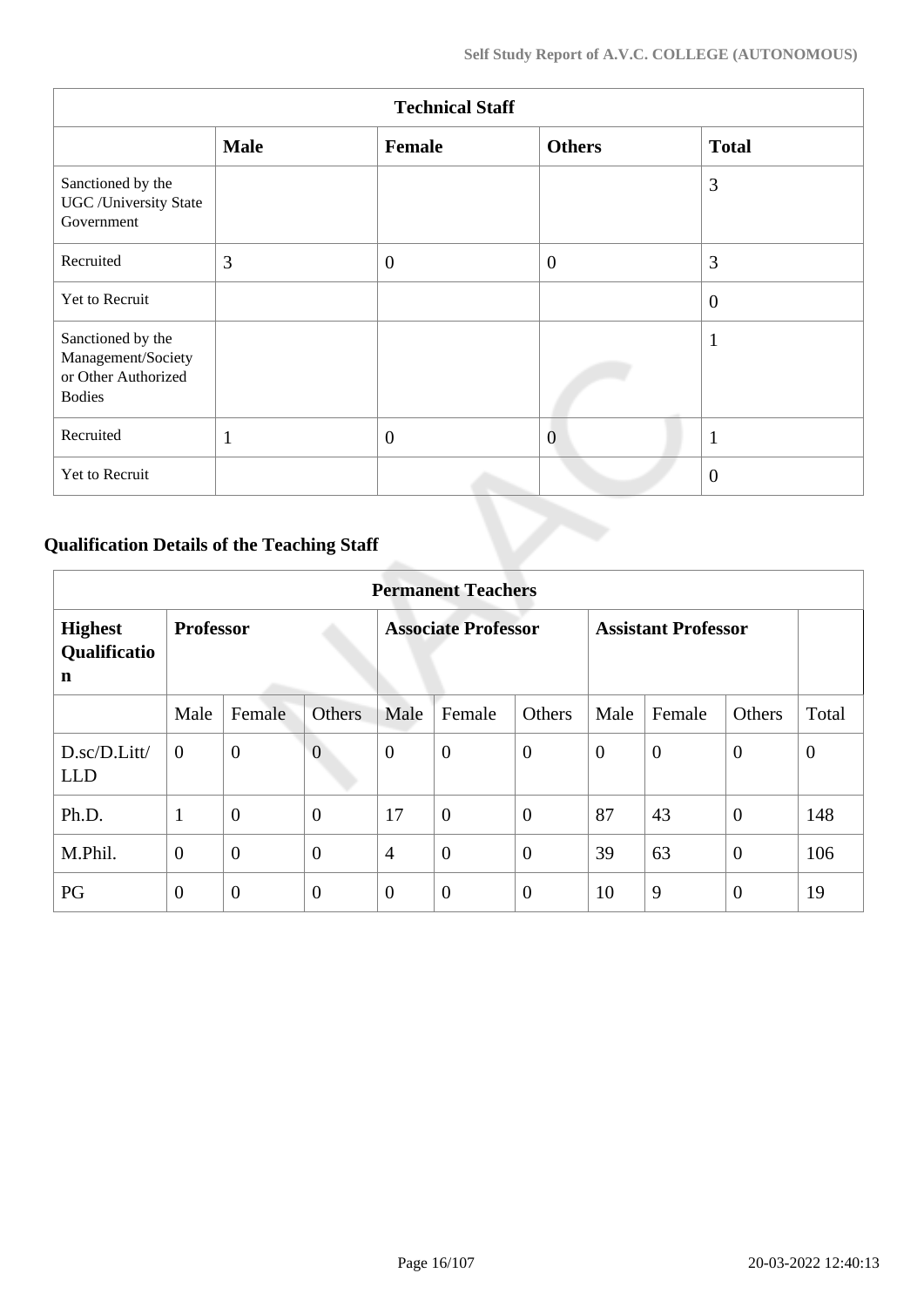| <b>Temporary Teachers</b>                     |                  |                  |                |                            |                  |                |                            |                  |                |                |  |
|-----------------------------------------------|------------------|------------------|----------------|----------------------------|------------------|----------------|----------------------------|------------------|----------------|----------------|--|
| <b>Highest</b><br>Qualificatio<br>$\mathbf n$ | <b>Professor</b> |                  |                | <b>Associate Professor</b> |                  |                | <b>Assistant Professor</b> |                  |                |                |  |
|                                               | Male             | Female           | Others         | Male                       | Female           | Others         | Male                       | Female           | Others         | Total          |  |
| D.sc/D.Litt/<br><b>LLD</b>                    | $\theta$         | $\overline{0}$   | $\overline{0}$ | $\overline{0}$             | $\overline{0}$   | $\overline{0}$ | $\boldsymbol{0}$           | $\theta$         | $\mathbf{0}$   | $\overline{0}$ |  |
| Ph.D.                                         | $\overline{0}$   | $\overline{0}$   | $\overline{0}$ | $\overline{0}$             | $\overline{0}$   | $\overline{0}$ | $\overline{0}$             | $\overline{0}$   | $\overline{0}$ | $\mathbf{0}$   |  |
| M.Phil.                                       | $\mathbf{0}$     | $\overline{0}$   | $\overline{0}$ | $\theta$                   | $\overline{0}$   | $\overline{0}$ | $\overline{0}$             | $\boldsymbol{0}$ | $\overline{0}$ | $\overline{0}$ |  |
| PG                                            | $\overline{0}$   | $\boldsymbol{0}$ | $\theta$       | $\overline{0}$             | $\boldsymbol{0}$ | $\mathbf{0}$   | $\theta$                   | $\boldsymbol{0}$ | $\overline{0}$ | $\mathbf{0}$   |  |
|                                               |                  |                  |                |                            |                  |                |                            |                  |                |                |  |

|                                     | <b>Part Time Teachers</b> |                |                |                |                            |                |                |                            |                |                |  |
|-------------------------------------|---------------------------|----------------|----------------|----------------|----------------------------|----------------|----------------|----------------------------|----------------|----------------|--|
| <b>Highest</b><br>Qualificatio<br>n | <b>Professor</b>          |                |                |                | <b>Associate Professor</b> |                |                | <b>Assistant Professor</b> |                |                |  |
|                                     | Male                      | Female         | Others         | Male           | Female                     | Others         | Male           | Female                     | Others         | Total          |  |
| D.sc/D.Litt/<br><b>LLD</b>          | $\overline{0}$            | $\mathbf{0}$   | $\overline{0}$ | $\overline{0}$ | $\overline{0}$             | $\overline{0}$ | $\overline{0}$ | $\overline{0}$             | $\overline{0}$ | $\theta$       |  |
| Ph.D.                               | $\mathbf{0}$              | $\overline{0}$ | $\overline{0}$ | $\overline{0}$ | $\overline{0}$             | $\overline{0}$ | $\theta$       | $\overline{0}$             | $\theta$       | $\overline{0}$ |  |
| M.Phil.                             | $\mathbf{0}$              | $\overline{0}$ | $\overline{0}$ | $\overline{0}$ | $\overline{0}$             | $\overline{0}$ | $\overline{0}$ | $\overline{0}$             | $\overline{0}$ | $\theta$       |  |
| PG                                  | $\mathbf{0}$              | $\overline{0}$ | $\overline{0}$ | $\overline{0}$ | $\overline{0}$             | $\overline{0}$ | $\theta$       | $\overline{0}$             | $\overline{0}$ | $\overline{0}$ |  |

| <b>Details of Visting/Guest Faculties</b> |             |               |               |              |  |  |  |
|-------------------------------------------|-------------|---------------|---------------|--------------|--|--|--|
| <b>Number of Visiting/Guest Faculty</b>   | <b>Male</b> | <b>Female</b> | <b>Others</b> | <b>Total</b> |  |  |  |
| engaged with the college?                 |             |               |               |              |  |  |  |

**Provide the Following Details of Students Enrolled in the College During the Current Academic Year**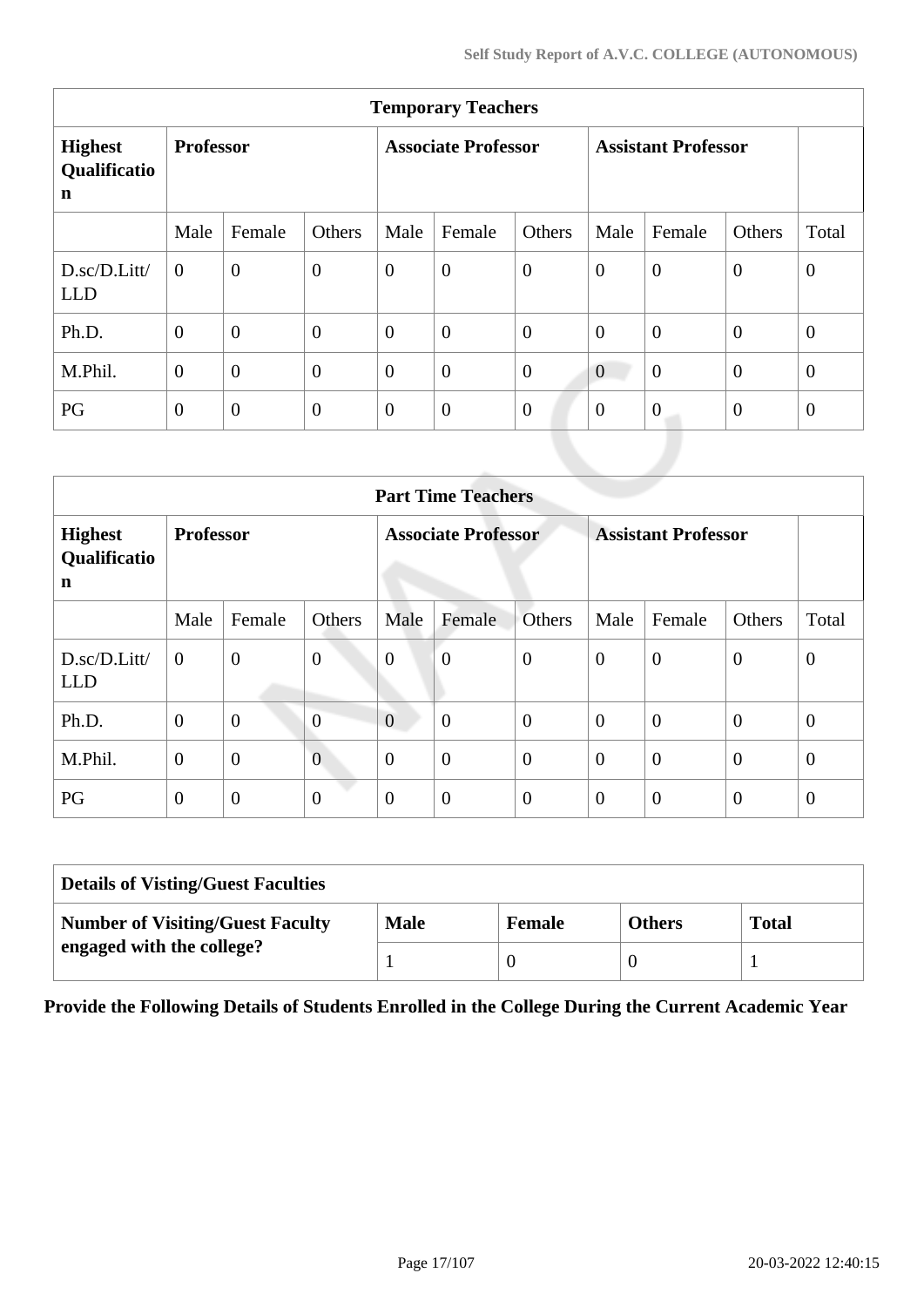| Programme       |        | <b>From the State</b><br><b>Where College</b><br>is Located | <b>From Other</b><br><b>States of India</b> | <b>NRI Students</b> | Foreign<br><b>Students</b> | <b>Total</b>     |
|-----------------|--------|-------------------------------------------------------------|---------------------------------------------|---------------------|----------------------------|------------------|
| <b>UG</b>       | Male   | 2022                                                        | $\mathbf{1}$                                | $\mathbf{1}$        | $\boldsymbol{0}$           | 2024             |
|                 | Female | 2396                                                        | $\overline{4}$                              | $\mathbf{1}$        | $\boldsymbol{0}$           | 2401             |
|                 | Others | $\overline{0}$                                              | $\boldsymbol{0}$                            | $\boldsymbol{0}$    | $\boldsymbol{0}$           | $\boldsymbol{0}$ |
| PG              | Male   | 135                                                         | 6                                           | $\boldsymbol{0}$    | $\overline{0}$             | 141              |
|                 | Female | 397                                                         | $\overline{2}$                              | $\overline{0}$      | $\overline{0}$             | 399              |
|                 | Others | $\overline{0}$                                              | $\boldsymbol{0}$                            | $\overline{0}$      | $\boldsymbol{0}$           | $\boldsymbol{0}$ |
| Doctoral (Ph.D) | Male   | 61                                                          | 6                                           | $\overline{0}$      | $\overline{0}$             | 67               |
|                 | Female | 68                                                          | $\mathbf{1}$                                | $\overline{0}$      | $\boldsymbol{0}$           | 69               |
|                 | Others | $\overline{0}$                                              | $\boldsymbol{0}$                            | $\overline{0}$      | $\overline{0}$             | $\overline{0}$   |
| Diploma         | Male   | 27                                                          | $\boldsymbol{0}$                            | $\overline{0}$      | $\boldsymbol{0}$           | 27               |
|                 | Female | 11                                                          | $\overline{0}$                              | $\boldsymbol{0}$    | $\overline{0}$             | 11               |
|                 | Others | $\overline{0}$                                              | $\boldsymbol{0}$                            | $\boldsymbol{0}$    | $\overline{0}$             | $\boldsymbol{0}$ |
| Certificate /   | Male   | $\overline{0}$                                              | $\overline{0}$                              | $\overline{0}$      | $\overline{0}$             | $\boldsymbol{0}$ |
| Awareness       | Female | $\mathbf{0}$                                                | $\boldsymbol{0}$                            | $\boldsymbol{0}$    | $\boldsymbol{0}$           | $\boldsymbol{0}$ |
|                 | Others | $\overline{0}$                                              | $\boldsymbol{0}$                            | $\boldsymbol{0}$    | $\boldsymbol{0}$           | $\boldsymbol{0}$ |
| Pre Doctoral    | Male   | 17                                                          | $\boldsymbol{0}$                            | $\boldsymbol{0}$    | $\boldsymbol{0}$           | 17               |
| (M.Phil)        | Female | 38                                                          | $\boldsymbol{0}$                            | $\boldsymbol{0}$    | $\boldsymbol{0}$           | 38               |
|                 | Others | $\boldsymbol{0}$                                            | $\boldsymbol{0}$                            | $\boldsymbol{0}$    | $\boldsymbol{0}$           | $\boldsymbol{0}$ |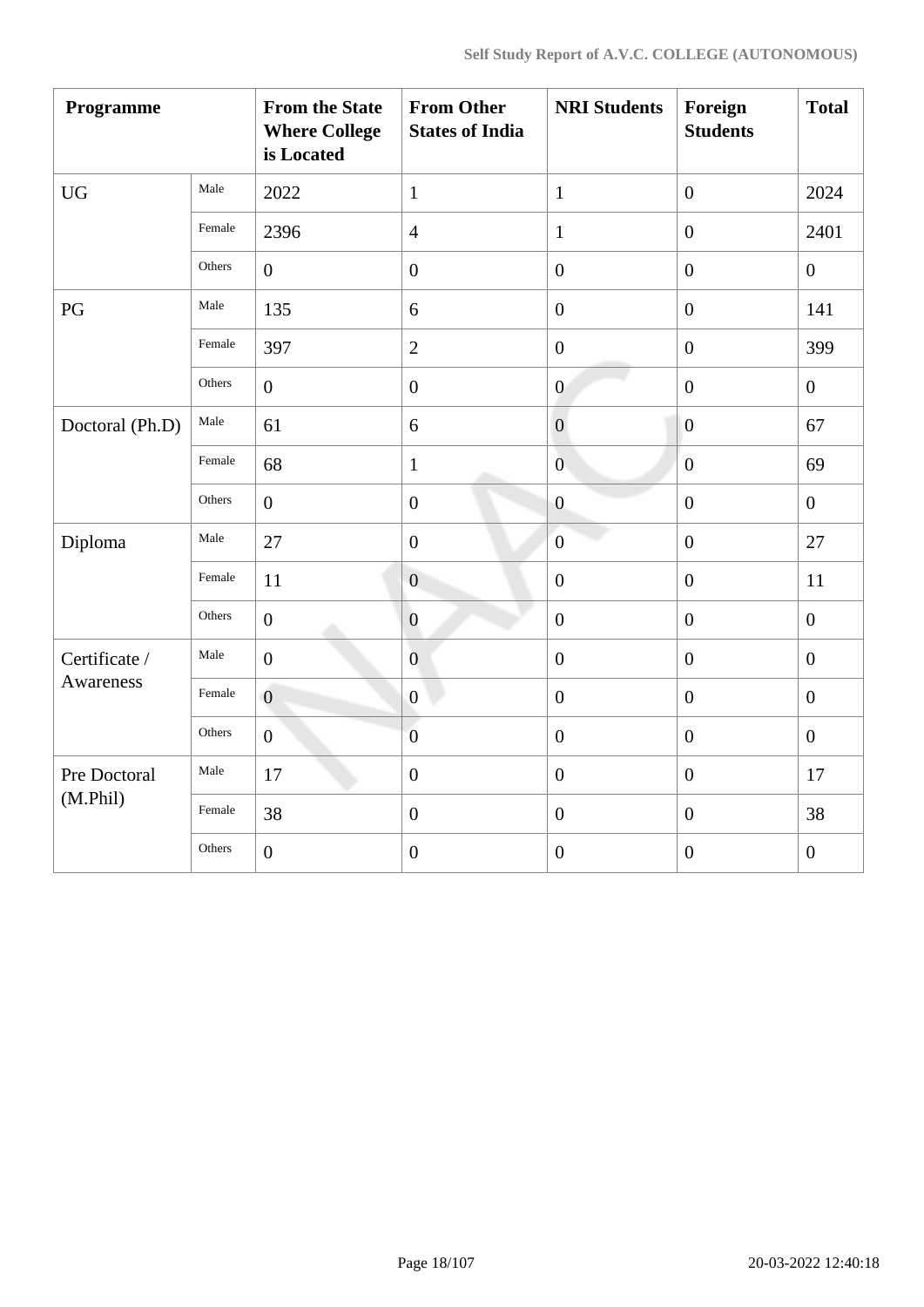| Years      |        |                  |                  |                  |                  |
|------------|--------|------------------|------------------|------------------|------------------|
| Programme  |        | Year 1           | Year 2           | Year 3           | Year 4           |
| <b>SC</b>  | Male   | 197              | 190              | 164              | 206              |
|            | Female | 222              | 192              | 182              | 190              |
|            | Others | $\overline{0}$   | $\boldsymbol{0}$ | $\overline{0}$   | $\mathbf{0}$     |
| <b>ST</b>  | Male   | $\overline{3}$   | $\mathbf{2}$     | $\overline{0}$   | 5                |
|            | Female | $\overline{7}$   | $\mathfrak{Z}$   | $\overline{2}$   | $\overline{2}$   |
|            | Others | $\overline{0}$   | $\boldsymbol{0}$ | $\mathbf{0}$     | $\mathbf{0}$     |
| <b>OBC</b> | Male   | 545              | 551              | 577              | 510              |
|            | Female | 800              | 804              | 791              | 796              |
|            | Others | $\overline{0}$   | $\overline{0}$   | $\overline{0}$   | $\overline{0}$   |
| General    | Male   | 15               | 17               | 26               | 22               |
|            | Female | 23               | 28               | 30               | 30               |
|            | Others | $\overline{0}$   | $\overline{0}$   | $\boldsymbol{0}$ | $\mathbf{0}$     |
| Others     | Male   | $\overline{0}$   | $\mathbf{2}$     | $\mathbf{0}$     | $\mathbf{1}$     |
|            | Female | $\boldsymbol{0}$ | $\overline{2}$   | $\overline{0}$   | $\overline{0}$   |
|            | Others | $\overline{0}$   | $\boldsymbol{0}$ | $\boldsymbol{0}$ | $\boldsymbol{0}$ |
| Total      |        | 1812             | 1791             | 1772             | 1762             |

**Provide the Following Details of Students admitted to the College During the last four Academic Years**

# **2.3 EVALUATIVE REPORT OF THE DEPARTMENTS**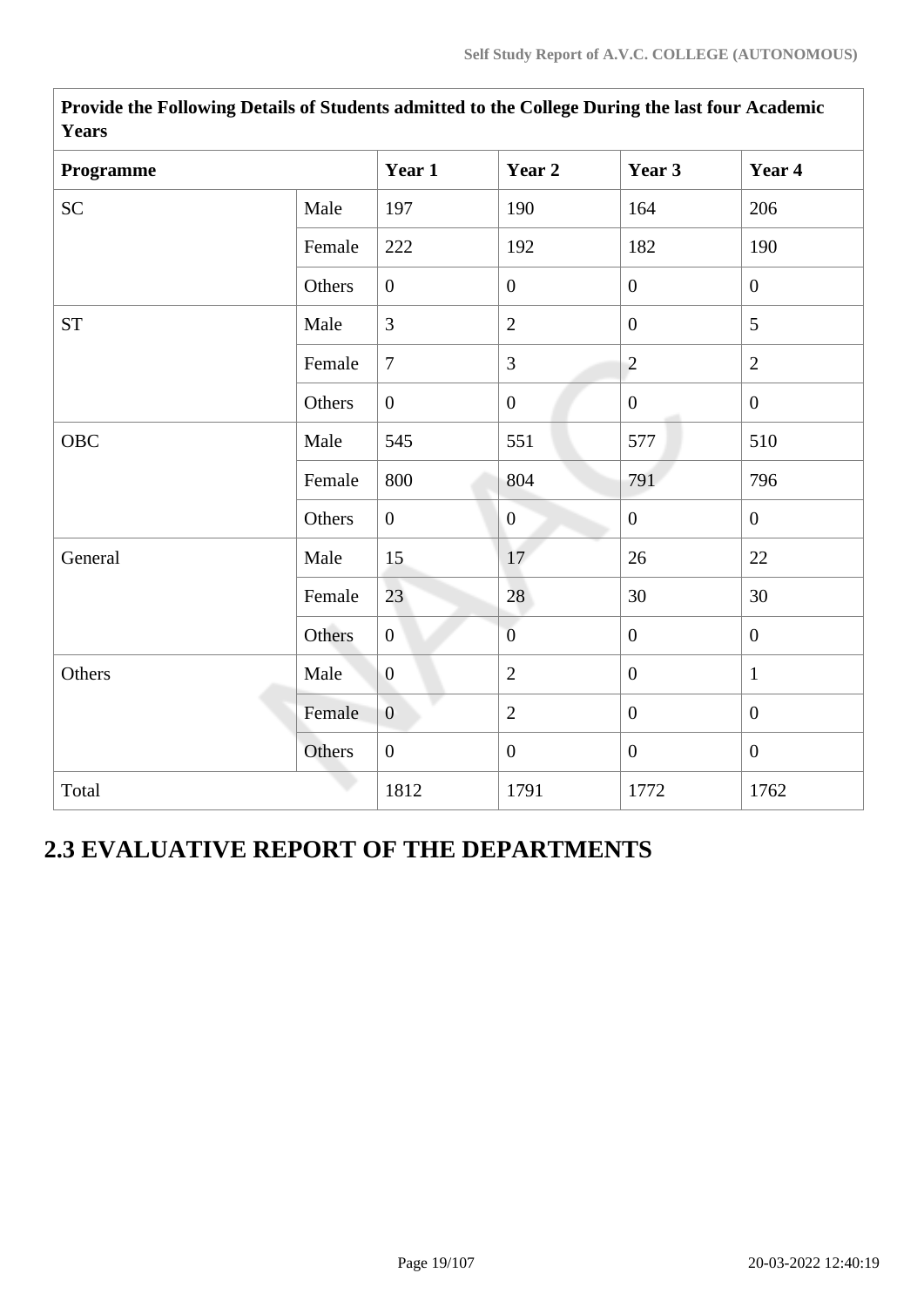| <b>Department Name</b>      | <b>Upload Report</b> |
|-----------------------------|----------------------|
| Biotechnology               | <b>View Document</b> |
| <b>Botany</b>               | <b>View Document</b> |
| Chemistry                   | <b>View Document</b> |
| Commerce                    | <b>View Document</b> |
| <b>Computer Science</b>     | <b>View Document</b> |
| Economics                   | <b>View Document</b> |
| <b>Electronic Science</b>   | <b>View Document</b> |
| English                     | <b>View Document</b> |
| History                     | <b>View Document</b> |
| <b>Management Studies</b>   | <b>View Document</b> |
| Mathematics                 | <b>View Document</b> |
| Microbiology                | <b>View Document</b> |
| Physics                     | <b>View Document</b> |
| Tamil                       | <b>View Document</b> |
| <b>Visual Communication</b> | <b>View Document</b> |
| Zoology                     | <b>View Document</b> |
|                             |                      |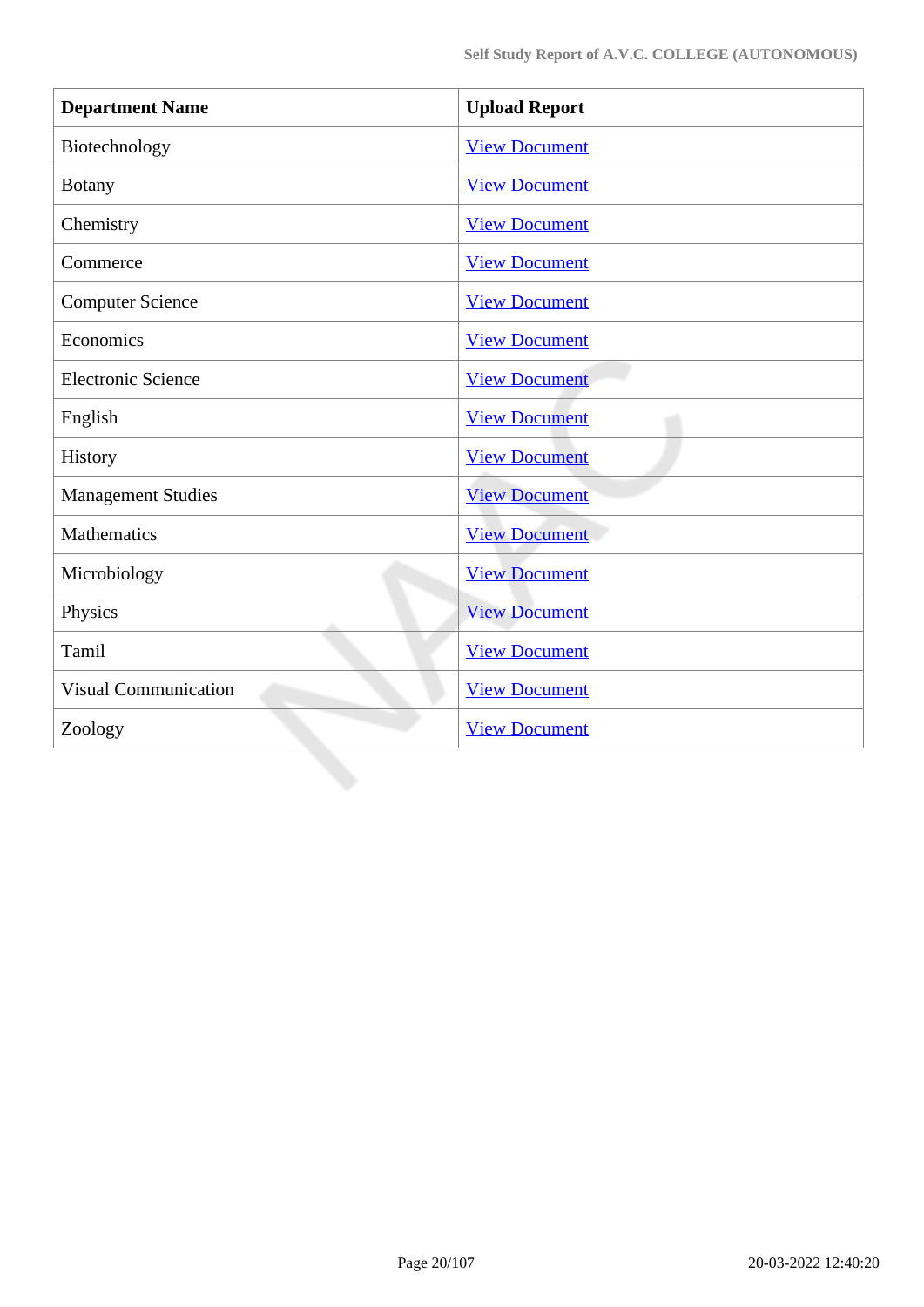# **Extended Profile**

# **1 Program**

## **1.1**

### **Number of programs offered year-wise for last five years**

| 2019-20                                 | 2018-19 | 2017-18 |                      | 2016-17  | 2015-16 |  |  |
|-----------------------------------------|---------|---------|----------------------|----------|---------|--|--|
| 49                                      | 49      | 49      |                      | 49       | 49      |  |  |
| <b>File Description</b>                 |         |         |                      | Document |         |  |  |
| Institutional data in prescribed format |         |         | <b>View Document</b> |          |         |  |  |

### **1.2**

### **Number of departments offering academic programmes**

### **Response: 16**

# **2 Students**

### **2.1**

### **Number of students year-wise during last five years**

| 2019-20                                 | 2018-19 | 2017-18 |                 | 2016-17              | 2015-16 |  |
|-----------------------------------------|---------|---------|-----------------|----------------------|---------|--|
| 4965                                    | 4867    | 4974    |                 | 5251                 | 5234    |  |
| <b>File Description</b>                 |         |         | <b>Document</b> |                      |         |  |
| Institutional data in prescribed format |         |         |                 | <b>View Document</b> |         |  |

### **2.2**

### **Number of outgoing / final year students year-wise during last five years**

| 2019-20                                 | 2018-19 | 2017-18 |          | 2016-17              | 2015-16 |  |
|-----------------------------------------|---------|---------|----------|----------------------|---------|--|
| 1185                                    | 1476    | 1450    |          | 1705                 | 1643    |  |
| <b>File Description</b>                 |         |         | Document |                      |         |  |
| Institutional data in prescribed format |         |         |          | <b>View Document</b> |         |  |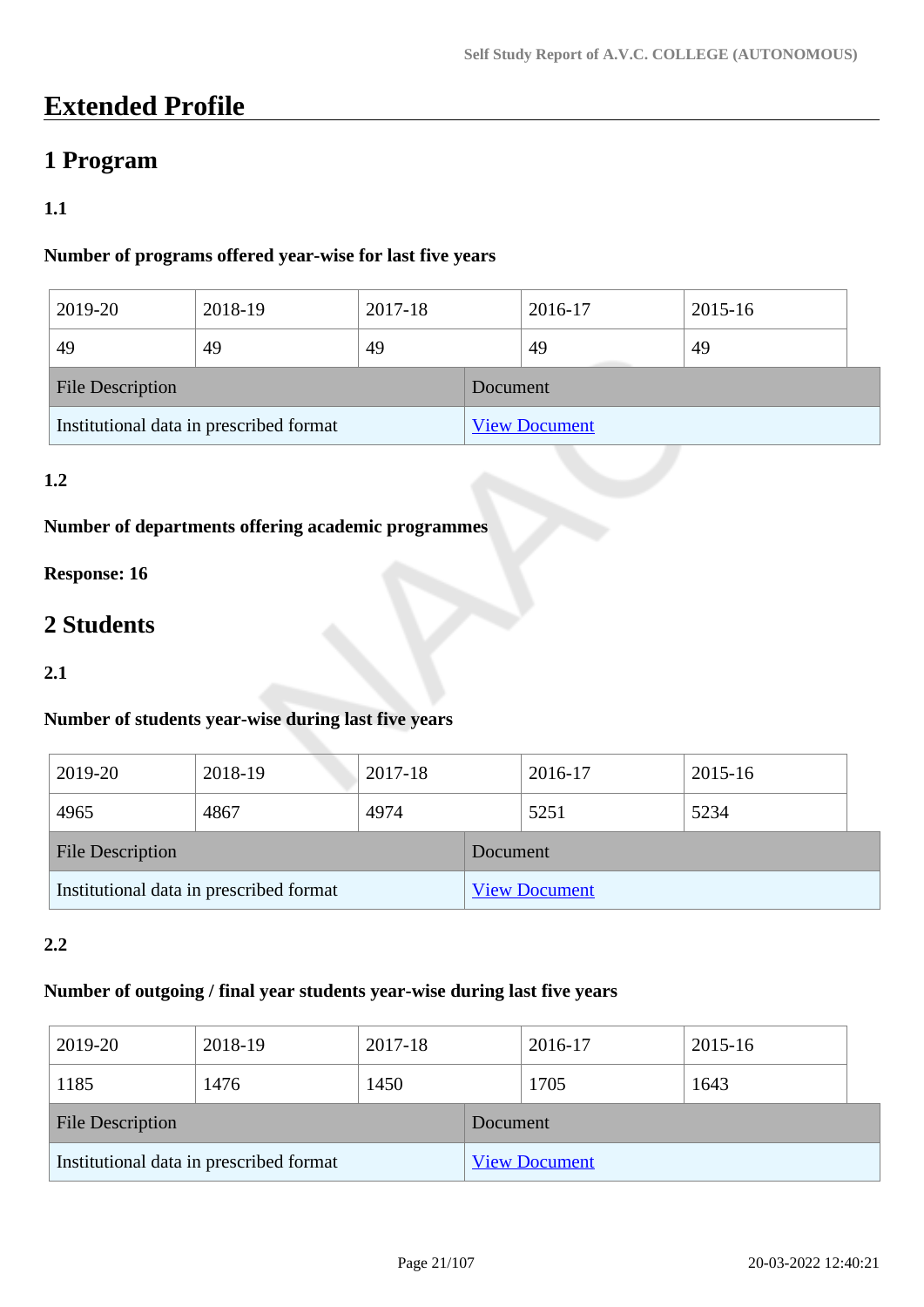## **2.3**

**Number of students appeared in the examination conducted by the Institution, year-wise during the last five years**

| 2019-20                                 | 2018-19 | 2017-18 |          | 2016-17              | 2015-16 |
|-----------------------------------------|---------|---------|----------|----------------------|---------|
| 4575                                    | 4266    | 4289    |          | 4603                 | 4713    |
| <b>File Description</b>                 |         |         | Document |                      |         |
| Institutional data in prescribed format |         |         |          | <b>View Document</b> |         |

### **2.4**

## **Number of revaluation applications year-wise during last five years**

| 2019-20 | 2018-19 | 2017-18 | $2016 - 17$ | 2015-16 |
|---------|---------|---------|-------------|---------|
| 145     | 137     | 99      | 118         | 95      |

# **3 Teachers**

**3.1**

### **Number of courses in all programs year-wise during last five years**

| 2019-20                                 | 2018-19 | 2017-18 |          | 2016-17              | 2015-16 |  |
|-----------------------------------------|---------|---------|----------|----------------------|---------|--|
| 797                                     | 796     | 833     |          | 835                  | 828     |  |
| <b>File Description</b>                 |         |         | Document |                      |         |  |
| Institutional data in prescribed format |         |         |          | <b>View Document</b> |         |  |

### **3.2**

### **Number of full time teachers year-wise during the last five years**

| 2019-20                                 | 2018-19 | 2017-18 |          | 2016-17              | 2015-16 |
|-----------------------------------------|---------|---------|----------|----------------------|---------|
| 273                                     | 261     | 262     |          | 266                  | 263     |
| <b>File Description</b>                 |         |         | Document |                      |         |
| Institutional data in prescribed format |         |         |          | <b>View Document</b> |         |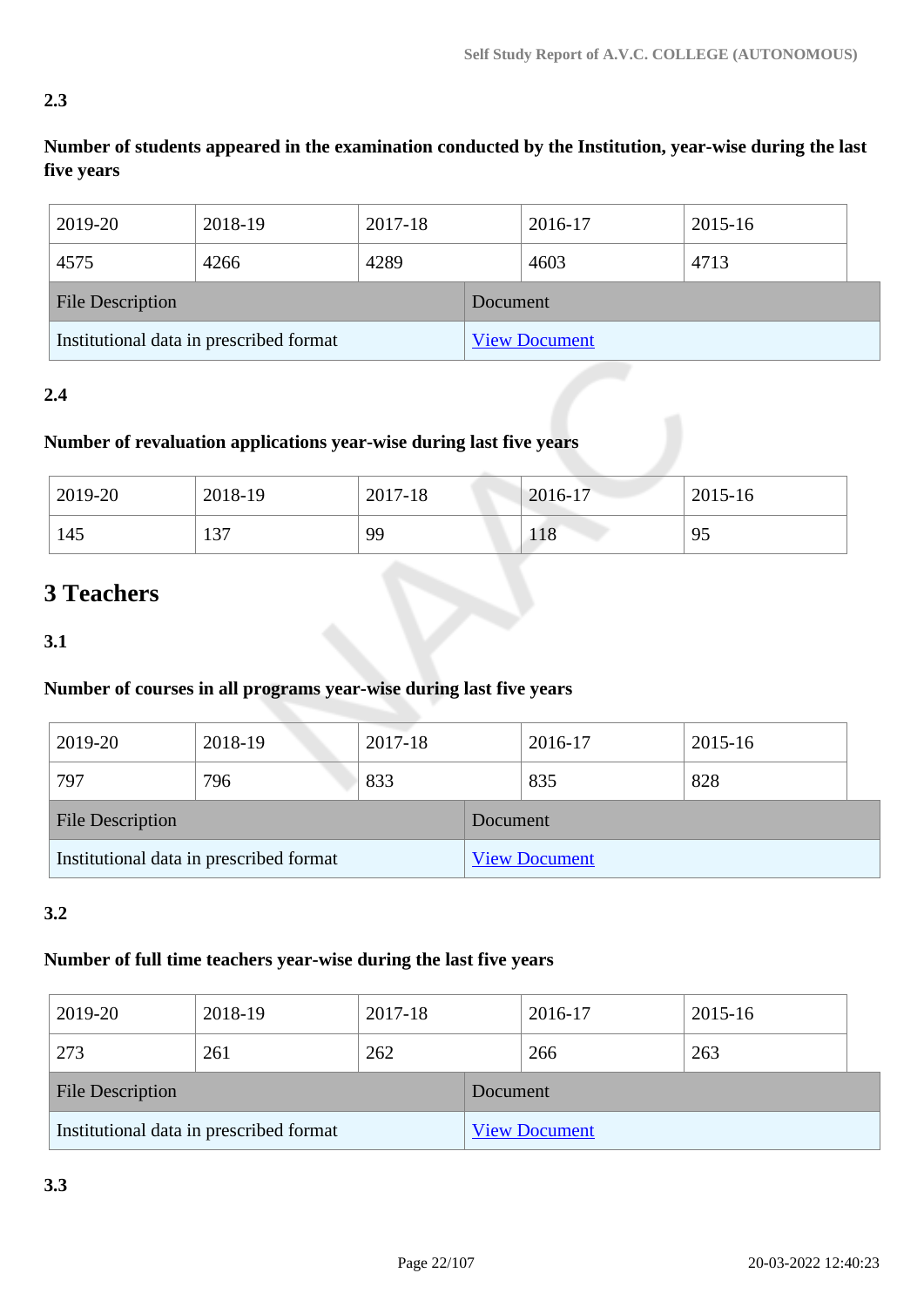### **Number of sanctioned posts year-wise during last five years**

| 2019-20                                 | 2018-19 | 2017-18 |          | 2016-17              | 2015-16 |
|-----------------------------------------|---------|---------|----------|----------------------|---------|
| 273                                     | 261     | 262     |          | 266                  | 263     |
| <b>File Description</b>                 |         |         | Document |                      |         |
| Institutional data in prescribed format |         |         |          | <b>View Document</b> |         |

# **4 Institution**

### **4.1**

**Number of eligible applications received for admissions to all the programs year-wise during last five years**

| 2019-20                                 | 2018-19 | 2017-18 |          | 2016-17              | 2015-16 |
|-----------------------------------------|---------|---------|----------|----------------------|---------|
| 5488                                    | 8699    | 6931    |          | 5788                 | 5040    |
| <b>File Description</b>                 |         |         | Document |                      |         |
| Institutional data in prescribed format |         |         |          | <b>View Document</b> |         |

### **4.2**

**Number of seats earmarked for reserved category as per GOI/State Govt rule year-wise during last five years**

| 2019-20                                 | 2018-19 | 2017-18 |          | 2016-17              | 2015-16 |  |
|-----------------------------------------|---------|---------|----------|----------------------|---------|--|
| 1182                                    | 1182    | 1182    |          | 1182                 | 1182    |  |
| <b>File Description</b>                 |         |         | Document |                      |         |  |
| Institutional data in prescribed format |         |         |          | <b>View Document</b> |         |  |

### **4.3**

### **Total number of classrooms and seminar halls**

**Response: 123**

**4.4**

**Total number of computers in the campus for academic purpose**

**Response: 415**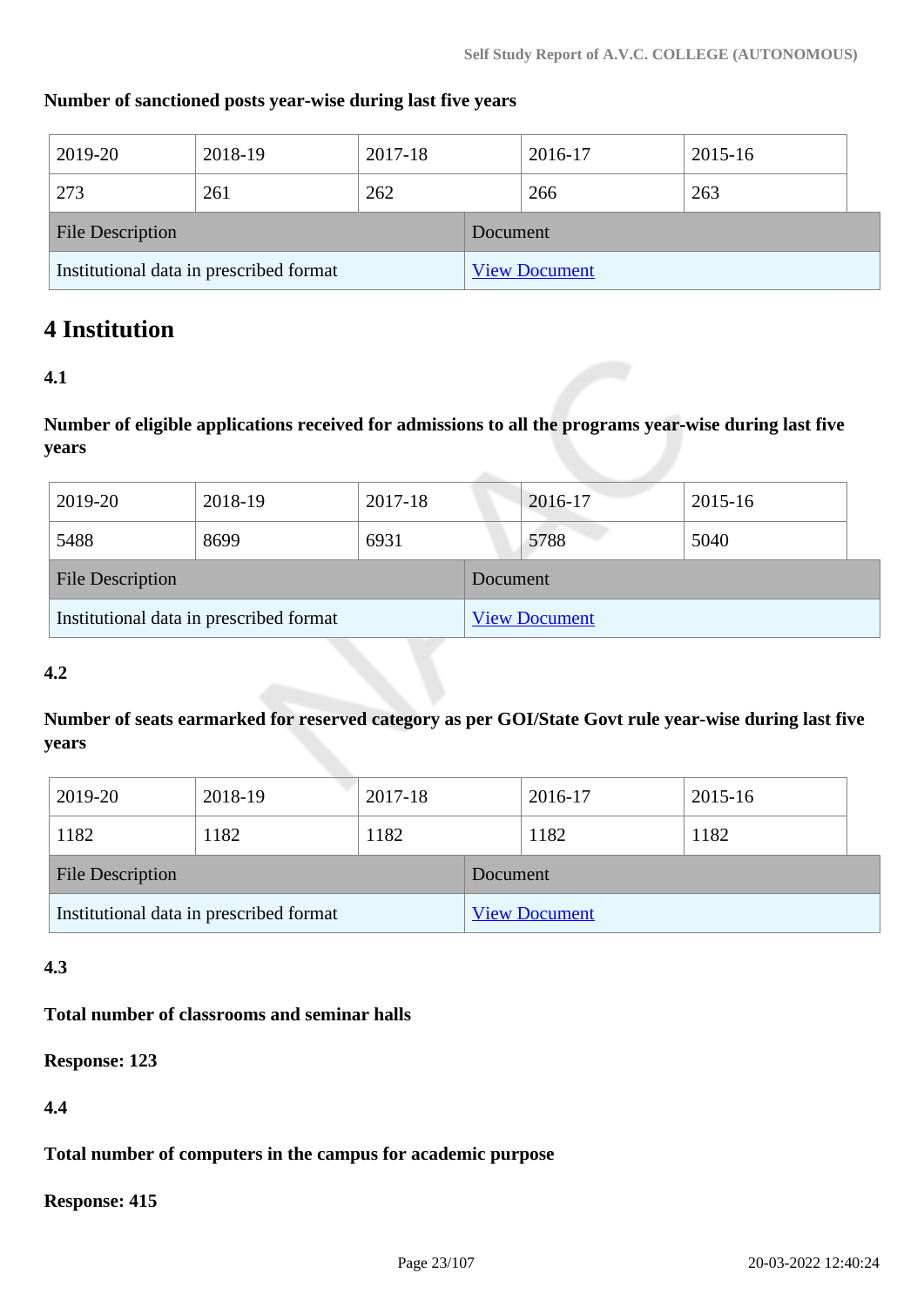### **4.5**

# **Total Expenditure excluding salary year-wise during last five years ( INR in Lakhs)**

| 2019-20  | 2018-19  | 2017-18  | 2016-17  | 2015-16  |
|----------|----------|----------|----------|----------|
| 24107044 | 27102200 | 21304487 | 20021408 | 17307693 |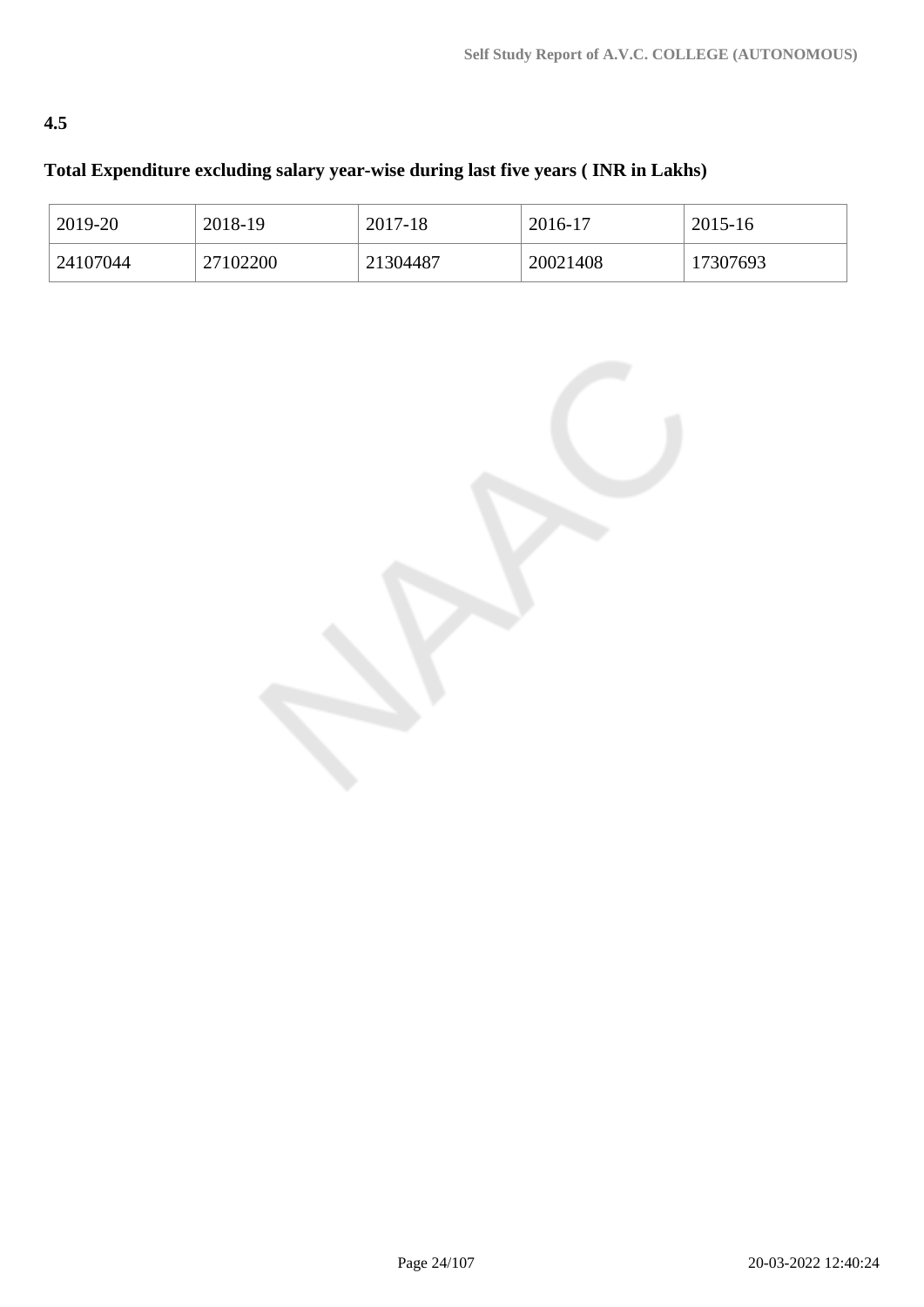# **4. Quality Indicator Framework(QIF)**

# **Criterion 1 - Curricular Aspects**

# **1.1 Curriculum Design and Development**

 **1.1.1 Curricula developed and implemented have relevance to the local, national, regional and global developmental needs which is reflected in Programme outcomes (POs), Programme Specific Outcomes(PSOs) and Course Outcomes(COs) of the Programmes offered by the Institution.**

### **Response:**

The curriculum is designed keeping in mind the essential and developmental needs of the society and also based on the guidelines by UGC, Parent University and TN State Council for Higher Education. The curriculum need in identifying the local, regional, national and global needs is based on the requirements of people of adopted villages, employer needs, alumni suggestions. Further, the model curriculum of UGC and Syllabi of UGC NET/SET, CSIR and Civil Services, Competitive Examination are referred for the preparation of course scheme and syllabus. Skeleton design takes place once in 3 and 2 years for UG and PG Courses respectively and frame year-wise syllabus by conducting yearly Board of Studies meeting. Diversified with new combinations of subjects leading to interdisciplinary and multidisciplinary courses are identified in addition to the fundamental courses for skeleton.

At pre-board meetings, necessary modifications are done in the proposed syllabi catering to the needs of society making the graduates skilful and employable and the draft is presented in the BoS. After careful deliberations with experts and members, BoS approves the syllabi. It comprises subject experts from other Colleges and Universities University Nominee, Alumni and Industrial experts.

CBCS pattern with mandatory Interdisciplinary papers are offered for Elective Courses and one Non-major Elective paper. Mandatory Courses on Languages, Environmental Studies, Gender Studies, Human Values and Ethics and Soft Skills are given for all UG courses. Optional Diploma and Certificate courses are given viz., Yoga for Human Excellence, Business Process Outsourcing (BPO), Tally ERP9 regularly.

Based on the nature, relevance and requirements of needs to be addressed, Programme Outcomes (POs) Programme Specific Outcomes (PSOs) and Course Outcomes (COs) for UG, and PG programmes are prepared.

Value added courses on personality development, development of life-skills, skills for employability, ethics, human rights and social analysis, are in tune with the-spot study, field/industrial visits, and gaining and transferring of knowledge through LAB TO LAND programmes.

Volunteer based Extension activities, offered by service organisations viz., NSS, NCC, RRC, YRC, PEKAK, EXNORA, etc are made as mandatory Part-V activities

A keen analysis of the curriculum structure indicates that it helps the students enhance vertical and horizontal mobility, promote effective problem solving ability, think creatively and inculcate skills that are productive and value based.

With training and awareness creating programmes, the curriculum can be viewed as a triangle connected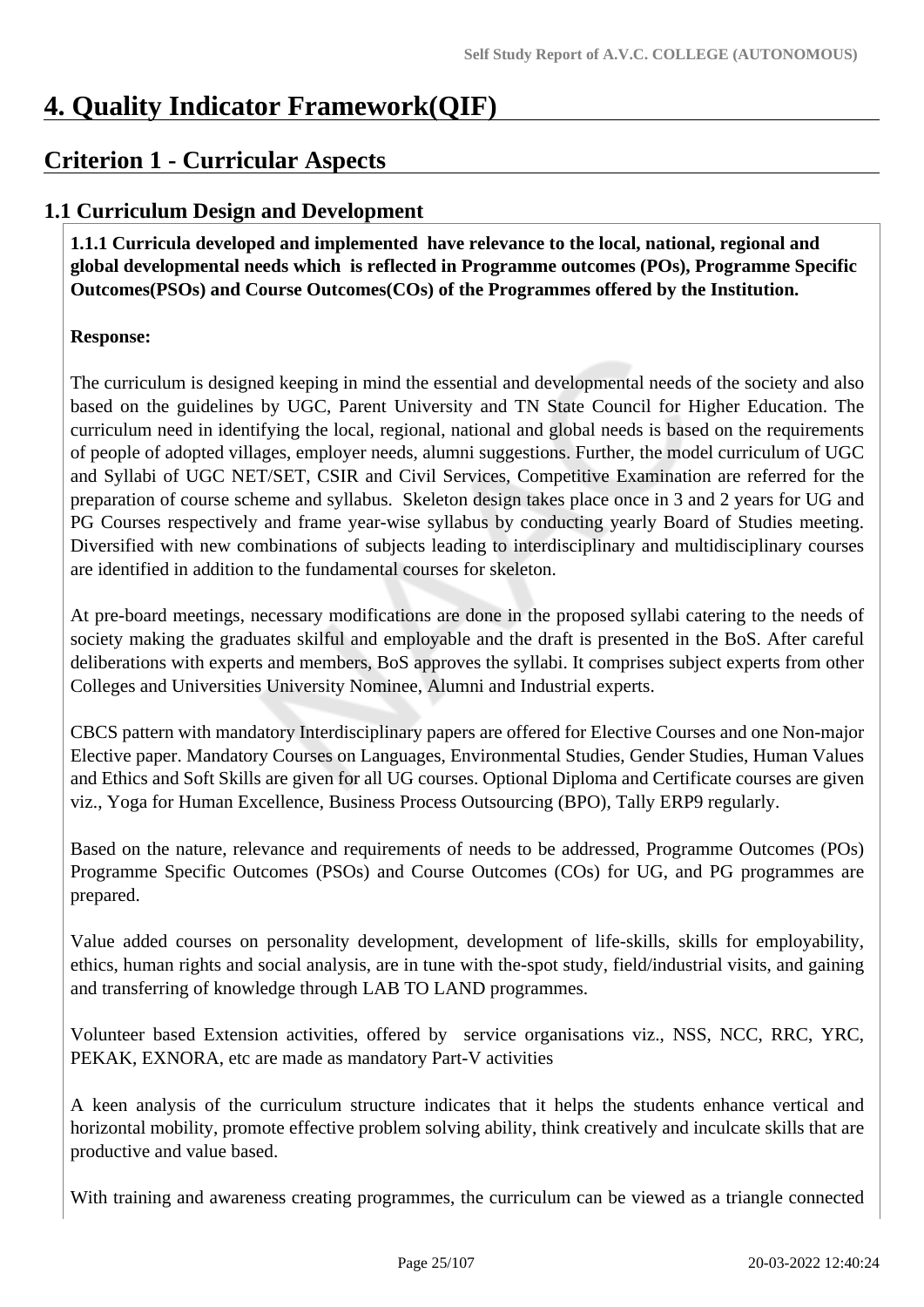by three sides' *viz.* Teaching-Learning, Research and Extension activities. Learning objectives are directly and purposefully derived from the intellectual, occupational, environmental, social and spiritual needs of the current generation of students. Every department is seriously working towards attaining course outcome and program specific outcome through qualified faculty members, learner-centred teaching and good infrastructure with state-of-the-art facilities including ICT enabled classrooms and excellent academic ambience.

Curriculum makes learning an interesting and meaningful exercise through guided teaching, monitored learning, ICT based teaching by faculty members, and supplemented by mandatory assignments, seminar presentations, group discussions, debates, quiz and viva voce. Thus the curriculum equips the rural based, economically weaker students to compete with the privileged section.

| <b>File Description</b>         | <b>Document</b>      |
|---------------------------------|----------------------|
| Any additional information      | <b>View Document</b> |
| Link for Additional Information | <b>View Document</b> |

### **1.1.2 Percentage of Programmes where syllabus revision was carried out during the last five years.**

### **Response:** 100

### 1.1.2.1 **Number of all Programmes offered by the institution during the last five years.**

Response: 49

### 1.1.2.2 **How many Programmes were revised out of total number of Programmes offered during the last five years**

Response: 49

| <b>File Description</b>                                                 | <b>Document</b>      |
|-------------------------------------------------------------------------|----------------------|
| Minutes of relevant Academic Council/BOS<br>meeting                     | <b>View Document</b> |
| Details of program syllabus revision in last 5<br>years (Data Template) | <b>View Document</b> |

### **1.1.3 Average percentage of courses having focus on employability/ entrepreneurship/ skill development offered by the institution during the last five years**

**Response:** 44.6

1.1.3.1 **Number of courses having focus on employability/ entrepreneurship/ skill development yearwise during the last five years..**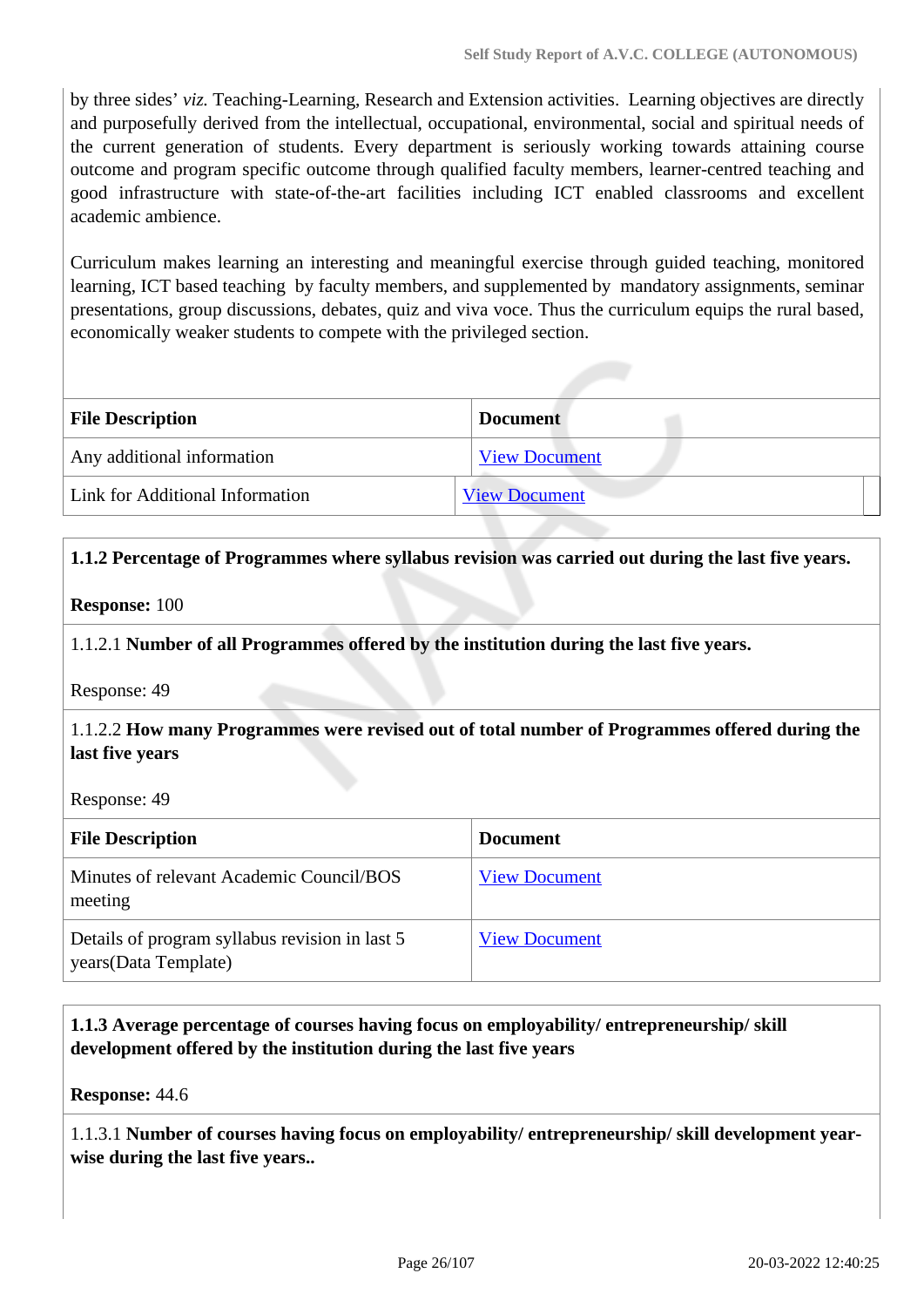|                                                                                                | 2019-20                                         | 2018-19 | 2017-18 |                                 | 2016-17              | 2015-16 |
|------------------------------------------------------------------------------------------------|-------------------------------------------------|---------|---------|---------------------------------|----------------------|---------|
|                                                                                                | 470                                             | 382     | 236     |                                 | 352                  | 377     |
|                                                                                                |                                                 |         |         |                                 |                      |         |
|                                                                                                | <b>File Description</b>                         |         |         |                                 | <b>Document</b>      |         |
|                                                                                                | Programme / Curriculum/ Syllabus of the courses |         |         |                                 | <b>View Document</b> |         |
| Minutes of the Boards of Studies/Academic<br>Council meetings with approvals for these courses |                                                 |         |         | <b>View Document</b>            |                      |         |
| Average percentage of courses having focus on<br>employability/entrepreneurship(Data Template) |                                                 |         |         | <b>View Document</b><br>التنبير |                      |         |

## **1.2 Academic Flexibility**

 **1.2.1 Percentage of new courses introduced of the total number of courses across all programs offered during the last five years.**

### **Response:** 21.68

1.2.1.1 How many new courses are introduced within the last five years

Response: 394

1.2.1.2 **Number of courses offered by the institution across all programmes during the last five years.**

Response: 1817

| <b>File Description</b>                              | <b>Document</b>      |
|------------------------------------------------------|----------------------|
| Minutes of relevant Academic Council/BOS<br>meetings | <b>View Document</b> |
| Institutional data in prescribed format              | <b>View Document</b> |
| Link for Additional Information                      | <b>View Document</b> |

 **1.2.2 Percentage of Programmes in which Choice Based Credit System (CBCS) / elective course system has been implemented (Data for the latest completed academic year).**

**Response:** 100

1.2.2.1 **Number of Programmes in which CBCS / Elective course system implemented.**

Response: 49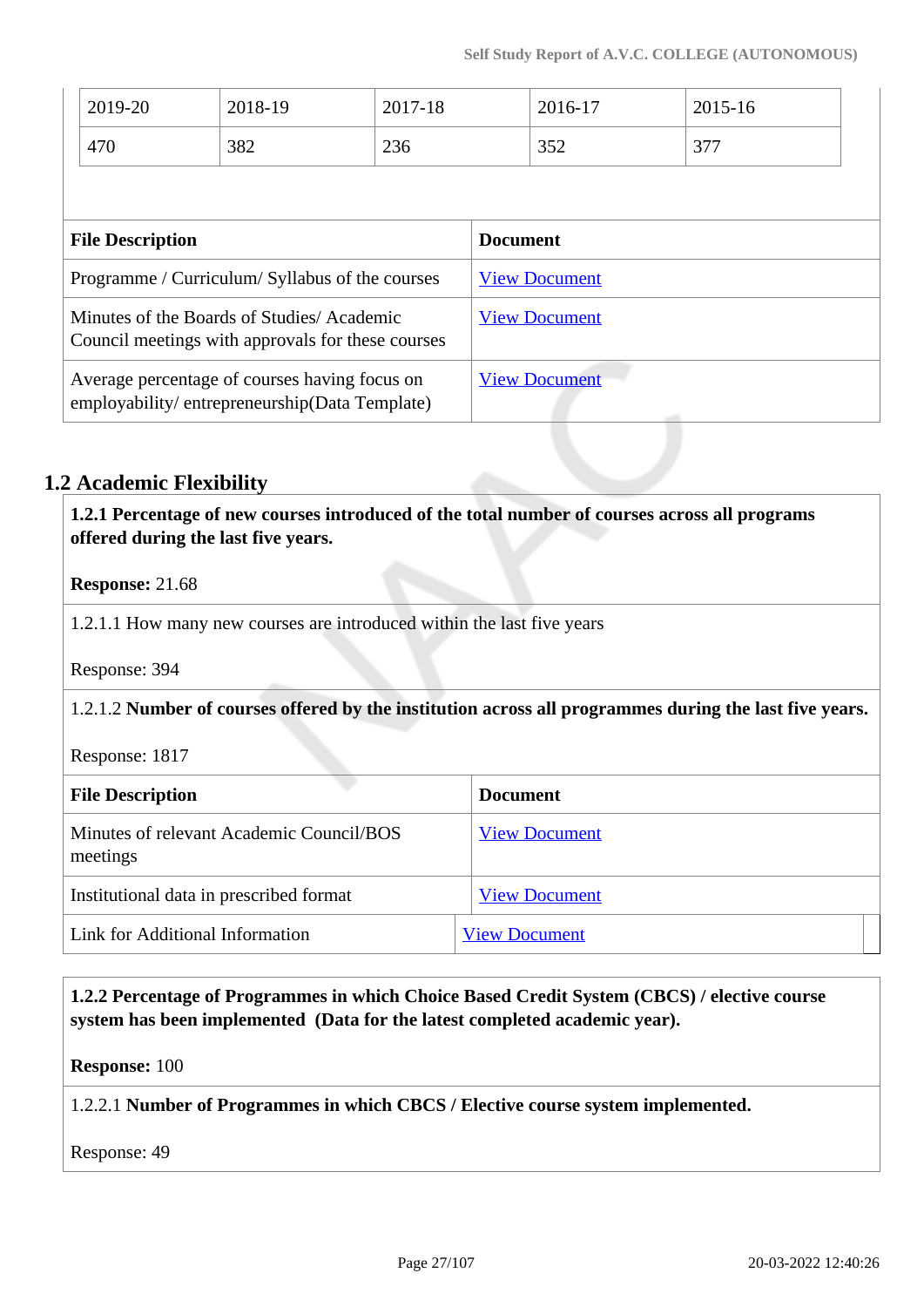| <b>File Description</b>                              | <b>Document</b>      |
|------------------------------------------------------|----------------------|
| Minutes of relevant Academic Council/BOS<br>meetings | <b>View Document</b> |
| Institutional data in prescribed format              | <b>View Document</b> |
| Link for Additional Information                      | <b>View Document</b> |

## **1.3 Curriculum Enrichment**

### **1.3.1 Institution integrates crosscutting issues relevant to Professional Ethics ,Gender, Human Values ,Environment and Sustainability into the Curriculum**

### **Response:**

The college provides higher education to wide range of diversified students including first generation, agricultural based, rural background, socially and economically deprived and female students who need a variety of exposure to understand and address today's social and environmental challenges. Curriculum integrates many cross cutting issues and offers courses on Environmental studies, Gender studies, Human values and ethics and Soft skills as mandatory papers for all UG courses. Language papers incorporate these issues to sensitise the students. All UG and PG programmes have specific course or content in different courses related to cross cutting issues. Further, theory courses are complemented by Part-V activities.

In association with service organisations like NSS, NCC, YRC, RRC, Students' EXNORA, Leo club Junior Jaycee and Retract club, the mandatory Part-V activities sensitise the students to a wide range of cross cutting issues. Students understand the issues and learned to solve them, which makes them socially responsible.

As Part-V activity, Pongal festival is celebrated to make the students understand role and importance of agriculture, valuing the environment, animals, and human, tradition of culture, equality among people, etc.

In addition, Fine Arts, ICC, Department forums and societies, make use of the students to emphasize cross cutting issues to students, community and common public. Further, through different celebrations, viz., Republic day, Independence day, Gandhi Jayanthi, International Women's day, World Environment Day, these cross cutting issues are portrayed as drama, actions, dance, play, etc., and as talks, debates, competitions (essay, oral, slogan, drawings, rangoli, etc.) to the students.

**Professional Ethics:** Courses such as Languages, Soft Skills, and Personality Development inculcate leadership, communication skills, time management and other professional qualities in students.18BUE404 – Organisational Behaviour, 18AHI 303 -- Public Administration-I, 18PENE101 - An Introduction to Journalism , 18 CO 102 - Business Organization and Management , 18 PCO 104- Psychology for Managers, 18 PCO 205 - Human Resource Management, 18AHI202 -- Modern Governments are some other courses which also impart specific professional ethics.

**Gender:** Students are sensitized about gender issues by its integration into the curricula of Tamil and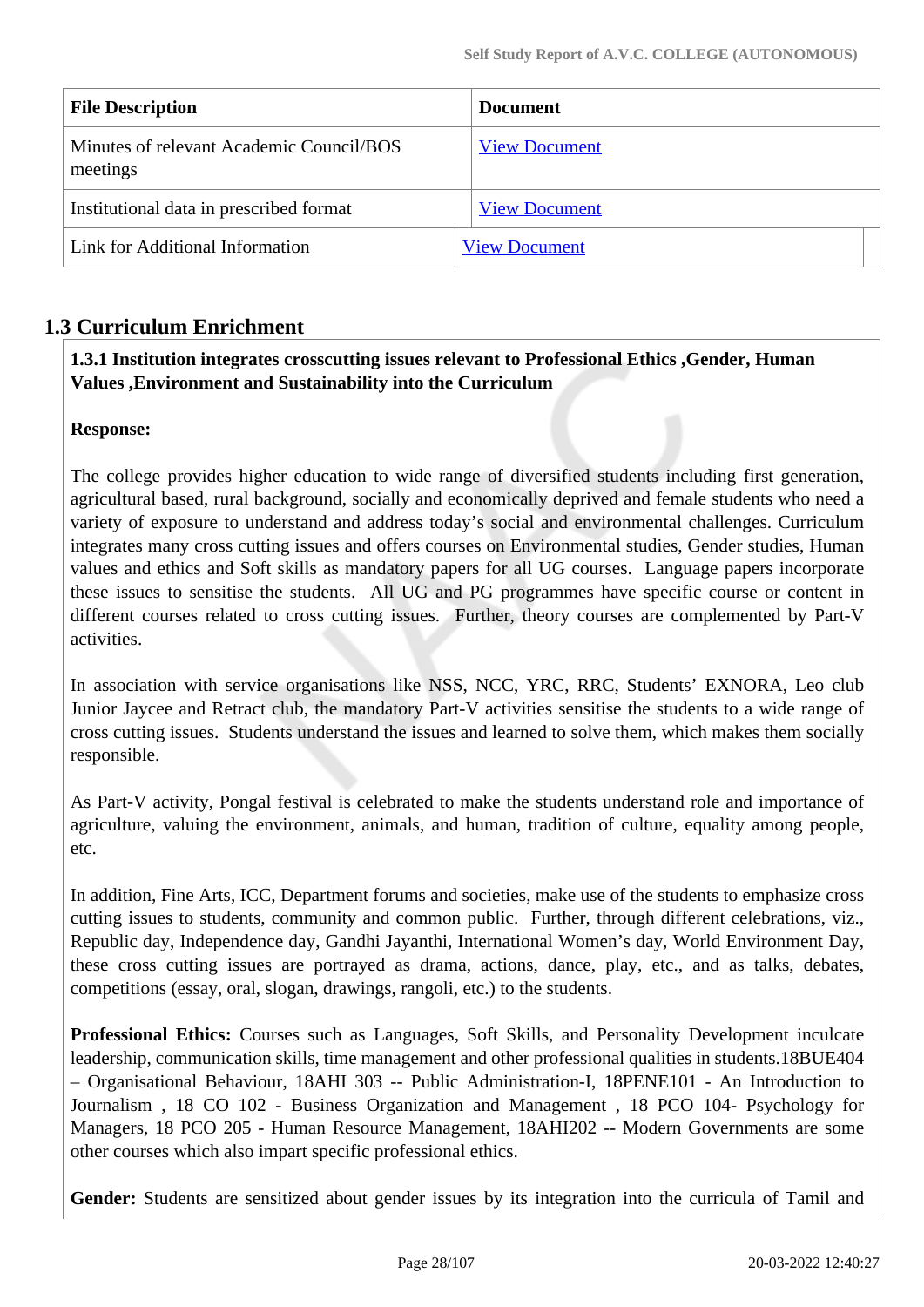English Literatures. As part of the Value Education course, Gender Studies is offered to all UG students.

**Human Values:** Value Education offered as a mandatory course to all the undergraduates, stresses on human values, ethics and societal issues. The curricula offers a wide variety of courses with emphasis on human values such as 15HIE503 -- Human Rights, 18PTA205 - Irai Ilakkiyam, 18PTAE101 - Thiruvalluvam, 18EC 406 - Personnel Management.

**Environment:** Environmental Studies course is offered to all the undergraduate students highlighting the major environmental issues faced by us and emphasizing the importance of sustainable development. Apart from that several courses such as 18 EC 204-Environomics, 18 PECE 101- Environmental Economics, 18EDEC302-Environmental Issues and Management, 18 PBO 311- Principles of Ecology and Forest Science, 18PEL207- Solar Photovoltaics, 18PMB206 - Environmental microbiology, 18 EDMB 201 - Microbes in Human Welfare, 18EDCH 201 - Environmental Chemistry, 18EDZO 201- Wildlife conservation integrate environmental issues from a disciplinary perspective too.

| <b>File Description</b>                                                                                                                                                    | <b>Document</b>      |
|----------------------------------------------------------------------------------------------------------------------------------------------------------------------------|----------------------|
| Upload the list and description of the courses which<br>address the Gender, Environment and Sustainability,<br>Human Values and Professional Ethics into the<br>Curriculum | <b>View Document</b> |

 **1.3.2 Number of value-added courses for imparting transferable and life skills offered during last five years.**

**Response:** 35

#### 1.3.2.1 **How many new value-added courses are added within the last five years**

| $2019-20$ | 2018-19 | 2017-18 | 2016-17 | 2015-16                  |
|-----------|---------|---------|---------|--------------------------|
| 18        | ັ       |         | ັ       | $\overline{\phantom{0}}$ |

| <b>File Description</b>                                           | <b>Document</b>      |
|-------------------------------------------------------------------|----------------------|
| List of value added courses (Data Template)                       | <b>View Document</b> |
| Brochure or any other document relating to value<br>added courses | <b>View Document</b> |
| Any additional information                                        | <b>View Document</b> |

### **1.3.3 Average Percentage of students enrolled in the courses under 1.3.2 above.**

**Response:** 15.53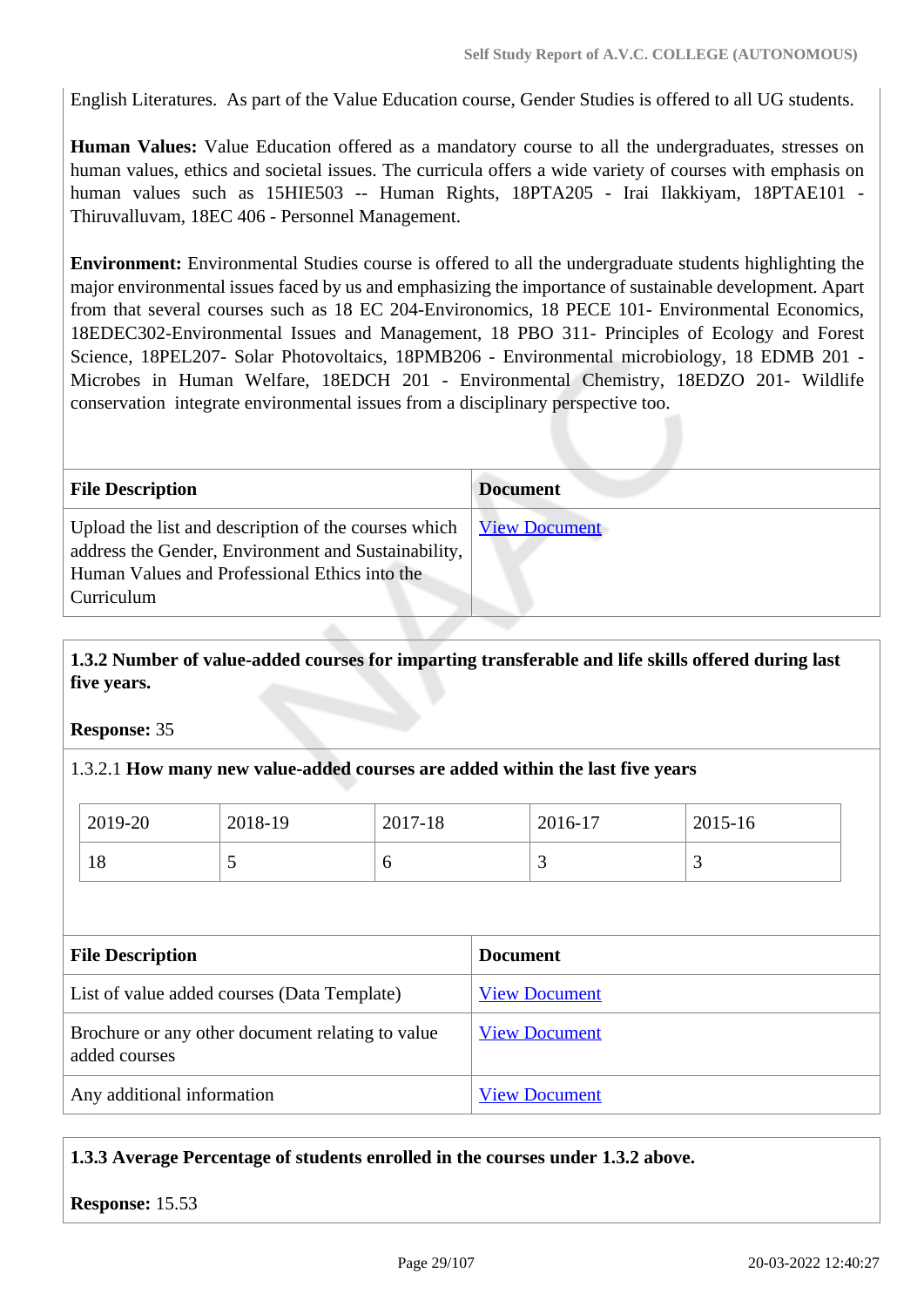## 1.3.3.1 **Number of students enrolled in subject related Certificate or Add-on programs year wise during last five years**

| 2019-20                   | 2018-19 | 2017-18 |                 | 2016-17              | 2015-16 |  |
|---------------------------|---------|---------|-----------------|----------------------|---------|--|
| 387                       | 1528    | 1651    |                 | 84                   | 191     |  |
|                           |         |         |                 |                      |         |  |
| <b>File Description</b>   |         |         |                 |                      |         |  |
|                           |         |         | <b>Document</b> |                      |         |  |
| List of students enrolled |         |         |                 | <b>View Document</b> |         |  |

### **1.3.4 Percentage of students undertaking field projects/ internships / student projects (Data for the latest completed academic year)**

#### **Response:** 40.52

### 1.3.4.1 **Number of students undertaking field projects / internships / student projects**

Response: 2012

| <b>File Description</b>                                                                                                   | <b>Document</b>      |
|---------------------------------------------------------------------------------------------------------------------------|----------------------|
| List of programs and number of students<br>undertaking field projects / internships / student<br>projects (Data Template) | <b>View Document</b> |
| Any additional information                                                                                                | <b>View Document</b> |

### **1.4 Feedback System**

 **1.4.1 Structured feedback for design and review of syllabus – semester-wise / year-wise is received from 1) Students, 2) Teachers, 3) Employers, 4) Alumni**

**Response:** A. All 4 of the above

| <b>File Description</b>                                                                                                             | <b>Document</b>      |
|-------------------------------------------------------------------------------------------------------------------------------------|----------------------|
| Action taken report of the Institution on feedback<br>report as minuted by the Governing Council,<br>Syndicate, Board of Management | <b>View Document</b> |
| URL for stakeholder feedback report                                                                                                 | <b>View Document</b> |

**1.4.2 The feedback system of the Institution comprises of the following :**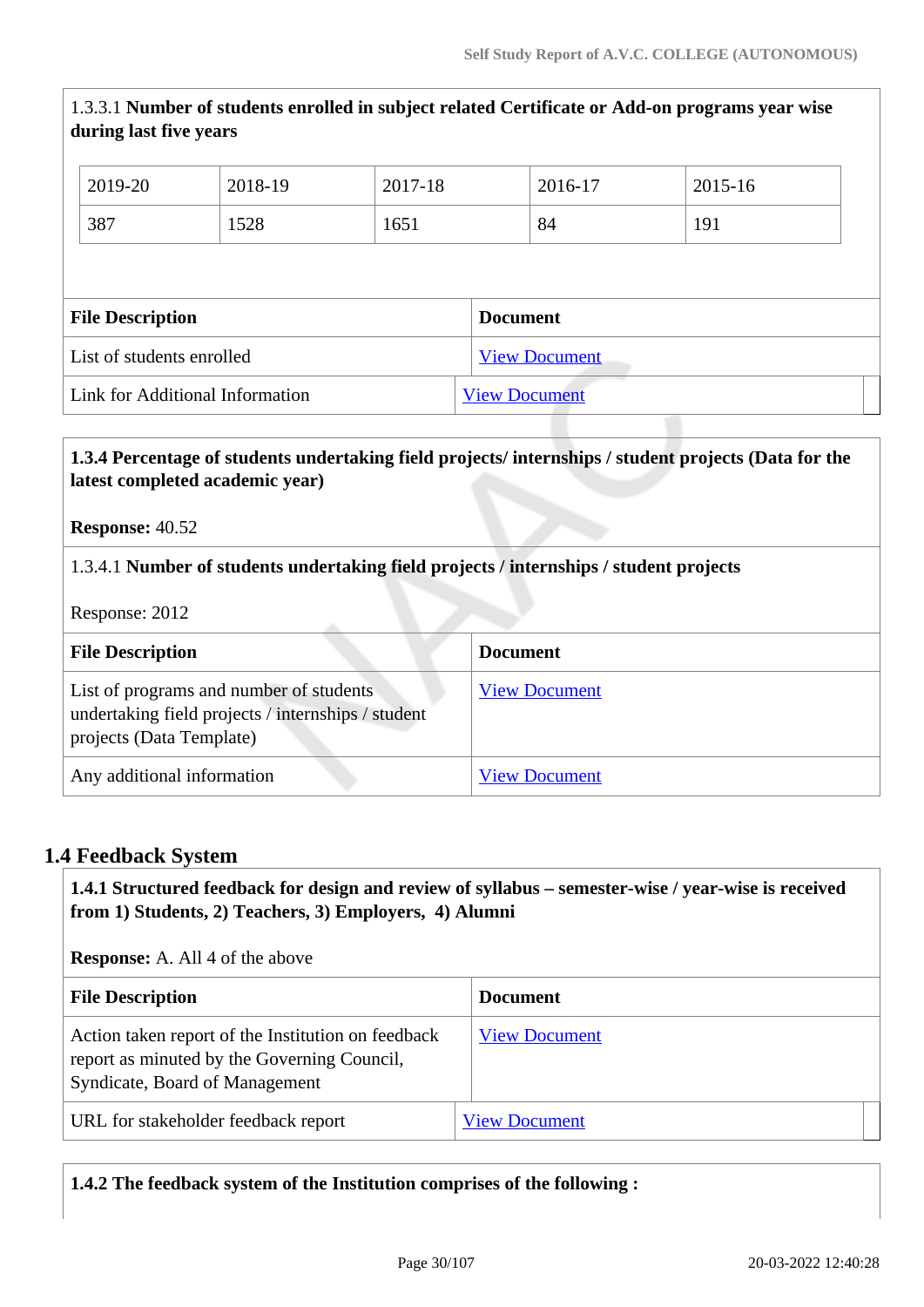**Response:** A. Feedback collected, analysed and action taken and report made available on website

| <b>File Description</b>             | <b>Document</b>      |
|-------------------------------------|----------------------|
| URL for stakeholder feedback report | <b>View Document</b> |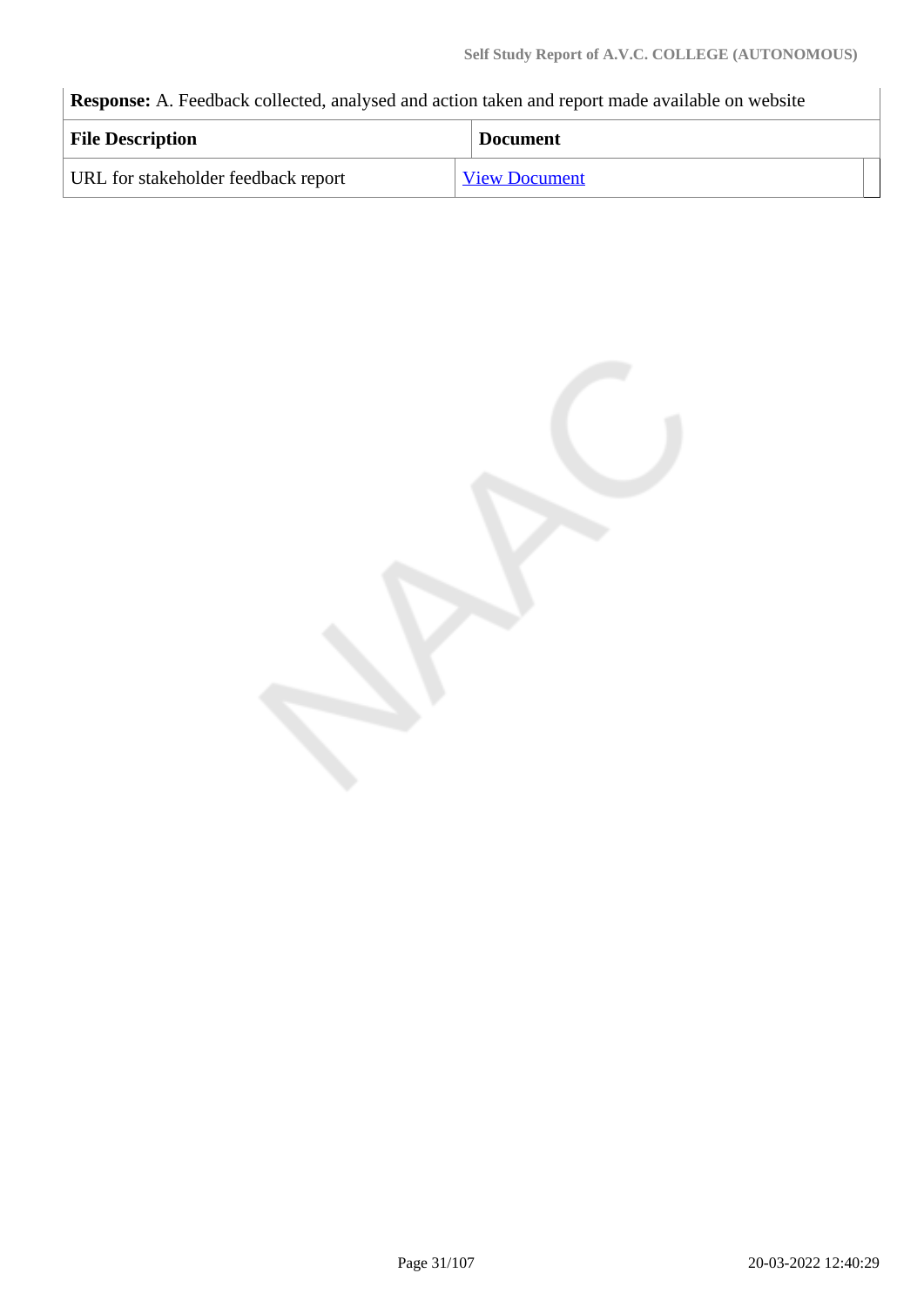# **Criterion 2 - Teaching-learning and Evaluation**

### **2.1 Student Enrollment and Profile**

| <b>Response: 90.51</b> |         |                                                                      |         |             |
|------------------------|---------|----------------------------------------------------------------------|---------|-------------|
|                        |         | 2.1.1.1 Number of students admitted year-wise during last five years |         |             |
| 2019-20                | 2018-19 | 2017-18                                                              | 2016-17 | $2015 - 16$ |
| 1762                   | 1772    | 1791                                                                 | 1812    | 1867        |

| <b>File Description</b>                                    | <b>Document</b>      |
|------------------------------------------------------------|----------------------|
| Institutional data in prescribed format (Data<br>Template) | <b>View Document</b> |
| Any additional information                                 | <b>View Document</b> |

1967 2015 1967 1967 2032

 **2.1.2 Average percentage of seats filled against reserved categories (SC, ST, OBC, Divyangjan, etc. as per applicable reservation policy ) during the last five years ( exclusive of supernumerary seats)**

**Response:** 98.51

2.1.2.1 **Number of actual students admitted from the reserved categories year wise during last five years**

| 2019-20 | 2018-19 | 2017-18 | $2016-17$ | 2015-16 |
|---------|---------|---------|-----------|---------|
| 1166    | 145     | 1165    | 1164      | 1182    |

| <b>File Description</b>                 | <b>Document</b>      |
|-----------------------------------------|----------------------|
| Institutional data in prescribed format | <b>View Document</b> |
| Link for Additional Information         | <b>View Document</b> |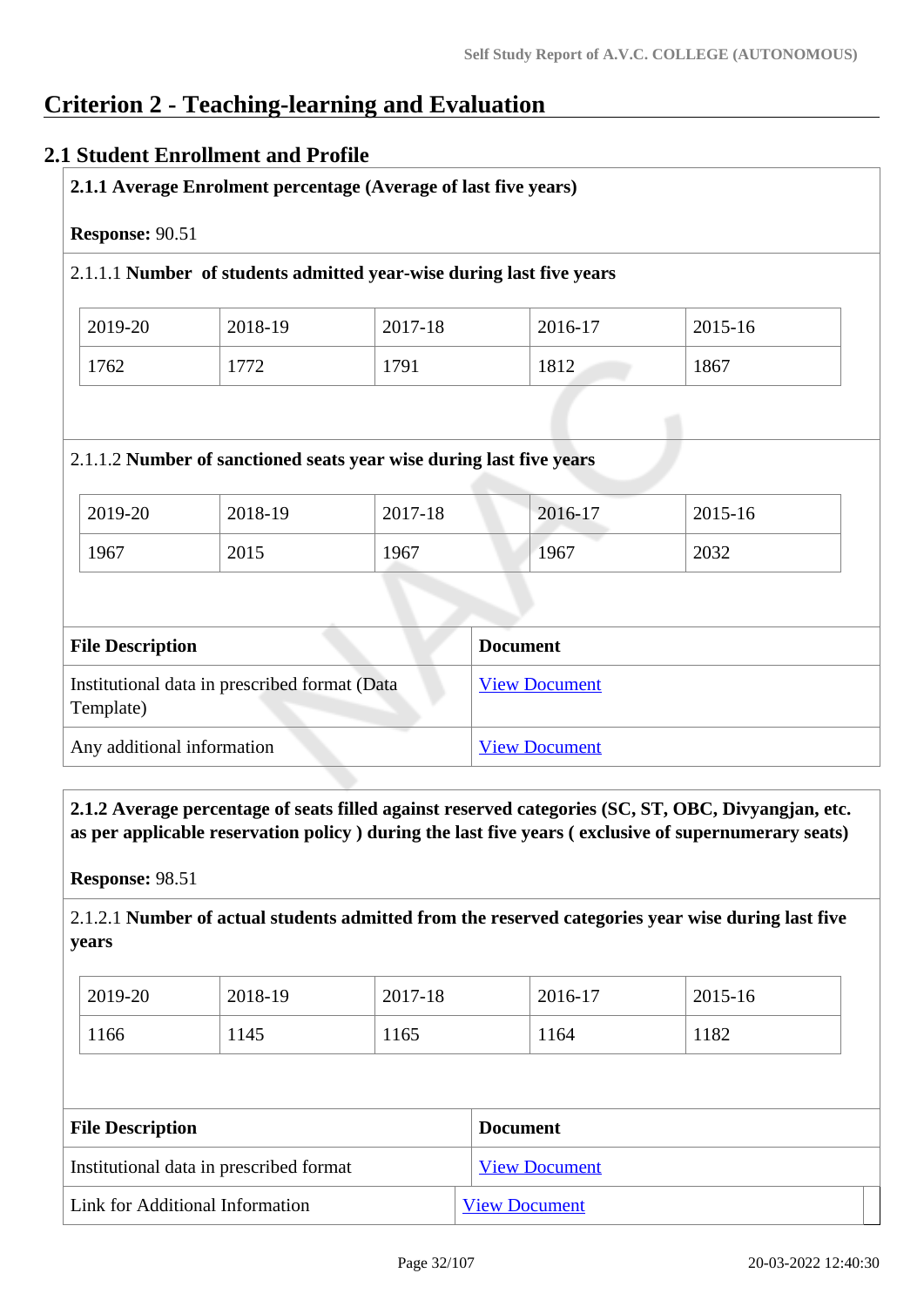## **2.2 Catering to Student Diversity**

### **2.2.1 The institution assesses the learning levels of the students and organises special Programmes for advanced learners and slow learners**

### **Response:**

College offers 17 UG, 17 PG, 6 Certificate/Diploma Courses and 12 Research Programmes, which provide variety of programmes for students to choose. The CBCS gives the students the Academic Flexibility and vertical and horizontal mobility to different institutions. Students admitted in our college are representing different economic sections and communities of the society. To impart holistic education the needs of the diverse group of students such as slow learners, advanced learners, and visually challenged students are fulfilled. After admission,bridge courses are conducted for all students at the beginning of the semester to develop the foundation and improve their learning skill, communication skill and create interest in the subjects.

Differences in the ways of performing and learning among the students are assessed by the teachers' incharge of Continuous Internal Assessment of various courses and the tutor in-charge of the ward and they are given the needy support. Teaching practice and teaching methods are diversified taking into the account the diversity of learning styles and learning preferences. Special care is taken for the students from rural backgrounds and first generation learners, and from the socially and economically weaker section of the society. Teachers are counselled to be flexible and focus on the ways to address the differences in the student's ability to access, learn and demonstrate the knowledge and skills.

#### Slow Learners

- Tutorial system (mentor: mentee ratio of 1:19) adopted enables the faculty members to identify and provide individualized care to the slow learners.
- Remedial Classes are conducted specifically for slow and disadvantaged learners are conducted after the class hours or week-end-holidays.
- Doubts and personal difficulties regarding the subjects are solved by the concerned teacher in the remedial classes. Further, Lingua phone facility is available to enrich students with communicative knowledge in English.
- Class tests are conducted periodically to raise the level of understanding. Special coaching classes are conducted for the slow learners based on their performance in examinations.
- Students with advanced learning skills are used to train their fellow classmates who are slow in learning.
- The Supplementary Examination facility provides the students to complete the programme without loss of academic year and pursue the higher studies without break in their studies.
- Scribes are provided to differently abled students for the examination if required

### Advanced Learners

- Encouraged to do concurrent courses and are given additional learning resources to enrich their abilities.
- Encouraged to participate in seminars, conferences, competitions etc., organised by the various academic institutions.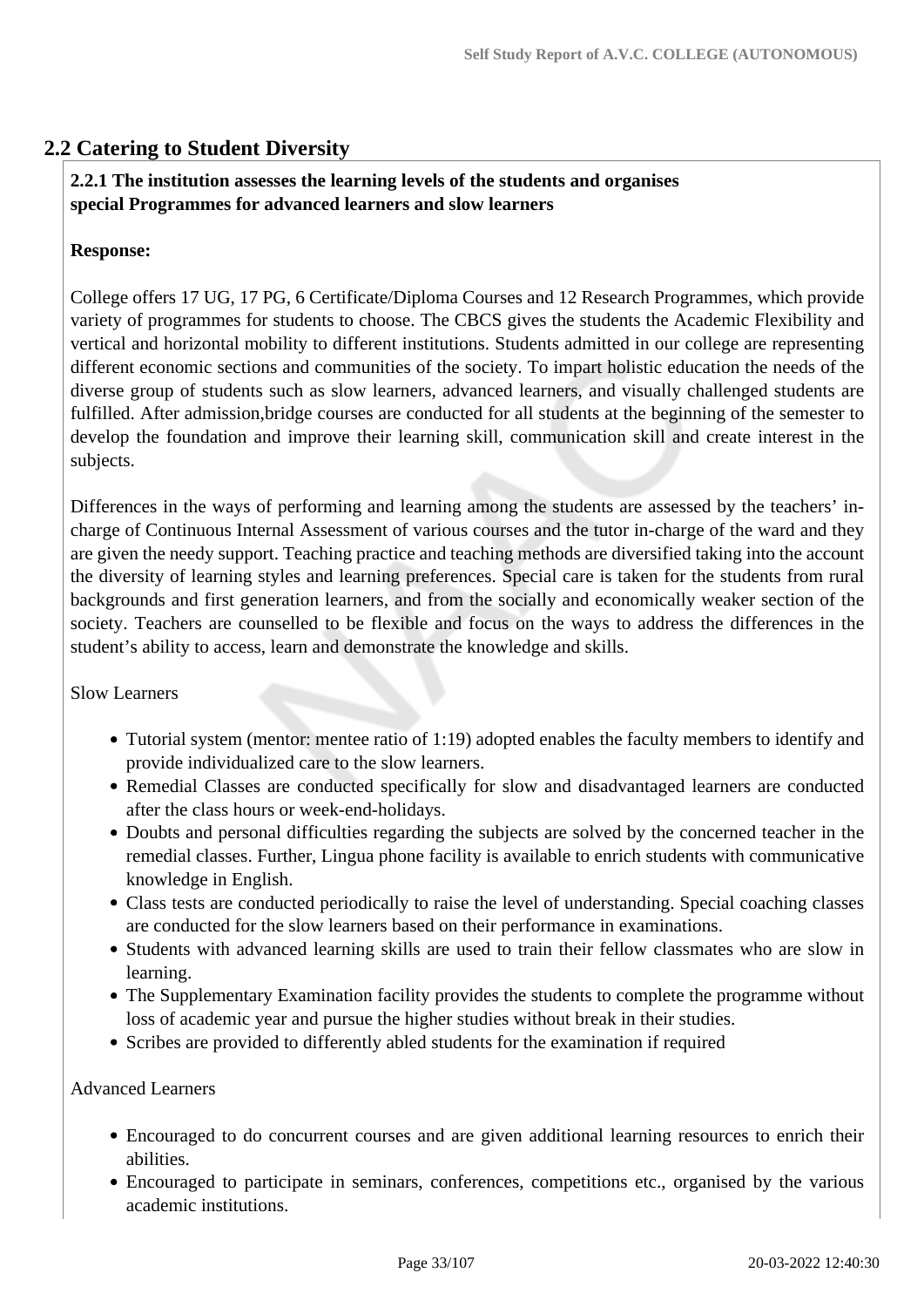- Kindled to do certificate courses, on-the-job training and add-on courses.
- Motivated to apply for projects in different funding agencies.
- Special coaching classes and career guidance are arranged for advanced learners to appear for National and state level competitive exams through placement cell and Target C&E.
- Motivated to take part in competitions at various intercollegiate/ university/regional /national levels.
- Take part, conduct and lead the Department Associations and Forums activities and write articles and edit the magazine.

| <b>File Description</b>         | <b>Document</b>      |
|---------------------------------|----------------------|
| Link for Additional Information | <b>View Document</b> |

#### **2.2.2 Student - Full time teacher ratio (Data for the latest completed academic year)**

| <b>Response: 18:1</b>      |                      |  |
|----------------------------|----------------------|--|
| <b>File Description</b>    | <b>Document</b>      |  |
| Any additional information | <b>View Document</b> |  |

### **2.3 Teaching- Learning Process**

 **2.3.1 Student centric methods, such as experiential learning, participative learning and problem solving methodologies are used for enhancing learning experiences**

#### **Response:**

 Academic plan of the College is student-centric which includes active learning, cooperative learning, project based learning, experiential learning, blended learning and other ICT based learning to make students relish their learning. Various methods of experiential and participatory learning, as well as problem-solving methodologies, are implemented to make sure that students are dynamic participants.

The Lockdown and Conversion of College into Corona Quarantine Ward and Treatment Centre hampered the regular teaching activities, the college instantaneously adopted the pedagogy of "Online classes" during March 2020 and the staff and students quickly learnt, adopted and effectively used to achieve teaching, learning and evaluation.

#### Experiential learning

 Experiential learning is made effective in four stages by applying the mode of watching (observation), sensing, thinking and doing.

- Field visits
- Educational trips and Industrial visits
- Laboratory sessions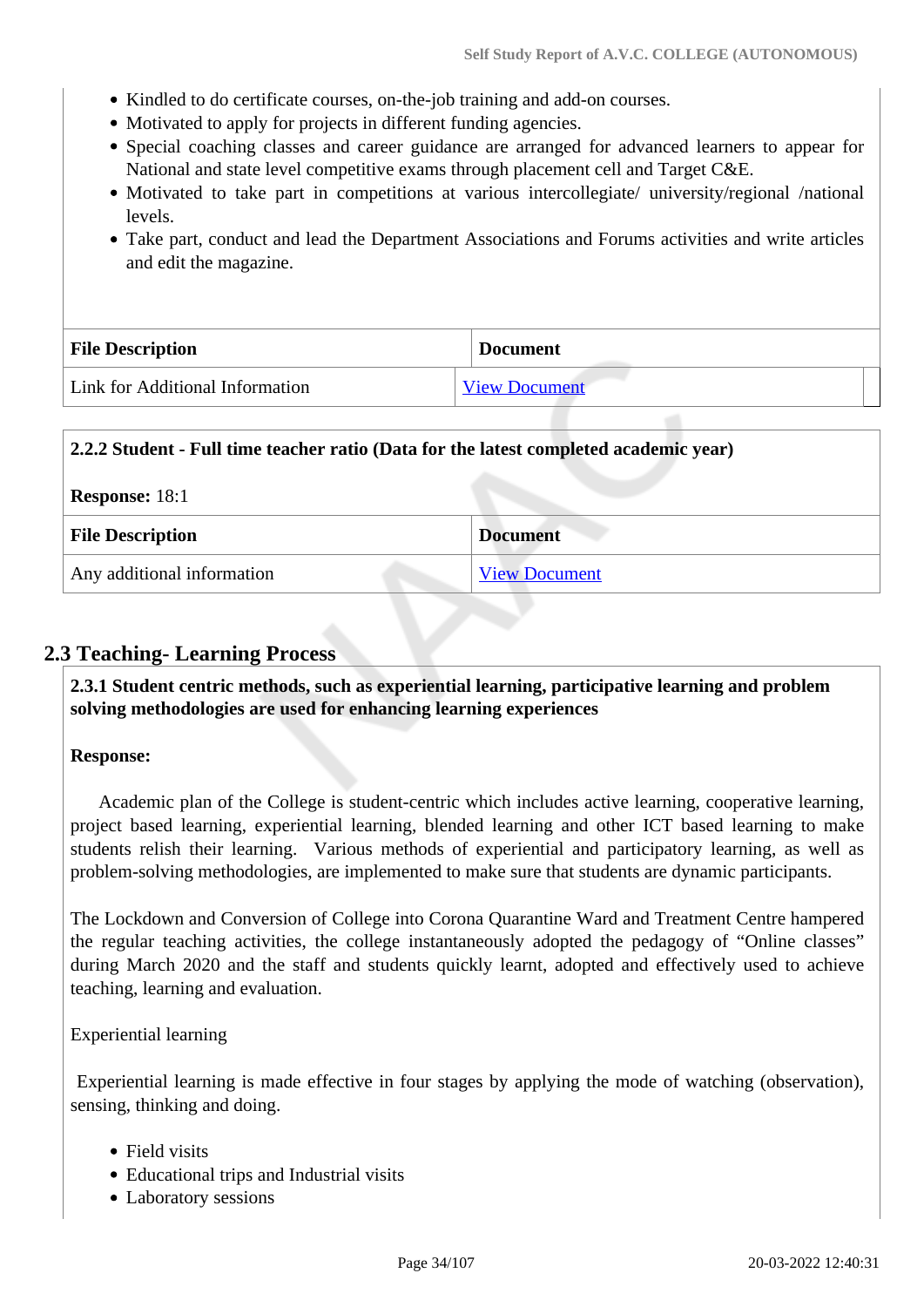- Research projects and surveys
- Exhibitions
- Stage performances
- Participation in competitions
- Writing for in-house magazines and newsletters
- Extension activity

### Participative Learning

This is the best student-centric learning method, in which students actively participate in:

- Expert lectures and workshops
- Presentations and guided seminars
- Group discussions
- Peer-learning circles of fast learners assisting slow learners
- Guided library work
- Seminar, conference, workshop and Video conference, Debates
- Training by corporate entities and prospective recruiters
- Ouestioning / Ouiz method
- Role-playing / Drama
- Software programming, Model making, Online marketing and Intercollegiate fests
- Add-on programmes like Yoga, BPO, Tally, Soft skills, etc.

### Problem Solving Method

To enrich student's creativity, decision-making ability, critical thinking, reasoning power and finding solutions and methods are.

- Case studies
- Soft skill programme
- Project-based learning
- Assignments
- Developing problem solving during Extension activity
- Activities in department forums, clubs, associations,

Students are encouraged to interact and discuss subjects taught in class and given small projects to understand the subjects better and to acquire leadership qualities. All the departments are provided with modern Audio visual gadgets and staff use PowerPoint, LCD, Interactive Board, Visualizer, Animation and other Computer assisted teaching methods. Hands-on training on modern equipment and advanced software such as TALLY, ArcGIS, Photoshop, Flash, etc., are given to facilitate experiential learning.

Syllabi for science students are designed to have more hands-on experience and for Commerce and BBA courses field projects and work experience with companies. History has special courses training them in archaeology and tourism and economics focuses field projects. PG students of English take teaching practice in schools as a part of ELT paper.

Field projects are given to PG students of Wildlife Biology, Computer Science, Electronic Science, Biotechnology, and Micro-biology to get experiential learning. Unlimited Internet and Wi-fi facilities are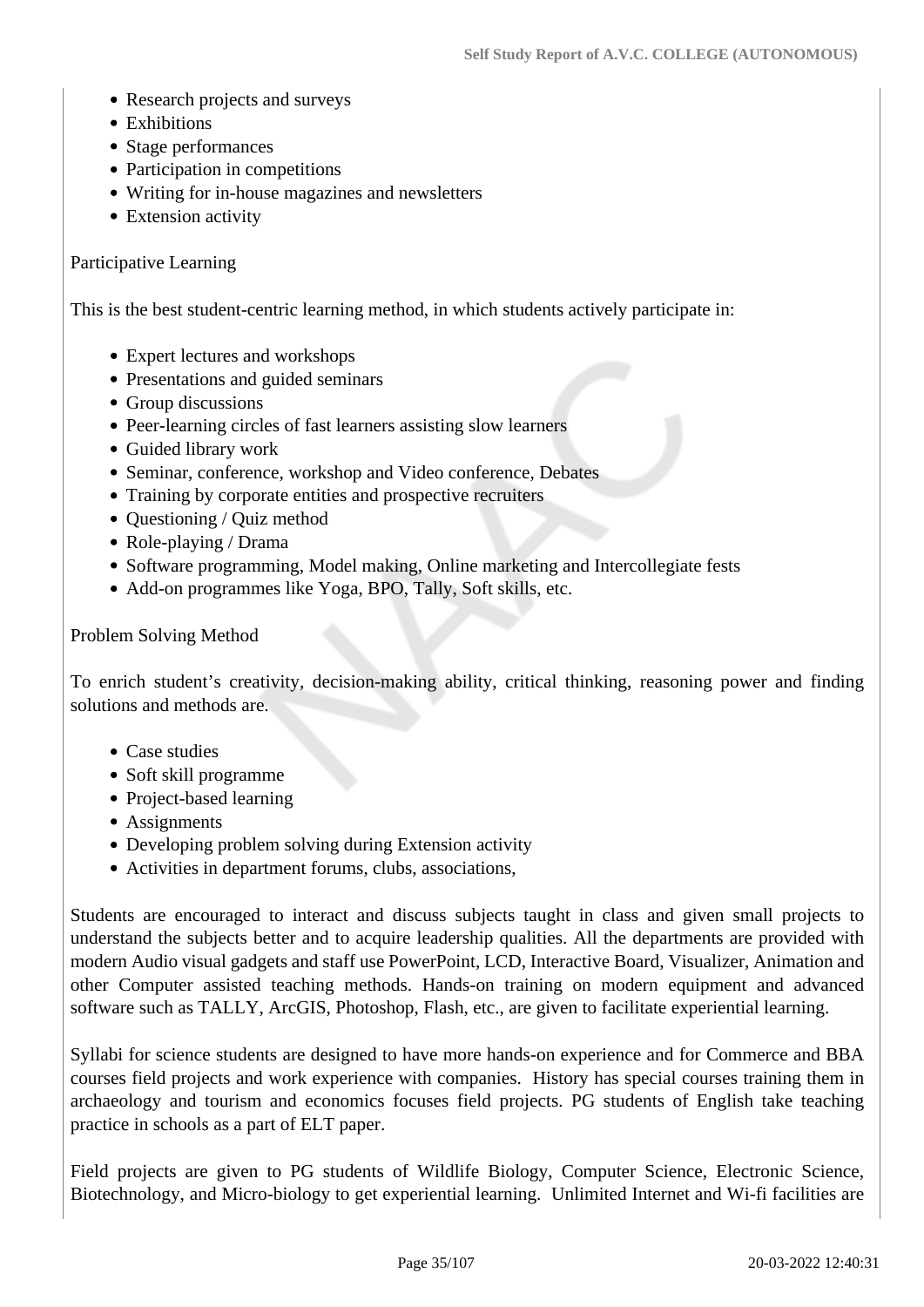offered at free of cost with firewall restrictions and are encouraged to use the same to update their knowledge and obtain ICT materials from the Web. Computer assisted learning is provided in English Language Lab. Smart class rooms are provided for each department & Video conference facility is available in the college to modernize the learning experience of the students.

| <b>File Description</b>    | <b>Document</b>      |
|----------------------------|----------------------|
| Any additional information | <b>View Document</b> |

### **2.3.2 Teachers use ICT enabled tools including online resources for effective teaching and learning process.**

### **Response:**

ICT enabled learning is provided to the students by including computers with internet usage in their curriculum, with added e-resources. Modern audio visual aids such as LCD, IQ board, and CCD camera attached microscopes are enhanced and used for teaching theory and practical. The campus is enabled with high speed Wifi connection. The faculties use various ICT enabled tools to enhance the quality of teachinglearning. After Lockdown and Conversion of College into Corona Quarantine Ward and Treatment Centre challenged the regular teaching activities, the college instantaneously adopted the pedagogy of "Online classes" during March 2020.

Faculties quickly leant the online mode of teaching by trail and error practices, and started Whatsapp groups for faculties and different classes. Special staff enrichment programmes were conducted for all the staff members by IQAC and also interactive sessions on this innovative pedagogy were also arranged. In such programmes staff members are trained in effective teaching methods and the use of ICT, AV aids and Computer aided teaching methodologies. Training on online class teaching was provided to the staff members by the ICT Academy, Chennai.

Online Teaching Pedagogy:

- Google meet and Google classroom is used intensively for teaching, learning, and evaluation with learning materials of evaluations, assignments, quizzes, lab submissions, etc.
- Whatsapp groups are created for all the classes managed by the class incharges, All the facuties handling the classes and all the students of the class are addeded in the group. Information pertaining to the class arrangement and course materials are posted in that those groups. Email also used for sharing the information and resource materials.
- Attendance of the students are marked using the google meet attendances and registers
- Online drawing tools such as concept maps, mind maps, are used to perform student centric activities.
- The PPTs are enabled with animations and simulations to improve the effectiveness of the teaching- learning process.
- The online learning environments are designed to train students in open problem-solving activity.
- Media lab facility is used to create video lectures and upload in appropriate platforms for students to use as extra learning resources.
- Online quizzes and polls are regularly conducted to record the feedback of the students.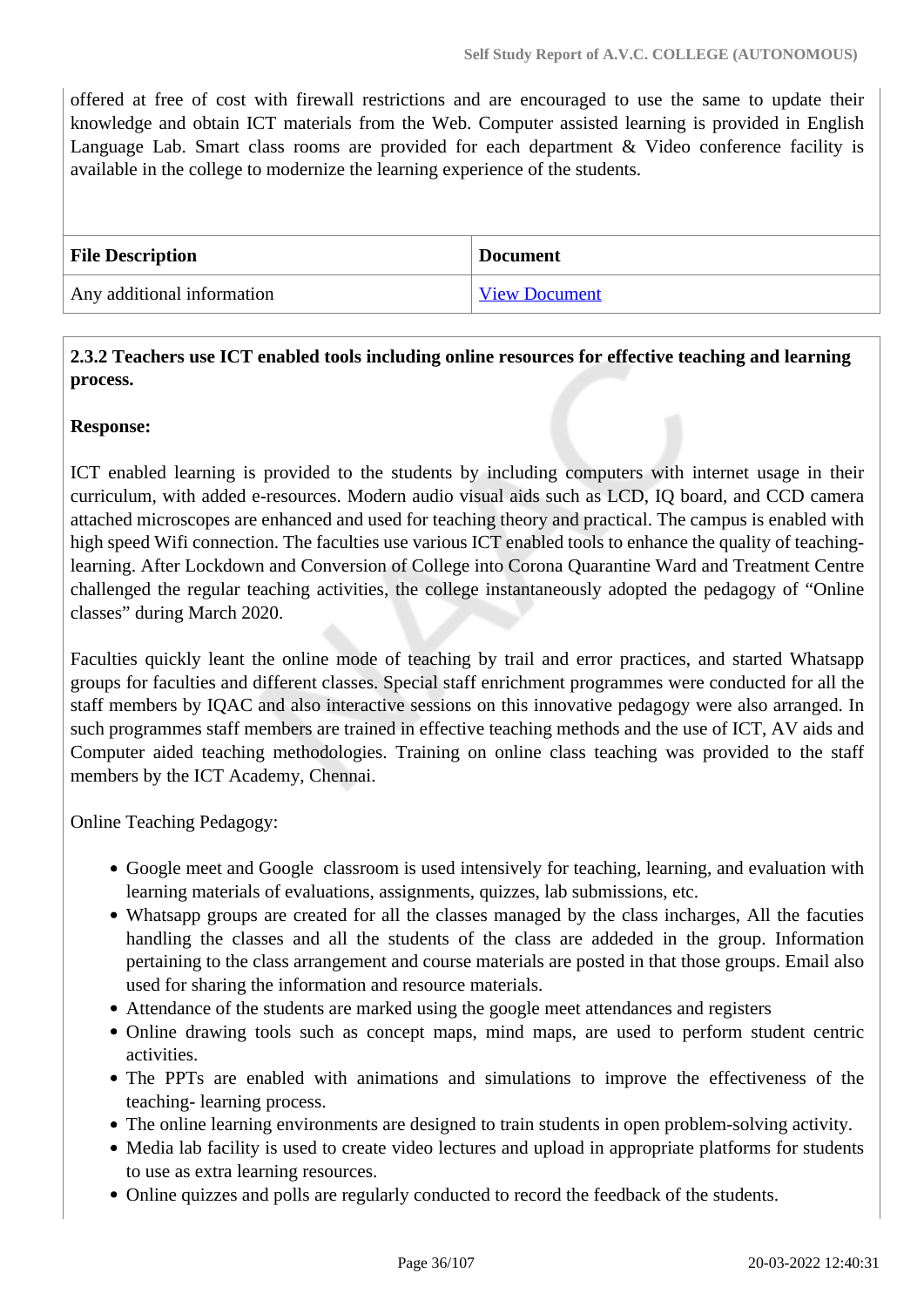- To teach mathematical subjects in online mode, teachers have used various online tools like Jamboard in Google meet, whiteboard, etc.
- Virtual labs are used to conduct labs exercises and demonstration videos are posted.
- Practical procedures and manuals are posted in the Whatsapp groups of students well in advance the experiment is performed.

#### Open-source tools:

During the offline teaching, the faculties used several open-source software to teach Bioinformatics, Biotechnology, Microbiology, Wildlife Biology and other disciplines. Such tools includes Databases, Tools and Software by way of an interactive and innovative method of teaching. Several faculties use multimedia and blogs for teaching effectively. Higher degree of embedding ICT in teaching learning process creates a good integrated teaching and learning with ICT that fulfils good pedagogic principles.

| <b>File Description</b>                                                                                                            | <b>Document</b>      |
|------------------------------------------------------------------------------------------------------------------------------------|----------------------|
| Provide link for webpage describing ICT enabled<br>tools including online resources for effective<br>teaching and learning process | <b>View Document</b> |

# **2.3.3 Ratio of students to mentor for academic and other related issues (Data for the latest completed academic year )**

**Response:** 18:1

#### 2.3.3.1 **Number of mentors**

Response: 269

| <b>File Description</b>                                                         | <b>Document</b>      |
|---------------------------------------------------------------------------------|----------------------|
| Upload year wise, number of students enrolled and<br>full time teachers on roll | <b>View Document</b> |
| Circulars pertaining to assigning mentors to mentees   View Document            |                      |

#### **2.3.4 Preparation and adherence of Academic Calendar and Teaching plans by the institution**

#### **Response:**

The Academic Calendar is prepared by the Magazine Committee comprising the Principal, IQAC Coordinator, Deans and a senior staff. It contains key information viz, important notice about autonomy, semester system, CIA, attendance, assignments, tests, seminar, CBCS, credits, passing and grading details, additional information about semester exams and examination hall instructions. Month-wise calendar indicates the day order of Time Table, working day number, last date for assignment submission, payment of fees, registration for CIA improvement, and schedule of CIA tests, semester examinations, publication of CIA marks. Further, the festivals, important days of celebrations, holidays and NCC parade are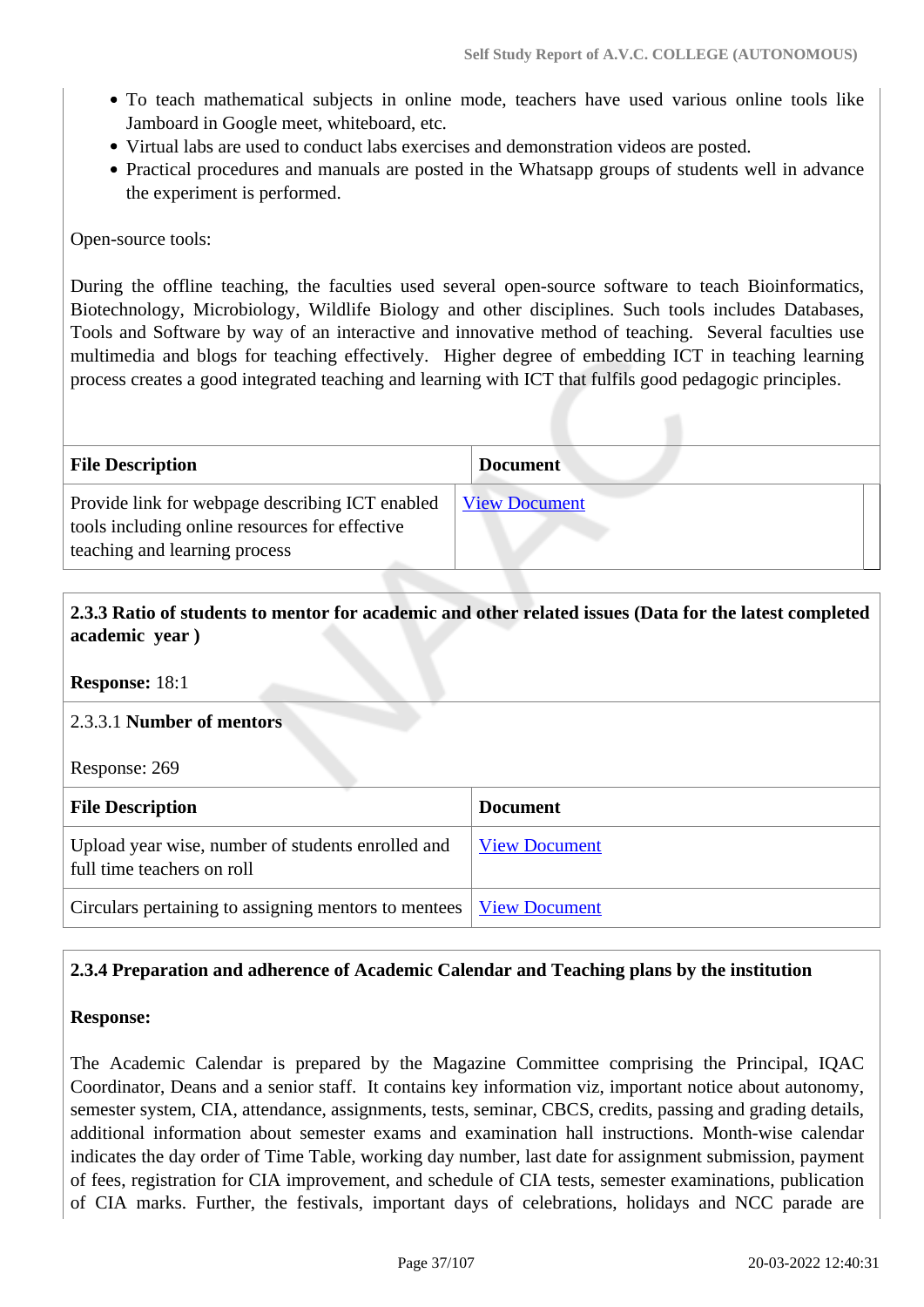included. The calendar gives space to provide personal information in the beginning and table at the end for the entry of marks and other details for CIA verification and month-wise number of working days.

Along with calendar, a handbook is provided which contains coat of arms of the college, space for personal memoranda, details of hostels, courses offered with allied paper details, details of committees of governance of college, rules of the college, details of anti-ragging committees and squad, details of various scholarships and endowments, tutorial ward system, details of Physical education, rules and regulations of library, college union and other associations, details about student service and supporting organizations, and other facilities available in the college. In addition it gives, prayer and college song, information of board of management, department-wise faculty with their qualifications, non-teaching staff, COE office, student co-operative store, academic committees and service organizations, staff in-charge details, history of the college,

A common time table is prepared to use optimally all the infrastructure facilities and human resources. Towards the end of every semester, the Head of every department in consultation with the faculty members finalizes the workload of the department. Based on the workload, the time table of the department is drafted and circulated to the staff members. In case of any request by the staff members, the changes are accommodated in the time table. The department workload and the time table in its final version are submitted to the Principal. After the approval of Principal the time table will be distributed to staff members.

The syllabus to be covered by each faculty is allotted at the beginning of the semester, so that the faculty could prepare the lesson plan and teaching methodology well in advance. The portions covered by the staff members are monitored by the Head and Principal through syllabus coverage report. Before the CIA tests the respective syllabus completion is ascertained.

 Thus, all the academic activities of the college are planned well in advance and published in the college calendar and on the website. Unexpected holidays are compensated immediately in the subsequent Saturdays to keep-up academic plans. The common events are finalized in staff council meetings. Utmost care is taken to ensure the follow-up of the academic calendar in true spirit and word. The handbook and academic calendar are uploaded in the webpage for wider circulation to other stakeholders.

| <b>File Description</b>                                       | <b>Document</b>      |
|---------------------------------------------------------------|----------------------|
| Upload Academic Calendar and Teaching plans for<br>five years | <u>View Document</u> |

# **2.4 Teacher Profile and Quality**

**2.4.1 Average percentage of full time teachers against sanctioned posts during the last five years**

**Response:** 100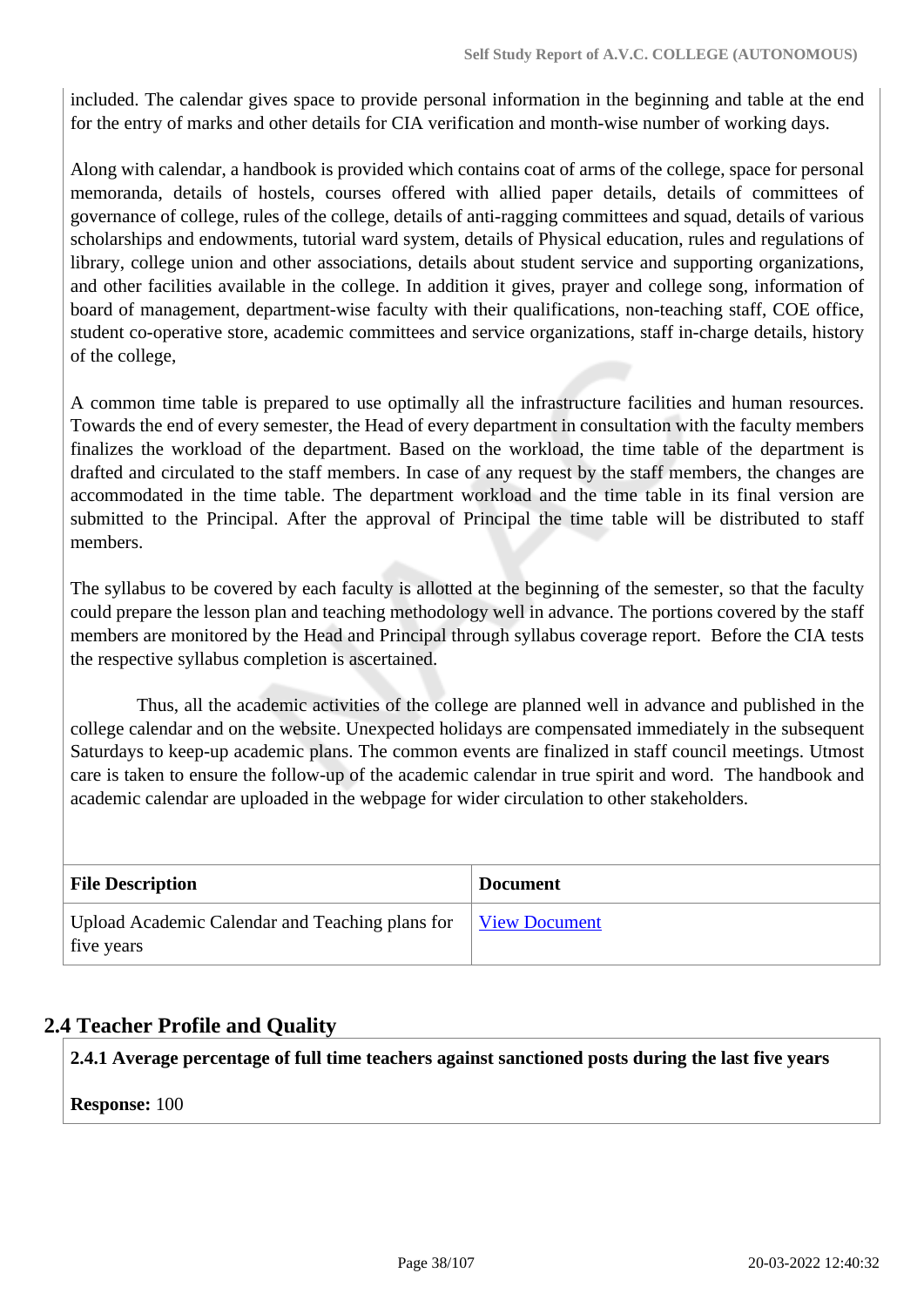| <b>File Description</b>                                                          | <b>Document</b>      |
|----------------------------------------------------------------------------------|----------------------|
| Year wise full time teachers and sanctioned posts<br>for 5 years (Data Template) | <b>View Document</b> |
| List of the faculty members authenticated by the<br>Head of HEI                  | <b>View Document</b> |

 **2.4.2 Average percentage of full time teachers with Ph. D. / D.M. / M.Ch. / D.N.B Superspeciality / D.Sc. / D.Litt. during the last five years (consider only highest degree for count)**

**Response:** 40.45

2.4.2.1 **Number of full time teachers with** *Ph.D./D.M/M.Ch./D.N.B Superspeciality/D.Sc./D'Lit.* **year wise during the last five years**

| 2019-20 | 2018-19 | 2017-18 | 2016-17 | 2015-16 |
|---------|---------|---------|---------|---------|
| 144     | 120     | 101     | 93      | 79      |

| <b>File Description</b>                                    | <b>Document</b>      |
|------------------------------------------------------------|----------------------|
| Institutional data in prescribed format (Data<br>Template) | <b>View Document</b> |
| Any additional information                                 | <b>View Document</b> |

 **2.4.3 Average teaching experience of full time teachers in the same institution (Data for the latest completed academic year in number of years)** 

**Response:** 9.8

#### 2.4.3.1 **Total experience of full-time teachers**

Response: 2675.22

| <b>File Description</b>                 | Document             |
|-----------------------------------------|----------------------|
| Institutional data in prescribed format | <b>View Document</b> |
| Any additional information              | <b>View Document</b> |

# **2.5 Evaluation Process and Reforms**

 **2.5.1 Average number of days from the date of last semester-end/ year- end examination till the declaration of results year-wise during the last five years**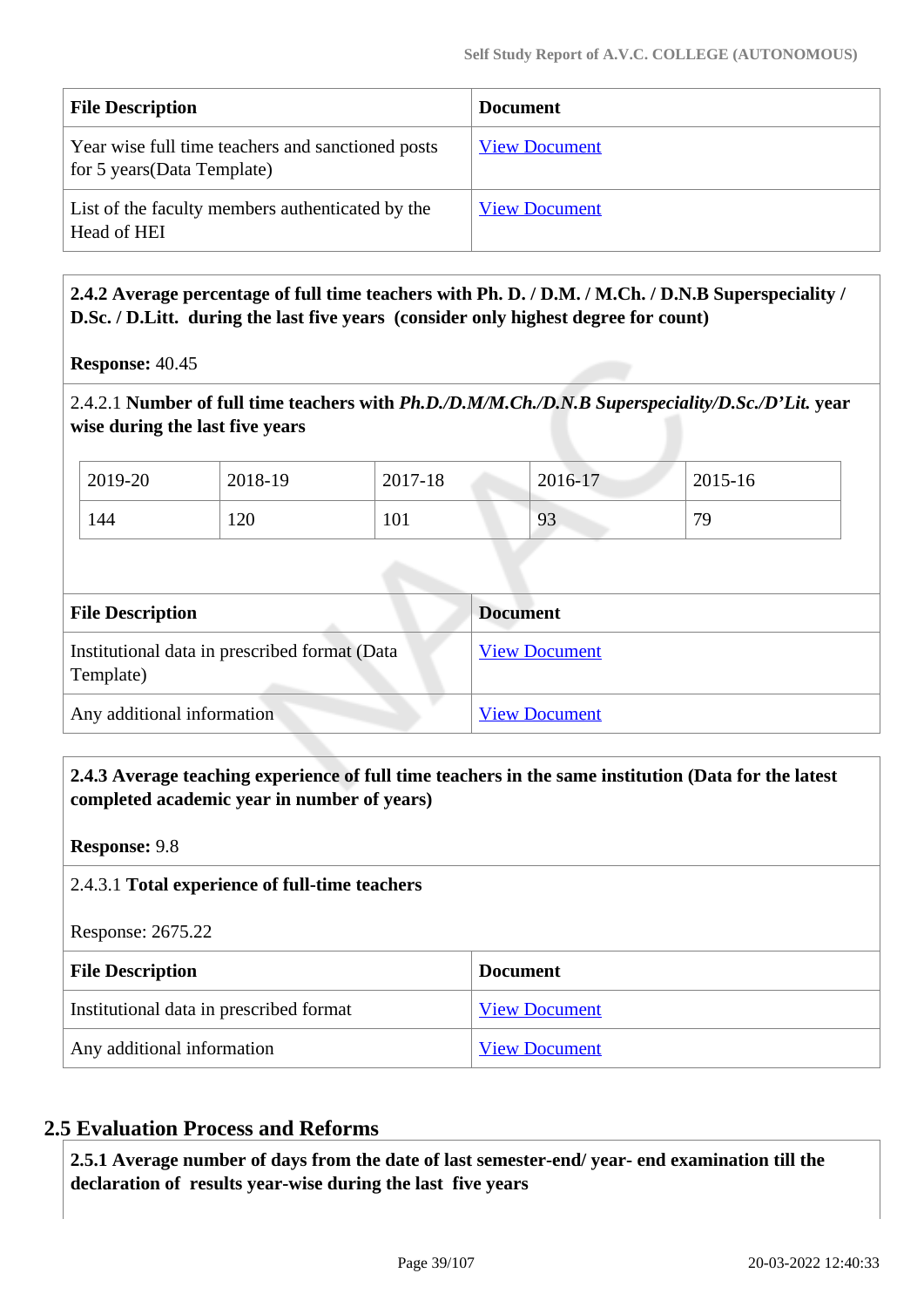#### **Response:** 23.8

# 2.5.1.1 **Number of days from the date of last semester-end/ year- end examination till the declaration of results year wise during the last five years**

| 2019-20                 | 2018-19                                       | 2017-18 |                 | 2016-17              | 2015-16 |
|-------------------------|-----------------------------------------------|---------|-----------------|----------------------|---------|
| 19                      | 33                                            | 22      |                 | 23                   | 22      |
|                         |                                               |         |                 |                      |         |
|                         |                                               |         |                 |                      |         |
| <b>File Description</b> |                                               |         | <b>Document</b> |                      |         |
| Template)               | Institutional data in prescribed format (Data |         |                 | <b>View Document</b> |         |

#### **2.5.2 Average percentage of student complaints/grievances about evaluation against total number appeared in the examinations during the last five years**

#### **Response:** 2.64

#### 2.5.2.1 **Number of complaints/grievances about evaluation year wise during the last five years**

| 2019-20 | 2018-19 | 2017-18 | 2016-17           | 2015-16 |
|---------|---------|---------|-------------------|---------|
| 95      | 118     | 99      | $\Omega$<br>1 J J | 145     |

| <b>File Description</b>                                                 | <b>Document</b>      |
|-------------------------------------------------------------------------|----------------------|
| Number of complaints and total number of students<br>appeared year wise | <b>View Document</b> |

# **2.5.3 IT integration and reforms in the examination procedures and processes including Continuous Internal Assessment (CIA) have brought in considerable improvement in Examination Management System (EMS) of the Institution**

#### **Response:**

College has opted for Semester system. It is a convenient, effective, well-ordered educational system. Continuous Internal Assessment (CIA) is a built-in, integral part of the semester pattern for evaluation of development and knowledge of students by teachers.

The college has been continuously carrying out examination reforms by means of improving examination procedures through integration of Information Technology (IT), Continuous Internal Assessments (CIA)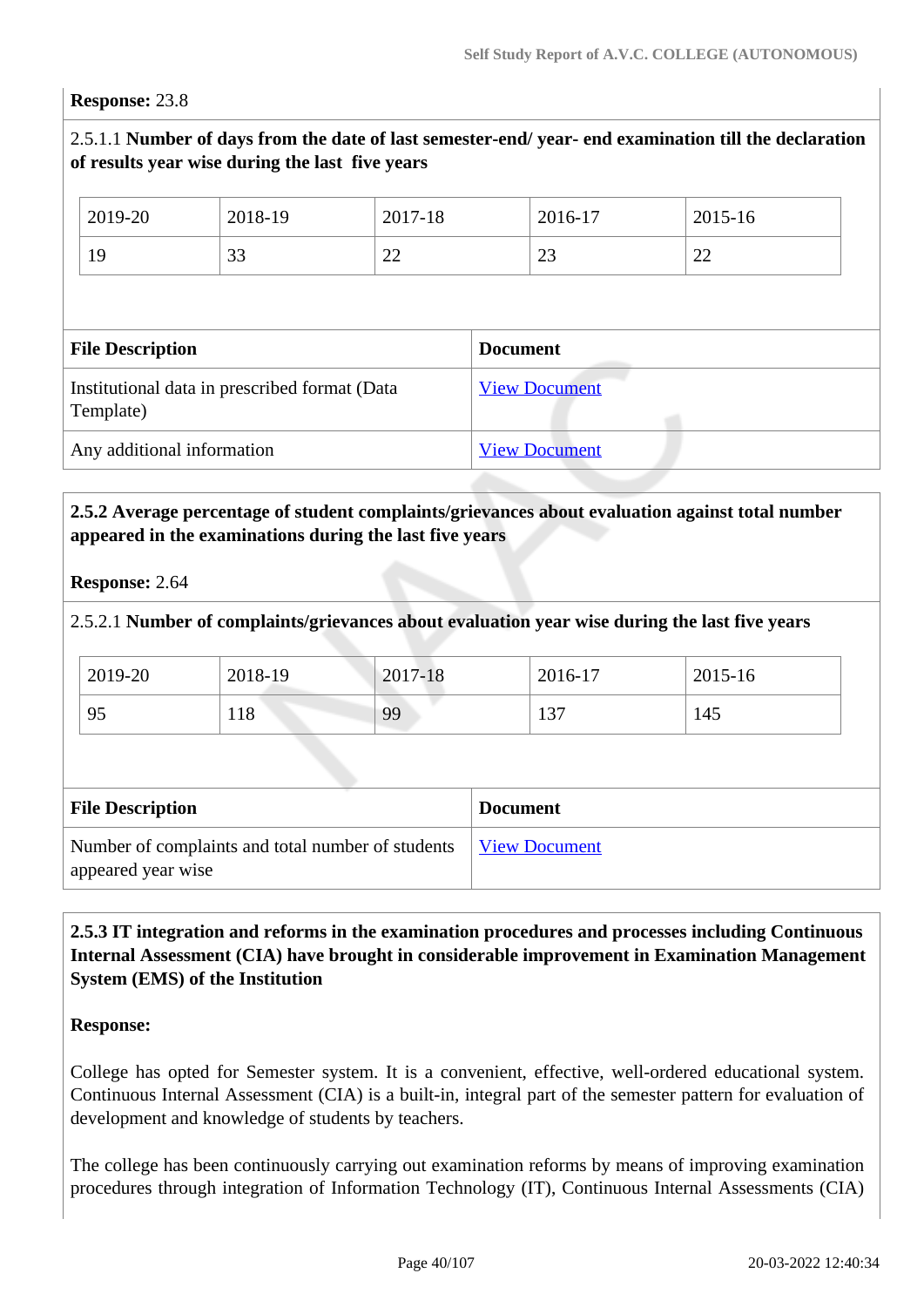and End Semester Examinations (ESE).

The college has a well established examination wing equipped with advanced software systems for maintaining students records and data in efficient manner. Examination procedure has been completely automated using In-house IT software. IT tools are effectively utilized for conducting examinations, evaluation and declaration of results. Seating arrangements and invigilation duties for CIA and ESE are now organized centrally at the college level, by a separate examination wing. An ERP software was purchased and data entry is taking place for implementation.

All programmes are implemented with semester patterns of examination with CIA components (two centralized CIA examinations, three assignments, seminar presentation and attendance) for all courses.

Students securing minimum 40% marks in CIA along with 75% attendance components are eligible to appear ESE. Semester Examinations are purely external. i.e., all the question papers are set and the answer scripts valued by the competent examiners chosen from other Institutions and Universities. There is only one external valuation for UG programmes. PG programmes are valued under double valuation system i.e. the first by an internal and second by an external examiner. If the mark difference between the first and second valuation exceeds a prescribed limit, the paper is referred for a third valuation by an external examiner. Students can apply for Transparency, Retotaling, and Revaluation. Viva-voce examinations are conducted once a year. By holding transparency, This system provides opportunities for the students to obtain degree. All this examination procedures are completely automated. The staff in charge for each course has to upload the CIA components in software developed by the college before the ESE to check the students eligibility. This database is integrated with the Examination Processing System to declare the final results.

Students are also encouraged to take their seminar using smart class facilities. CIA and ESE system provides opportunities to finish the programme by appearing CIA improvement and supplementary examinations respectively for failed candidates. This supplementary examination is conducted within thirty days from the publication of regular ESE results so as to complete the course within the study period or each semester. Both the CIA and ESE results are published online in the college website.

As per UGC and Bharathidasan University Guidelines and reforms implemented in the year 2016-2017 the modified study period for:

- UG programmes is FIVE years (study period of three years and span time of two years).
- PG programmes is FOUR years (study period two years and span time of two years). ,

The college prospectus and the calendar highlights on this during admission process.

This reform makes students be serious with examinations and complete the course on time.

| <b>File Description</b>    | <b>Document</b>      |
|----------------------------|----------------------|
| Any additional information | <b>View Document</b> |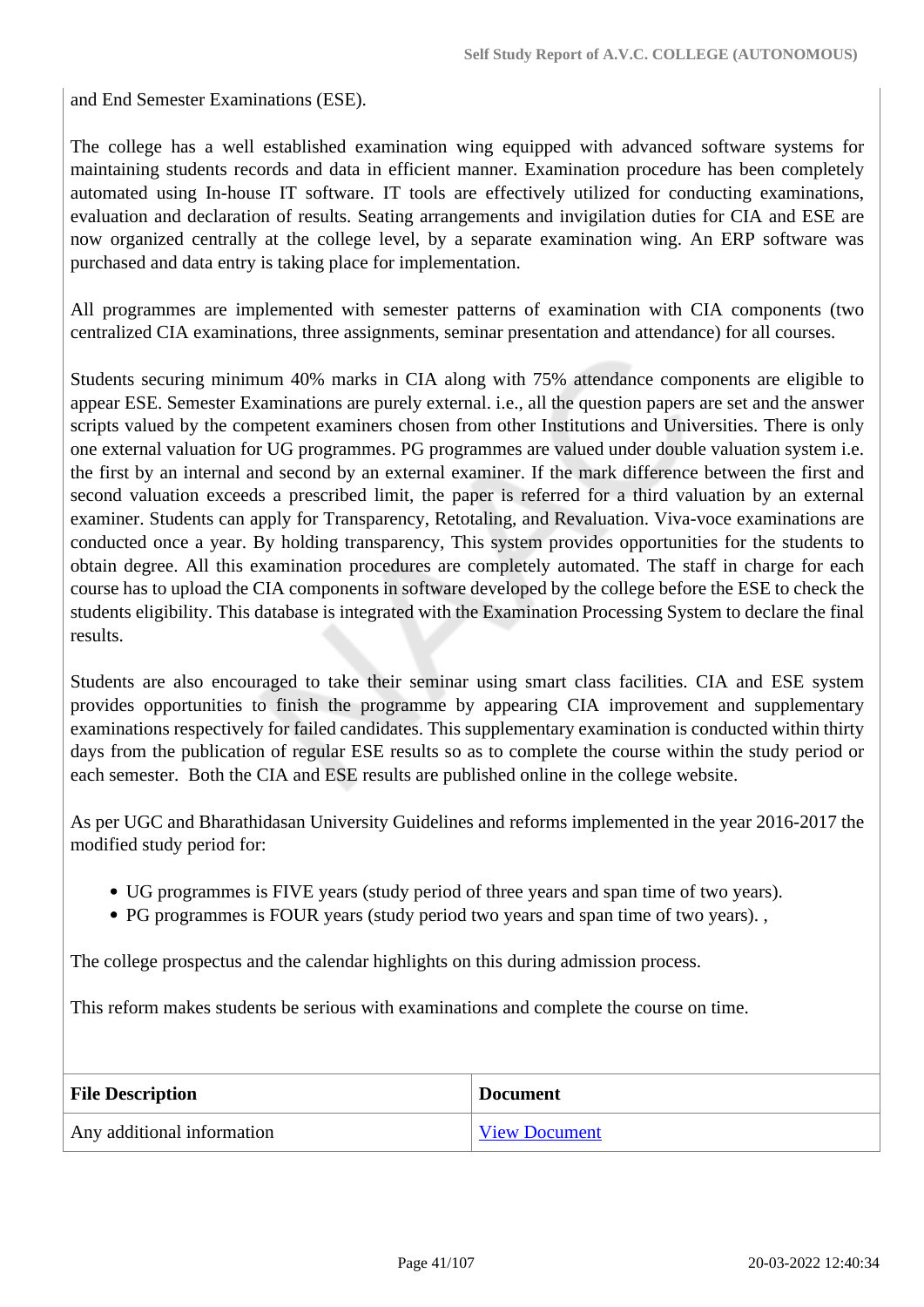# **2.6 Student Performance and Learning Outcomes**

 **2.6.1 Programme and course outcomes for all Programmes offered by the institution are stated and displayed on website and communicated to teachers and students.**

#### **Response:**

Outcome-Based Education (OBE) is a student-centric teaching and learning model through which the curriculum, course delivery and assessment are planned with a view to attain the stated objectives and goals (outcomes). Each Programme has specific objectives and the over-all design of the course ensures a certain set of skills and competence that the students graduating from the institution should gain at the end of the program.

The graduates of the college are expected to have deep knowledge, skill development, good communication skills, creative thinking, discipline, inculcation of moral and ethical values, ability to work in teams, and critical thinking. Further the programme enhances the academic values, social sensibilities and moral and spiritual values of the graduates.

Programmes are designed in such a manner that the students learn the importance on co-operative living and the feeling of togetherness.

Programme Outcomes (POs): POs are broad statements that incorporate the knowledge, skills and behaviour that the students acquire through a wide range of courses. POs are concerned with the general aspect of graduation for a particular program and the competency and proficiency a graduate will acquire after completion of the program.

Programme Specific Outcomes (PSOs): PSOs are statements that portray what the graduates of a specific program should be capable to perform. PSOs are developed based on the suggestions of subject experts, alumni, faculty members, industrialists and other stakeholders.

Course outcomes (COs): COs point out students' capacity to express in terms of knowledge, skills and values upon completion of a course. COs are more oriented towards subjects.

The college has clearly framed the learning outcomes of all programs and courses. For that, the IQAC of our college conducted a series of meetings at department level to frame the POs, PSOs and COs. The soft copies of framed POs, PSOs and COs for all programs are uploaded on the college website for staff, students and stakeholders' reference. In addition, a copy of POs, PSOs and COs are distributed to the faculty members at the beginning of the year. The students are also communicated the same through the tutorial ward meeting. In addition the Programme outcome of UG and PG Programmes are given in the college calendar for wider circulation of the same.

| <b>File Description</b>                                 | <b>Document</b>      |
|---------------------------------------------------------|----------------------|
| Upload COs for all courses (exemplars from<br>Glossary) | <b>View Document</b> |
| Link for Additional Information                         | <b>View Document</b> |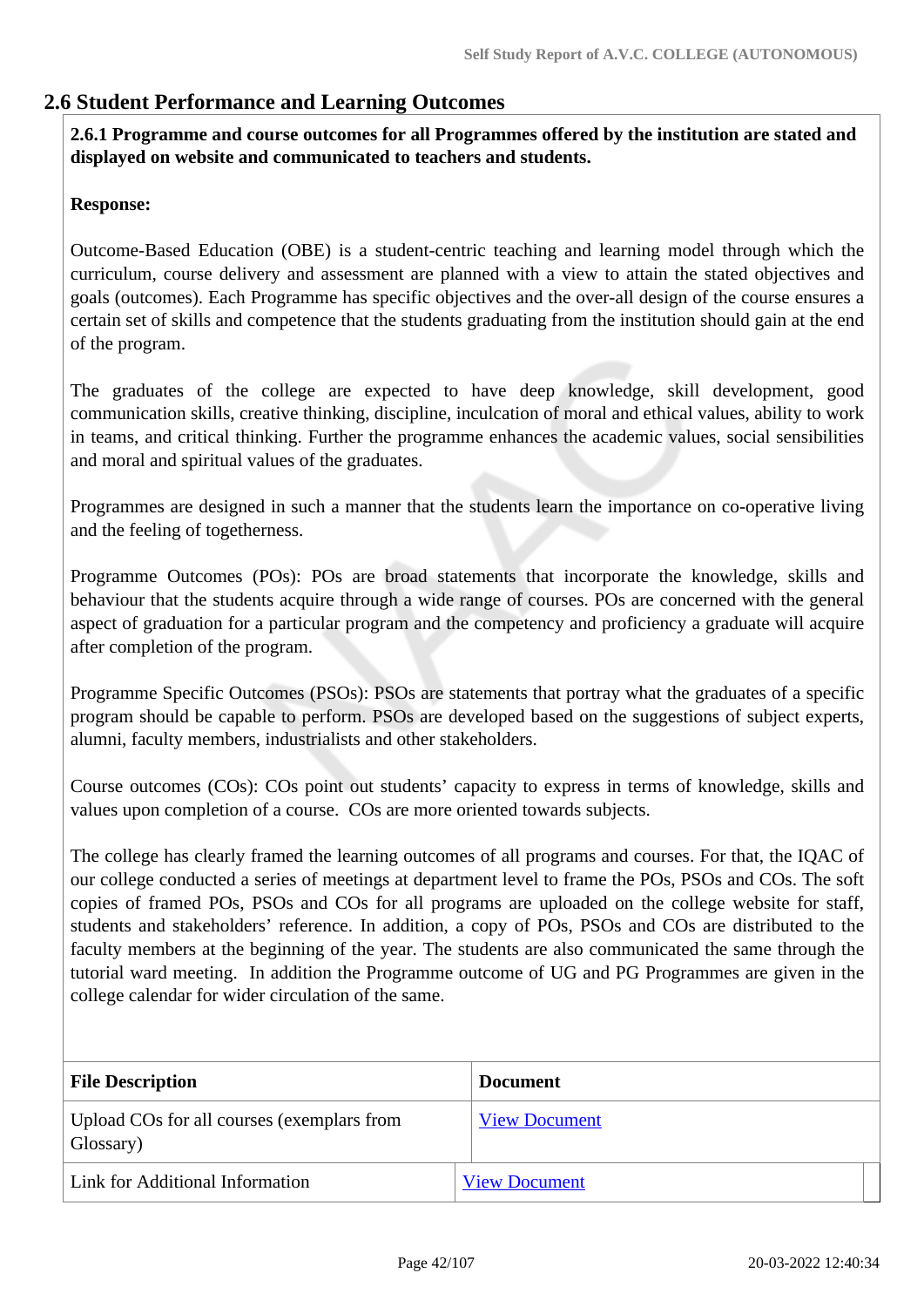#### **2.6.2 Attainment of programme outcomes and course outcomes are evaluated by the institution.**

#### **Response:**

The course outcomes are measured in terms of performance of the students in the Internal (25 Marks) and End Semester Examinations (75 Marks). The following tools are used for calculating CIA marks secured by the students:

Assignments (3 Numbers): 20%

Tests (2 Numbers): 60 %

Seminar: 10 %

Attendance: 10 %

At the end of each semester, the ESEs are conducted. A student is declared as PASS in a subject when he secures a minimum of 40 % in the UG programmes and 50 % in the PG programmes inclusive of external and internal assessment.

The well framed course outcomes are assessed based on CIA-1, CIA-2, Assignment-I, Assignment-II, Assignment-III, Seminar, Attendance and Marks secured in End Semester Examinations. The 100 percentage of marks are distributed across all the five units for each COs and each mode of assessment is assigned with weightage value. The weightage of Course Outcomes are calculated by using the following formula:

Percentage of COs X Marks X Weightage of COs

The weighted average marks of each COs is calculated by way of fixing threshold range and the analysis is made to know the number of COs attained the desired outcome. The attainment levels are fixed ( L1, L2, L3, and L4) based on criteria range ( $>= 60$ ,  $>= 50$  to  $< 60$ ,  $>= 40$  to  $< 50$  and  $< 40$ )

The course codes are mapped with POs to ascertain the number of COs which are attained the framed POs. The PSOs are mapped with POs to get the overall average results and to know ther attainment level of PSOs.

| <b>File Description</b>         | <b>Document</b>      |
|---------------------------------|----------------------|
| Any additional information      | <b>View Document</b> |
| Link for Additional Information | <b>View Document</b> |

**2.6.3 Pass Percentage of students(Data for the latest completed academic year)**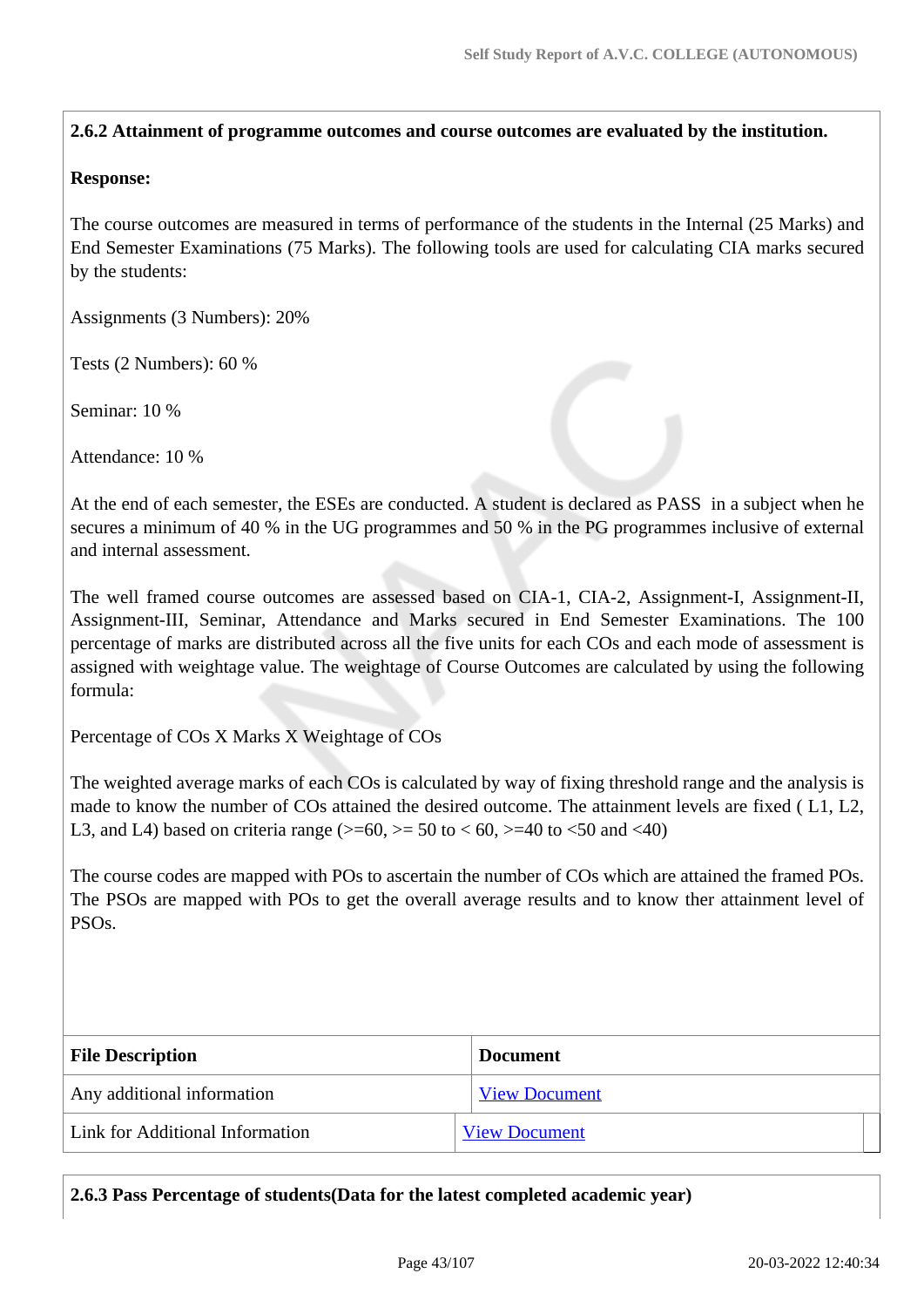**Response:** 77.87

# 2.6.3.1 **Total number of final year students who passed the examination conducted by Institution.**

Response: 1175

# 2.6.3.2 **Total number of final year students who appeared for the examination conducted by the Institution.**

Response: 1509

| <b>File Description</b>                                                                                                  | <b>Document</b>      |
|--------------------------------------------------------------------------------------------------------------------------|----------------------|
| Upload List of Programmes and number of students<br>passed and appeared in the final year<br>examination (Data Template) | <b>View Document</b> |
| Any additional information                                                                                               | <b>View Document</b> |
| Link for the annual report                                                                                               | <b>View Document</b> |

# **2.7 Student Satisfaction Survey**

| 2.7.1 Online student satisfaction survey regarding teaching learning process |                      |  |  |
|------------------------------------------------------------------------------|----------------------|--|--|
| <b>Response: 3.43</b>                                                        |                      |  |  |
| <b>File Description</b>                                                      | <b>Document</b>      |  |  |
| Upload database of all currently enrolled students                           | <b>View Document</b> |  |  |
| Upload any additional information                                            | <b>View Document</b> |  |  |
| Link for any additional information                                          | <b>View Document</b> |  |  |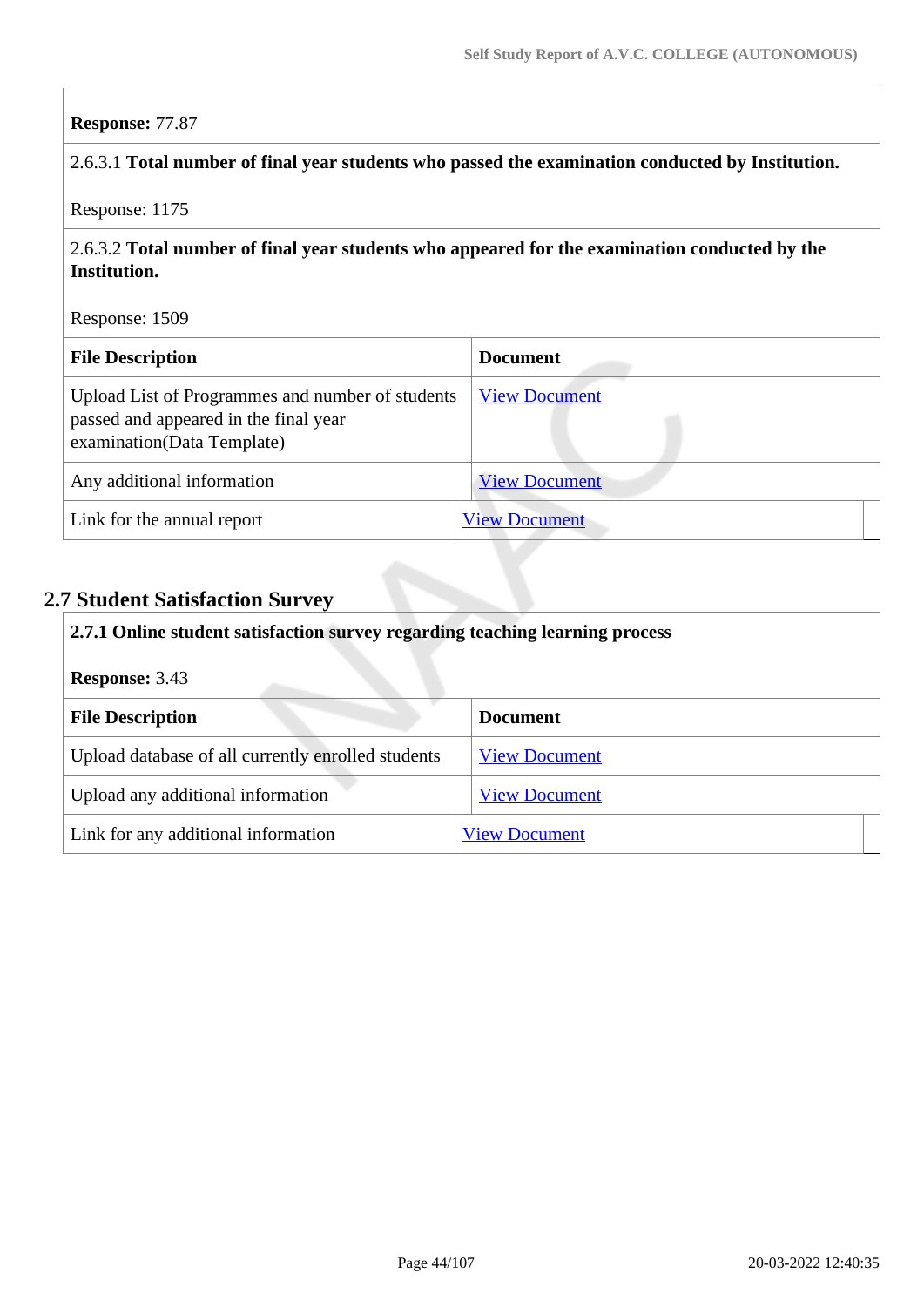# **Criterion 3 - Research, Innovations and Extension**

# **3.1 Promotion of Research and Facilities**

 **3.1.1 The institution's Research facilities are frequently updated and there is a well defined policy for promotion of research which is uploaded on the institutional website and implemented**

## **Response:**

Vision

Research has been accepted as the third dimension of Higher Education which could sharpen the curiosity in young minds that would lead to innovation and achievements and ultimately uplift the socio-economic status of society at large

Mission

Motivating teachers and students to develop positive aptitude towards research

Since research is part of the academic activity at higher education level in improving the quality of education, our institution promotes research through following measures:

Setting up a Research and Development Cell which creates conducive environment for research and take initiatives that promote research aptitude among Faculty members, Research Scholars and PG Students. The R&D Cell organizes different research activities and associates with Departments for uplifting innovative research programmes.

Motivating faculty members to publish their research work in National and International impact factor Journals and present in Conference and Seminar by providing technical and financial assistance.

Encouraging and Guiding the Faculty Members to apply for Research Projects to various National and International Funding Agencies,

Publishing a Research Journal '*Mayur*' to facilitate the young Faculty Members, Research Scholars and Students to publish their research works.

Encouraging the Individual Faculty Members, Departments to raise financial support from National and International Agencies to organize activities viz., Seminar, Conference, Workshops, Lecture series, etc.

Awarding teachers for their significant contribution, i.e., paper published in International peer reviewed Journal with Thomson Reuters impact factor (above 2.0 for Science faculties above 1.0 for Social Science faculties), Book published with ISBN Number, Obtained external funding for research and associate activities and Faculties who crossed the citation index of more than 250 in Google Scholar account in the Teacher's Day

Mandatory public pre-submission presentation of dissertation is adopted to enhance the quality of the research work by all PG students and M.Phil. Research Scholars which is looked after by Department Research Committee.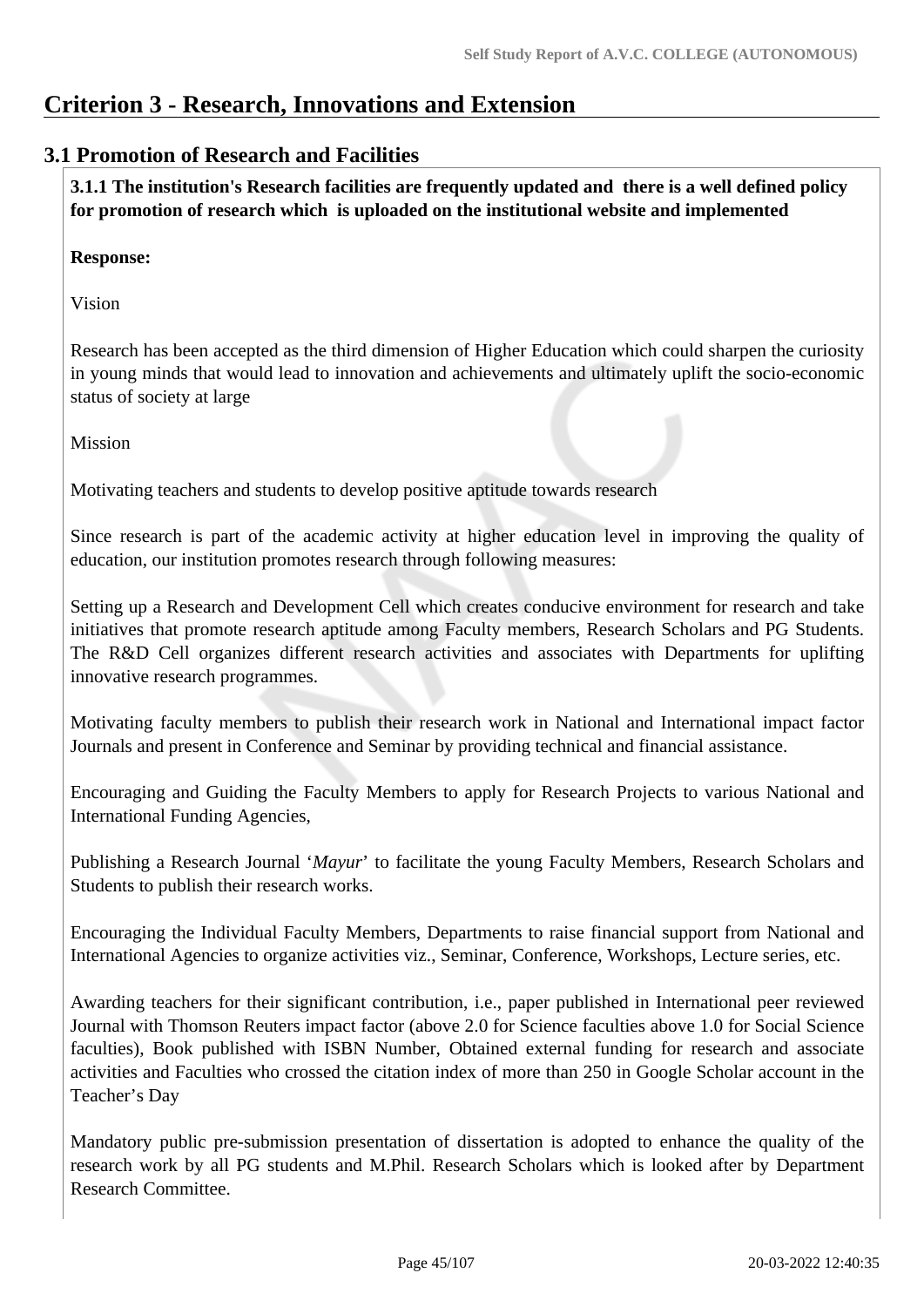Organising periodic Seminar/Conference/Workshop to create awareness and develop the environment by providing sophisticated tools and techniques in the core thrust areas of research.

Introducing the funding sources and motivating the teachers, research scholars and students to apply for grants to conduct research and create atmosphere, opportunities and facilities for interaction and discussion and enhancement in research.

Encouraging young faculty members, research scholars and PG students to apply for summer and winter research internship programmes available with Indian National Academy of Science, Indian Academy of Science, National Academy of Science, Jawaharlal Nehru centre for Advanced Scientific Research and other research institutions.

Encouraging faculty members and scholars for international trips to acquire international exposure and to initiate collaborative research projects with national and international institutions.

Inviting international and national experts for sabbatical research activities, invited lectures, collaborations, academic interactions etc.,

Organising frequent alumni lectures and interactions for promoting research and research collaborations with various national and international institutions.

Creating MOUs for enhancing the research potential, collaborative activities, exchanging the expertises, training the students, etc.

Procuring sophisticated softwares for research, advanced training, skill development and to get innovative research outcomes.

| <b>File Description</b>                                                                                            | <b>Document</b>      |
|--------------------------------------------------------------------------------------------------------------------|----------------------|
| Minutes of the Governing Council/Syndicate/Board<br>of Management related to research promotion policy<br>adoption | <b>View Document</b> |
| Any additional information                                                                                         | <b>View Document</b> |
| URL of Policy document on promotion of<br>research uploaded on website                                             | <b>View Document</b> |

 **3.1.2 The institution provides seed money to its teachers for research (average per year, INR in Lakhs)**

**Response:** 0.14

3.1.2.1 **The amount of seed money provided by institution to its faculty year-wise during the last five years (INR in lakhs).**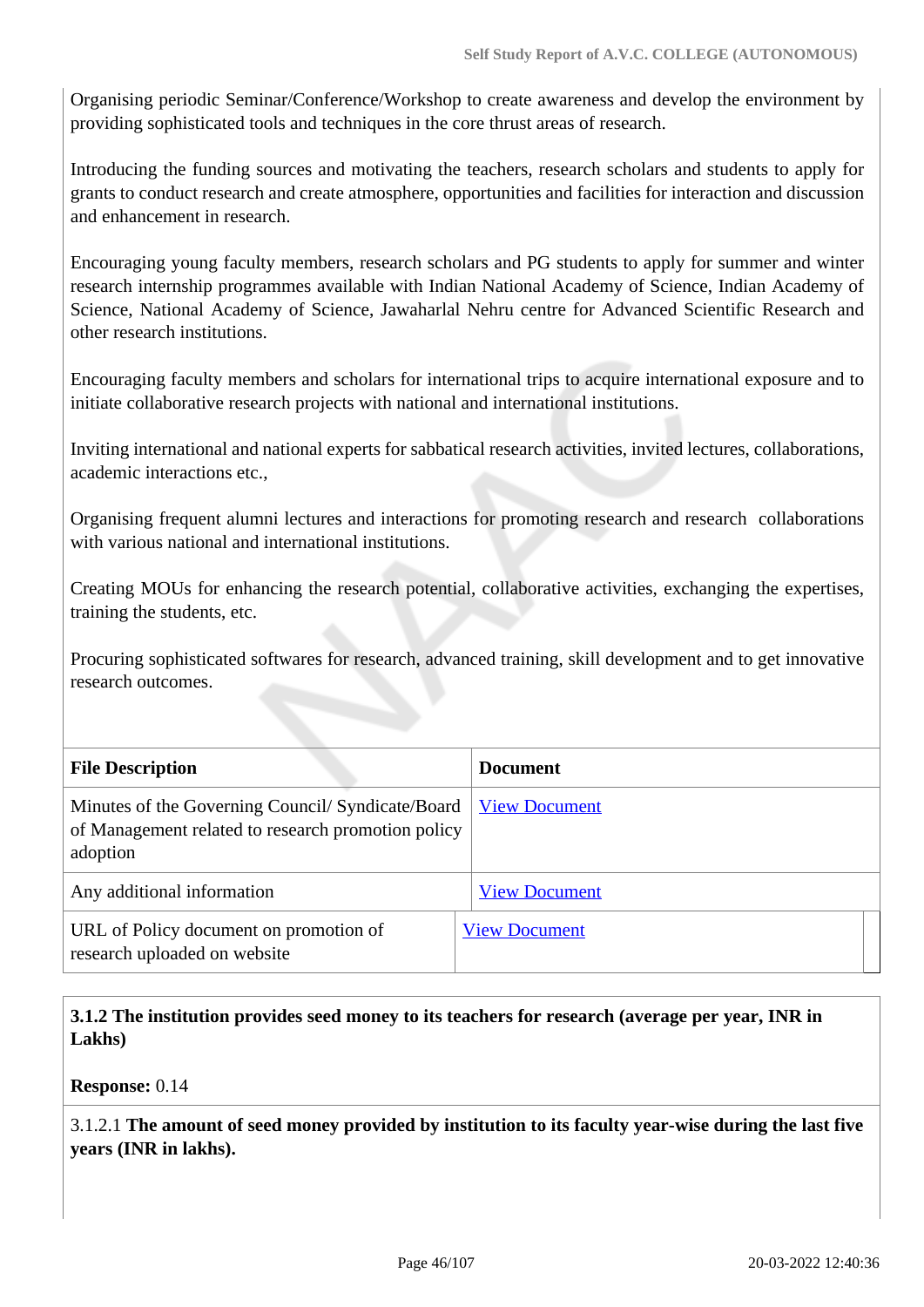| 2019-20                                                           | 2018-19 | 2017-18              |                 | 2016-17 | 2015-16          |  |
|-------------------------------------------------------------------|---------|----------------------|-----------------|---------|------------------|--|
| $\overline{0}$                                                    | 0.4     | 0.3                  | $\theta$        |         | $\boldsymbol{0}$ |  |
|                                                                   |         |                      |                 |         |                  |  |
| <b>File Description</b>                                           |         |                      | <b>Document</b> |         |                  |  |
| Minutes of the relevant bodies of the Institution                 |         | <b>View Document</b> |                 |         |                  |  |
| List of teachers receiving grant and details of grant<br>received |         | <b>View Document</b> |                 |         |                  |  |

# **3.1.3 Percentage of teachers awarded national / international fellowship for advanced studies/research during the last five years**

**Response:** 0.83

3.1.3.1 **The number of teachers awarded national** */* **international fellowship for advanced studies / research year wise during last five years**

| 2019-20 | 2018-19 | 2017-18 | 2016-17 | 2015-16 |
|---------|---------|---------|---------|---------|
| ∼       |         | ັ       |         |         |

| <b>File Description</b>                                        | <b>Document</b>      |
|----------------------------------------------------------------|----------------------|
| List of teachers and their international fellowship<br>details | <b>View Document</b> |
| e-copies of the award letters of the teachers                  | <b>View Document</b> |

# **3.2 Resource Mobilization for Research**

 **3.2.1 Grants received from Government and non-governmental agencies for research projects, endowments, Chairs in the institution during the last five years (INR in Lakhs)** 

**Response:** 42.61

3.2.1.1 **Total Grants from Government and non-governmental agencies for research projects , endowments, Chairs in the institution during the last five years (INR in Lakhs)**

| 2019-20            | 2018-19 | 2017-18 | 2016-17      | 2015-16 |
|--------------------|---------|---------|--------------|---------|
| 77<br><i>1</i> .11 | 13.58   | 10.02   | $\angle$ .14 | 9.16    |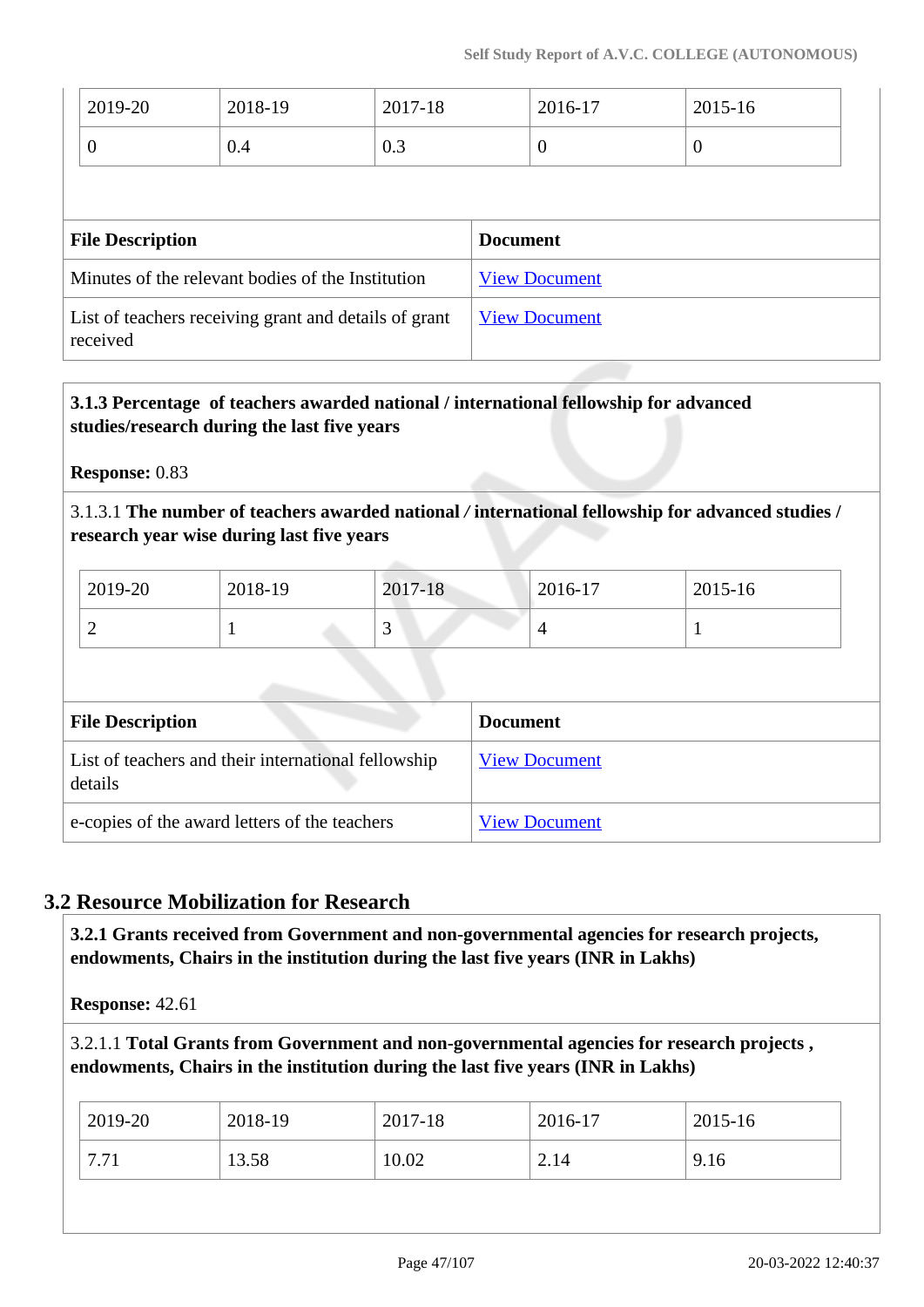| <b>File Description</b>                                                                                     | <b>Document</b>      |
|-------------------------------------------------------------------------------------------------------------|----------------------|
| List of project and grant details                                                                           | <b>View Document</b> |
| e-copies of the grant award letters for research<br>projects sponsored by government and non-<br>government | <b>View Document</b> |

#### **3.2.2 Percentage of teachers having research projects during the last five years**

#### **Response:** 1.21

#### 3.2.2.1 **Number of teachers having research projects during the last five years**

| 2019-20 | 2018-19 | 2017-18 | 2016-17 | 2015-16 |
|---------|---------|---------|---------|---------|
|         | ັ       | -       |         | ~       |

| <b>File Description</b>                    | <b>Document</b>      |
|--------------------------------------------|----------------------|
| Names of teachers having research projects | <b>View Document</b> |
| Link for additional information            | <b>View Document</b> |

| 3.2.3 Percentage of teachers recognised as research guides                              |                      |
|-----------------------------------------------------------------------------------------|----------------------|
| Response: 19.41                                                                         |                      |
| 3.2.3.1 Number of teachers recognized as research guides                                |                      |
| Response: 53                                                                            |                      |
| <b>File Description</b>                                                                 | <b>Document</b>      |
| Upload copies of the letter of the university<br>recognizing faculty as research guides | <b>View Document</b> |
| Any additional information                                                              | <b>View Document</b> |
| Link for additional information                                                         | <b>View Document</b> |

# **3.2.4 Average percentage of departments having Research projects funded by government and nongovernment agencies during the last five years**

**Response:** 8.24

3.2.4.1 **Number of departments having Research projects funded by government and non-**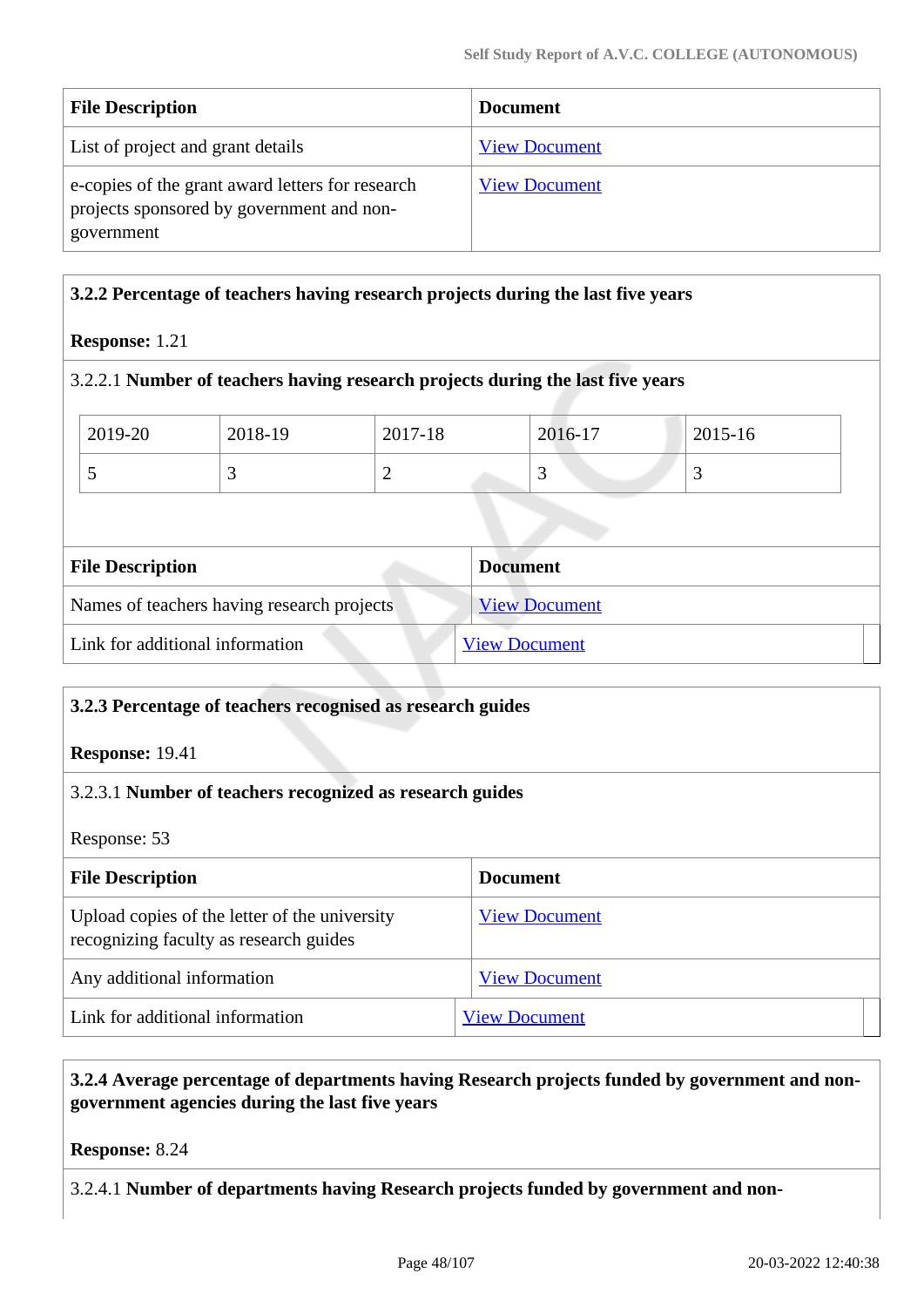|                                                              | 2019-20                                       | 2018-19                                                   | 2017-18      |                      | 2016-17              | 2015-16      |
|--------------------------------------------------------------|-----------------------------------------------|-----------------------------------------------------------|--------------|----------------------|----------------------|--------------|
|                                                              | $\overline{2}$                                | 1                                                         | $\mathbf{1}$ |                      | $\overline{2}$       | $\mathbf{1}$ |
|                                                              |                                               |                                                           |              |                      |                      |              |
|                                                              |                                               | 3.2.4.2 Number of departments offering academic programes |              |                      |                      |              |
|                                                              |                                               |                                                           |              |                      |                      |              |
|                                                              | 2019-20                                       | 2018-19                                                   | 2017-18      |                      | 2016-17              | 2015-16      |
|                                                              | 17                                            | 17                                                        | 17           |                      | 17                   | 17           |
|                                                              |                                               |                                                           |              |                      |                      |              |
|                                                              | <b>File Description</b><br><b>Document</b>    |                                                           |              |                      |                      |              |
|                                                              |                                               |                                                           |              |                      |                      |              |
|                                                              | Supporting document from Funding Agency       |                                                           |              | <b>View Document</b> |                      |              |
|                                                              | List of research projects and funding details |                                                           |              |                      | <b>View Document</b> |              |
| Paste link to funding agency website<br><b>View Document</b> |                                               |                                                           |              |                      |                      |              |

# **3.3 Innovation Ecosystem**

**government agencies during the last five years**

 **3.3.1 Institution has created an eco system for innovations, creation and transfer of knowledge supported by dedicated centers for research, entrepreneurship, community orientation, Incubation etc.**

# **Response:**

The college encourages the innovation, creation and transfer of knowledge by adopting different means. The college has two prominent cells R&D Cell and Entrepreneurship Cell for promoting research and entrepreneurial innovations. In addition, the Departments have different forums, clubs, and associations who organize innovative programmes to nurture the innovations and talents of the students. Further, the department encourages students to attend various such kinds of events and staff members accompany them to perform well.

Department of Computer Science conducts different software/hardware competitions and publishes Globus magazine through Swift, Department of Visual Communication organizes the Photo-exhibition on International Photography day and competitions through their forum and publishes their talents through Viscom times, Department of English organizes the Drama Competition, and Literature EXPO and publishes PEKAK PLUMES. Department of Physics organized a workshop to fabricate the tools to observe Solar Eclipse in association Breakthrough Society. Department of Zoology trains the students in vermiculture, apiculture and aquaculture and persuades the interested students to develop entrepreneurial activities. Department of Botany trains the students in mushroom culture and also persuades the agriculture based students to have organic farming. Department of Physics encouraged the students to develop models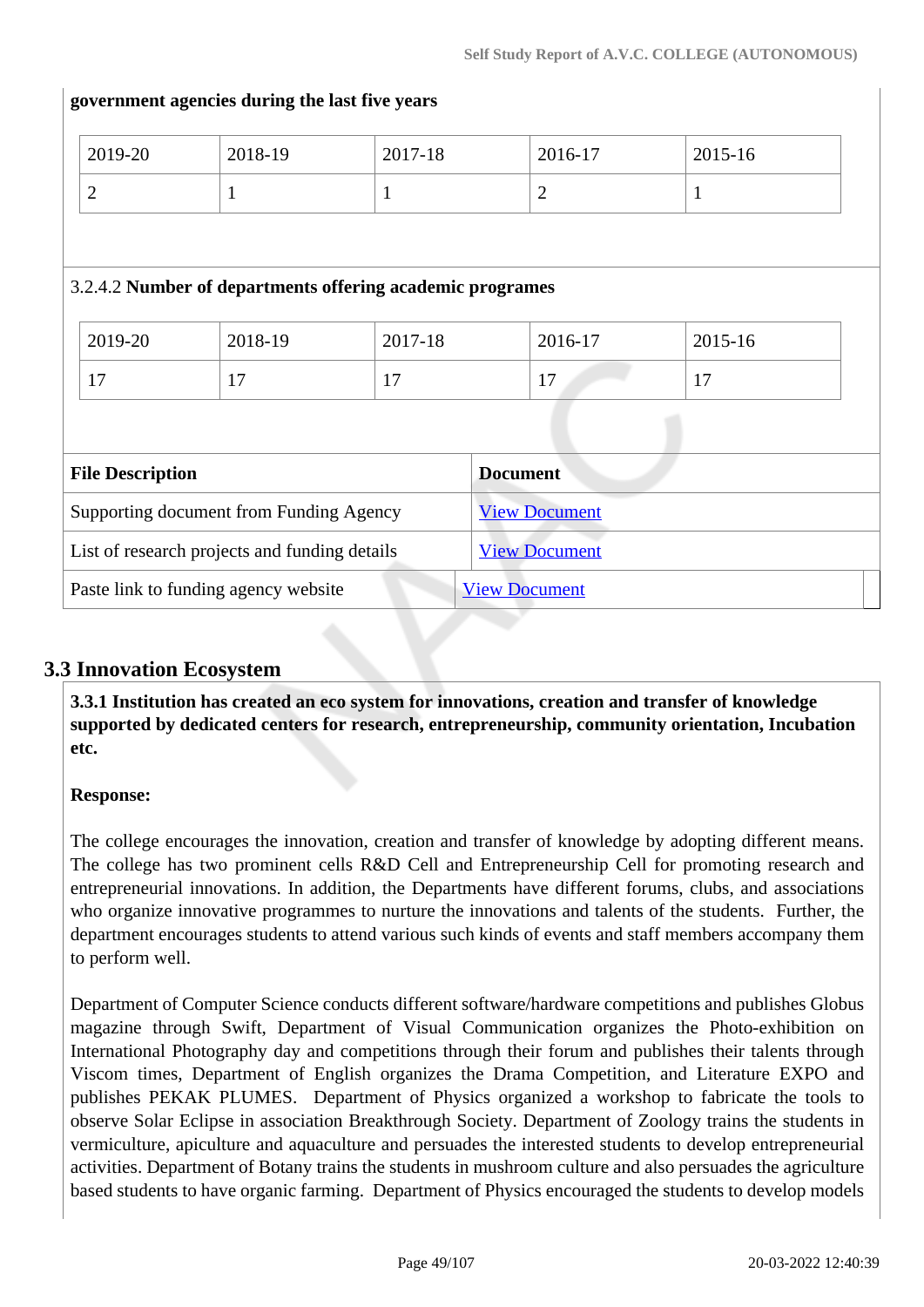of IR Data Communication and participated in SDSC-SHAR ISRO World Space Week-2019 exhibition and the students got first prize at all India level for his innovation. Department of Biotechnology organized a meeting inviting the traditional Nel Jayaraman and explored the traditional varieties of the paddy and popularized the same to agricultural community of this area to revive the traditional varieties of paddy. Wildlife Science Forum with NSS trained and produced 1,00,000 seed balls which were given as extension activity with knowledge transfer and many people do use the method for spreading seeds in their area. Department of Botany made a monoculture plantation of teak by planting 100 saplings. Adjacent to this plantation, the NSS in association with a NGO called 'Vanam' planted 174 indigenous plants as '*Mayil Vanam*'. These two areas are used as knowledge transfer areas.

In the past the college has given the chance to run the canteen to a group of interested students who gained experience to start their own business. College assigns photo and video works of the college function and preparation of ID cards to the students of the Department of Visual Communication. After completion of the course some of them started their own studio, printing, live telecasting business. More than three decades, a magazine called "ILANTHUTHU" has been brought by the students independently with minor support of the college, producing several writers, poets, cine field persons. The NSS, NCC, and PEKAK make several knowledge transfers to community of different villages which ultimately become community orientation by adopting it as career/profession. The NSS and NCC have taken several government schemes to the community and recently the Swatch Bharath scheme became community orientation. The NCC demonstrated the proper hand wash to the students on the occasion of Global Handwashing Day which is adopted by the community and particularly in this Pandemic situation.

| <b>File Description</b>               | <b>Document</b>      |
|---------------------------------------|----------------------|
| Upload any additional information     | <b>View Document</b> |
| Paste link for additional information | <b>View Document</b> |

## **3.3.2 Number of workshops/seminars conducted on Research methodology, Intellectual Property Rights (IPR),entrepreneurship, skill development during the last five years.**

**Response:** 207

## 3.3.2.1 **Total number of workshops/seminars conducted on Research methodology, Intellectual Property Rights (IPR),entrepreneurship, skill development year-wise during the last five years.**

| 2019-20  | 2018-19 | 2017-18 | 2016-17 | 2015-16 |
|----------|---------|---------|---------|---------|
| 73<br>38 |         | 36      | 30      | 30      |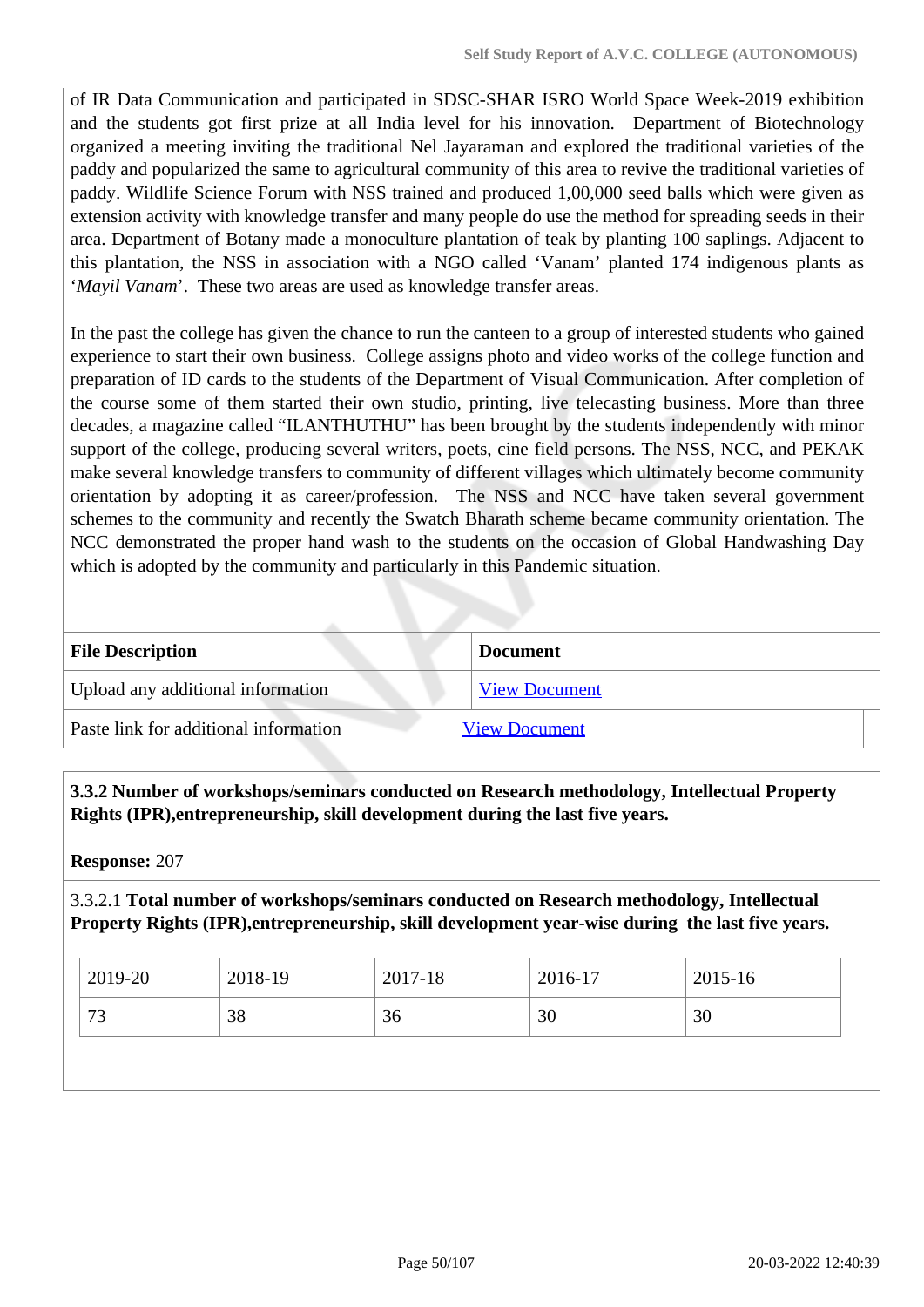| <b>File Description</b>                        | <b>Document</b>      |
|------------------------------------------------|----------------------|
| Report of the event                            | <b>View Document</b> |
| List of workshops/seminars during last 5 years | <b>View Document</b> |
| Any additional information                     | <b>View Document</b> |

# **3.4 Research Publications and Awards**

 **3.4.1 The Institution ensures implementation of its stated Code of Ethics for research through the following: 1. Inclusion of research ethics in the research methodology course work 2. Presence of Ethics committee 3. Plagiarism check through software 4. Research Advisory Committee**

| <b>Response:</b> A. All of the above |                      |  |  |  |
|--------------------------------------|----------------------|--|--|--|
| <b>File Description</b>              | Document             |  |  |  |
| Any additional information           | <b>View Document</b> |  |  |  |
| Link for additional information      | <b>View Document</b> |  |  |  |

# **3.4.2 Number of Ph.D's registered per teacher (as per the data given w.r.t recognized Ph.D guides/ supervisors provided at 3.2.3 metric) during the last five years**

**Response:** 1.88

3.4.2.1 How many Ph.Ds are registered within last 5 years

Response: 98

3.4.2.2 Number of teachers recognized as guides during the last five years

Response: 52

| <b>File Description</b>                                                                              | <b>Document</b>      |
|------------------------------------------------------------------------------------------------------|----------------------|
| List of PhD scholars and their details like name of<br>the guide, title of thesis, year of award etc | <b>View Document</b> |
| URL to the research page on HEI web site                                                             | <b>View Document</b> |

 **3.4.3 Number of research papers per teachers in the Journals notified on UGC website during the last five years**

**Response:** 3.27

3.4.3.1 Number of research papers in the Journals notified on UGC website during the last five years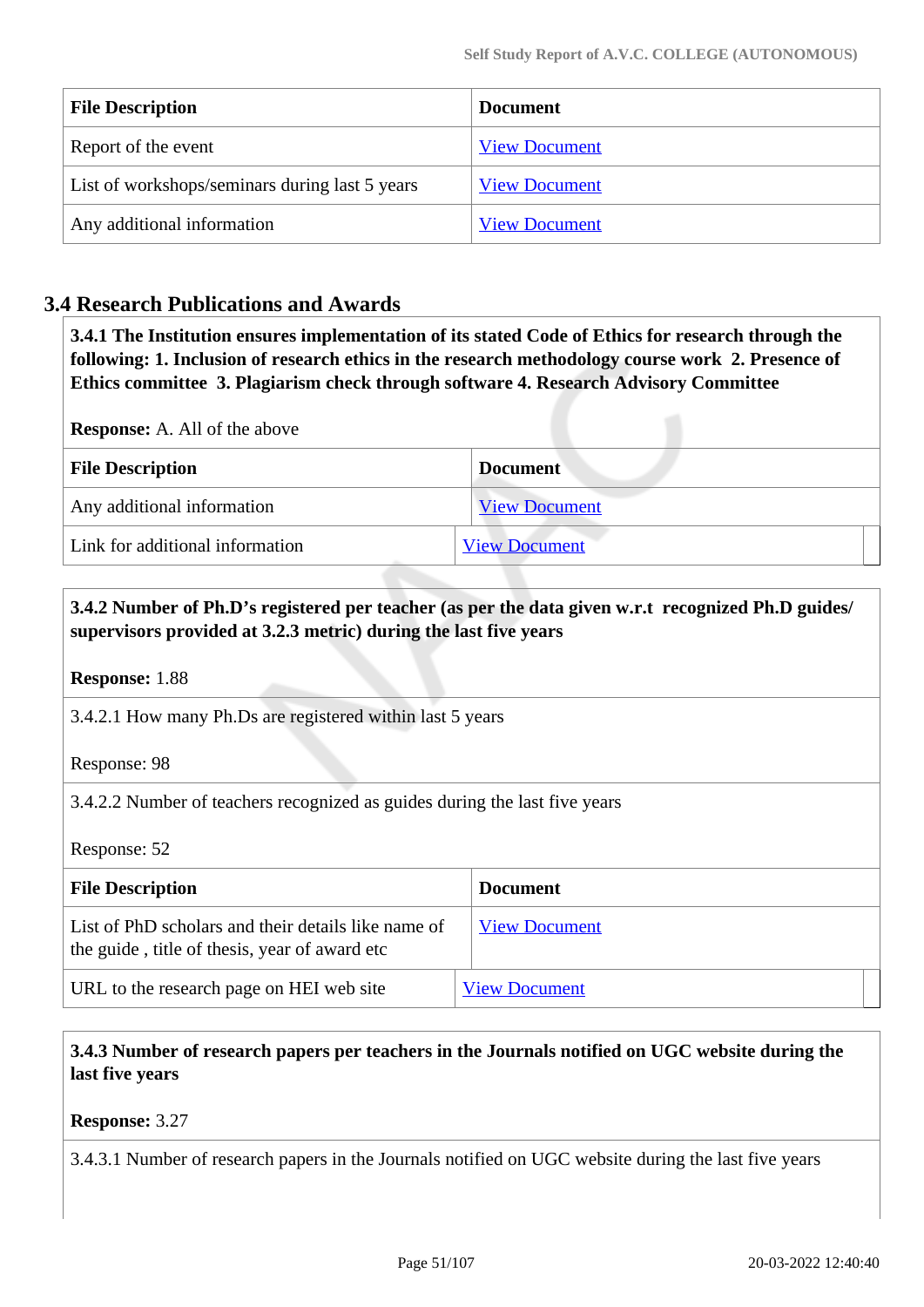| <b>File Description</b> |         |         | <b>Document</b> |         |         |
|-------------------------|---------|---------|-----------------|---------|---------|
|                         |         |         |                 |         |         |
| 173                     | 161     | 160     |                 | 167     | 205     |
| 2019-20                 | 2018-19 | 2017-18 |                 | 2016-17 | 2015-16 |

| List of research papers by title, author, department, <u>View Document</u> |  |
|----------------------------------------------------------------------------|--|
| name and year of publication                                               |  |

 **3.4.4 Number of books and chapters in edited volumes / books published per teacher during the last five years**

**Response:** 1.36

3.4.4.1 **Total number of books and chapters in edited volumes/books published and papers in national/ international conference proceedings year-wise during last five years**

| 2019-20 | 2018-19                                              | 2017-18 | 2016-17               | 2015-16 |
|---------|------------------------------------------------------|---------|-----------------------|---------|
| 56      | $\overline{\phantom{a}}$<br>$\overline{\phantom{a}}$ | 96      | $\theta$ <sup>T</sup> | 90      |

| <b>File Description</b>                                        | <b>Document</b>      |
|----------------------------------------------------------------|----------------------|
| List books and chapters in edited volumes / books<br>published | <b>View Document</b> |
| Any additional information                                     | <b>View Document</b> |

 **3.4.5 Bibliometrics of the publications during the last five years based on average citation index in Scopus/ Web of Science or PubMed**

**Response:** 3.29

| <b>File Description</b>                                                                                 | <b>Document</b> |
|---------------------------------------------------------------------------------------------------------|-----------------|
| Bibliometrics of the publications during the last five $\frac{V_{\text{icW}}}{V_{\text{icW}}}$ Document |                 |
| years                                                                                                   |                 |

# **3.4.6 Bibliometrics of the publications during the last five years based on Scopus/ Web of Science - hindex of the Institution**

**Response:** 9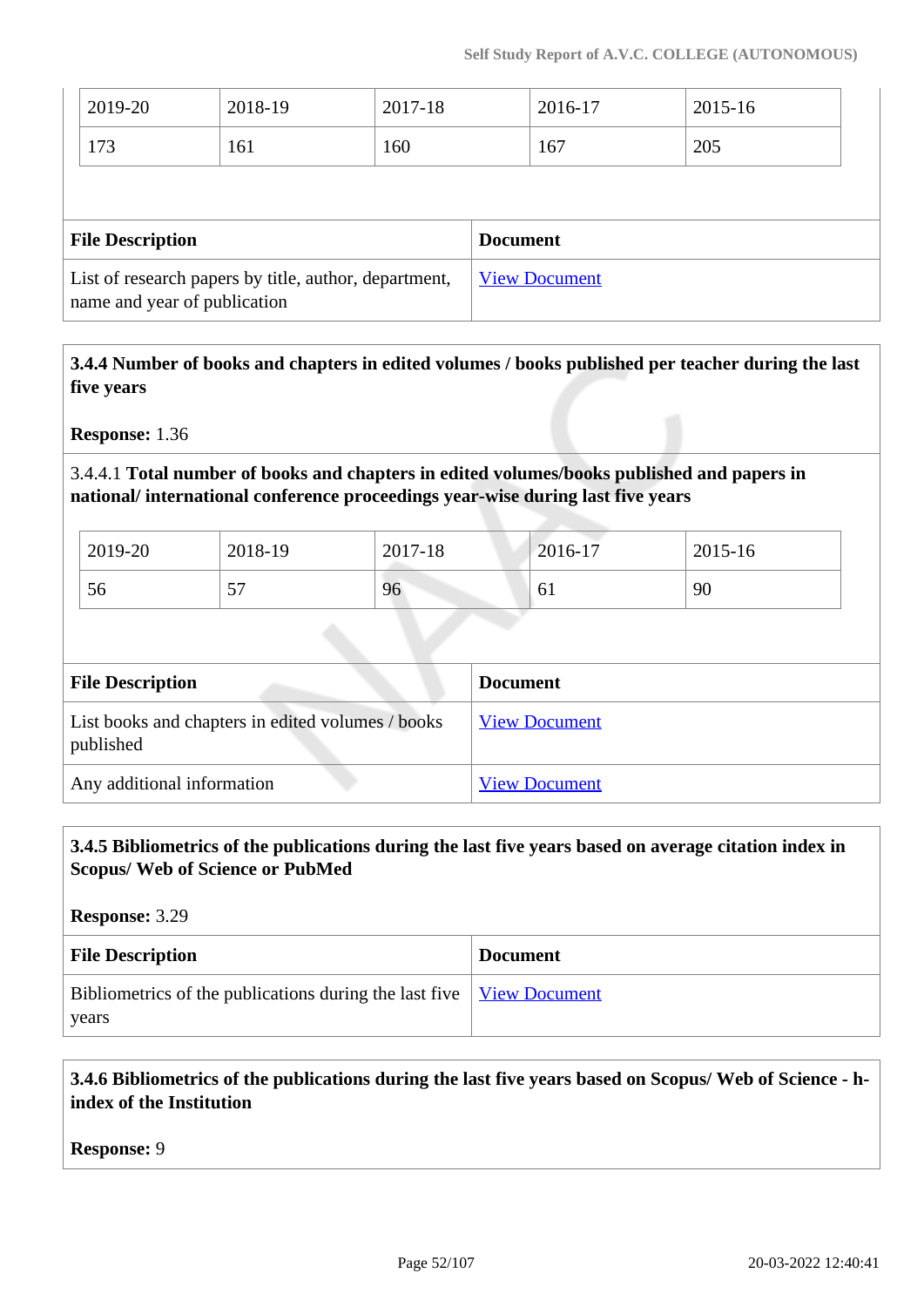| <b>File Description</b>                                                                        | <b>Document</b>      |
|------------------------------------------------------------------------------------------------|----------------------|
| Bibiliometrics of publications based on Scopus/<br>Web of Science - h-index of the Institution | <b>View Document</b> |

# **3.5 Consultancy**

 **3.5.1 Revenue generated from consultancy and corporate training during the last five years (INR in Lakhs).**

**Response:** 30.79

3.5.1.1 **Total amount generated from consultancy and corporate training year-wise during the last five years (INR in lakhs).**

| 2019-20 | 2018-19 | 2017-18 | 2016-17 | 2015-16 |
|---------|---------|---------|---------|---------|
| 5.980   | 5.990   | 9.335   | 8.299   | 1.184   |

| <b>File Description</b>                                                                                          | <b>Document</b>      |
|------------------------------------------------------------------------------------------------------------------|----------------------|
| List of consultants and revenue generated by them                                                                | <b>View Document</b> |
| Audited statements of accounts indicating the<br>revenue generated through consultancy and<br>corporate training | <b>View Document</b> |

 **3.5.2 Total amount spent on developing facilities, training teachers and staff for undertaking consultancy during the last five years (INR in Lakhs).**

**Response:** 80.06

3.5.2.1 **Total amount spent on developing facilities, training teachers and staff for undertaking consultancy during the last five years (INR in Lakhs)**

| 2019-20 | 2018-19 | 2017-18 | 2016-17 | 2015-16 |
|---------|---------|---------|---------|---------|
| 80.06   | U       |         | U       | ν       |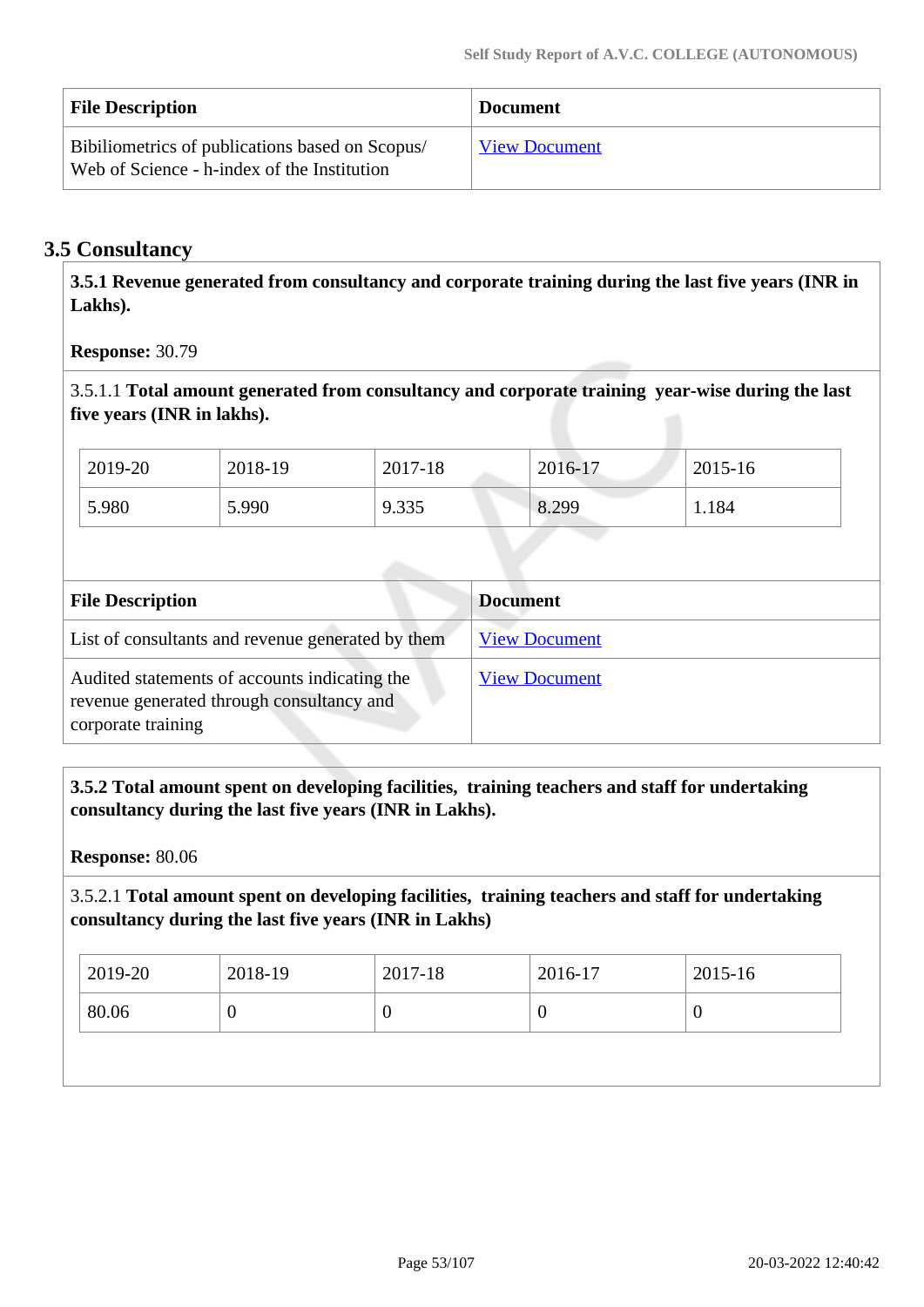| <b>File Description</b>                                                                                                                                          | <b>Document</b>      |
|------------------------------------------------------------------------------------------------------------------------------------------------------------------|----------------------|
| List of facilities and staff available for undertaking<br>consultancy                                                                                            | <b>View Document</b> |
| Audited statements of accounts indicating the<br>expenditure incurred on developing facilities and<br>training teachers and staff for undertaking<br>consultancy | <b>View Document</b> |

# **3.6 Extension Activities**

 **3.6.1 Extension activities are carried out in the neighbourhood community, sensitising students to social issues, for their holistic development, and impact thereof during the last five years**

#### **Response:**

The College situated in rural scenery has realized Institutional Social Responsibility in shaping the neighbourhood community. So, the institution's commitment to the stakeholders and to the community at large is reflected in Vision-Mission statements. The college has been translating its social commitment through its outreach for People's Development since 5th July 1955. It is a programmed outreach activity for two-way transfer of knowledge between the students and the people of rural communities residing in and around villages and urban areas. The basic premise of this outreach programme is to realise the '*Kattranai thoorum arivu*' exercise by which students impart their knowledge and skills for the empowerment of the rural community as a solemn duty of 'paying back to the community'.

The extension activities are carried out by various service organizations of our college viz., NSS, NCC, YRC, RRC, Leo club, Rotaract Club, Junior Jaycee and Student EXNORA. All students of our college have the opportunity to be part of any one of the above mentioned service organizations and get sensitized for recent social issues. Through the extension activities, student volunteers are addressed the social issues and thereby make positive impacts on socio, economic and environmental developments of the neighborhood community which creates holistic development. Extension activities are carried out by the enrolled students of respective service organizations with the guidance and support of faculty coordinators.

In the route of serving the society, an unique campus diversity programme 'PEKAK' the village adoption programme provides the opportunity to the young students to involve themselves in service to the society especially in villages. All the first year UG students irrespective of their participation in other service organisations have to take up service activities under the guidance of teaching staff and a village coordinator.

Activities undertaken in the last five years:

Helmet wearing awareness programme Water conservation rally, Rain water harvesting awareness procession, Green India rally, Environmental awareness rally, National disaster management awareness rally, World blood donation awareness rally, Railway passenger awareness programme, World population day awareness rally, Voter's awareness rally, Road safety awareness rally, World AIDS awareness rally, National voters day awareness rally, Blood donation camps, Blood grouping and sugar testing camps, Veterinary medical camps, Village survey and tree plantations, Flood relief work, Flag day fund raising on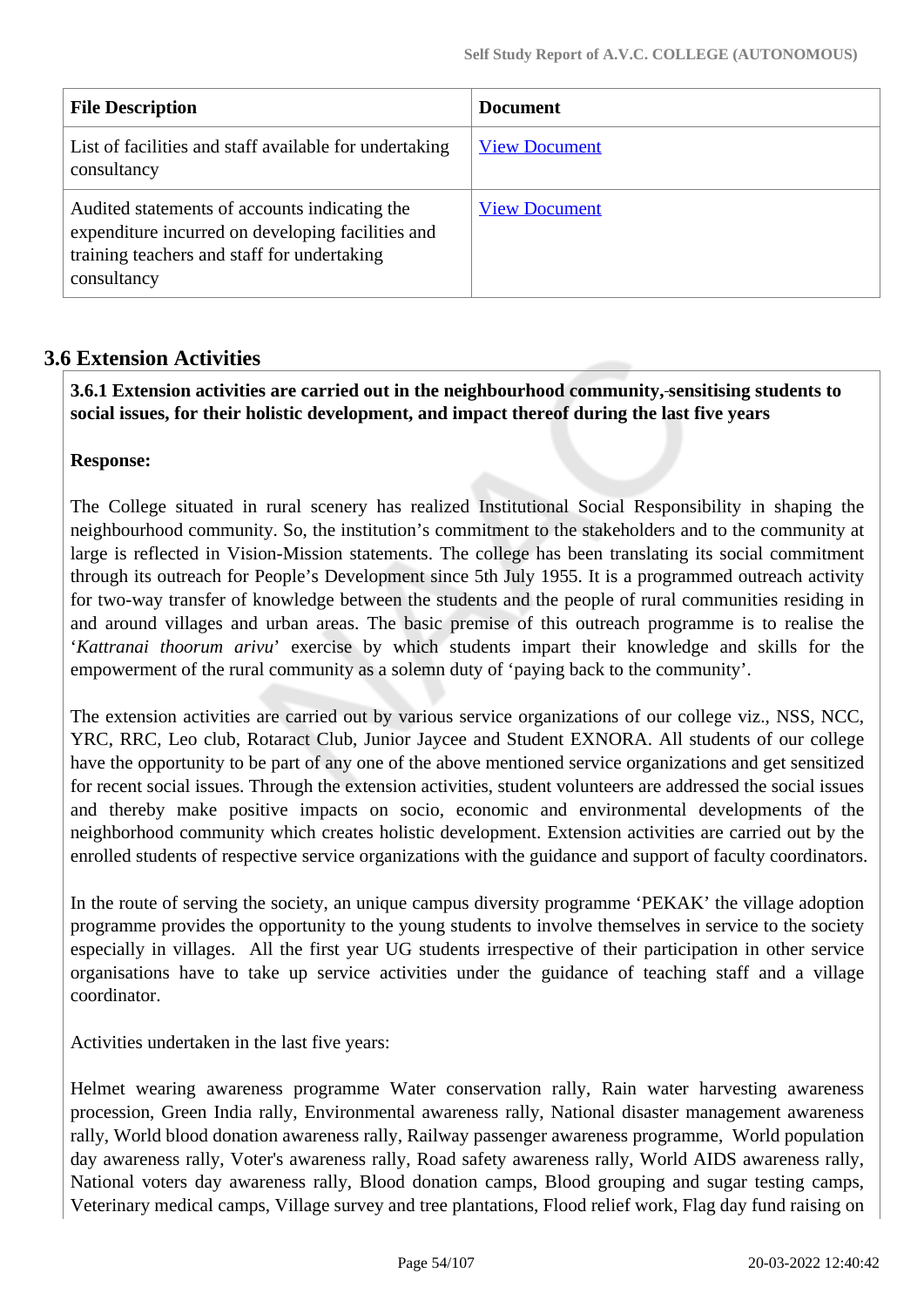communal harmony, *Gaja* cyclone relief material collection and distribution work, New voters enrolment work and Voters verification work in house to house, Cultural programme for mentally retarded and disabled and parents training, Dengue fever prevention programme and Cleanliness work in temple, village, pond, etc.

Students actively participate in cleanliness drives in the campus and in adopted villages through Swachh Bharat and Swachh Campus initiatives. Students overwhelmingly participate in Blood Donation Camps and also donate blood during emergencies at GH, Mayiladuthurai. Every year, a minimum of more than 150 units of blood is donated by the volunteers of our college.

Extension activities conducted by the Service organizations pave the way to positive impact in the neighborhood community and society.

| <b>File Description</b>                  | <b>Document</b>      |
|------------------------------------------|----------------------|
| <b>Upload Any additional information</b> | <b>View Document</b> |
| Paste link for additional information    | <b>View Document</b> |

 **3.6.2 Number of awards and recognition received by the Institution, its teachers and students for extension activities from Government / Government recognised bodies during last five years**

**Response:** 479

3.6.2.1 **Total number of awards and recognition received for extension activities from Government/ Government recognised bodies year-wise during the last five years.**

| 2019-20 | 2018-19        | 2017-18 | 2016-17   | 2015-16 |
|---------|----------------|---------|-----------|---------|
| 169     | $\cap$<br>- 22 | 70      | م س<br>JJ | 65      |

| <b>File Description</b>                                     | <b>Document</b>      |
|-------------------------------------------------------------|----------------------|
| Number of awards for extension activities in last 5<br>year | <b>View Document</b> |
| e-copy of the award letters                                 | <b>View Document</b> |

 **3.6.3 Number of extension and outreach programs conducted by the institution through NSS/NCC, Government and Government recognised bodies during the last five years**

**Response:** 232

3.6.3.1 **Number of extension and outreach programs conducted by the institution through NSS/NCC, Government and Government recognised bodies during the last five years**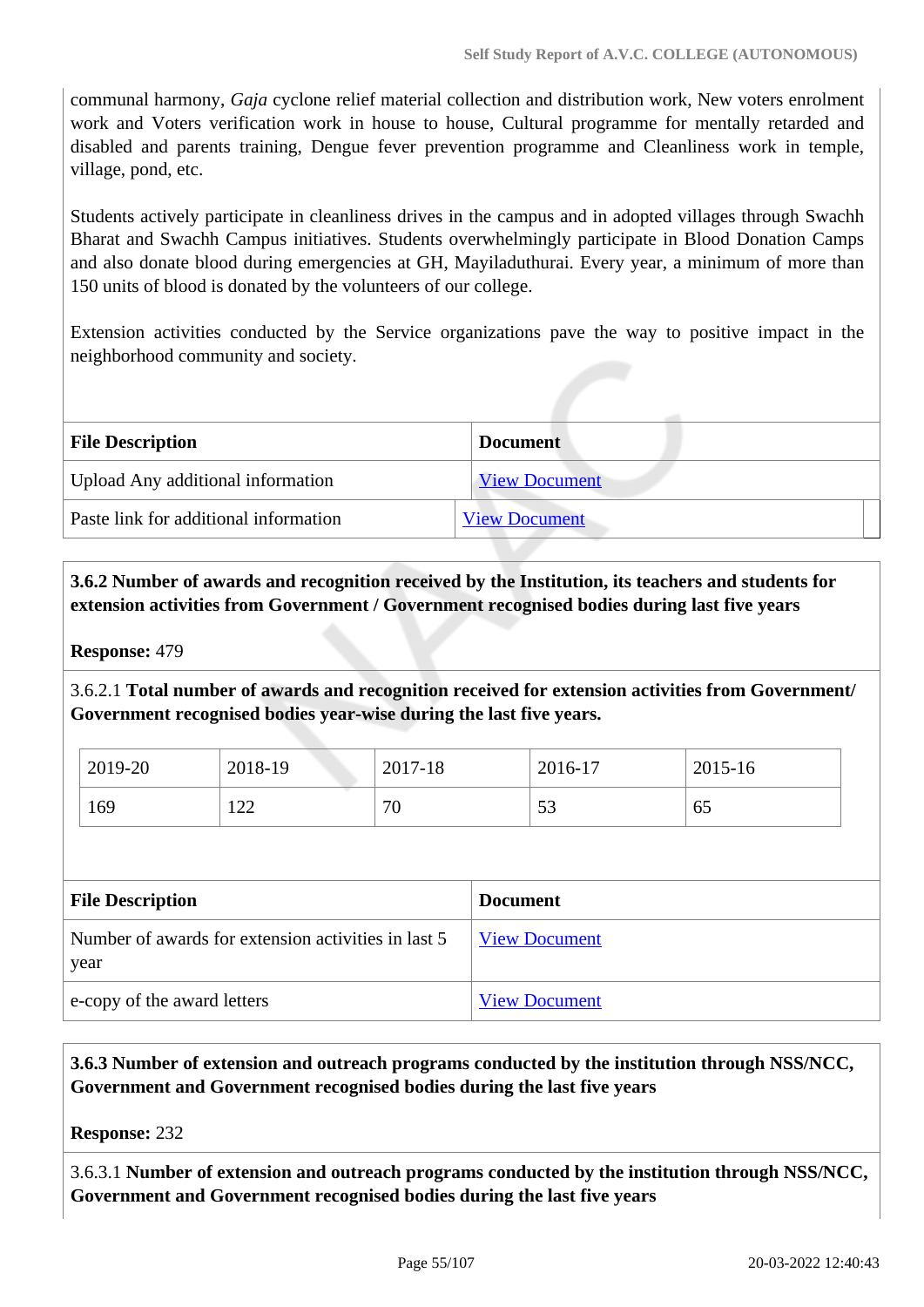$\begin{array}{c} \hline \end{array}$ 

|                                                                                                                  | 2019-20<br>34 | 2018-19<br>59 | 2017-18<br>64 |                                         | 2016-17<br>41        | $2015 - 16$<br>34 |  |
|------------------------------------------------------------------------------------------------------------------|---------------|---------------|---------------|-----------------------------------------|----------------------|-------------------|--|
| <b>File Description</b><br>Reports of the event organized                                                        |               |               |               | <b>Document</b><br><b>View Document</b> |                      |                   |  |
| Number of extension and outreach Programmes<br>conducted with industry, community etc for the last<br>five years |               |               |               |                                         | <b>View Document</b> |                   |  |
| Any additional information                                                                                       |               |               |               |                                         | <b>View Document</b> |                   |  |

 **3.6.4 Average percentage of students participating in extension activities listed at 3.6.3 above during the last five years**

**Response:** 72.48

3.6.4.1 **Total number of students participating in extension activities listed at 3.6.3 above year-wise during the last five years.**

| 2019-20 | 2018-19 | $2017 - 18$ | 2016-17 | 2015-16 |
|---------|---------|-------------|---------|---------|
| 3544    | 3563    | 3584        | 3679    | 3961    |

| <b>File Description</b>                                                                      | <b>Document</b>      |
|----------------------------------------------------------------------------------------------|----------------------|
| Reports of the event                                                                         | <b>View Document</b> |
| Average percentage of students participating in<br>extension activities with Govt or NGO etc | <b>View Document</b> |
| Any additional information                                                                   | <b>View Document</b> |

# **3.7 Collaboration**

 **3.7.1 Number of Collaborative activities per year for research/ faculty exchange/ student exchange/ internship/ on –the-job training/ project work** 

**Response:** 132

3.7.1.1 **Total number of Collaborative activities per year for research/ faculty exchange/ student exchange/ internship/ on –the-job training/ project work**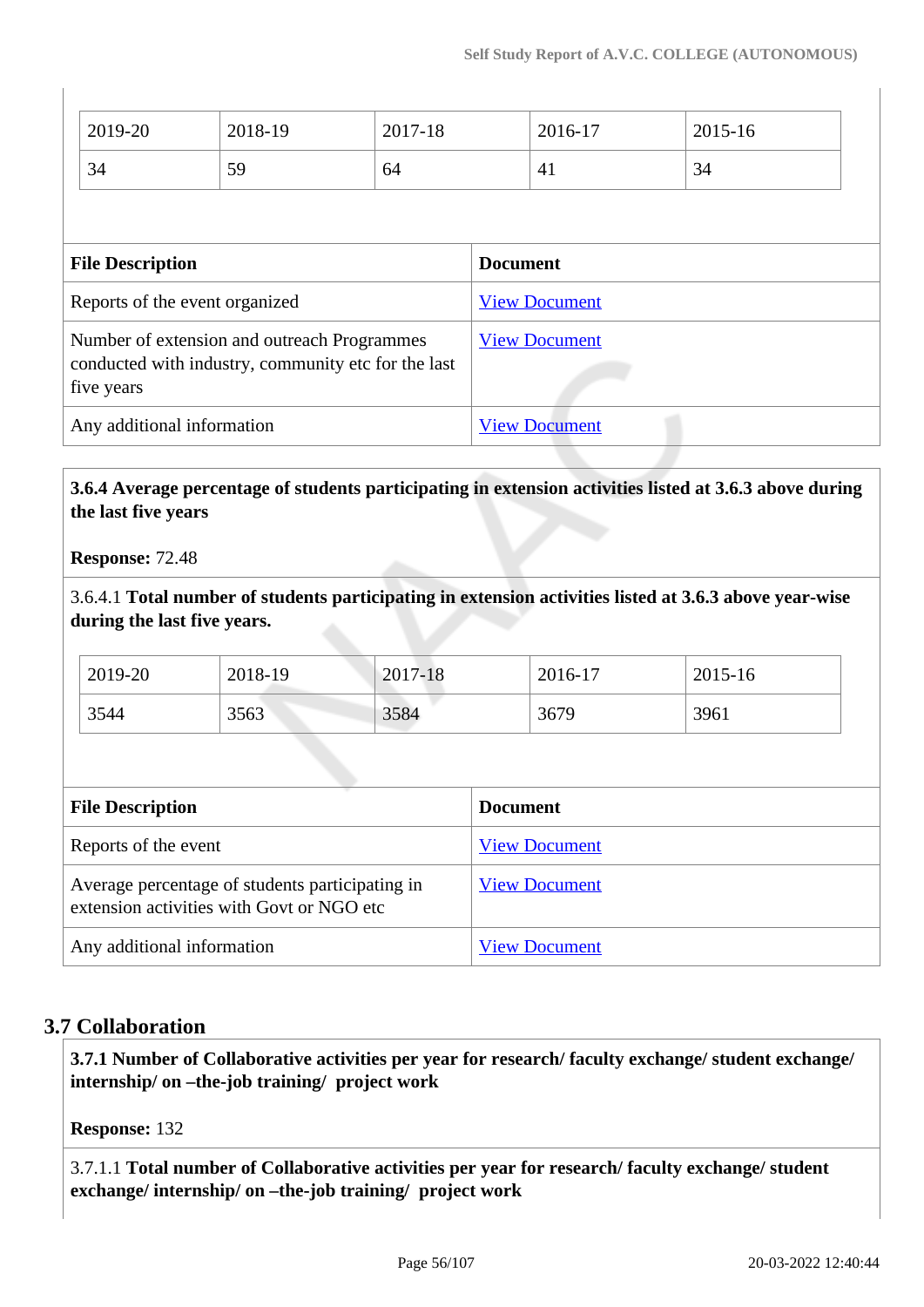| 2019-20                                          | 2018-19 | 2017-18 |                 | 2016-17              | 2015-16 |
|--------------------------------------------------|---------|---------|-----------------|----------------------|---------|
| 102                                              | 127     | 98      |                 | 156                  | 177     |
|                                                  |         |         |                 |                      |         |
| <b>File Description</b>                          |         |         | <b>Document</b> |                      |         |
| Number of Collaborative activities for research, |         |         |                 | <b>View Document</b> |         |
| faculty etc                                      |         |         |                 |                      |         |

 **3.7.2 Number of functional MoUs with institutions of national, international importance, other institutions, industries, corporate houses etc. during the last five years (only functional MoUs with ongoing activities to be considered)**

#### **Response:** 23

3.7.2.1 **Number of functional MoUs with institutions of national, international importance, other Institutions, industries, corporate houses etc. year wise during last five years** 

|                                                                                                                                             | 2019-20                                                            | 2018-19 | 2017-18 |                      | 2016-17              | 2015-16 |  |
|---------------------------------------------------------------------------------------------------------------------------------------------|--------------------------------------------------------------------|---------|---------|----------------------|----------------------|---------|--|
|                                                                                                                                             | 8                                                                  | 4       | 5       |                      | 3                    | 3       |  |
|                                                                                                                                             |                                                                    |         |         |                      |                      |         |  |
|                                                                                                                                             | <b>File Description</b>                                            |         |         |                      | <b>Document</b>      |         |  |
|                                                                                                                                             | e-copies of the MoUs with institution/industry/<br>corporate house |         |         |                      | <b>View Document</b> |         |  |
| Details of functional MoUs with institutions of<br>national, international importance, other Institutions<br>etc during the last five years |                                                                    |         |         | <b>View Document</b> |                      |         |  |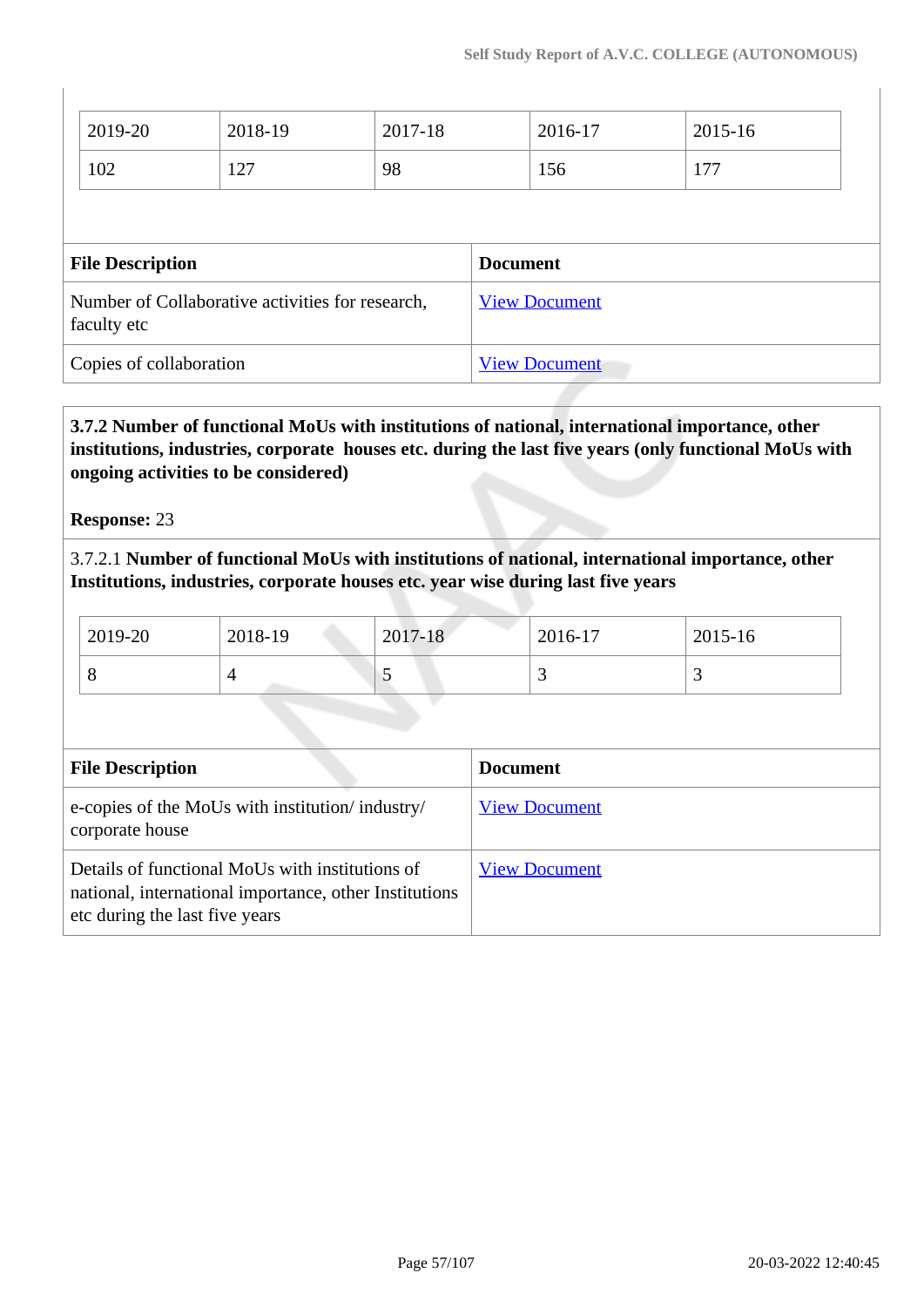# **Criterion 4 - Infrastructure and Learning Resources**

# **4.1 Physical Facilities**

 **4.1.1 The Institution has adequate infrastructure and physical facilities for teaching- learning. viz., classrooms, laboratories, computing equipment etc.** 

#### **Response:**

Sprawling over 52 acres college has 10 blocks most of which are named after great leaders. Office rooms are in Main/Nehru block.

Library

3 storey building

Total volumes 1 lakh including 3835 back volumes

135 journals/periodicals

42 magazines

6023 CDs

Reprographic facilities (subsidized rate of 50p per copy)

Internet centre (25 computers) high-speed connectivity.

Students can download and copy materials on CDs. Internet Centre is kept open on all days.

Classrooms

All blocks are Wi-fi-enabled comprising 111 classrooms designed as per safety guidelines. Classrooms are spacious, well-furnished with adequate lighting, fans and power sockets. They are equipped with LCD Projector/Smart Board/Smart TV, podium to supplement learning process.

Laboratories

 All 28 science laboratories have basic to advanced research oriented equipment and necessary resources along with safety devices. 11departments have research centres where externally funded projects are undertaken. Institution has Language Laboratory for English with 30 computers and well equipped Audio-Visual studio for Visual–Communication and a centralized Instrumentation Centre.

#### Computing Equipment

Ten fully air-conditioned computer laboratories located in different blocks housing 531 computers meet computing requirements. These machines are useful to promote computer literacy among students of other disciplines. Nodes are connected through structured cabling, assisted with Printers, DVD Writers, Digital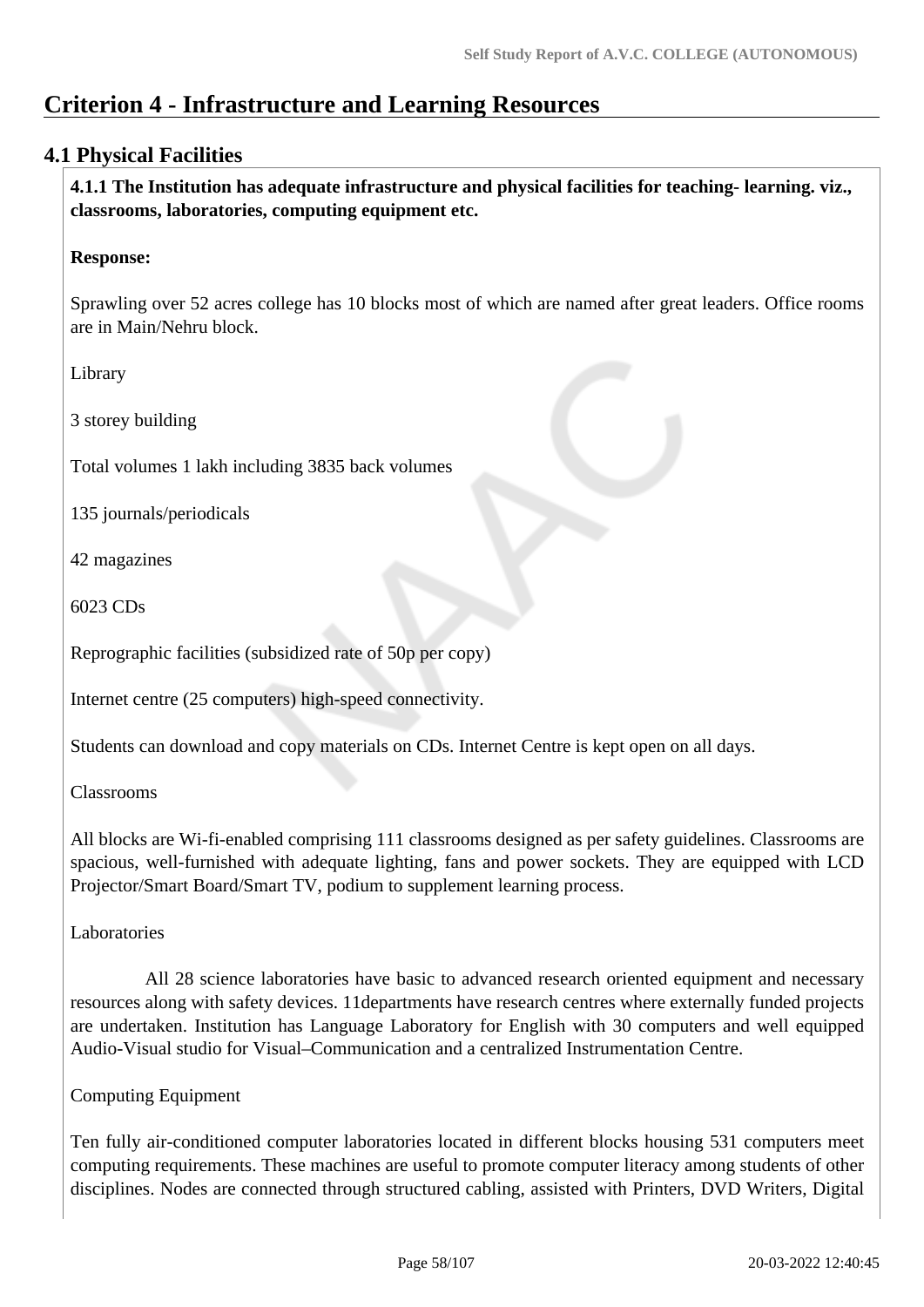Video Cameras, Scanners and Video Capturing Cards. Department of Mathematics, Zoology, Commerce and Economics have small computer labs. Students are encouraged to bring their laptops to adopt "Bring Your Own Device" concept, as green measure.

For Co-curricular / Extra-curricular Activities

For Part V activities, necessary physical infrastructure like NCC Office, Firing Range, Obstacles and Quarter Master Room, NSS Office and Store Rooms, Yoga and Meditation Hall, are available.

Auditorium/Multipurpose Hall

Velayutham hall with 250 seating and PEKAK hall with 3000 seating (1500+1500 gallery) with audiovisual facilities, podium, sound-system, LCD projector, recording facility, are used to conduct college functions, mega events, seminars/conferences/symposia/guest lectures/workshops, competitions, and given to government for meetings and activities like voter's registration.

Conference/Seminar Hall

An air-conditioned Conference Hall with 250 seating, equipped with audio/video facility, interactive board, electronic podium, smart-board, ceiling-mounted short throw LCD projector and recording facility is used to conduct staff and student meetings, seminars/workshops, academic lectures, Ph.D. and M.Phil. *vivavoce* examinations. Most departments have seminar hall.

Committee Room

An air-conditioned, sound-proof Board room has provisions for AV facilities with 20 seating capacity for High Level Management Committee meetings. It has separate mini-dining hall and toilet facilities and chamber for Secretary.

Video conferencing

An air-conditioned room containing dedicated internet line with sophisticated polycom system.

Other facilities

IQAC, Placement Cell, AII-Hub, AARC, CDC, Mushroom Cultivation Centre, Cold Room, Vermi compost Unit, Microbial Culture Room, Plant-Tissue Culture Room, Generator Rooms, UPS Store Rooms *etc*., are available.

Resources of each department are shared by all other departments if necessary.

In addition, the college extends support to Government by providing these facilities when they require for various purposes such as Election polling and counting centre, COVID-19 Quarantine and Treatment Centre, Medical Camps, Distribution of welfare schemes, computer lab with internet facilities for police training, education department, treasury, etc.,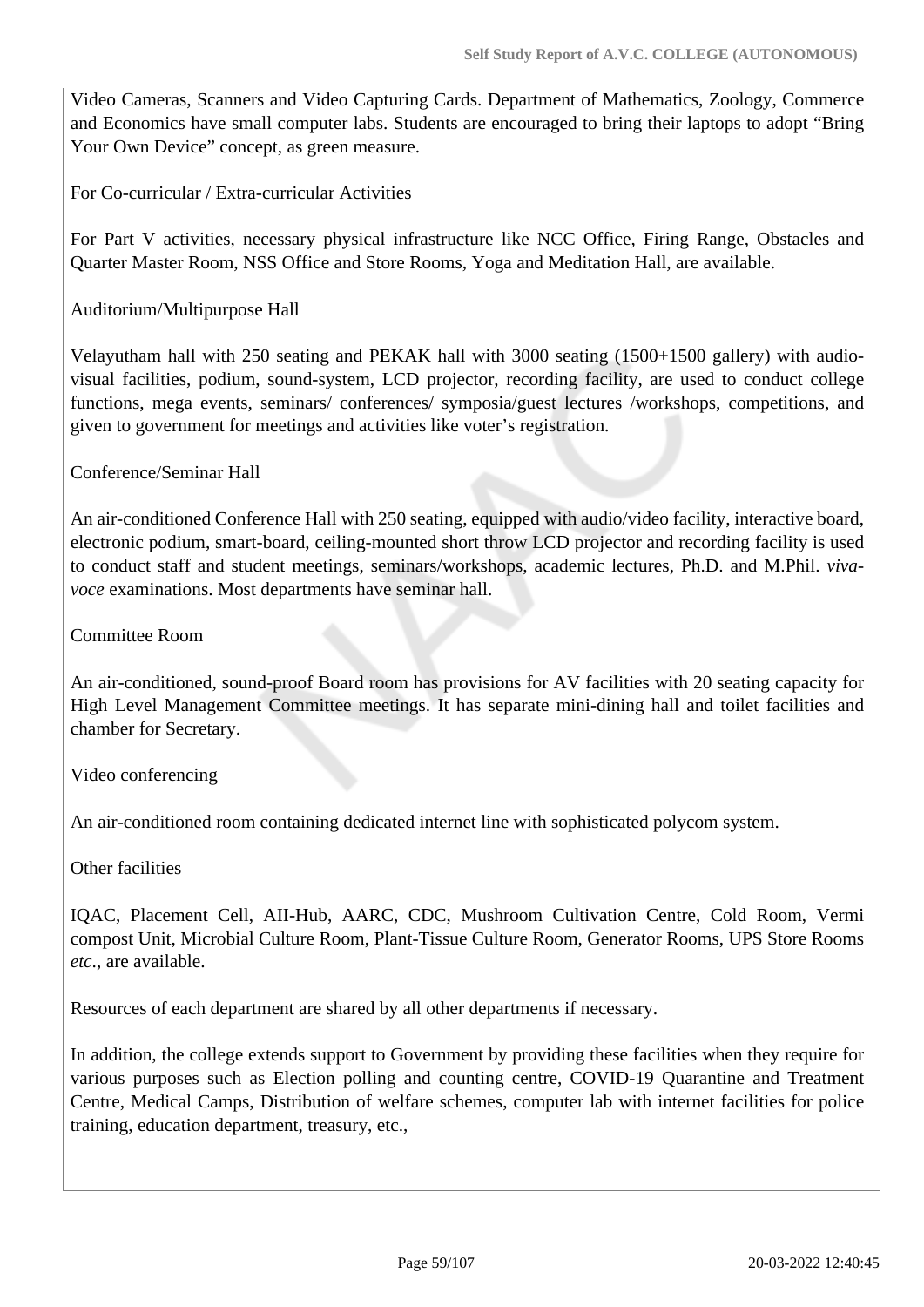| <b>File Description</b>               | <b>Document</b>      |
|---------------------------------------|----------------------|
| Upload Any additional information     | <b>View Document</b> |
| Paste link for additional information | <b>View Document</b> |

 **4.1.2 The institution has adequate facilities for cultural activities, yoga, games and sports (indoor & outdoor); (gymnasium, yoga centre, auditorium, etc.,)**

### **Response:**

The College is committed to create a balanced atmosphere of academic, cultural and sports activities for the overall personality development of the students.

Sports and Games: A sound mind coupled with a strong physique is the key to success. Sports activities occupy a significant part of the college curriculum. Two playgrounds are available with 400m running tracks and sitting gallery. Two Directors to educate and motivate students and regularly conduct trials for games and athletic events. Marker maintains playfield and supplies play kits and monitors electrification and water supply. Gym enables students and staff to keep fit and is kept open from 9.00 to 4.00 pm regularly (also 6.00 to 8.30 am and 4.30 to 7.00pm). Indoor sport, including Chess, Carom, Table Tennis, Badminton, Weight Lifting, Powerlifting and Boxing. Our Outdoor facilities include two 400 mts. standard athletic track and courts for Basketball, Volleyball, Handball, and Throw Ball.

College also has a large indoor gymnasium facility with areas marked for Yoga, Weight Training and Powerlifting with the equipment of Multi Gym 16 Stations, Stepper-2 Exercise Cycle-2, Rowing Machine-2 and TreadMill-2. College hosts several inter collegiate and university level tournaments every year. Outdoor Games: The playground facilitates: Cricket ground, Football court, Hockey ground, Volleyball court, Throwball court, Kabaddi court, Shuttle badminton court. Professional coaches from SAI (Sports Authority of India) have been roped in to the programme. Fitness for all is ensured through sports and games to undergraduate students Inter Hall Sports meet, Intra Departmental Sports. Inter College Football tournaments and Inter departmental Cricket tournaments for students and teaching staff are conducted every year. Students are awarded with various prizes, certificates to motivate and encourage them. Apart from these the tuition and examination fess for those students who participated and won the events at international or national events have been waived by the magnanimous College management. Their expenses at hostel also have been waived to support these students financially.

Cultural Activities: Many annual events like cultural programmes, Literary and Debating events and Theatrical activities are organised. Members of fine arts association are selected through proper auditions based on their talent. Faculty with artistic traits train and motivate them for competitions held outside. Students who want to exhibit their talents in photography are given the platform by Department of Visual Communication through intercollegiate photography competition. Students who have passion in scripting, acting and directing a play get the chance to display their talents through the drama competition organised by Department of English.

A multi-purpose PEKAK hall of Dimension has been constructed with the financial assistance from the management to plan and practice for cultural events. The college orchestra has an exclusive space with necessary equipment and a well-equipped audio system. Professional trainers are arranged by the fine arts committee for training the students.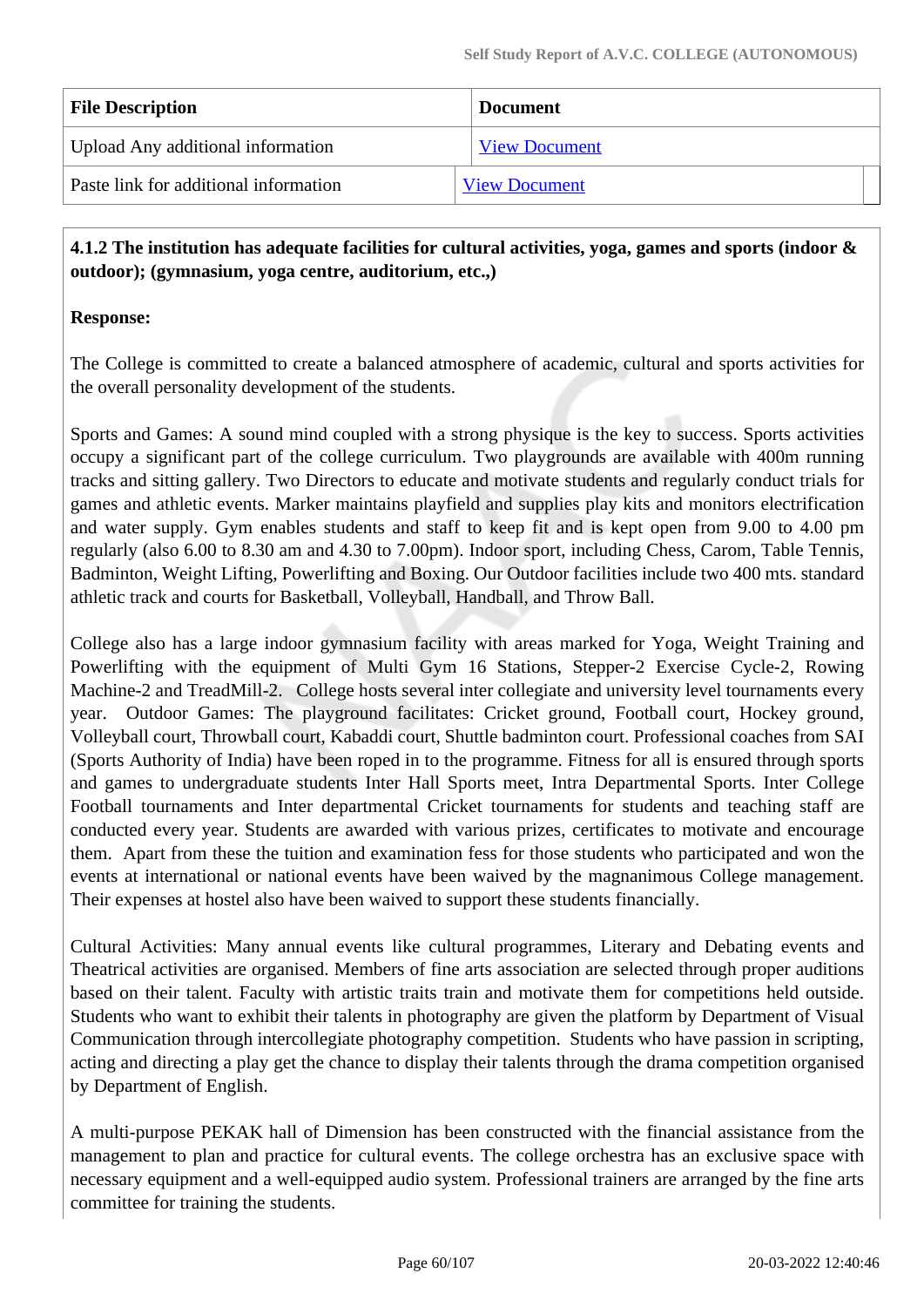Appropriate OD is given to take care of the students' academic needs. Several endowments have been created for fine arts and sports students. Prices are given to eligible students every year.

| <b>File Description</b> | <b>Document</b>      |
|-------------------------|----------------------|
| Geotagged pictures      | <b>View Document</b> |

#### **4.1.3 Percentage of classrooms and seminar halls with ICT- enabled facilities such as smart class, LMS, etc.** *(Data for the latest completed academic year)*

**Response:** 23.58

#### 4.1.3.1 **Number of classrooms and seminar halls with ICT facilities**

Response: 29

| <b>File Description</b>                 | <b>Document</b>      |
|-----------------------------------------|----------------------|
| Upload any additional information       | <b>View Document</b> |
| Institutional data in prescribed format | <b>View Document</b> |
| Paste link for additional information   | <b>View Document</b> |
|                                         |                      |

#### **4.1.4 Average percentage of expenditure for infrastructure augmentation excluding salary during the last five years (INR in Lakhs)**

**Response:** 12.95

4.1.4.1 **Expenditure for infrastructure augmentation, excluding salary year-wise during last five years (INR in lakhs)**

|                                       | 2019-20 | 2018-19         | 2017-18              |  | 2016-17 | 2015-16 |
|---------------------------------------|---------|-----------------|----------------------|--|---------|---------|
|                                       | 875302  | 9781066         | 1212488              |  | 2278693 | 1377304 |
|                                       |         |                 |                      |  |         |         |
| <b>File Description</b>               |         | <b>Document</b> |                      |  |         |         |
| Upload audited utilization statements |         |                 | <b>View Document</b> |  |         |         |

# **4.2 Library as a Learning Resource**

**4.2.1 Library is automated using Integrated Library Management System (ILMS)**

**Response:**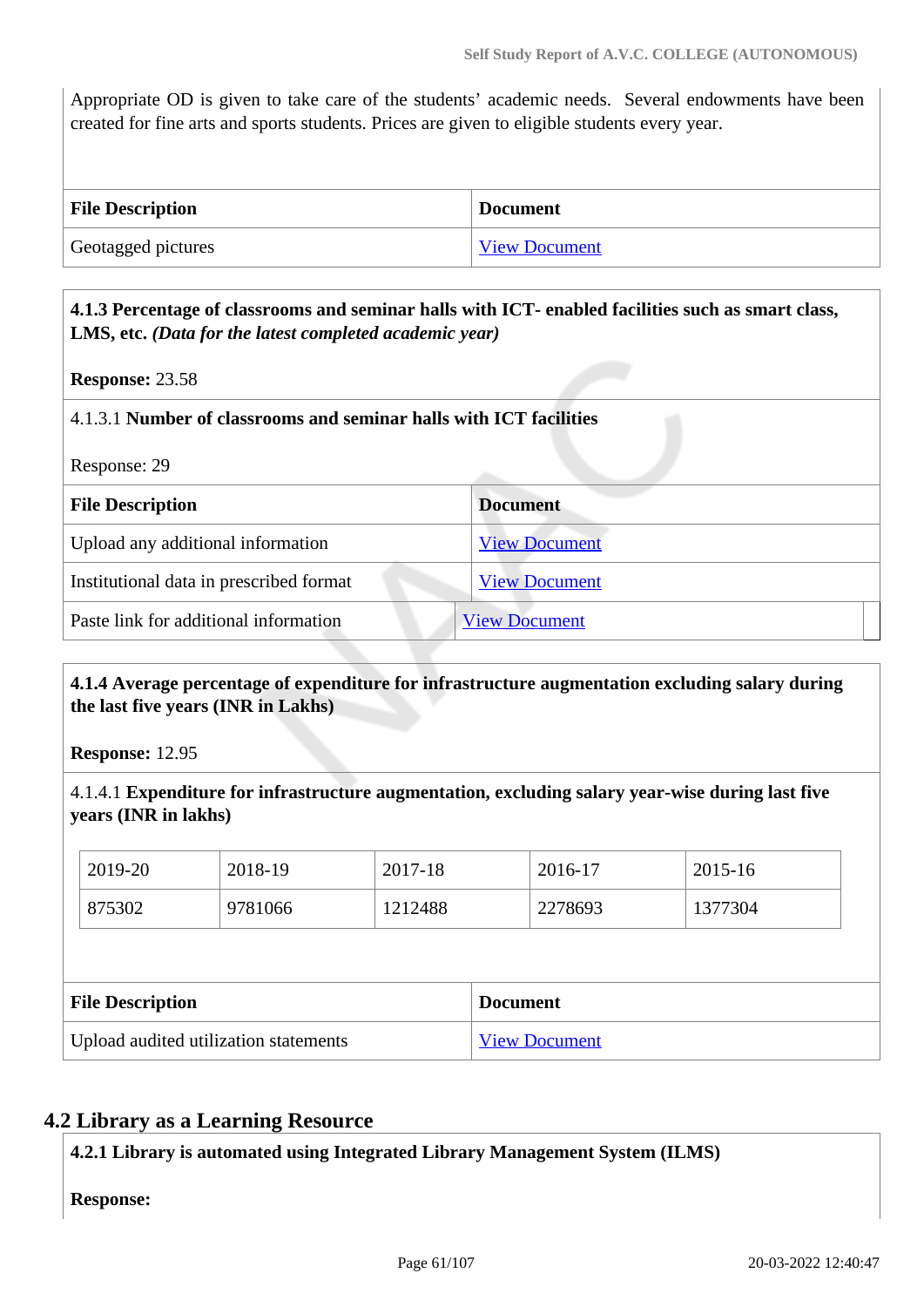College Library was established in 1956. A new block with total area of 8,941.65 Sq.ft was established in 2005. It has 1 lakh volumes of books including 3835 back volumes, 135 journals/periodicals, 42 magazines and 1023 CDs.

Our Library is a Member of DELNET and UGC N-LIST and has institutional membership for Current Science Association from January 2019 onwards. Through open source online Databases, there are 6,293 online journals, 1,60,809 e-books on N-LIST databases, and 5323 online journals, 10,849 e-books are available. Library provides Reprographic facilities (subsidized rate of 50p per copy). Internet centre with 25 computers of high-speed connectivity is there and is kept open on all days for accessing digital library.

During 2019 a total of 76 e-books were purchased

Library Automation:

 Library has an automated system functioning since 2005 which helps to impact positively on the academic achievement of students.

Name of the ILMS software : AutoLib

| Company                                          | : AutoLib Software systems, Chennai |
|--------------------------------------------------|-------------------------------------|
| Nature of automation (fully or partially) : Full |                                     |
| Version                                          | :6.0                                |
| Year of automation                               | : 2005                              |

 Integrated Library Management System (ILMS) is connected in LAN network in library consisting of 10 client computers and 1 server. Number of computer in each section is,

| <b>Counter Section</b>             | : 2            |
|------------------------------------|----------------|
| <b>OPAC</b> Usage                  | $\colon 2$     |
| <b>ID</b> Scanning                 | $\cdot$ 1      |
| <b>HEPSEN</b>                      | $\mathbf{1}$   |
| Printing, CCTV Camera & Mail Usage | : 2            |
| Server & Book Entry Data           | $\therefore$ 3 |
| <b>Total Systems</b>               | - 11           |

 Bar-coding process is done by using Barcode Printer Ring 4008 PLM model (Autonics). Barcode Labels are pasted in books. Three scanners (Model QS 6000 Plus) are used for scanning.

Activities in library are split into simple tasks and executed using different modules of ILMS. The modules are Cataloguing, Circulation, Admin, Reports, Acquisition, Serial Control, Search, Gate Security, and Tool box. Software has been updated with a newer version during the academic year 2016-17 along with e-Gate entry facility to monitor library user attendance. Preparation of budget for the library is done at the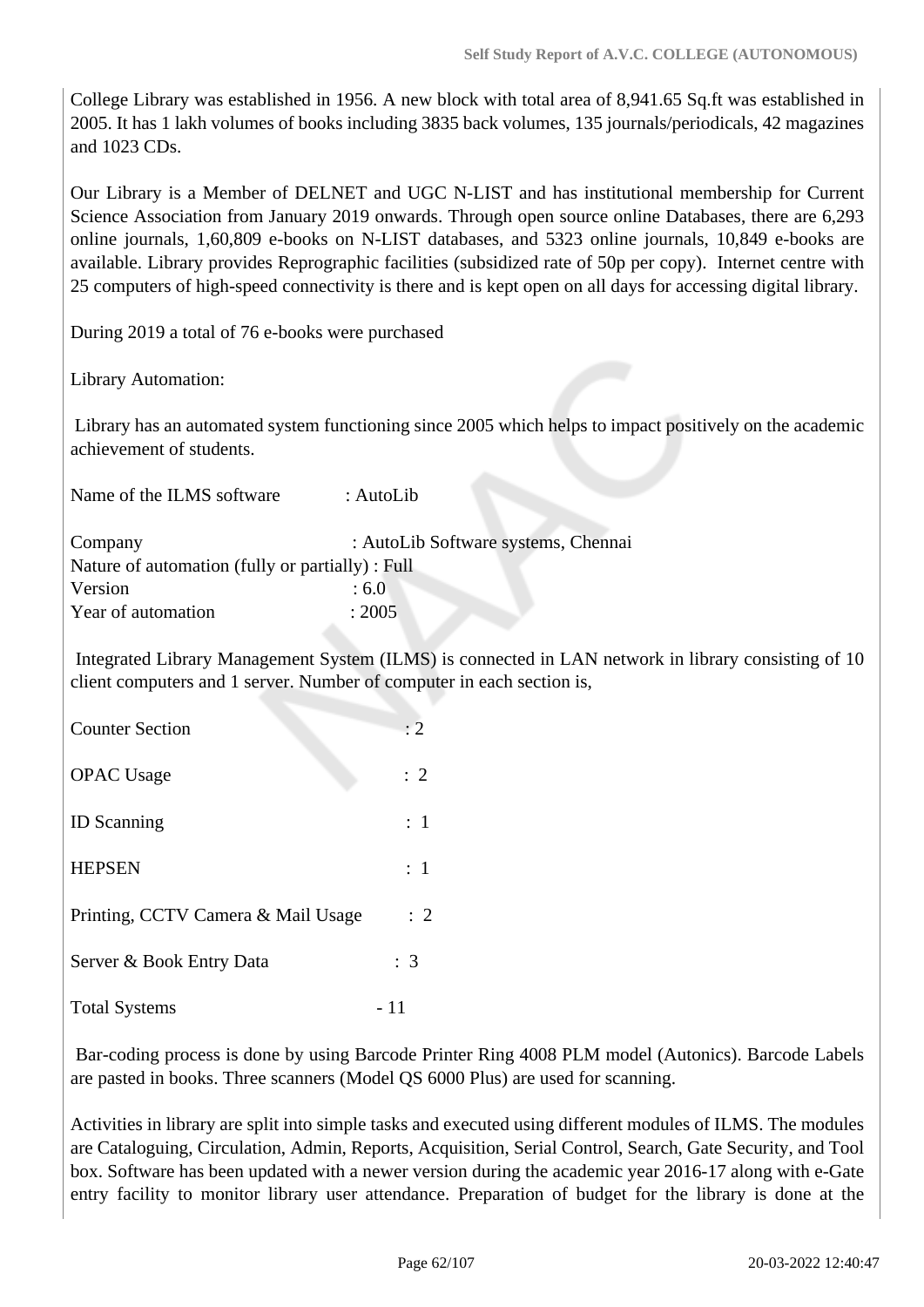beginning of every academic year.

 Cataloguing: Each book is assigned an accession number with barcode. Cataloguing consists of title, author, publisher *etc.* Details of membership are entered with unique ID number.

Circulation: Processes of counter transactions like issue, return and renewal of books, bulk transaction of books to department book banks, Maintaining the details of books sent for binding are made easier.

Admin: Login master created for sections such as acquisition, circulation, OPAC, preparing budget, helping in stock verification and calculating penalty.

Reports: Helps to know user information, details of book issues, returns, renewals and date-wise transactions.

Acquisition: Includes Indent master, payment details, and Catalogue.

 Serial Control: Details of all subscribed journals with renewal dates and special articles published in journals are noted in 'Journal Article' column.

 Search: OPAC is used to search books by giving information like title, author, publisher, subject, accession number.

Gate Security: Entry of members is registered using barcode ID, the in and out time are maintained in the database.

Tool box: Contains Calculator, Word, Excel, and Notepad.

| <b>File Description</b>               | <b>Document</b>      |
|---------------------------------------|----------------------|
| Upload any additional information     | <b>View Document</b> |
| Paste Link for additional information | <b>View Document</b> |

#### **4.2.2 Institution has access to the following: 1. e-journals 2. e-ShodhSindhu 3. Shodhganga Membership 4. e-books 5. Databases 6. Remote access to e-resources**

**Response:** A. Any 4 or more of the above

| <b>File Description</b>                                                                          | <b>Document</b>      |
|--------------------------------------------------------------------------------------------------|----------------------|
| Institutional data in prescribed format                                                          | <b>View Document</b> |
| Details of subscriptions like e-journals, e-books, e-<br>Shodh Sindhu, Shodhganga Membership etc | <b>View Document</b> |

## **4.2.3 Average annual expenditure for purchase of books/ e-books and subscription to journals/ejournals during the last five years (INR in Lakhs)**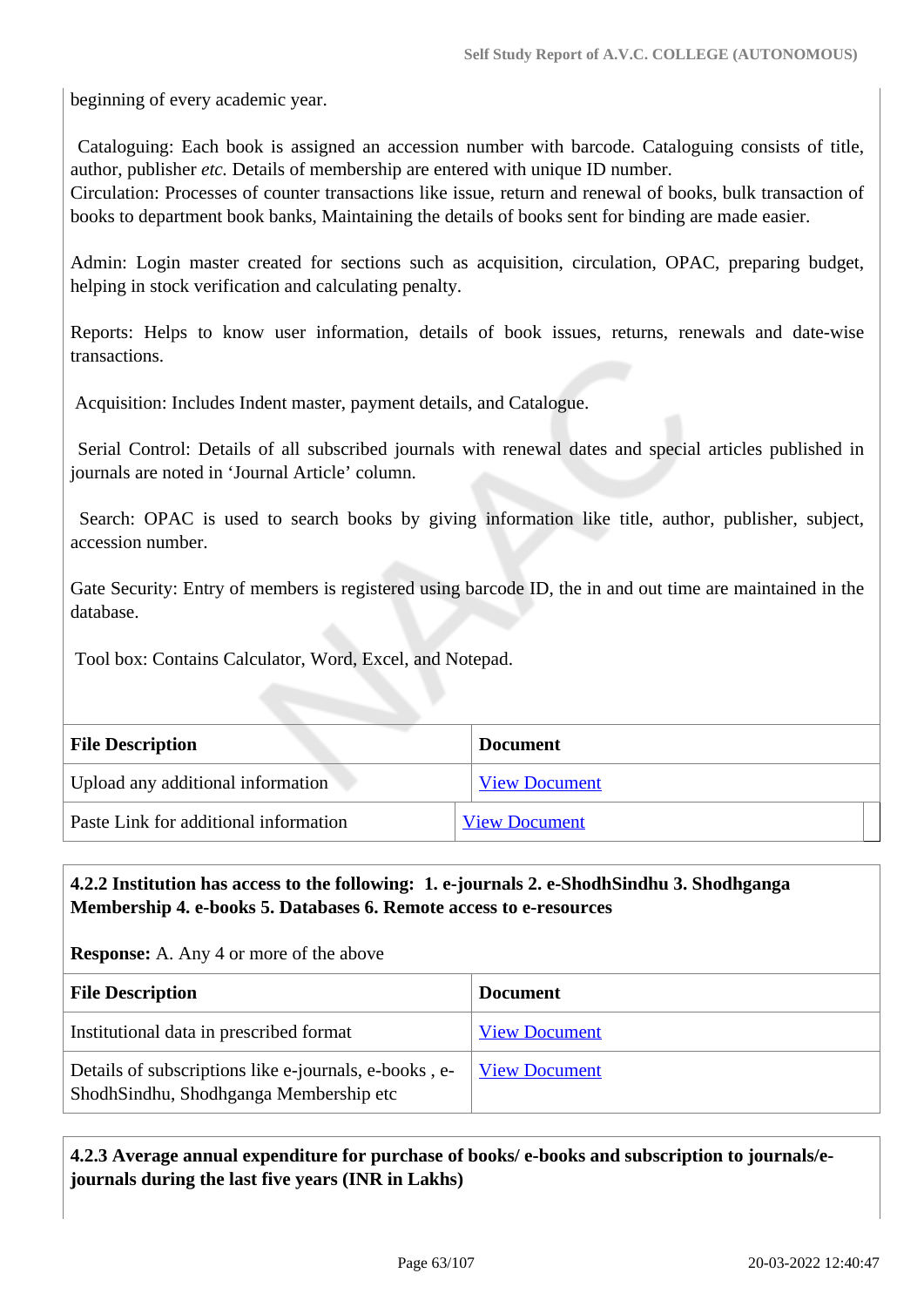#### **Response:** 729429.8

# 4.2.3.1 **Annual expenditure of purchase of books/e-books and subscription to journals/e- journals year wise during last five years (INR in Lakhs)**

| 2019-20 | 2018-19 | 2017-18 | 2016-17 | 2015-16 |
|---------|---------|---------|---------|---------|
| 490807  | 1827178 | 481812  | 423142  | 424210  |

| <b>File Description</b>                                                                                                | <b>Document</b>      |  |  |  |
|------------------------------------------------------------------------------------------------------------------------|----------------------|--|--|--|
| Details of annual expenditure for purchase of and<br>subscription to journals/e-journals during the last<br>five years | <b>View Document</b> |  |  |  |
| Audited statements of accounts                                                                                         | <b>View Document</b> |  |  |  |

#### **4.2.4 Percentage per day usage of library by teachers and students ( foot falls and login data for online access) during the latest completed academic year**

#### **Response:** 170.2

#### 4.2.4.1 **Number of teachers and students using library per day over last one year**

Response: 8915

| <b>File Description</b>                           | <b>Document</b>      |
|---------------------------------------------------|----------------------|
| Details of library usage by teachers and students | <b>View Document</b> |
| Any additional information                        | <b>View Document</b> |

# **4.3 IT Infrastructure**

 **4.3.1** *Institution has an IT policy covering wi-fi, cyber security, etc., and allocated budget for updating its IT facilities* 

#### **Response:**

The College constantly updates its IT infrastructure to cater to advancements in the field.

High-configured computers and servers are available in the campus out of which 441 computers are housed in 8 computer laboratories

Computer Networks (LAN and WAN) are maintained by structured cabling and OFC

College has appropriate budgetary provision for expansion and updating its IT facilities including Wifi and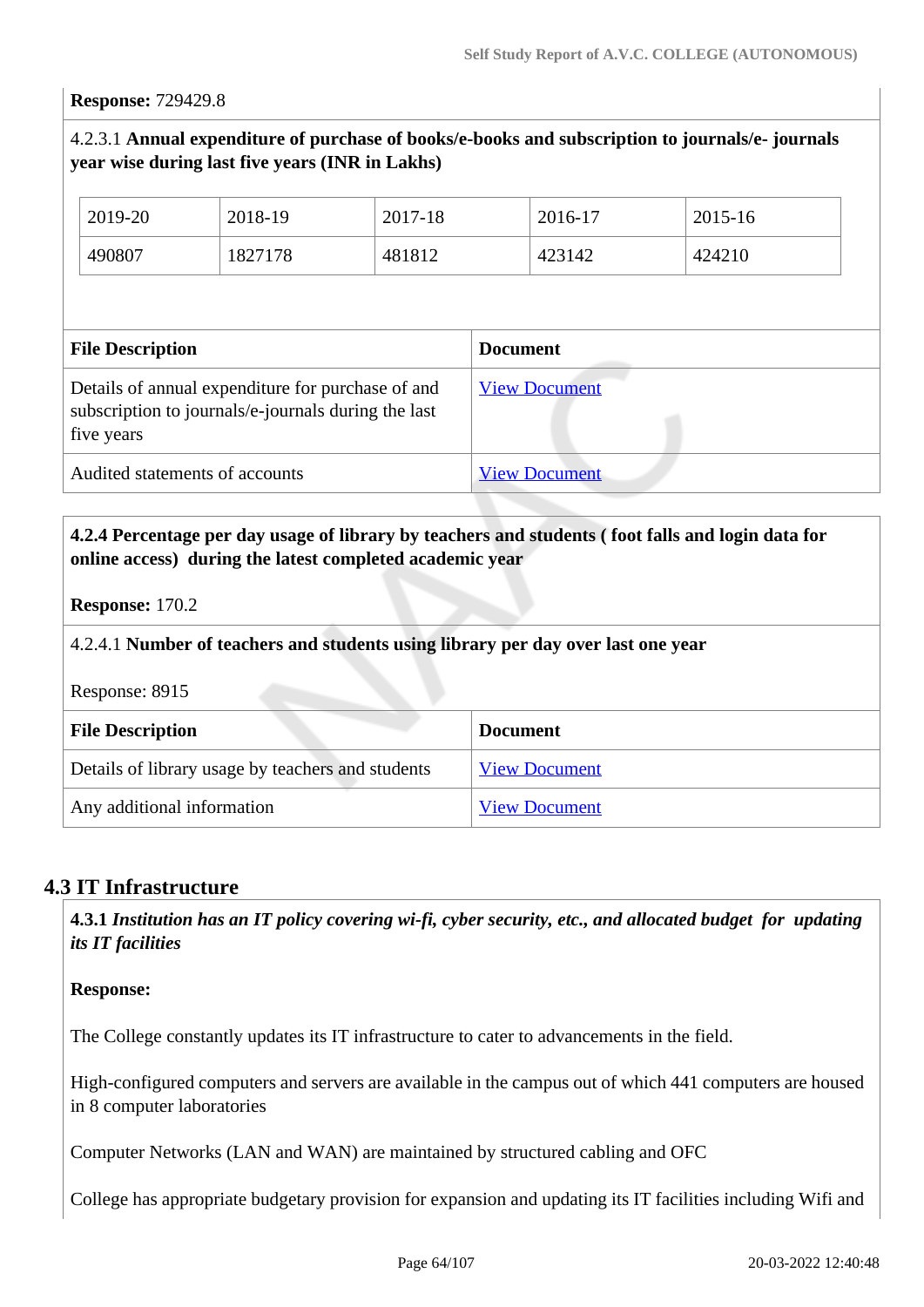# ICT.

To conform to legalized use of software systems and applications.

To provide safe and secure IT infrastructure that can provide a platform for all type of information, statics and dynamics

College has the state of the art IT infrastructure

Hardware infrastructure:

- Computers  $(500+ no's)$ ,
- 15 Laptops
- Servers  $(4 \text{ no})$ ,
- LAN Printers
- Networking infrastructure:
- $\bullet$  LAN (1000 nodes)
- 12 Wi-Fi access points in different buildings
- Active and passive components for networking
- Core Switch
- Sonic Firewall Security System
- 20 Web cameras
- 57 CCTV camera

College campus network and Wi-Fi facility with around 1000 nodes.

BSNL Fiber optic cables are available for faster and efficient connectivity.

Old and outdated computers are upgraded periodically. They are either replaced or enhanced with respect to configuration. Additional computing facilities are added based on the need arising out of requirements of students, research scholars and faculty.

- Bandwidth details: 200 Mbps internet leased line
- LAN Facility details 1000 nodes LAN with OFC backbone
- WifI details Centralised controller with 12 Access points
- Antivirus details: K7 antivirus
- Exchange up gradation in calling service Servers and desktops, Network centre are upgraded at regular interval of Time
- Software details (academic, examination, Server, Language base software)
- Open source software Ubuntu is installed in labs for training the students
- Microsoft Campus agreement
- Licensed version of MatLab, Tally, GIS, etc.,
- Office automation ERP software

During Corona lockdown 10 Wifi access points were erected in different building to enhance the Wifi strength to have uninterrupted internet connection to have continuous online classes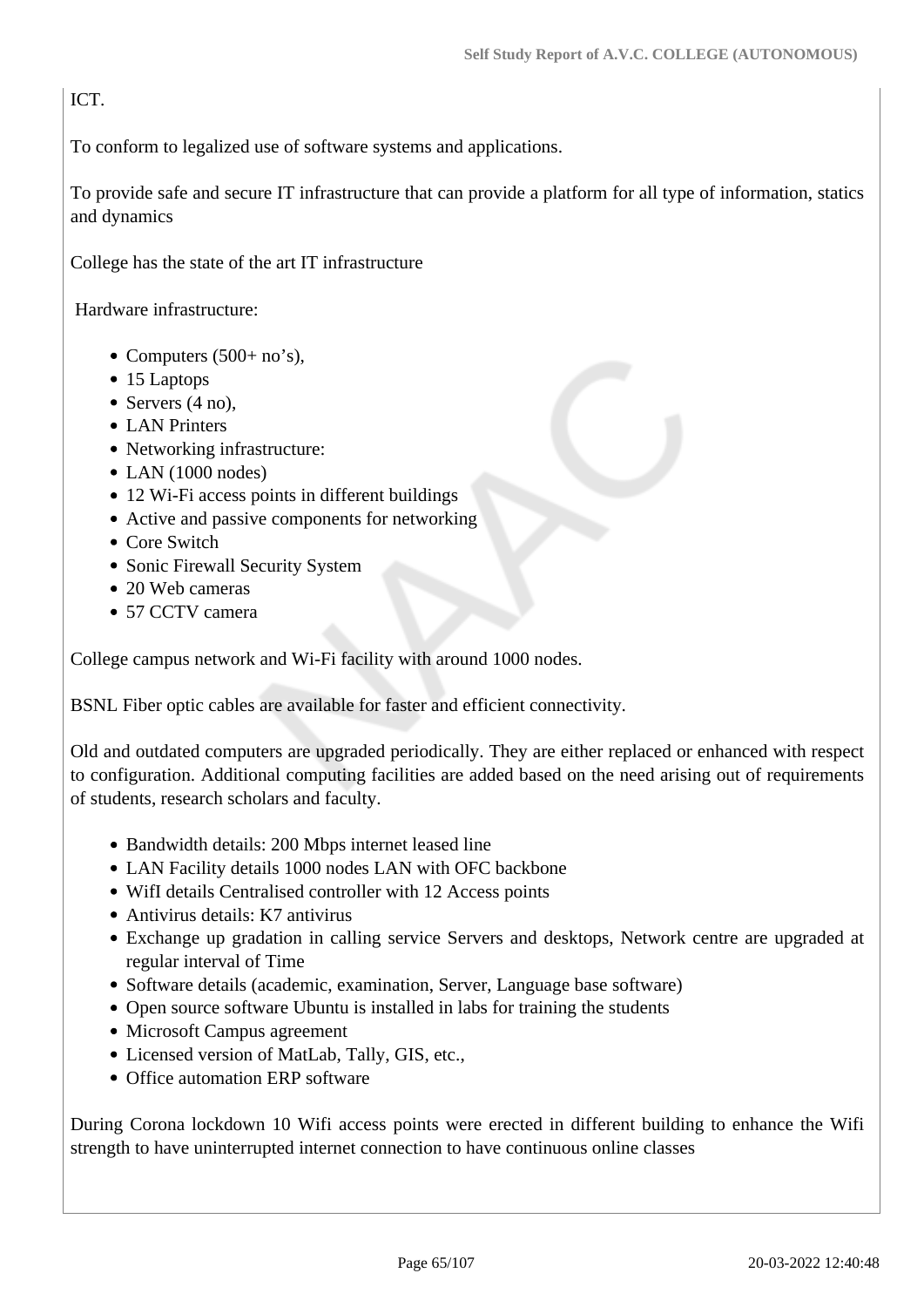| <b>File Description</b>               | <b>Document</b>      |  |
|---------------------------------------|----------------------|--|
| Upload any additional information     | <b>View Document</b> |  |
| Paste link for additional information | <b>View Document</b> |  |

# **4.3.2 Student - Computer ratio (Data for the latest completed academic year) Response:** 12:1 **File Description Document** Upload any additional information [View Document](https://assessmentonline.naac.gov.in/storage/app/hei/SSR/105332/4.3.2_1620228030_5927.pdf) Student - computer ratio [View Document](https://assessmentonline.naac.gov.in/storage/app/hei/SSR/105332/4.3.2_1620228035_5927.pdf)

| 4.3.3 Bandwidth of internet connection in the Institution.                  |                      |  |  |  |
|-----------------------------------------------------------------------------|----------------------|--|--|--|
| <b>Response: ?50 MBPS</b>                                                   |                      |  |  |  |
| <b>File Description</b>                                                     | <b>Document</b>      |  |  |  |
| Details of available bandwidth of internet<br>connection in the Institution | <b>View Document</b> |  |  |  |

| 4.3.4 Institution has the following Facilities for e-content development<br>1. Media centre<br>2. Audio visual centre<br><b>3. Lecture Capturing System (LCS)</b><br>4. Mixing equipments and softwares for editing<br><b>Response:</b> A. All of the above |                      |
|-------------------------------------------------------------------------------------------------------------------------------------------------------------------------------------------------------------------------------------------------------------|----------------------|
| <b>File Description</b>                                                                                                                                                                                                                                     | <b>Document</b>      |
| <b>Upload Additional information</b>                                                                                                                                                                                                                        | <b>View Document</b> |
| Institutional data in prescribed format                                                                                                                                                                                                                     | <b>View Document</b> |
| Link for Additional information                                                                                                                                                                                                                             | <b>View Document</b> |

# **4.4 Maintenance of Campus Infrastructure**

 **4.4.1 Average percentage expenditure incurred on maintenance of physical facilities and academic support facilities excluding salary component during the last five years**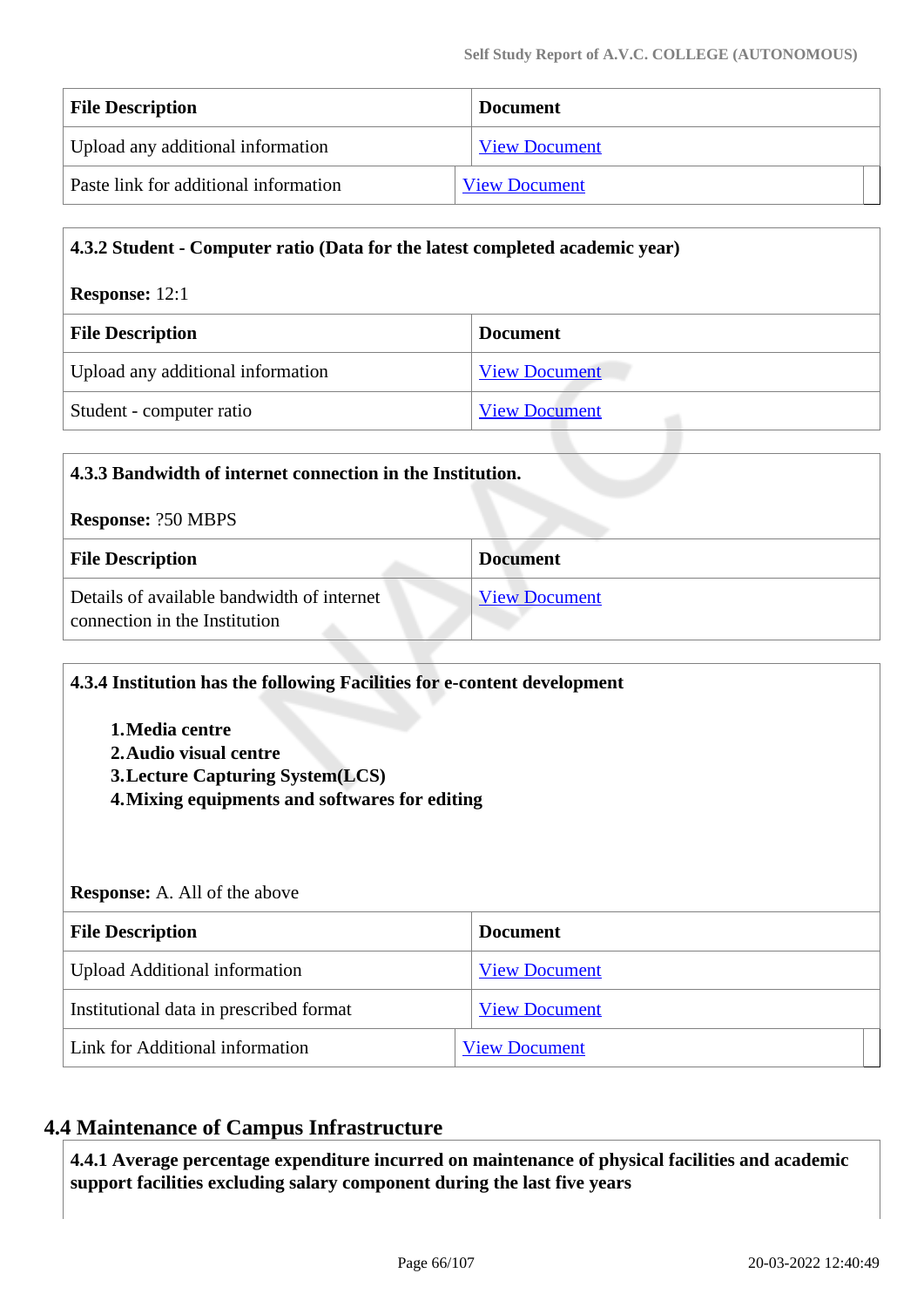#### **Response:** 14.1

# 4.4.1.1 **Expenditure incurred on maintenance of physical facilities and academic support facilities excluding salary component year wise during the last five years (INR in lakhs)**

| 2019-20                 | 2018-19                                                                                         | 2017-18 |                 | 2016-17              | 2015-16 |
|-------------------------|-------------------------------------------------------------------------------------------------|---------|-----------------|----------------------|---------|
| 3562939                 | 3613773                                                                                         | 3967426 |                 | 2284771              | 2142208 |
|                         |                                                                                                 |         |                 |                      |         |
|                         |                                                                                                 |         |                 |                      |         |
| <b>File Description</b> |                                                                                                 |         | <b>Document</b> |                      |         |
|                         | Details about assigned budget and expenditure on<br>physical facilities and academic facilities |         |                 | <b>View Document</b> |         |

# **4.4.2 There are established systems and procedures for maintaining and utilizing physical, academic and support facilities - laboratory, library, sports complex, computers, classrooms etc.**

#### **Response:**

College follows systematic procedure and policies in purchasing, maintaining and utilizing the equipments. A systematic procedure is adopted for purchase of materials and utilization of different amenities of the college. First aid boxes and Fire extinguishers are installed and maintained. Annual physical stock verification is done.

**LABORATORY:** Stock Registers (consolidated, classified and issued) are maintained for proper entry. Lab assistants are appointed. Repairs, maintenance and services are done periodically. Optimum utilization of the laboratory is made by using pre planned lab timetables. Variety of microhabitats around the campus are also used to strengthen practicals.

 **LIBRARY:** College library functions from 8.00 am to 8.00 pm on all working days (Saturday: 1.30 to 5.30 pm). Stocks are arranged into science, humanities, computers, reference and competitive examinations with call numbers. New journals and periodicals are displayed on the new arrivals rack. M.Phil. theses are kept in a separate place as reference material. Reprographic facilities are available with subsidized charges and 16 Surveillance cameras are installed. Stock rooms are available for back volumes. Book catalog and availability can be verified with the OPAC facility. Regular pest attack prevention and control measures are done. Useful newspaper clippings about the College, job, awards, research etc. are displayed. Digital library with 10 computers is available for users to access digital resources. There are 10 Computers to download e-books and e-journals using INFLIBNET and DELNET databases and to access digital library and other databases. Library has separate reading rooms for the reference section, competitive examinations, periodicals, etc. Staff and students borrow books using their ID card and attendance is by bar code entry system of ID. Essay writing and elocution competitions on the importance of reading books are conducted to spur the reading habit of the students. Best student library user is awarded. Research scholars and students of neighbouring colleges are permitted to utilise our Library.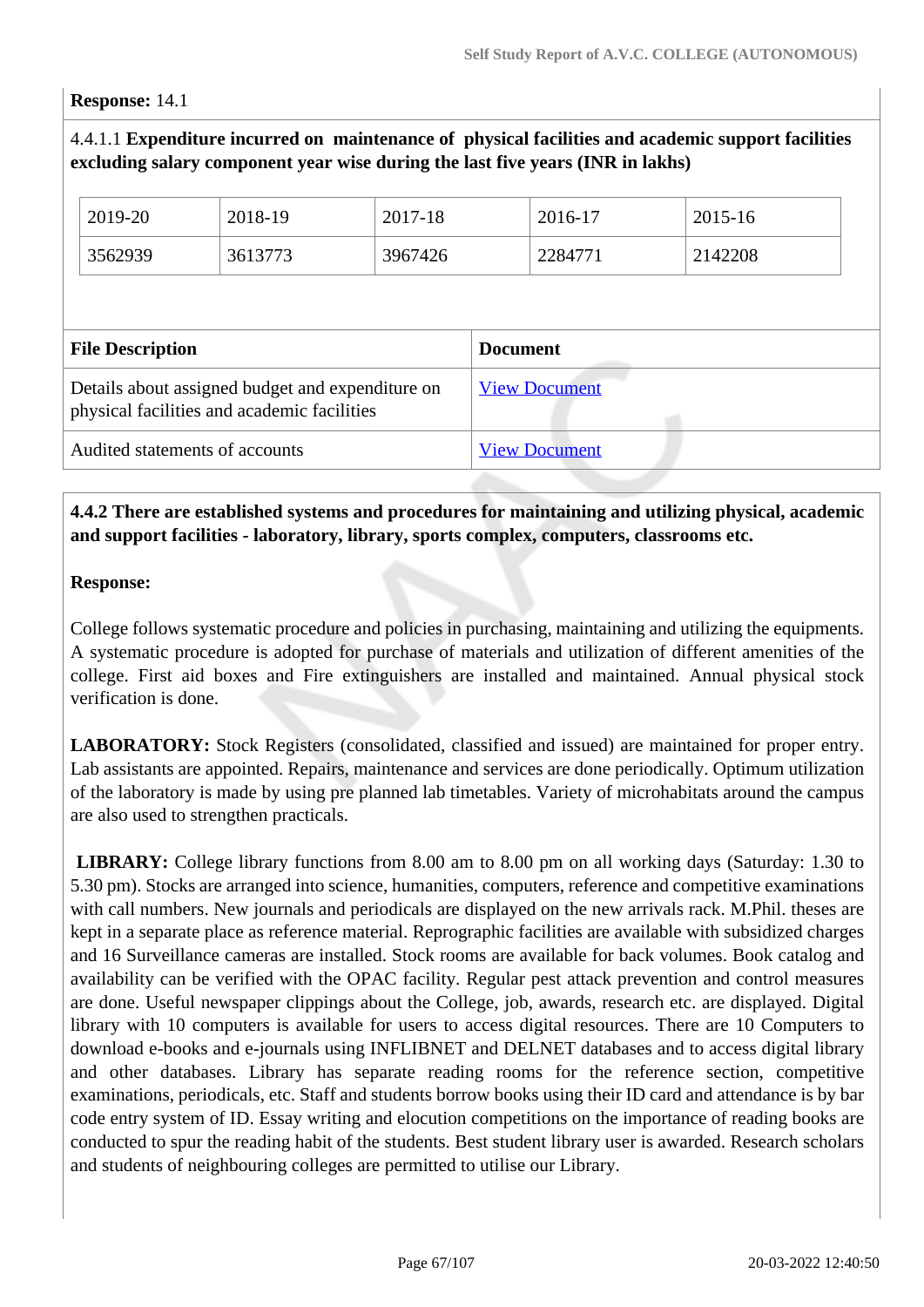SPORTS AMENITIES: Two playgrounds are available with 400m running tracks and sitting gallery. There are two Directors to educate and motivate students and they regularly conduct trials for games and athletic events. Marker maintains the playfield and supplies play kits and monitors electrification and water supply. Gym enables students and staff to keep fit and is kept open from 9.00 to 4.00 pm regularly (also 6.00 to 8.30 am and 4.30 to 7.00pm). Promising players in different games and athletics undergo regular practice. Facilities are used to host annual sport and external competitions. Obstacle course and firing range is available for the utilization by NCC cadets. The indoor and outdoor sports facilities are utilised for various games and athletic events of university, district sports authorities and local bodies such as Lions Club. The college does not change any money for using the facilities.

**COMPUTER AND INTERNET**: Only branded computers, accessories are procured. The institution has UPS and Generator. By providing efficient timetables students are given individual computers. Both LAN and WAN are maintained by OFC cabling. SONIC FIREWALL security software is used for monitoring. BSNL Internet service is provided through leased lines with 200 MBPS speed. Computers and Air Conditioners are serviced by trained technicians. Students are motivated to pursue MOOC, NPTEL, SWAYAM and other online education platforms and to use language lab. The students and staff members are given permission to use their personal electronic gadgets by using the college internet facility. However, they have to get the permission by writing to the authorities. The consumers should follow the rules and regulations of the college strictly.

CLASSROOMS: Office establishment section performs building maintenance and repair works. Every classroom has adequate furniture, lights, fans and electrical points. Repair works, replenishment of materials and plumbing are carried out periodically. Buildings are installed with lightning arresters and RO water supply. After working hours rooms are utilized to conduct club meetings, competitions and certificate courses.

**SEMINAR HALLS:** One AC seminar hall with 150 capacity and another seminar hall with 300 seating capacity with LCD projectors, IQ board, sophisticated audio systems and podium are available for all departments. One PEKAK multipurpose hall with seating capacity of 3000 (1500 seating+1500 galley seating) with sophisticated audio systems and podiums is also available for usage. These halls can be used by all the department but advance booking is mandatory for avoiding duplicate booking, There are departmental seminar AV/seminar halls which is used by the department for various academic activities. These halls also can be utilised by other departments by getting prior permission from the respective head of the department.

**HELIPADS**: One helipad for landing helicopters is available in the campus. Leaders and Government officials can use the helipad for their travel. Public can also avail the facility for their personal travels. College does not change anything for providing this facility and gives no objection certificate. However, the using parties should get the government permission and clearance for their landings.

**GOVERNMENT OFFICIAL USES:** The Government departments utilize the seminar halls and rooms for various government requirements such as meetings, group discussions, trainings, computer usage. In addition, the campus is used for election polling, and counting that takes rooms for longer period. In the recent CORONA-19 Pandemic spread, the college campus was taken by the health department and converted the campus into CORONA Quarantine and Treatment Ward for long period from March 2020 to November 2020 which distracted all the academic activities of the college as the entry was restricted. The campus is also used for NCC camps regularly for 10-15 days. However, the permission needs to be obtained from the college authorities well advance for these things and the college does not change any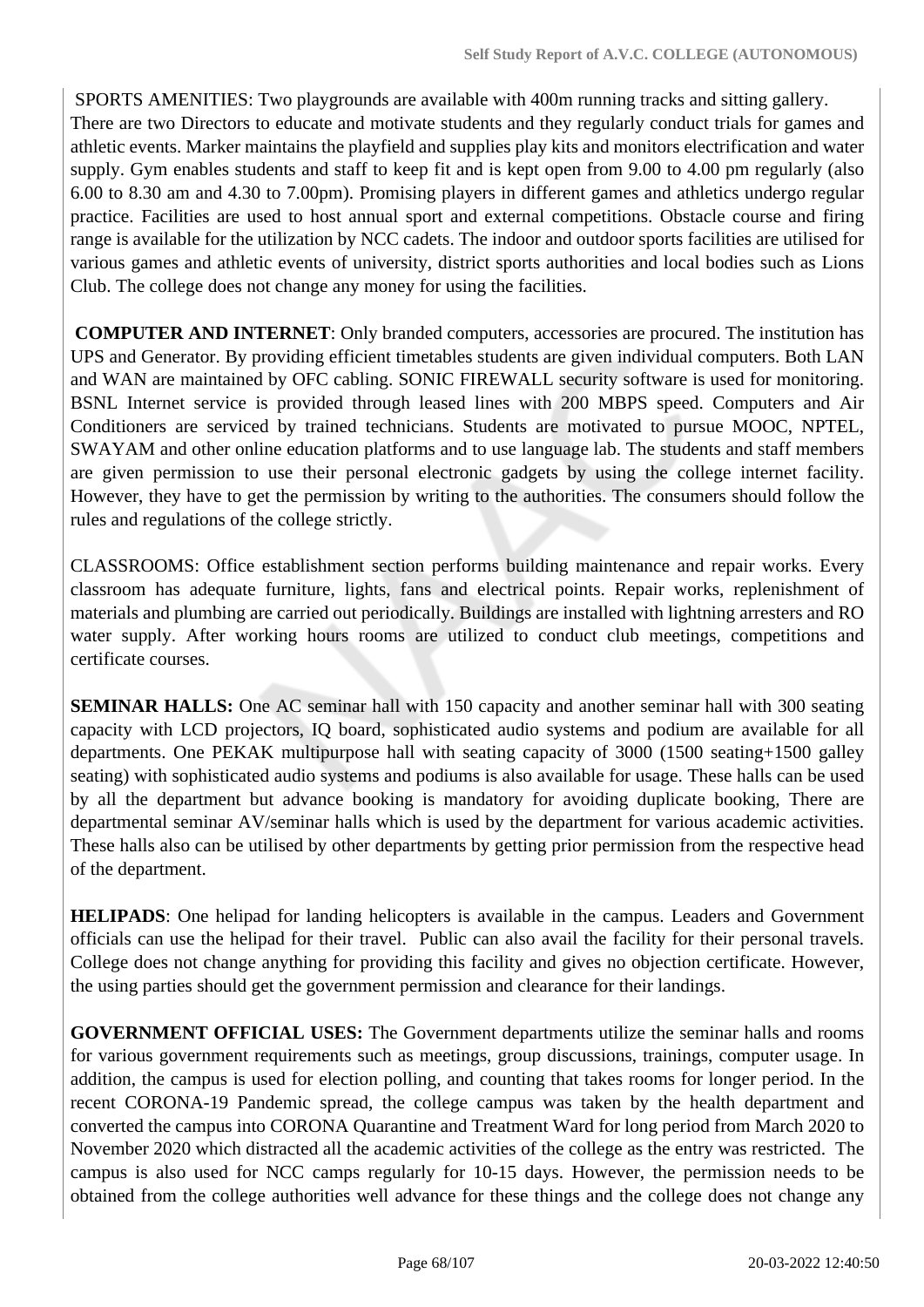money for these activities.

| <b>File Description</b>               | <b>Document</b>      |
|---------------------------------------|----------------------|
| Upload any additional information     | <b>View Document</b> |
| Paste link for additional information | <b>View Document</b> |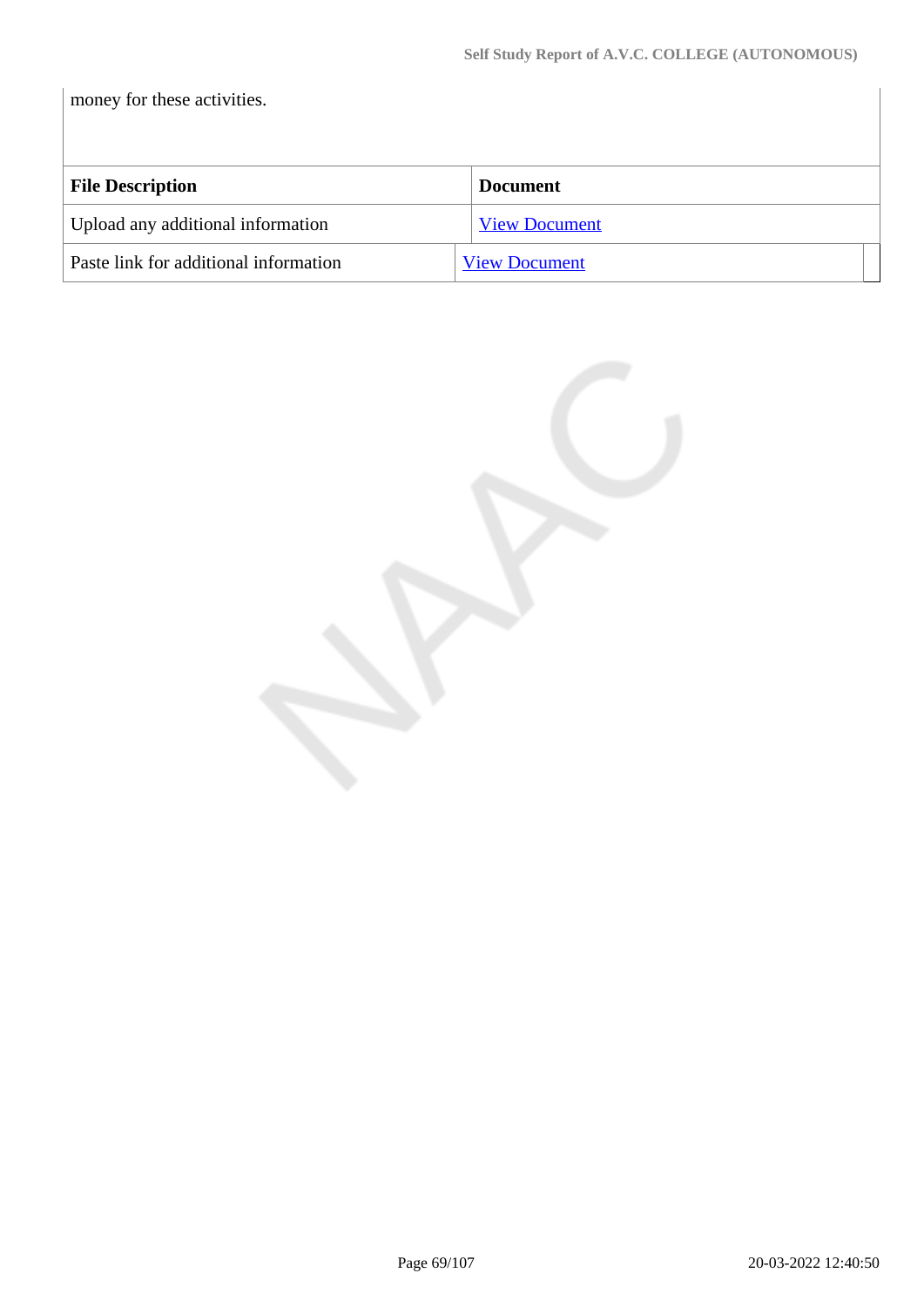# **Criterion 5 - Student Support and Progression**

# **5.1 Student Support**

 **5.1.1 Average percentage of students benefited by scholarships and freeships provided by the Government during last five years** 

**Response:** 44.96

5.1.1.1 **Number of students benefited by scholarships and free ships provided by the institution, Government and non-government bodies, industries, individuals, philanthropists during the last five years (other than students receiving scholarships under the government schemes for reserved categories)** 

| 2019-20 | 2018-19 | 2017-18      | 2016-17 | 2015-16 |
|---------|---------|--------------|---------|---------|
| 1847    | 2017    | つつワワ<br>2211 | 2602    | 2660    |

| <b>File Description</b>                                                                                                            | <b>Document</b>      |
|------------------------------------------------------------------------------------------------------------------------------------|----------------------|
| upload self attested letter with the list of students<br>sanctioned scholarships                                                   | <b>View Document</b> |
| Institutional data in prescribed format                                                                                            | <b>View Document</b> |
| Average percentage of students benefited by<br>scholarships and freeships provided by the<br>Government during the last five years | <b>View Document</b> |

 **5.1.2 Average percentage of students benefited by scholarships, freeships, etc. provided by the institution and non-government agencies during the last five years**

**Response:** 2.86

5.1.2.1 **Number of students benefited by scholarships and free ships provided by the institution, Government and non-government bodies, industries, individuals, philanthropists during the last five years (other than students receiving scholarships under the government schemes for reserved categories)** 

| 78<br>513<br>34<br>46<br>44 | 2015-16 |
|-----------------------------|---------|
|                             |         |
|                             |         |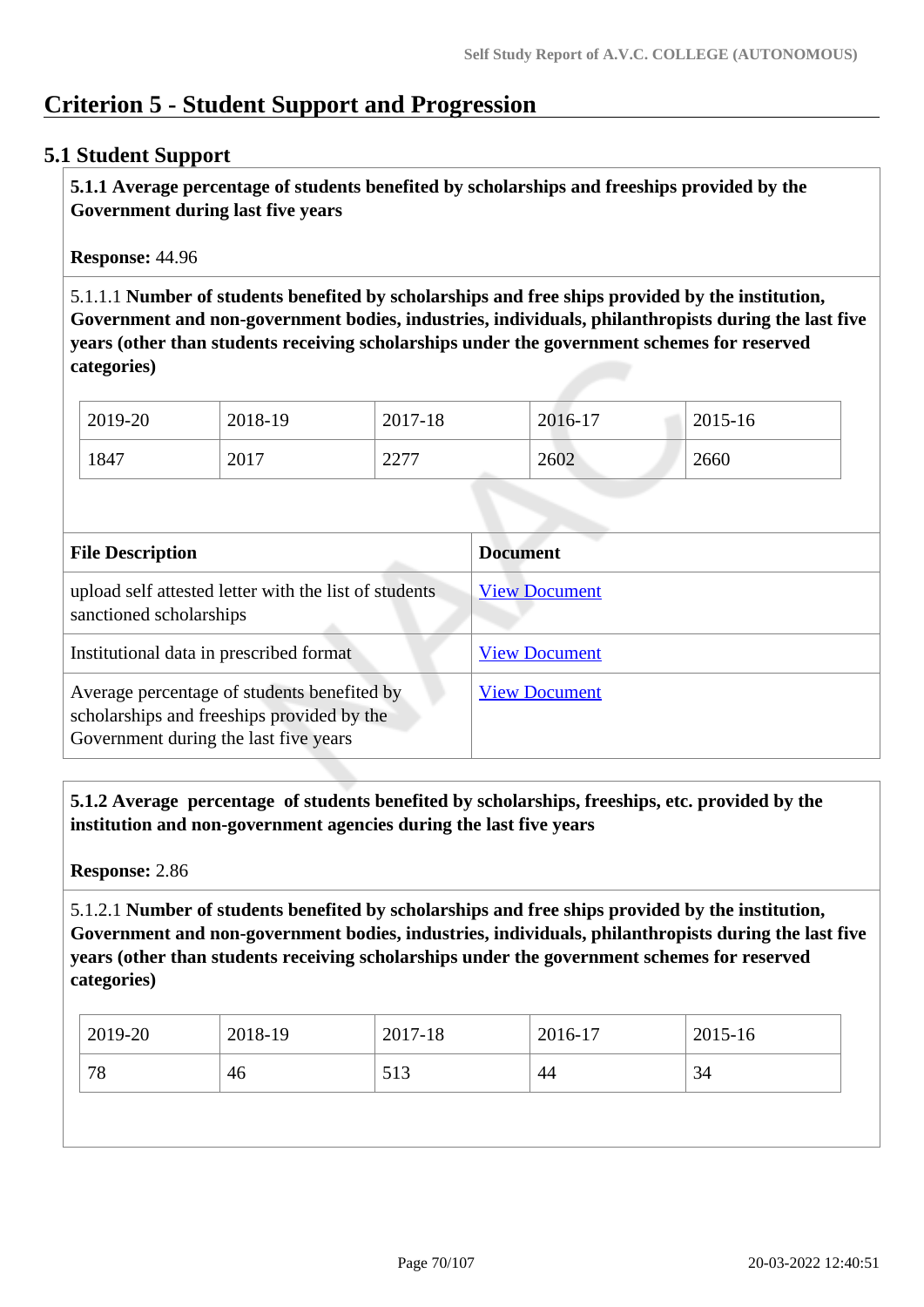| <b>File Description</b>                                                                                     | <b>Document</b>      |
|-------------------------------------------------------------------------------------------------------------|----------------------|
| Number of students benefited by scholarships and<br>freeships besides government schemes in last 5<br>years | <b>View Document</b> |
| Institutional data in prescribed format                                                                     | <b>View Document</b> |

 **5.1.3 Following Capacity development and skills enhancement activities are organised for improving students capability 1. Soft skills 2. Language and communication skills 3. Life skills (Yoga, physical fitness, health and hygiene) 4. Awareness of trends in technology**

**Response:** A. All of the above

| <b>Document</b>      |
|----------------------|
| <b>View Document</b> |
| <b>View Document</b> |
| <b>View Document</b> |
|                      |

# **5.1.4 Average percentage of students benefited by career counseling and guidance for competitive examinations as offered by the Institution during the last five years.**

**Response:** 55.41

5.1.4.1 **Number of students benefitted by guidance for competitive examinations and career counselling offered by the institution year wise during last five years**

| 2019-20 | 2018-19 | 2017-18 | 2016-17 | 2015-16 |
|---------|---------|---------|---------|---------|
| 7859    | 3350    | 1035    | 1091    | 437     |

| <b>File Description</b>                                                                                                       | <b>Document</b>      |
|-------------------------------------------------------------------------------------------------------------------------------|----------------------|
| Number of students benefited by guidance for<br>competitive examinations and career counselling<br>during the last five years | <b>View Document</b> |
| Any additional information                                                                                                    | <b>View Document</b> |

# **5.1.5 The institution adopts the following for redressal of student grievances including sexual harassment and ragging cases 1. Implementation of guidelines of statutory/regulatory bodies**

**2. Organisation wide awareness and undertakings on policies with zero tolerance**

**3. Mechanisms for submission of online/offline students' grievances**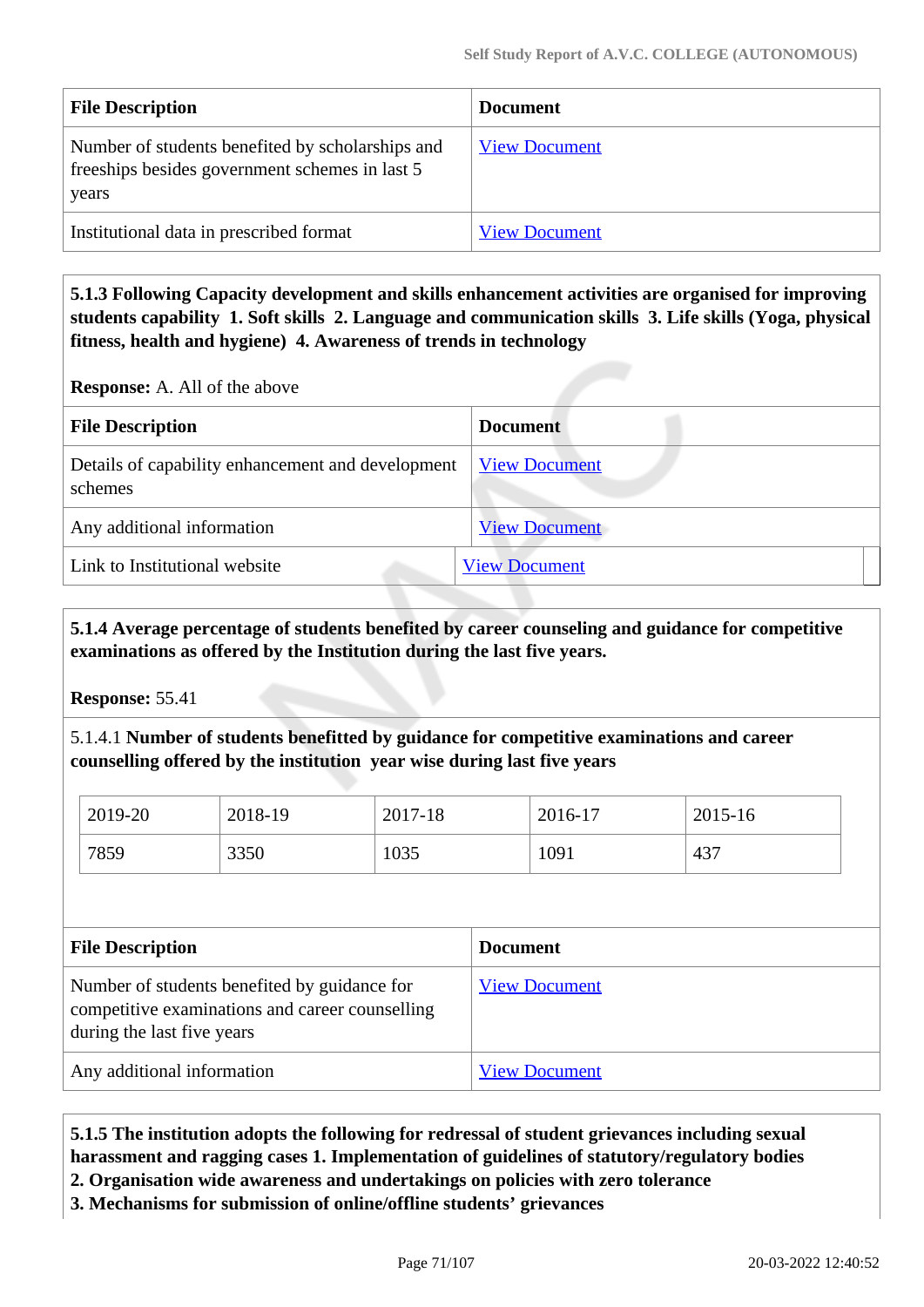# **4. Timely redressal of the grievances through appropriate committees Response:** A. All of the above **File Description Document** Minutes of the meetings of student redressal committee, prevention of sexual harassment committee and Anti Ragging committee [View Document](https://assessmentonline.naac.gov.in/storage/app/hei/SSR/105332/5.1.5_1621531595_5927.pdf)

# **5.2 Student Progression**

|                                       |                                                   |                      | 5.2.1 Average percentage of placement of outgoing students during the last five years |             |  |
|---------------------------------------|---------------------------------------------------|----------------------|---------------------------------------------------------------------------------------|-------------|--|
| Response: 12.56                       |                                                   |                      |                                                                                       |             |  |
|                                       |                                                   |                      | 5.2.1.1 Number of outgoing students placed year - wise during the last five years.    |             |  |
| 2019-20                               | 2018-19                                           | 2017-18              | 2016-17                                                                               | $2015 - 16$ |  |
| 30                                    | 240                                               | 482                  | 57                                                                                    | 122         |  |
|                                       |                                                   |                      |                                                                                       |             |  |
| <b>File Description</b>               |                                                   |                      | <b>Document</b>                                                                       |             |  |
| Self attested list of students placed |                                                   | <b>View Document</b> |                                                                                       |             |  |
| years                                 | Details of student placement during the last five |                      | <b>View Document</b>                                                                  |             |  |

**5.2.2 Percentage of student progression to higher education (previous graduating batch).**

**Response:** 25.74

#### 5.2.2.1 **Number of outgoing student progressing to higher education.**

Response: 305

| <b>File Description</b>                            | <b>Document</b>      |
|----------------------------------------------------|----------------------|
| Upload supporting data for student/alumni          | <u>View Document</u> |
| Details of student progression to higher education | <b>View Document</b> |

 **5.2.3 Average percentage of students qualifying in state/national/ international level examinations during the last five years (eg: IIT-JAM/CLAT/ NET/SLET/GATE/ GMAT/CAT/GRE/ TOEFL/ Civil Services/State government examinations, etc.)**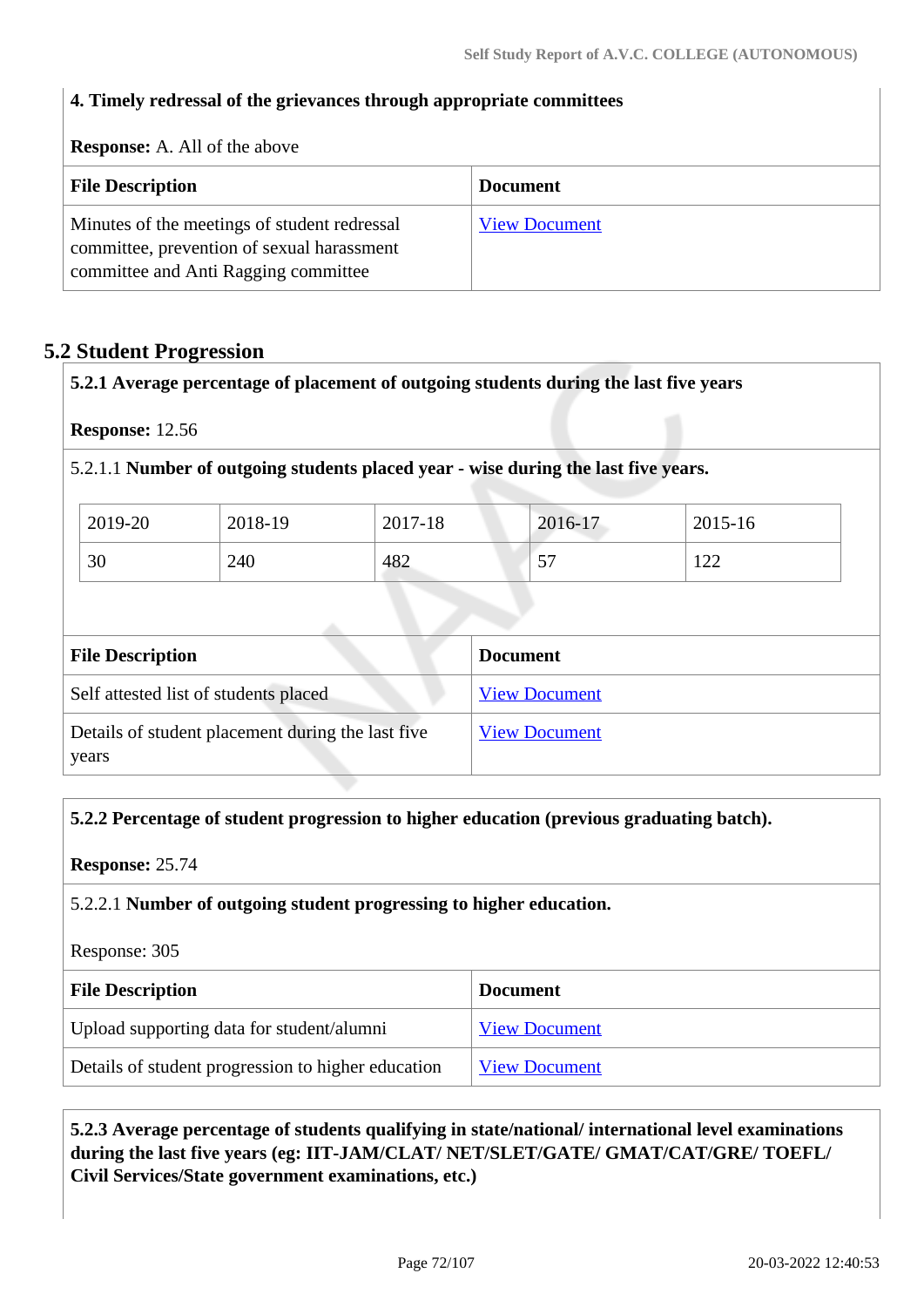**Response:** 100

# 5.2.3.1 **Number of students qualifying in state/ national/ international level examinations (eg: IIT/JAM/ NET/ SLET/ GATE/ GMAT/CAT/GRE/ TOEFL/ Civil Services/ State government examinations***, etc.)***) year-wise during last five years**

| 2019-20 | 2018-19      | 2017-18 | 2016-17 | 2015-16  |
|---------|--------------|---------|---------|----------|
| 38      | $\sim$<br>ັບ | 78      | 09      | $\sim$ 1 |

# 5.2.3.2 **Number of students appearing in state/ national/ international level examinations (eg: IIT/JAM/ NET / SLET/ GATE/ GMAT/CAT,GRE/ TOEFL/ Civil Services/ State government examinations) year-wise during last five years**

| 2019-20 | 2018-19  | 2017-18 | 2016-17 | 2015-16                  |
|---------|----------|---------|---------|--------------------------|
| 38      | ہے<br>JJ | 78      | 09      | $\overline{\phantom{0}}$ |

| <b>File Description</b>                                                                                            | <b>Document</b>      |
|--------------------------------------------------------------------------------------------------------------------|----------------------|
| Upload supporting data for student/alumni                                                                          | <b>View Document</b> |
| Number of students qualifying in state/national/<br>international level examinations during the last five<br>years | <b>View Document</b> |

# **5.3 Student Participation and Activities**

 **5.3.1 Number of awards/medals won by students for outstanding performance in sports/cultural activities at inter-university/state/national / international level (award for a team event should be counted as one) during the last five years.**

**Response:** 237

5.3.1.1 **Number of awards/medals won by students for outstanding performance in sports / cultural activities at inter-university / state / national / international events (award for a team event should be counted as one) year - wise during the last five years.**

| 2019-20<br>2018-19<br>2017-18<br>2016-17 | 2015-16 |
|------------------------------------------|---------|
| 43<br>74<br>37<br>37                     | 46      |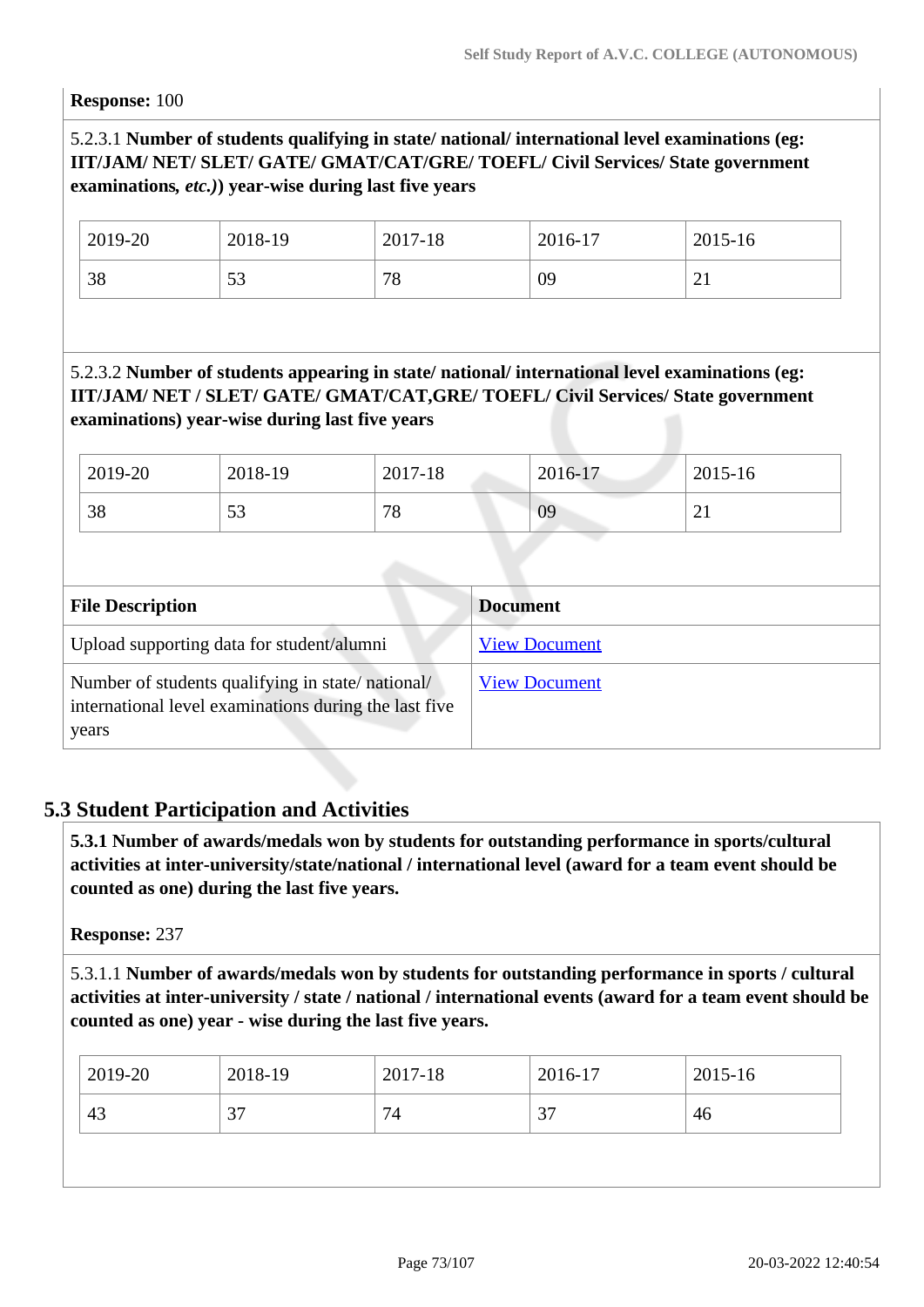| <b>File Description</b>                                                                                                                                                              | <b>Document</b>      |
|--------------------------------------------------------------------------------------------------------------------------------------------------------------------------------------|----------------------|
| Number of awards/medals for outstanding<br>performance in sports/ cultural activities at inter-<br>university / state / national / international level<br>during the last five years | <b>View Document</b> |
| e-copies of award letters and certificates                                                                                                                                           | <b>View Document</b> |

# **5.3.2 Presence of an active Student Council & representation of students on academic & administrative bodies/committees of the institution**

### **Response:**

'A leader is one who knows the way, goes the way and shows the way' and hence making the leadership quality among the students is one of the major roles of the institution. Students take active participation in the regular functioning, policy making, administration, etc.

The institution has 'College Union' comprised of elected General Secretary, Joint Secretary, individual secretaries for Associations viz., Science, History, Economics, Commerce, Tamil Ilakiya mandram, and English literary Association, separate Secretary and Joint secretary for Sports and Fine Arts for representing the student requirements. Each class has representative of one male and one female student for dealing class affairs. The college union holistically works for the welfare of the students and conduct meetings to enhance the recent development in the subjects and skill development. Besides, the Union members bring students' grievances to the notice of the college administrators. Union members share space in the dais with the dignitaries on Union inauguration Day and general secretary proposes vote of thanks during important events like college day, republic and independence day.

The student journals Viscom Times, GLOBUS, PEKAK Plumes and Senkanthal are edited and released by the student editorial board members. The 32 years old 'Ilanthoothu' magazine is run by the students, for the students and of the students. Two issues are released annually in a mega function organised by the students by inviting media celebrities. All the arrangements of academic, administrative, financial, social and domestic requirement for the function and the publication of the book are undertaken by a bunch of young talented youths.

Department forums viz., Wildlife Science Forum, Newton Bonds, Thennai, Dr. Johnson Reading Forum, and History Reading Forum are led by students. Student members of Fine arts and Sports bring laurels to the institution through exhibiting their talents in numerous programmes. Student volunteers are grouped with leader and are given responsibilities while organizing intercollegiate and other programs to assist and monitor hospitality of the inmates and participants. NSS, PEKAK and other service organization leaders of the respective unit involve their subordinates in different service in the adopted villages around the college locality. NSS leaders and volunteers exhibit their social responsibilities by rendering their valuable service during Festival season and Temple Festivals. NCC cadets promote patriotism among the students by rendering their service during Independence day, Republic day, the observance of Pulwama Attack and Flag day. During College day, Sports day, Pongal celebrations NSS leaders and NCC cadets are deputed to maintain and monitor disciplinary measures in the campus. The Sports day attains a special glamour by students' involvement in monitoring the track, assuming the captainship of various houses and helping to conduct matches. All the service organization leaders and volunteers take part in the institutional annual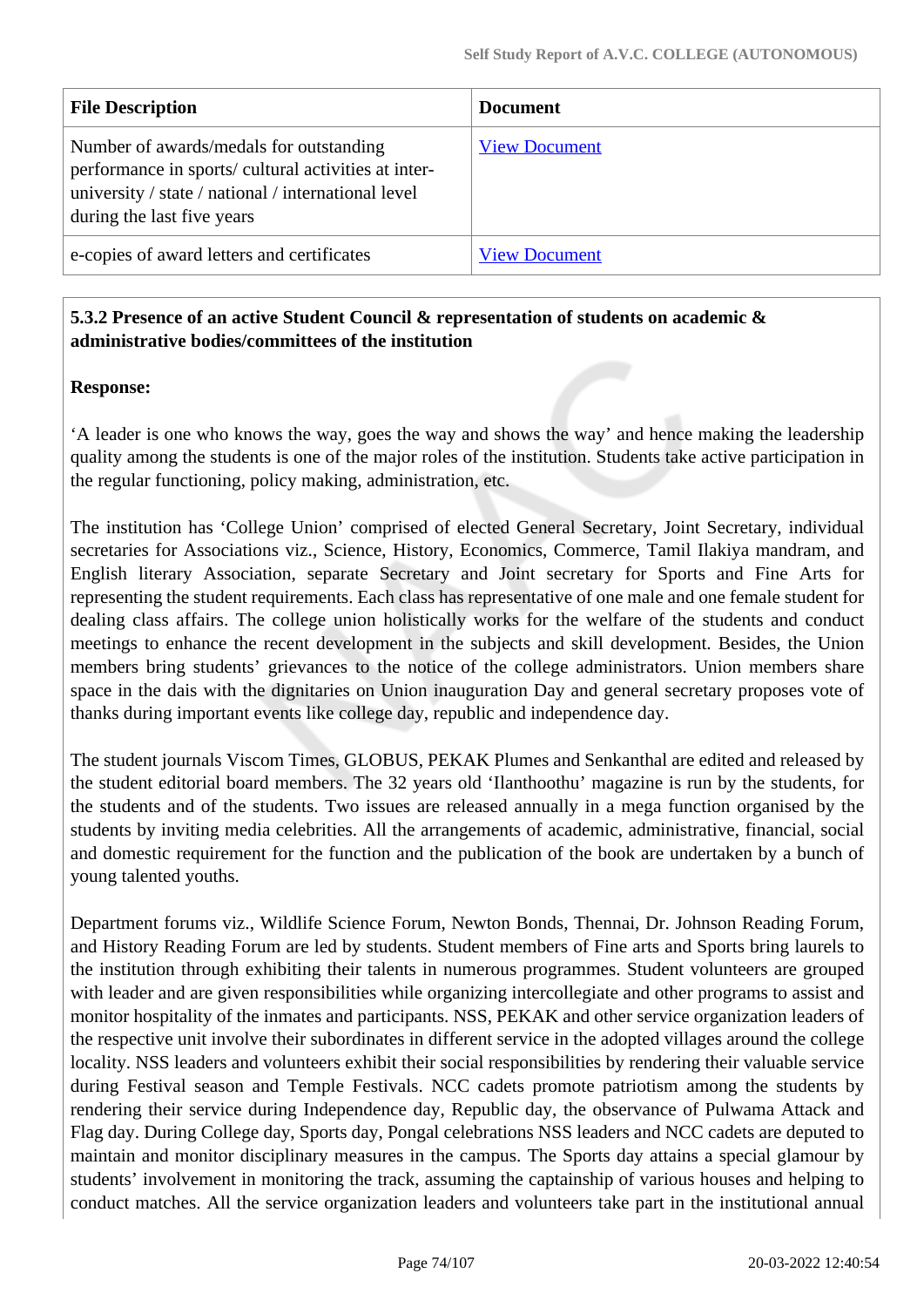awareness rally. The hostel administration is supported by students who form the mess committee to decide the daily menu depending on the cost benefit principles.

| <b>File Description</b>                      | <b>Document</b>      |
|----------------------------------------------|----------------------|
| Upload any additional information            | <b>View Document</b> |
| <b>Paste link for Additional Information</b> | <b>View Document</b> |

 **5.3.3 Average number of sports and cultural events / competitions organised by the institution per year**

#### **Response:** 20.6

5.3.3.1 **Number of sports and cultural events / competitions organised by the institution year - wise during the last five years.**

| 2019-20  | 2018-19 | 2017-18 | 2016-17 | 2015-16     |
|----------|---------|---------|---------|-------------|
| $\Omega$ | 18      | 21      | 14      | $\sim$<br>◡ |

| <b>File Description</b>                                                   | <b>Document</b>      |
|---------------------------------------------------------------------------|----------------------|
| Report of the event                                                       | <b>View Document</b> |
| Number of sports and cultural events / competitions<br>organised per year | <b>View Document</b> |

# **5.4 Alumni Engagement**

 **5.4.1 The Alumni Association / Chapters (registered and functional) contributes significantly to the development of the institution through financial and other support services.**

#### **Response:**

The alumni details are collected regularly every year during Graduation. Department alumni coordinator maintains records of the specific departments. Alumni deliver lectures, make interactions, aid in placement, etc. Many of our alumni are good Samaritans. They have created endowment prizes and scholarships. In recent years, they have been organising department and batch specific alumni meetings by using Whatsapp groups and donating asset materials, such as computers, books, chairs, etc. The alumni of NCC, Fine Arts, Ilanthuthu, etc visit the college for training the students on special occasions such as Independence day, Republic day, Fine Arts Events, Ilanthuthu magazine release, etc. Several alumni extend academic support as mentor/co-guide for students' research projects and internship activities. They also aid for field visits and industrial visits. Alumni attend the BoS meetings and contribute to curriculum design. Alumni supported establishing a health centre in the campus. They conduct the value added course for enhancing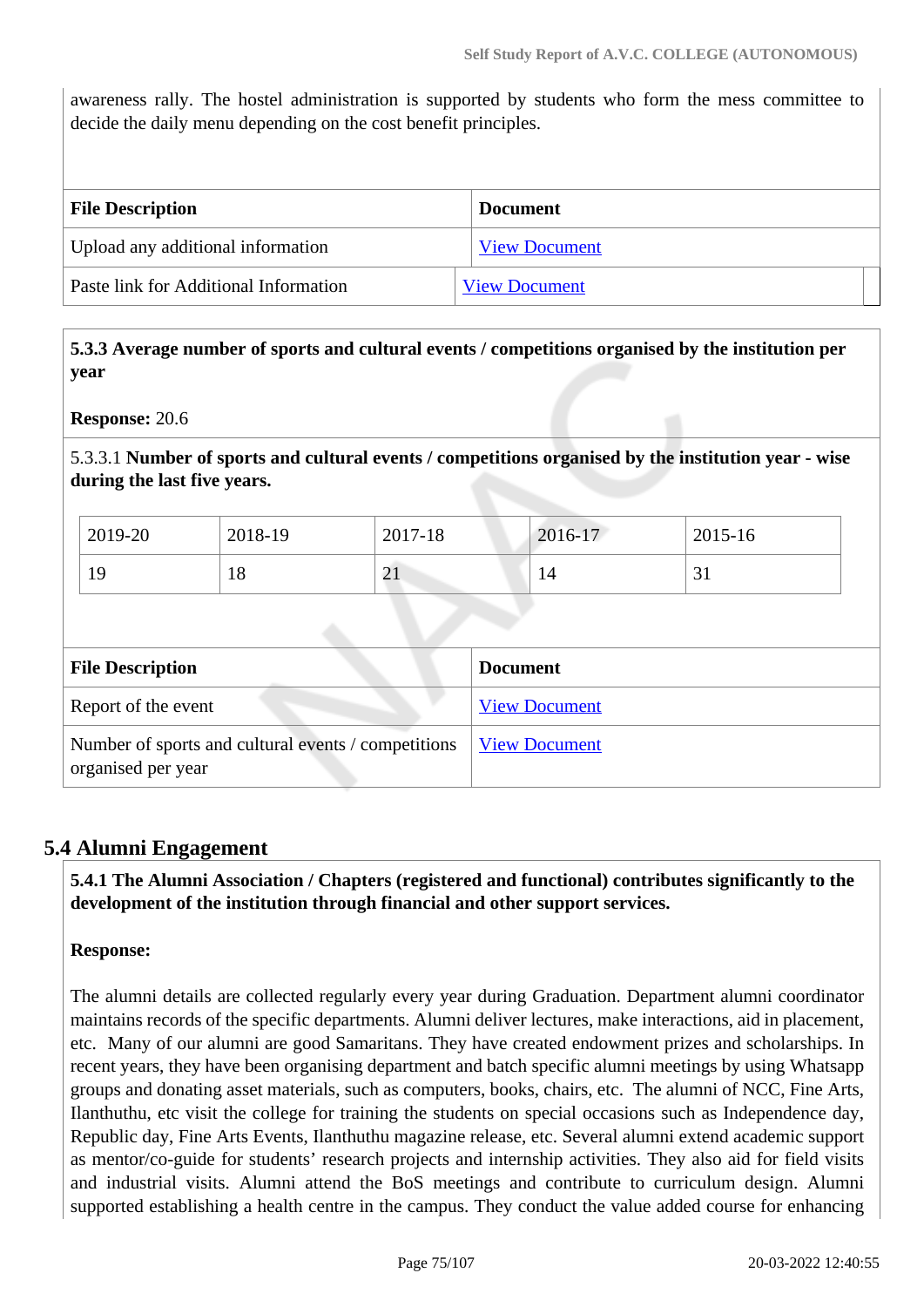the employability skills and efficiency to pass the competitive examinations.

In collaboration with the Alumni Association "Fine Arts Alumni Meet (FIAM–2015)" was organized to encourage and enhance the skills of fine arts students. To kindle the spirit of Fine Arts students and B.Sc. Visual Communication students Cine Director, Mr. Karthik of Kappal film, an alumnus, was invited Guest lectures and interactive sessions in various departments by the alumni Academic support for field studies in the Wildlife Biology course by alumni. Alumni provide details of job opportunities and jobs in their concerns. The reunion of alumni meetings are taking place which makes them to bring their memory and also meet each other after long gap. Such meetings aid to interact with the students and motivate them to perform well. The students get contact with alumni and make use of the contact for academic interactions and career developments. Further, in such meetings the alumni create endowments and donate articles and gadgets to the institution.

**5.4.2 Alumni financial contribution during the last five years (in INR).**

**Response:** E. <2 Lakhs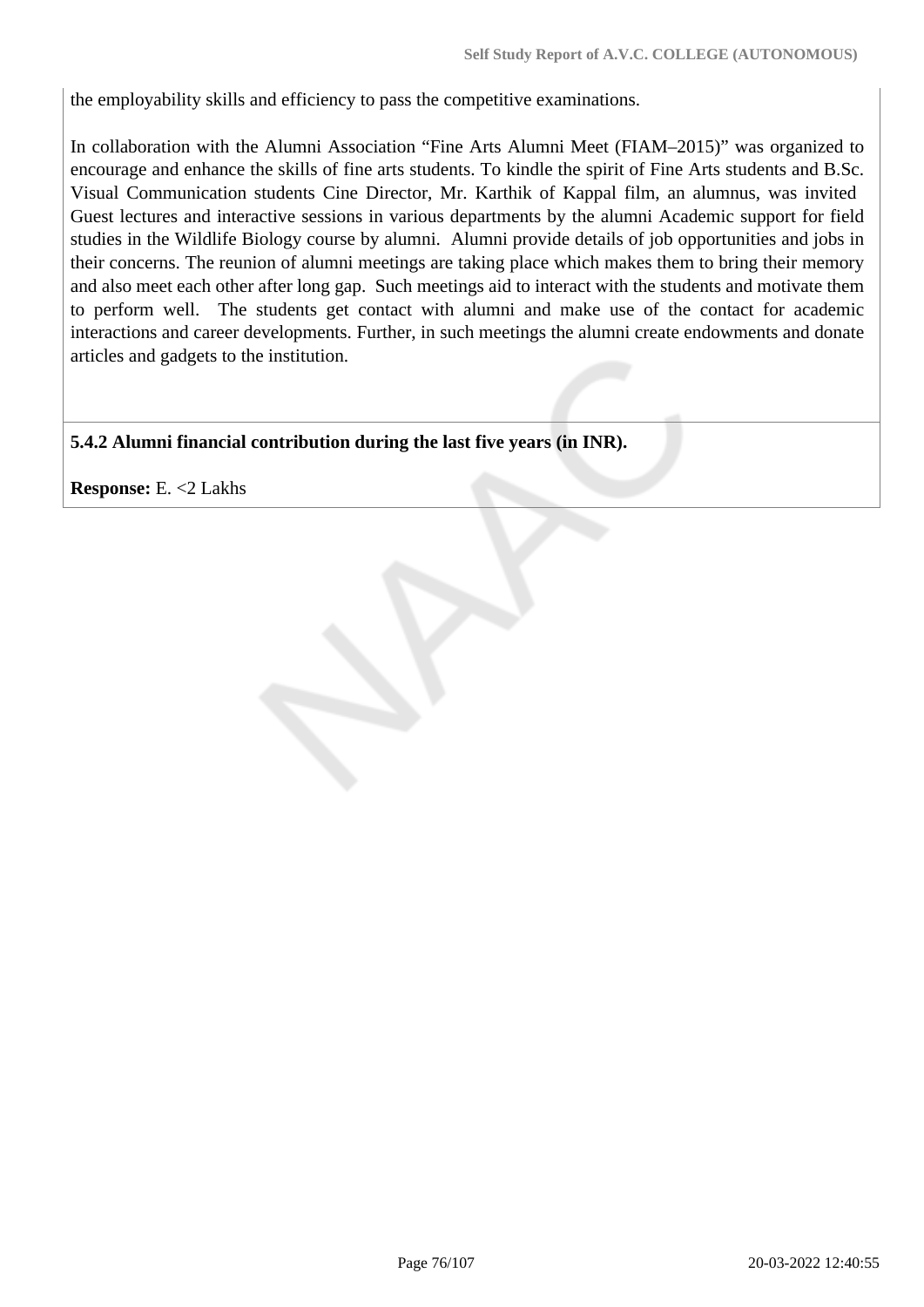# **Criterion 6 - Governance, Leadership and Management**

### **6.1 Institutional Vision and Leadership**

 **6.1.1 The governance of the institution is reflective of an effective leadership in tune with the vision and mission of the Institution**

#### **Response:**

VISION

As a citadel of higher learning offering quality education to downtrodden people.

#### MISSION

Orienting education to uplift rural youth.

Empowering women by enhancing their literacy and employability.

Providing opportunities to acquire strong theoretical and practical knowledge to instil a high level of confidence and leadership traits among the students

Inculcating human values, rights, ethics and gender equity to the learners to perceive responsibilities towards society and nation

Promoting research culture among the staff and students for the sustainable development of the country

Developing a sense of creativity and innovation in all the academic endeavours of the institution

Motivating entrepreneurship traits and skills and providing the learners a platform for exploration and enhancement of lifelong learning

#### Governance

The primary objective of the governance and administration is to produce morally dedicated students by having socially responsible teachers. The Institution has a set of well designed guiding philosophy to yield the desired outcomes in the students and ultimately in the society. The governing principles are effectively implemented at all levels of management by various decision making bodies viz., Managing Committee, Governing Body, Academic Council, College Council, Board of Studies, Finance Committee, Statutory bodies *etc.* that address the academic and non-academic issues. Collective participation of all stakeholders is achieved through decentralization of administrative and curricular designing processes. The College ensures transparency and accountability in all its activities to the satisfaction of all stakeholders.

#### Perspective Plans

All activities are planned well in advance through various committees with IQAC interactions. The activities are planned well with a clear road map prior and a follow up is made for its successful implementation. At the beginning of every academic year, all academic and administrative bodies prepare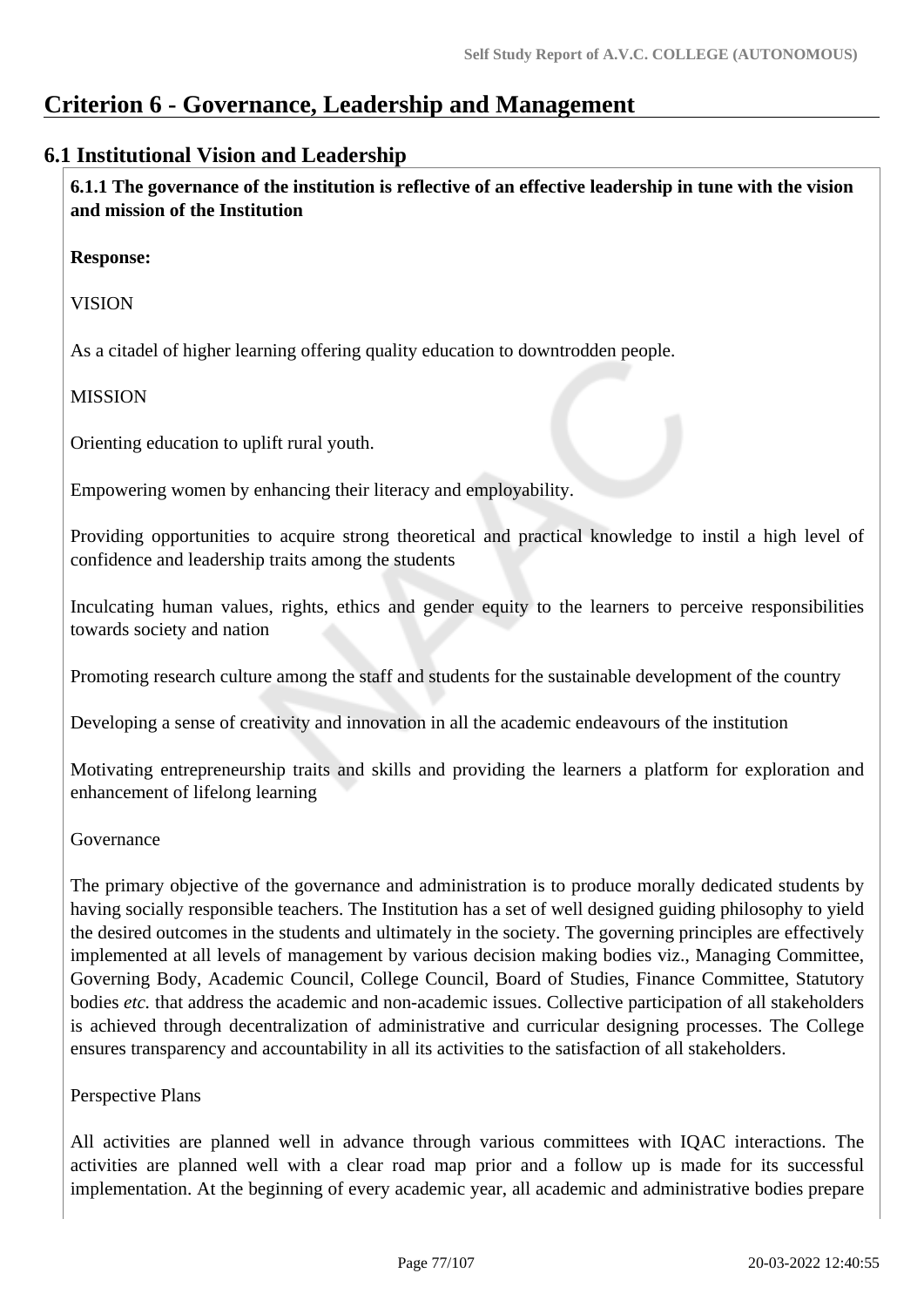plans for the year. The Staff Council headed by the Principal plans at College level and HoDs and other faculty members plan at department level. For financial matters, a detailed budget is prepared well ahead of the academic year and is approved by the College Council and the Board of Management of the College. The College has perspective plans based on the necessity and priority on infrastructure development of learning resources, integration of academic research, outreach activities, skill development for placement and entrepreneurship for the betterment of society

#### Participation of Teachers

Teachers play a major role in delivery of educational services, and so their commitment and involvement in various academic and administrative bodies is significant. Apart from teaching commitments, teachers work in various capacities as Members, Conveners, Deans, Coordinators in statutory and non-statutory committees. By virtue of the role played by the teachers in decision making bodies and through effective governance, the College produces students who are skilful, dynamic and ethical in rendering their duties to the society thus achieving the vision and mission of the College.

| <b>File Description</b>         | <b>Document</b>      |
|---------------------------------|----------------------|
| Any additional information      | <b>View Document</b> |
| Link for additional information | <b>View Document</b> |
|                                 |                      |

#### **6.1.2 The effective leadership is reflected in various institutional practices such as decentralization and participative management.**

#### **Response:**

Institution implements Decentralization and Participative Management. The successful outcomes of the institution are achieved through combined efforts of all individuals who work towards attaining the vision and mission of the institution. The members from the apex to bottom including all the stakeholders have a role to play in building an institution. Every individual involvement and cooperation in devising and implementing decision making policies for academic and administrative affairs through various bodies and committees have contributed to the growth of the college.

**Practice 1:** Participative management: The college promotes the culture of participative management at different levels viz., strategic level, functional level and operational level.

**Strategic level:** The Governing body, Management, Principal, Staff Council, IQAC and R&D Cell define policies and procedures, framing guidelines, rules and regulations pertaining to admission, examination, discipline, grievance, support services, finance, etc.,

**Functional level:** Faculty members share knowledge among themselves, students and staff members while working for achieving the tasks and goals. Principal, HoD, Faculty members, Student secretary, Association Office bearers and representatives participate in different roles to yield the fruitful outcome.

**Operational level:** Principal interacts with government and external agencies, faculty members, concerned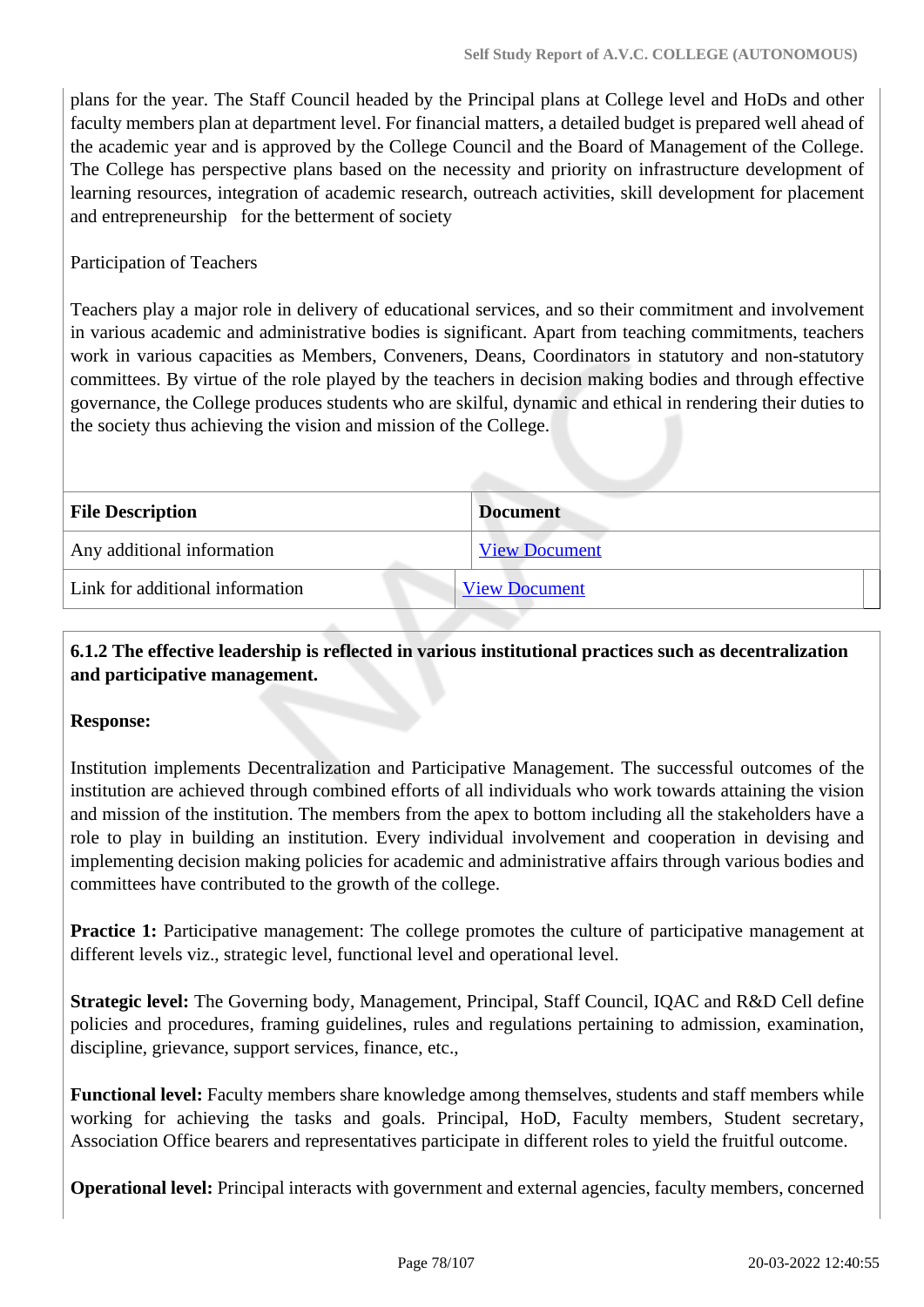sections of Parent University. Students and nonteaching staff members join hands with the Principal and faculty for the execution of different academic, administrative, extension related, co and extracurricular activities.

**Practice 2:** Decentralization of power for extending service to community: Several service organizations are involved to carry out extension activities viz., NSS, NCC, PEKAK, YRC, RRC, EXNORA student wing, Internal Complaints Committee, Consumer Club, Leo Club, Junior Jaycees, Rotaract, etc., Staff members act as coordinators and advisors and students serve as leaders and volunteers in these service channels. To carry out the extension work, the college has collaborations with Local bodies, Police department, District administrations, NGOs, Local administrations, Religious bodies, Government hospital, 108 Ambulance service, Rural community Public Health Departments, Alumni members, Forest department, Temple administrations for providing the community services to needy people. The decentralization of the power to different positions of individuals increases the responsibilities and provides opportunity to achieve the task successfully and very effectively. The decentralization strategy prevents the delays in performing the responsibility and to achieve the goal.

| <b>File Description</b>         | <b>Document</b>      |
|---------------------------------|----------------------|
| Link for additional information | <b>View Document</b> |

# **6.2 Strategy Development and Deployment**

#### **6.2.1 The institutional Strategic / Perspective plan is effectively deployed**

#### **Response:**

The service oriented, non-profitable institution is mainly oriented towards downtrodden people and it intends to enhance the infrastructure through the funding. To improve the quality of teaching and learning outcomes, teaching methods, evaluation methods, and research opportunities, the college makes use of the CPE funds with the plan to acquire higher ranking in the NIRF.

The college utilised the grants of CPE-Phase-I for enhancing the teaching and research facilities. Indeed the grant provided an excellent opportunity to enhance the ICT enabled education and experiential learning. Based on the performances, the second phase was sanctioned which provided an opportunity to enhance the seminar halls and auditorium to ICT enabled hi-tech halls. Further, the whole campus Wi-Fi strength is excelled to provide ICT to all end-users.

Such enhancement in the Wi-fi connectivity became extremely handy for swtiting the offline teaching to online teaching when the lockdown was implemented for COVID-19 and subsequent conversion of college campus into Corona Quarantine and Treatment Ward. The adoption of online pedagogy made the stakeholders to make use of the same for conducting meetings, discussions, presentations, etc., The statuary meetings were conducted without missing the meetings within the period of time through this technology. The technology kindled the students to have weekly regular online webinar "Enthusiastic student: Knowledge Resource" series continuously and they had 22 meeting in this period. Further different departments make use of the online tools and conducted 17 webinars and online quizs and in which three activities were related to CORONA awarness. The NSS had an international webinar through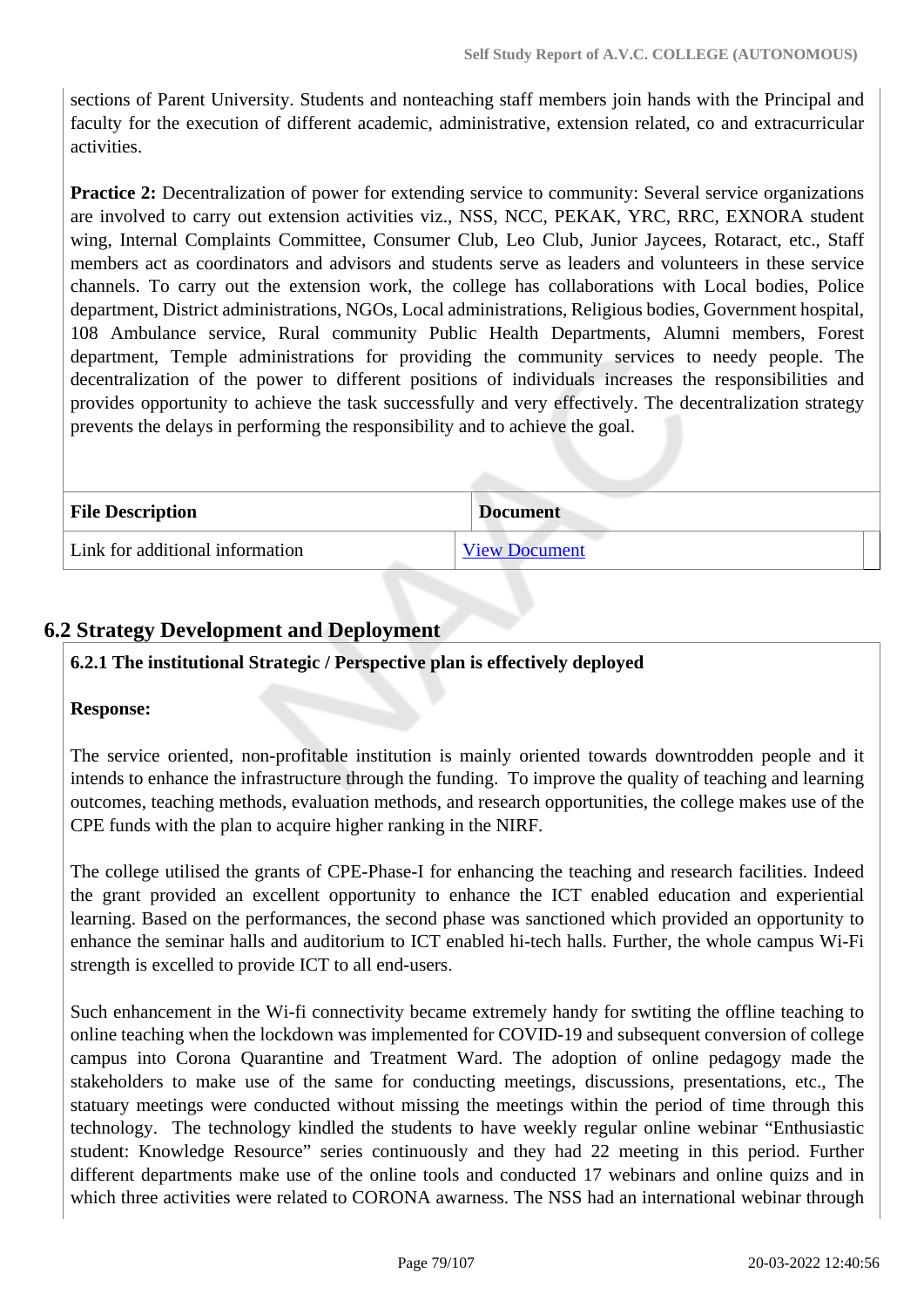this on awarness on CORONA. Through this innovative tool experts from various countries were invited to deliver the talks and lectures.

The fund makes our e-governance as most effectively integrated and avail the softwares for administration and research. The procurement of Tally ERP.9 enhances the financial managements and Exam ERP software would bring effective outcome in the exam reforms and outcomes. The administration software would pave a path to make the existing online application most effective and would integrate the office activties. The institution was determined to participate in the NIRF right from the inception and is retaining the rank in the college band of 101-150 consistently. The introduction of a single window system with common counselling increased effectiveness of students admission to complete the admission within a week, and also enhanced the transparency of admission. The stakeholders benefited by way of choosing multiple courses in a single application, managed to know the outcome quickly to take the subsequent decisions, and had the opportunity to change the option till the last minute if needed. Further, enhancement in this process as introduction of online applications with multiple options had given an excellent opportunities for applicants from different parts of the state and nation particularly during CORONA-19 Pandemic period. As the college has a long history and tradition, the 60th Year was celebrated as Diamond Jubilee in which the societal responsibilities were brought to the limelight and the contributions by the institution was portrayed.

#### **6.2.2 The functioning of the institutional bodies is effective and efficient as visible from policies, administrative setup, appointment, service rules and procedures, etc.**

#### **Response:**

The College Committee and Education Committee, comprising the members of the philanthropic families occupy the top layer in the organizational setup of the college. The committee manages particularly the affairs of the finance and administration of the institution through planning and supervision. It sets direction for the whole institution and provides framework for implementation.

The Governing Body (GB) is the apex statutory decision making body of the college, wherein the members of the Board of Management have adequate representation. The GB meets annually to deliberate on the activities and approves the minutes of the bodies which report to the GB. In this way, minutes of the Academic Council, Budget proposals of the Finance committee and new initiatives for the future are presented here for approval. The GB also discusses the academic performances of the students including result analysis and provides specific instructions for improvement if needed. Based on the directions received from the GB, the Principal, in consultation with the HoDs to manages the day-to-day affairs and deals with problems that might arise. As per the setup, the College Council, Academic Council, Finance Committee and IQAC offer advice to the Principal on pertinent matters. It is the practice of the institution to delegate the decision making powers to various levels in the organisational hierarchy to foster decentralisation.

IQAC Co-ordinator shoulder the administrative responsibilities entrusted to him by the Principal. The HoDs play a pivotal role in the bottom level management of the departments. The faculty is the last but crucial position and they directly deal with the students and are responsible for implementation of the decisions made at different levels. The office wing of the college reports administrative matters directly to the Secretary and academic matters to the Principal. Such organisational set-up facilitates a hassle free, two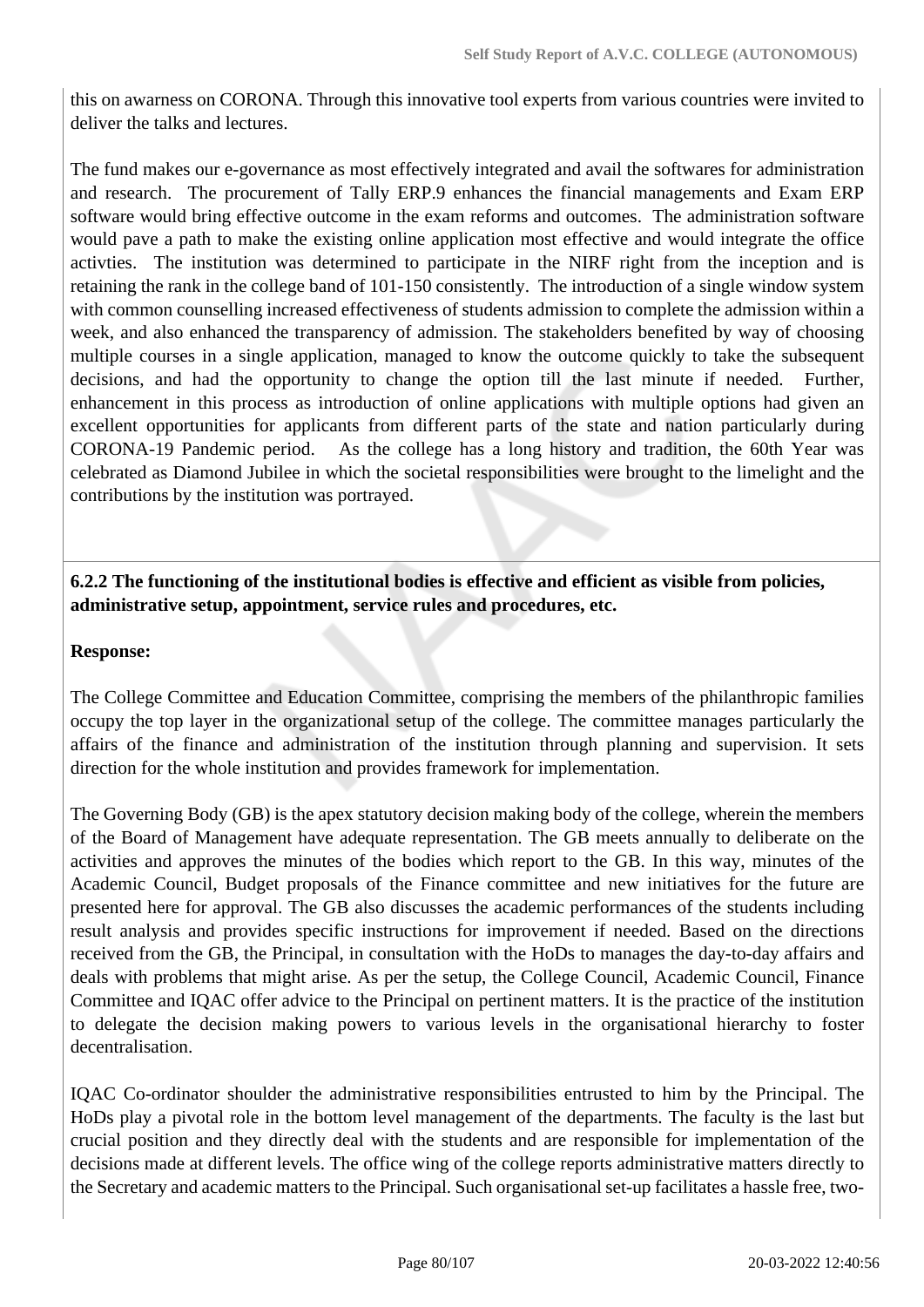way communication and grievance handling mechanism necessary for effective functioning of the college.

The management and selection committee including the principal interview the candidates and based on the recommendations of the committee, the management appoints a suitable person. The employees are governed by the Private College Regulation Act 1972 and the byelaws of the college.

The committes of different kinds for Co-curricular, and Extra Curricular activities identifies the talents of the students and motivate them to achieve greatest goals. As the physical director and directors are given full freedom and support which bring outsanding sports persons at International, national, state level sports achievers. Further the Fine Arts and other organizations grrom the students to bringout their talents. The academic related committes find avennues for the students to shine and achieve outstanding performances in various competitions. In this assessment period 21 students clearned the NET/SET/TNPSC competitative examinations. The other committes such as Discipline, ICC, Equal opportunity Cell Students studetns in sports bring

| <b>File Description</b>                       | <b>Document</b>      |
|-----------------------------------------------|----------------------|
| Link to Organogram of the Institution webpage | <b>View Document</b> |

# **6.2.3 Implementation of e-governance in areas of operation**

- **1.Administration**
- **2.Finance and Accounts**
- **3.Student Admission and Support**
- **4.Examination**

**Response:** A. All of the above

| <b>File Description</b>                 | <b>Document</b>      |
|-----------------------------------------|----------------------|
| Screen shots of user interfaces         | <b>View Document</b> |
| Institutional data in prescribed format | <b>View Document</b> |
| Link for additional information         | <b>View Document</b> |

# **6.3 Faculty Empowerment Strategies**

 **6.3.1 The institution has effective welfare measures for teaching and non-teaching staff and avenues for career development/ progression** 

#### **Response:**

As per UGC regulations, UGC NET/SET/Ph.D, qualification is the gateway entry for becoming Assistant Professor in any College / University. To encourage the faculty to complete NET/SET/Ph.D. college provides a special incentive to those who obtain the above qualification. SET/NET coaching classes are conducted regularly for faculty members and students free of cost.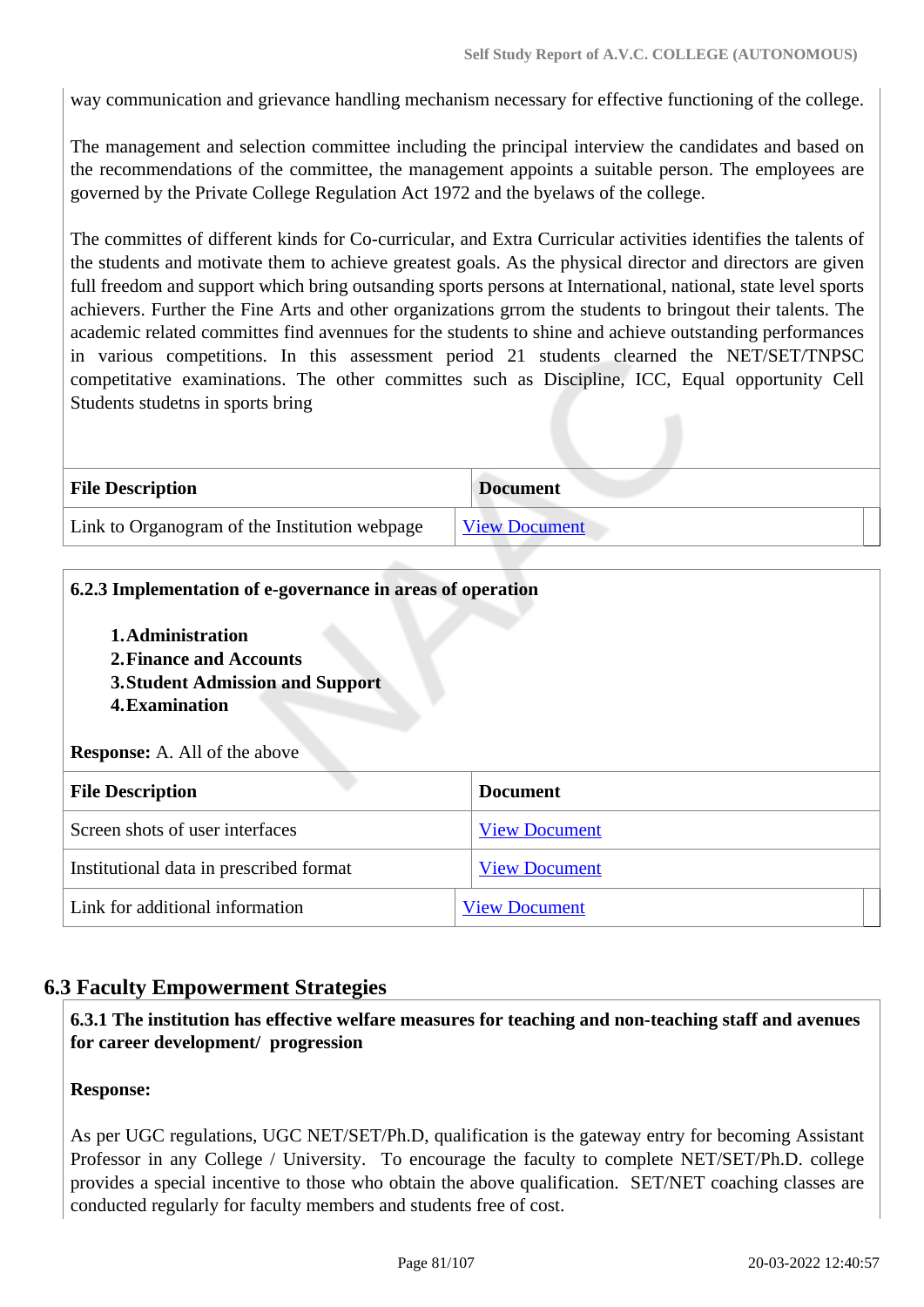FDPs pave the way for positive outcomes in the learning and teaching process. College conducts FDPs on regular basis to enrich the faculty vitality in key domains of teaching. College supports faculty to attend FDPs, Conferences, Seminars, Workshop, etc, organised by other institutions in India and abroad. Staff members are supported with OD, Extraordinary leaves, etc. for availing national and national/international research awards/fellowship and other academic activities. NOC is given for required staff when they apply for career progression

Faculty members are encouraged to attend orientation programmes, refresher courses and short-term courses which are mandatory for their academic promotion. They are also motivated to apply for Major and Minor Research Projects to various funding agencies. Staff members are given a total of 20 books including journals in the general library. They are allowed to use the gymnasium and indoor games. Separate bike and car sheds are provided to staff members. Staff are allowed to have food as paying guests in the student hostel at any meal of the day.

Institution encourages and provides support to non-teaching staff to pursue higher education and departmental examinations for their betterment. Dr. B. Giridharan, typist successfully completed his Ph.D. in PG & Research Department of Commerce. Mr. V. Senthil, Lab Assistant (Spl. Grade) has been doing Ph.D. in PG & Research Department of Economics.

Caring for the health of its employees, College provides proper first aid facilities to teaching, non-teaching staff and students through a well furnished health centre. A permanent qualified nurse is appointed to do first-aid to the needy. Every Tuesday, a doctor visits our health centre to provide medical advice and treatment. During emergency first-aid is given to affected persons and then transported to hospital. RB Endowment provides initial expenses for such unexpected events. Ambulance facility is available for the staff and students round the clock.

Staff members are sanctioned all leaves and privileges approved by government. Institution offers support in availing loans, festival advances, PF encashment, etc., Group insurance is covered for staff members of evening section. Compassionate ground jobs are given to wards of deceased staff.

 College provides transport facilities to women staff ensuring hassle free and safe transportation.32 buses are being operated in various routes for staff and students.

College has canteen facility in the campus which provides hygienically prepared vegetarian food, refreshments and hot and cool drinks.

Reserve Osmosis plant is installed in college campus to cater drinking water needs of Teaching & Nonteaching staff, Students and Visitors.

Retiring staff members are honoured through a felicitation function. Thus, institution generates a happy, healthy and contented work atmosphere for each faculty and non-teaching staff.

| <b>File Description</b>    | <b>Document</b>      |
|----------------------------|----------------------|
| Any additional information | <b>View Document</b> |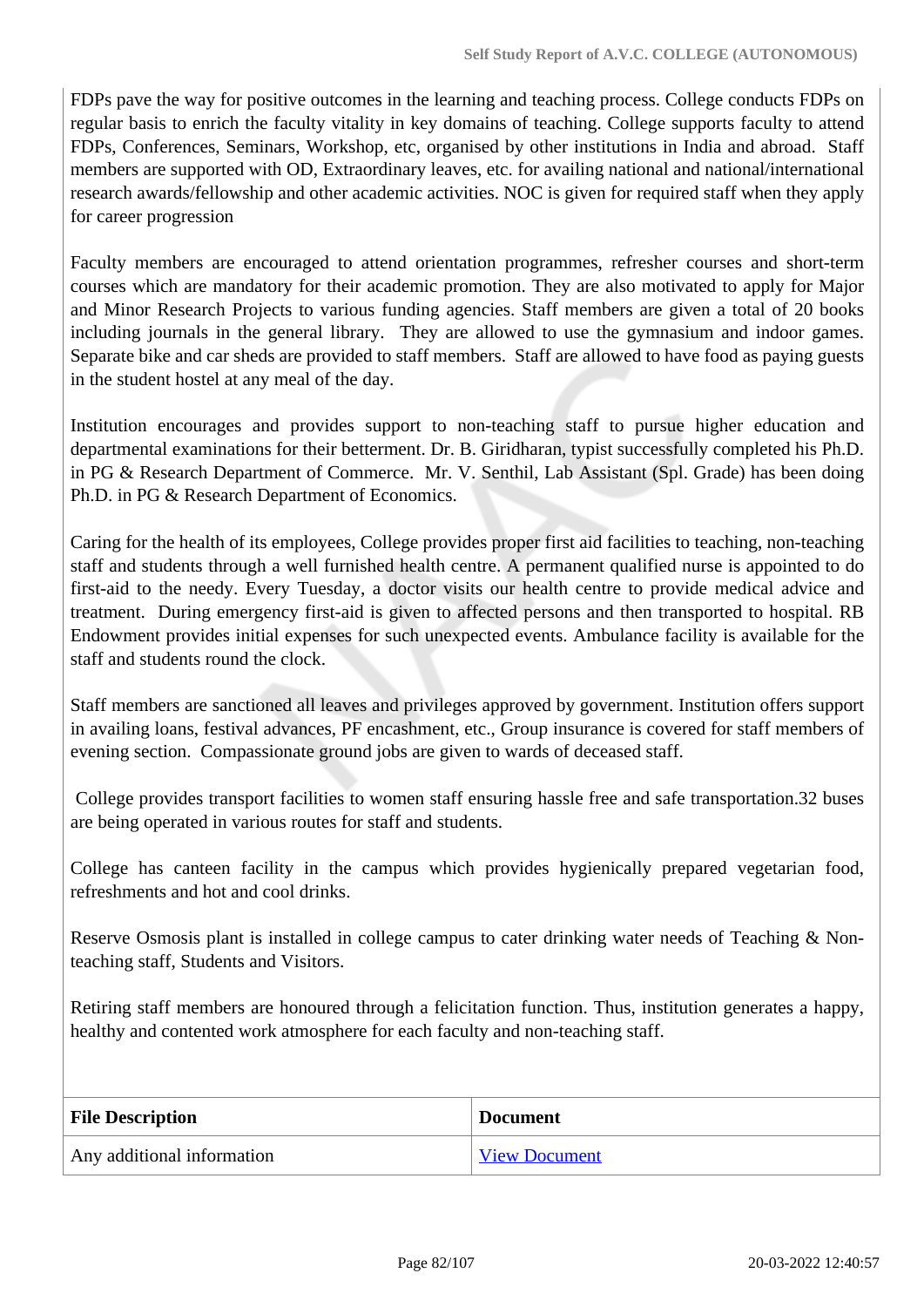**6.3.2 Average percentage of teachers provided with financial support to attend conferences / workshops and towards membership fee of professional bodies during the last five years.**

**Response:** 13.2

6.3.2.1 **Number of teachers provided with financial support to attend conferences/workshops and towards membership fee of professional bodies year wise during the last five years**

| 2019-20 | 2018-19 | 2017-18 | 2016-17 | 2015-16 |
|---------|---------|---------|---------|---------|
| 175     | ∽       | ້       | ν       | ◡       |

| <b>File Description</b>                 | <b>Document</b>      |
|-----------------------------------------|----------------------|
| Institutional data in prescribed format | <b>View Document</b> |
| Any additional information              | <b>View Document</b> |

 **6.3.3 Average number of professional development / administrative training Programmes organized by the institution for teaching and non-teaching staff during the last five years.**

**Response:** 4.2

6.3.3.1 **Total number of professional development /administrative training Programmes organized by the institution for teaching and non teaching staff year-wise during the last five years**

| 2019-20 | 2018-19 | 2017-18 | 2016-17                  | $2015 - 16$ |
|---------|---------|---------|--------------------------|-------------|
| ັ       | ∽       | -       | $\overline{\phantom{0}}$ | ∽           |

| <b>File Description</b>                 | <b>Document</b>      |
|-----------------------------------------|----------------------|
| Institutional data in prescribed format | <b>View Document</b> |

 **6.3.4 Average percentage of teachers undergoing online/ face-to-face Faculty Development Programmes (FDP)during the last five years (Professional Development Programmes, Orientation / Induction Programmes, Refresher Course, Short Term Course ).**

**Response:** 12.49

6.3.4.1 **Total number of teachers attending professional development Programmes, viz., Orientation Programme, Refresher Course, Short Term Course, Faculty Development Programmes year wise during last five years**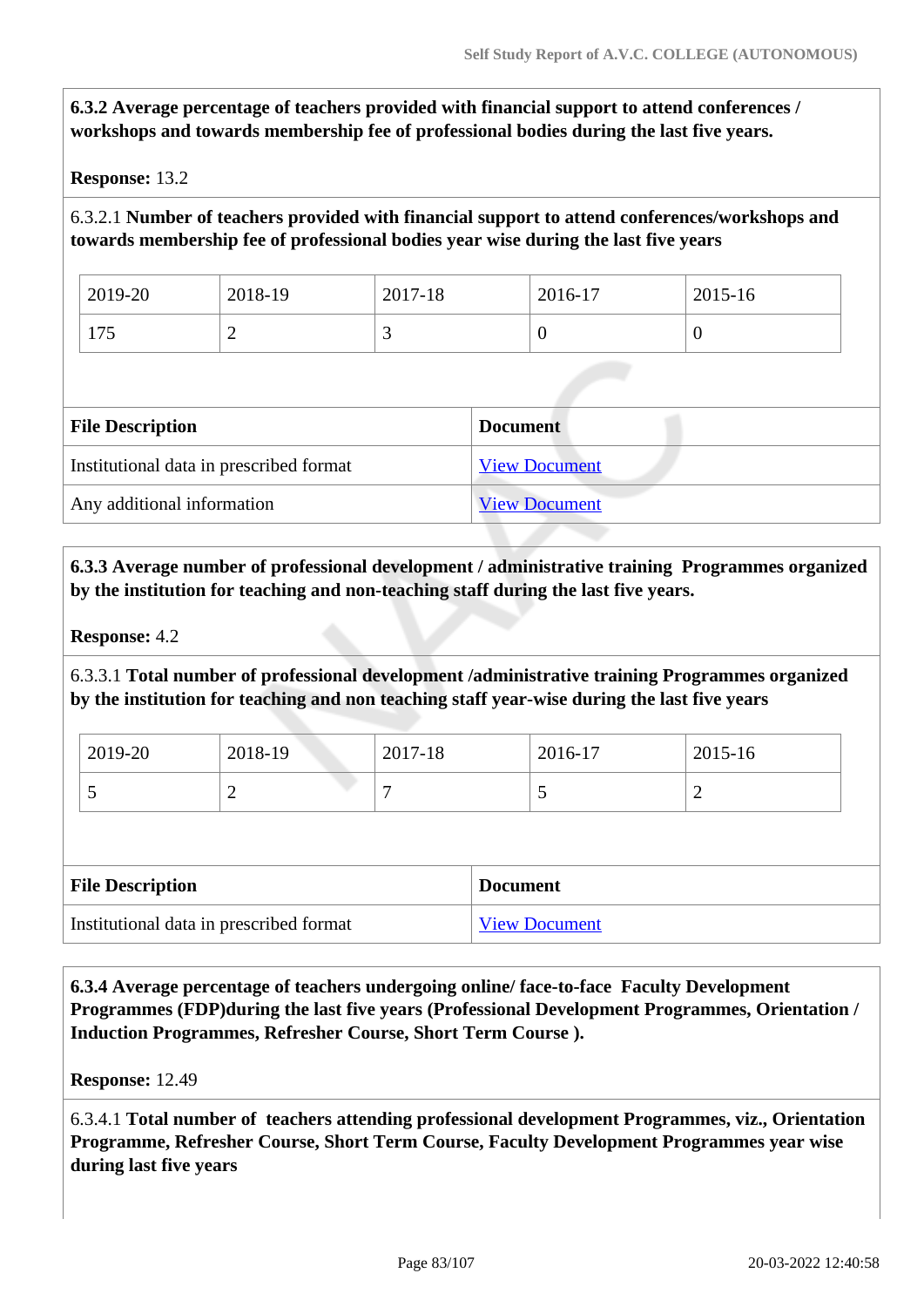|                                                                                          | 2019-20 | 2018-19              | 2017-18              |  | 2016-17 | 2015-16 |  |
|------------------------------------------------------------------------------------------|---------|----------------------|----------------------|--|---------|---------|--|
|                                                                                          | 83      | 39                   | 23                   |  | 12      | 10      |  |
|                                                                                          |         |                      |                      |  |         |         |  |
| <b>File Description</b>                                                                  |         |                      | <b>Document</b>      |  |         |         |  |
| Reports of the Human Resource Development<br>Centres (UGC ASC or other relevant centers) |         |                      | <b>View Document</b> |  |         |         |  |
| Institutional data in prescribed format                                                  |         |                      | <b>View Document</b> |  |         |         |  |
| Link for additional information                                                          |         | <b>View Document</b> |                      |  |         |         |  |

# **6.4 Financial Management and Resource Mobilization**

#### **6.4.1 Institution conducts internal and external financial audits regularly**

#### **Response:**

College undertakes Internal and external Financial Audits regularly at periodic intervals. The Chief Superintendent checks the accounts thoroughly and prepares the monthly account statement. The college Education Committee reviews and passes the monthly account in the periodical meeting. Thiru. M. Sundaramahalingam, B.Com., FCA, Chartered Accountant, Mayiladuthurai is the internal financial auditor for the college. The annual internal audit is being conducted by auditor by checking all financial items and systems associated with the finance. He submits the findings and suggestions in the form of report at the end of every financial year to the college. The internal audit makes the college record the transactions error free and helps to identify the process system that leads to mistakes. The college receives funds from government and government funding agencies such as MHRD, UGC, DST, MoEN, CSIR, and hence mandatory government audits by officials of Joint Directorate of Collegiate Education and the office of Accountant General, (A E), Tamil Nadu are undertaken. Apart from this, the activities carried out by the college through special funds received from the funding agencies are audited separately by the Chartered Accountant as per the agencies concerned. The utilization certificate along with the audited accounts is submitted to the agencies concerned. Auditor Objections are dealt whenever auditing takes place. The clerks and superintendent verify clarifications and make rectifications. The queries, classification and objections of whatever may be the audit are settled at the time of audit with sufficient evidence and documents.

| <b>File Description</b>    | <b>Document</b>      |
|----------------------------|----------------------|
| Any additional information | <b>View Document</b> |

 **6.4.2 Funds / Grants received from non-government bodies, individuals, philanthropists during the last five years (not covered in Criterion III and V) (INR in Lakhs)**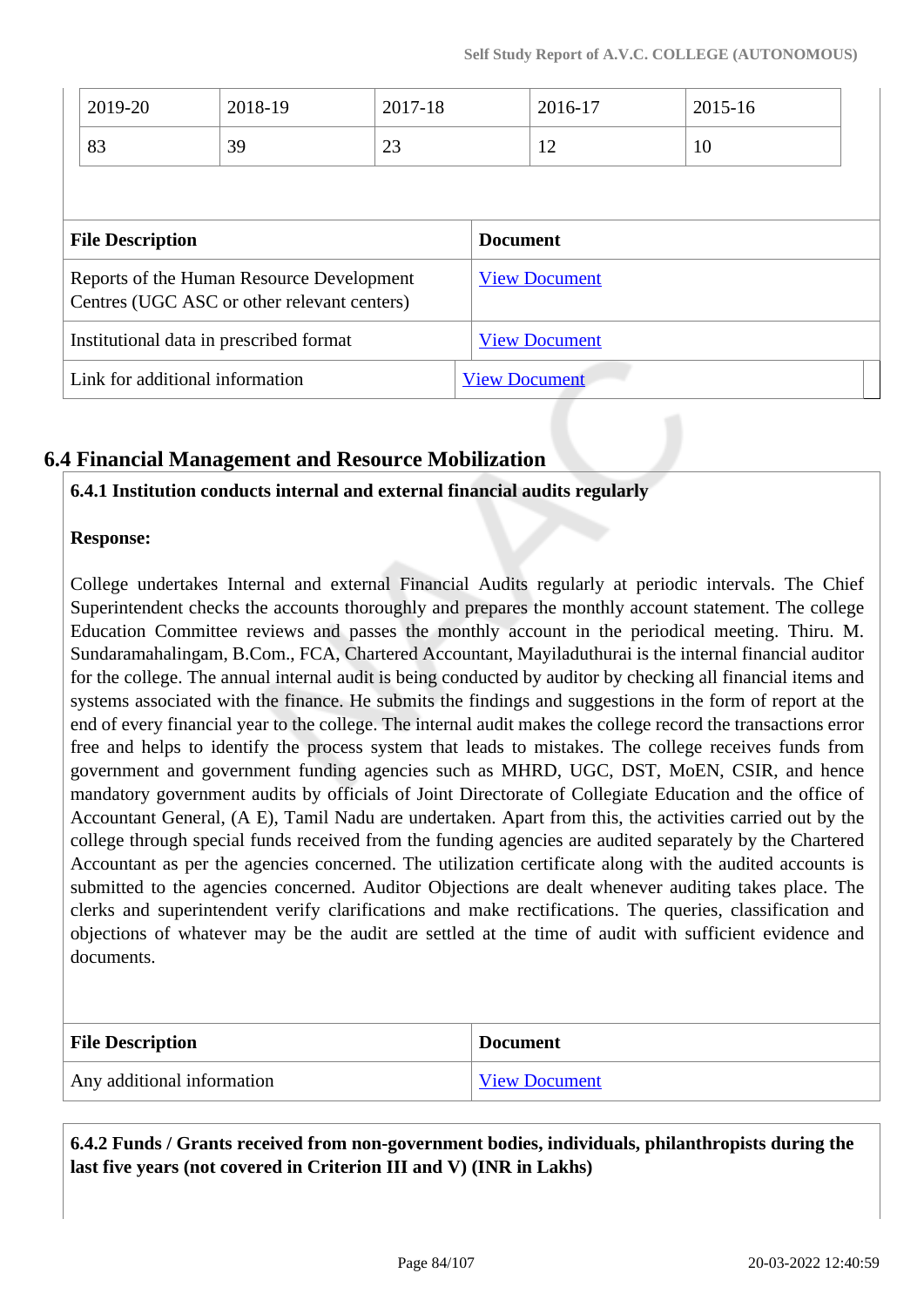#### **Response:** 22.81

| 2019-20                                 | 2018-19 | 2017-18              |                      | 2016-17 | 2015-16 |  |
|-----------------------------------------|---------|----------------------|----------------------|---------|---------|--|
| 14.45                                   | 1.85    | 0.3                  |                      | 1.8     | 4.41    |  |
|                                         |         |                      |                      |         |         |  |
| <b>Document</b>                         |         |                      |                      |         |         |  |
| <b>File Description</b>                 |         |                      |                      |         |         |  |
| Institutional data in prescribed format |         |                      | <b>View Document</b> |         |         |  |
| Annual statements of accounts           |         |                      | <b>View Document</b> |         |         |  |
| Link for additional information         |         | <b>View Document</b> |                      |         |         |  |
|                                         |         |                      |                      |         |         |  |

#### 6.4.2.1 **Total Grants received from non-government bodies, individuals, Philanthropers year-wise during the last five years (INR in Lakhs)**

#### **6.4.3 Institutional strategies for mobilisation of funds and the optimal utilisation of resources**

#### **Response:**

**Fund Mobilisation:** College has grant-in-aid and self finance sections. The grants are received from both state and central government funding agencies. In addition, the annual fees, mess fees, bus fare, and examination fees collection are made from the students depending upon their utilization of facilities. The regular UGC grants and special grants are obtained from them. The college extends the infrastructural support to Govt agencies, universities and other institutions for conducting classes and examinations in the vacation periods and weekend holidays. Further, the funds and sponsorships are obtained from the philanthropists and well wishers for endowment prizes and scholarships. Besides, the college also taps funds from all possible sources including the government and its agencies in the form of DST, DoEn, DBT, NBA, Major-Minor projects, conference grants and Tamil Nadu State Council for Science and Technology, for conference, and training. Agricultural activities of the college yield income through the production. The college leases the canteen and raises funds.

Utilisation of Funds The Institution has a mechanism to monitor the effective and efficient use of financial resources through the following committees constituted for the purpose: Finance committee, Purchase committee, Library committee, Sports Advisory committee and Building committee. The fund allocation from the special fees to various departments for various heads is done by the Principal in consultation with HoDs and co-ordinators of different service organizations. The allocated funds will be spent by the HoD in consultation with staff members. For aided courses, fees are collected from the students as per the Government norms and the amount collected is spent as per the directions of the Government. The Internal audit is done and the financial statement is placed before the General Body for optimal use of resources. The grants from Funding Agencies are spent as per its guidelines.

For self finance courses, the budget is prepared every year and expenses are made accordingly. The Education Committee of the college approves the same and forward to the Scheme Court and Registrar office. Principal gathers the requirements of each department and also identifies the common expenditure. Principal submits office note for approval of the Education Committee. The college keeps close track of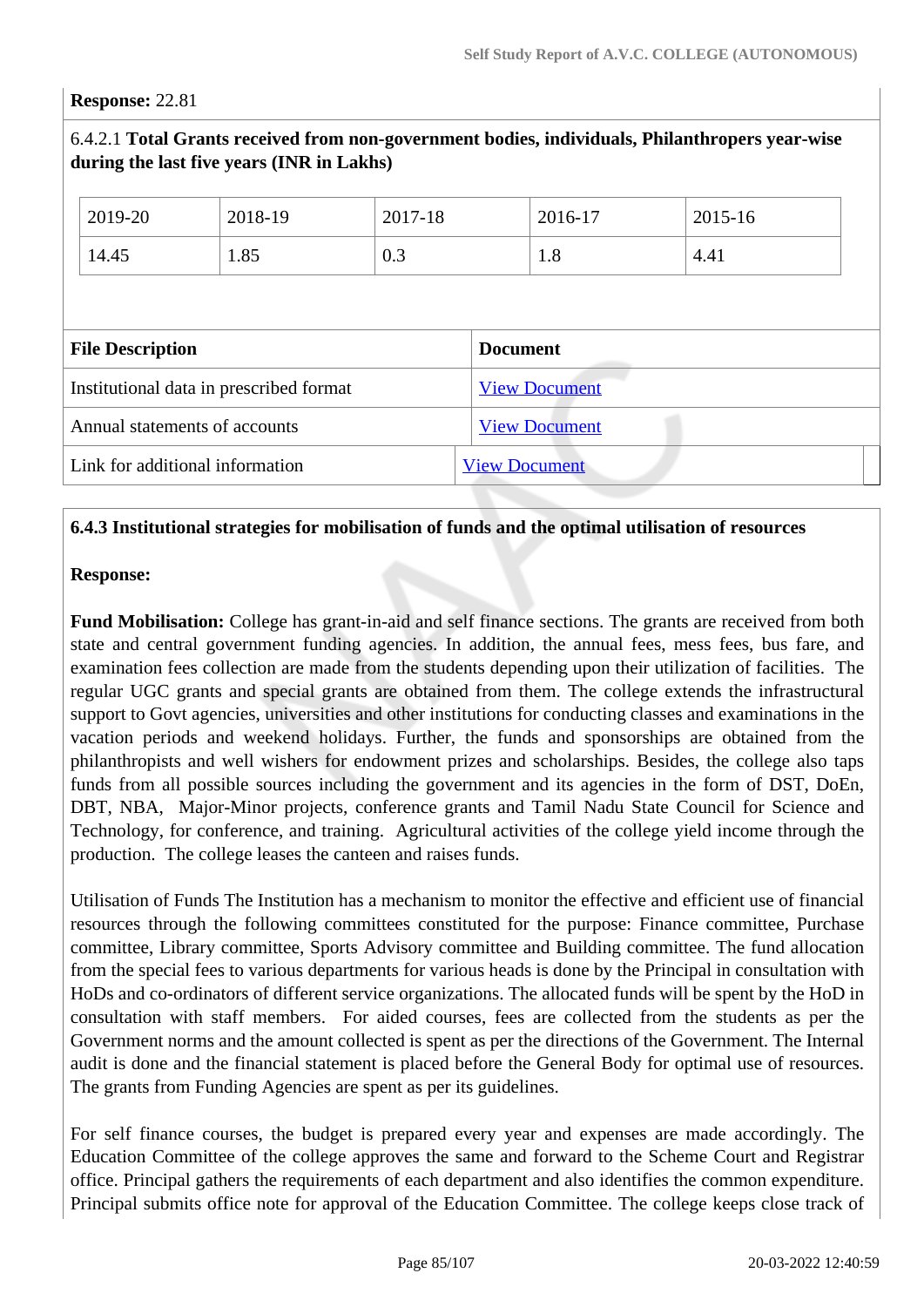the expenditures of the departments, service organizations, student support systems, individual staff members. Students can approach the college at any time for non-budget expenditures which will be considered on the basis of the merit of the proposal.

| <b>File Description</b>    | <b>Document</b>      |
|----------------------------|----------------------|
| Any additional information | <b>View Document</b> |

# **6.5 Internal Quality Assurance System**

 **6.5.1 Internal Quality Assurance Cell (IQAC) has contributed significantly for institutionalizing the quality assurance strategies and processes visible in terms of – Incremental improvements made for the preceding five years with regard to quality (in case of first cycle) Incremental improvements made for the preceding five years with regard to quality and post accreditation quality initiatives (second and subsequent cycles)** 

#### **Response:**

The IQAC closely monitors the quality benchmarks of college and always makes plans and takes actions. Timely preparation and submission of AQAR for NAAC and NIRF for MHRD are done. NIRF ranking is maintained consistently in the rank band 101-150 in the last three years. It organizes capacity building programmes viz., Training/FDP/Workshop for Students, Teaching and Non-Teaching faculties. Placement training programmes and mock interviews are conducted in alliance with the placement cell. IQAC aids in Academic audit and Campus Green Audit. It provides guidance in framing location specific curriculum. The IQAC was instrumental in signing of MOUs of different departments with various organisations.

#### **Enhancing the Placements**

IQAC enhances the information of databases of the final year students based on their skills, and interests. The IQAC in association with Placement Cell, Target CE, Library and information centre and Different Departments organizes many skill development programmes, training, workshops, seminars etc., for enhancing the employability skills of the students. These programmes sharpen and enhance the employability skills of the students. The placement cell in association with Target CE organizes various programmes for appearing and successfully clearing competitive examinations. In addition, Department Placement Coordinators are appointed for each department and they direct and motivate the students for further career progression as career mentors. The department placement coordinators train the students to prepare the CV and through mock interviews. These trainings motivate a significantly high number of students to appear for campus interviews and to attend the campus drives in other institutions. Further, the placement coordinators play a major role to bring out the compendium of subject specific jobs. The number of students who participate in the campus interviews and number of students selected for the job are steadily increasing.

#### **Enhancement of Teacher Quality**

IQAC focuses on developing the skills and capabilities of young faculty members. In association with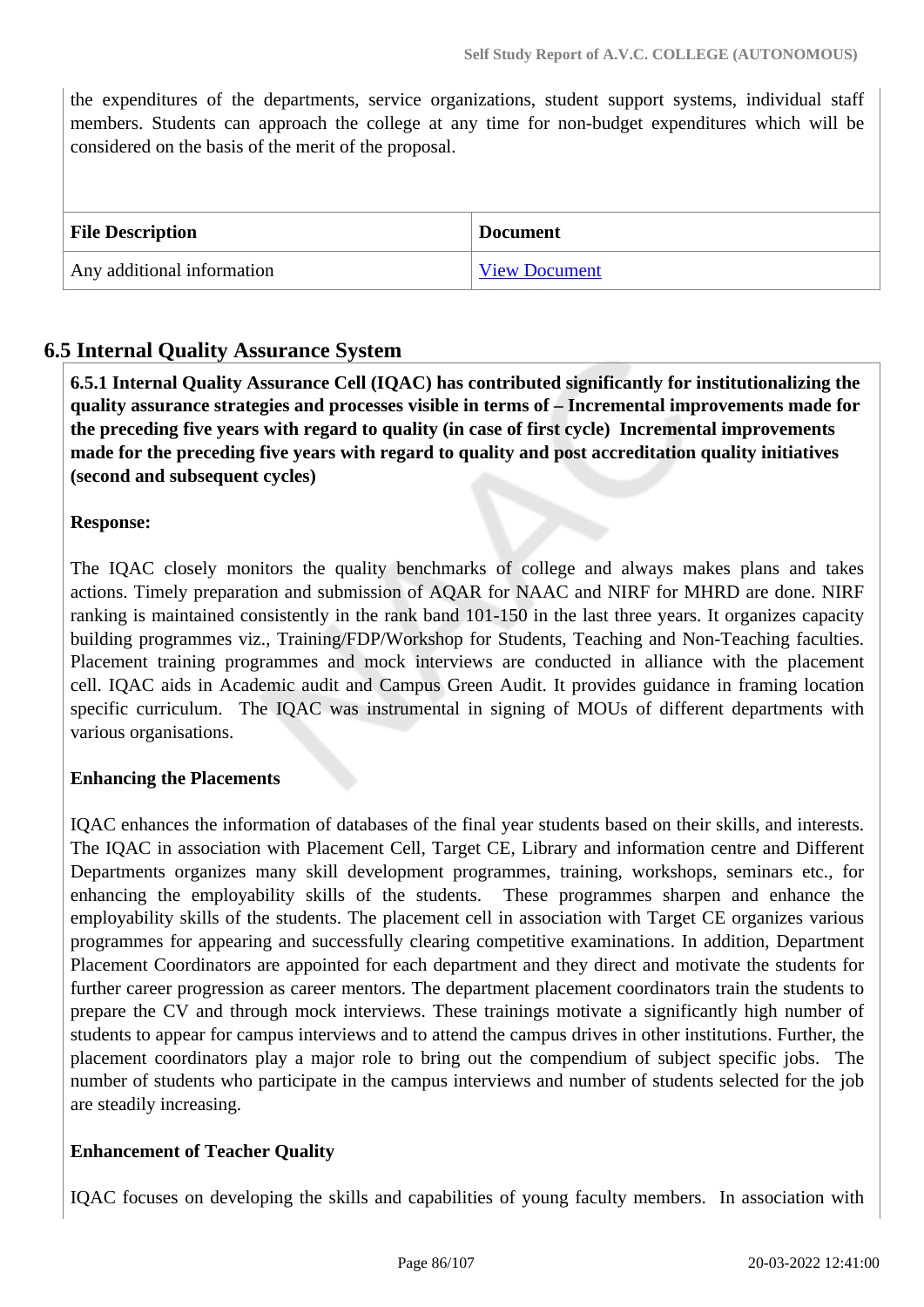Research and Development Cell and various Departments, the IQAC organized many skill development programmes on teaching pedagogy and research skills. The assessment of teachers has been done on a regular basis based on their submission of self assessment form. The teachers learn to plan the academic and research activities and submission of self assessment form. The teachers were given personal feedback based on their performance appraisal interviews. The teachers are given training for appearing NET examinations and also for conducting research and writing papers for publications.

#### **Enhancing Online Resources for Teaching and Training**

IQAC was instrumental for establishing online mode instantaneously after declaring ockdown for various online activities viz., online quiz, and webinars. The IQAC in association with various departments organized several webinar and particularly few of them on the COVID awareness. This mode yielded wonderful opportunity to bring many experts from different countries. The students webinar series called "Enthusiastic Student: Knowledge Resource" is planned and students conduct on every Saturday evening 5.00 pm to 6.00 pm. The students organize the webinar by extending the opportunity to the peers to deliver the talks. The whole event is conducted by the students under the monitoring of IQAC.

| <b>File Description</b>    | <b>Document</b>      |
|----------------------------|----------------------|
| Any additional information | <b>View Document</b> |

 **6.5.2 The institution reviews its teaching learning process, structures & methodologies of operations and learning outcomes at periodic intervals through IQAC set up as per norms and recorded the incremental improvement in various activities ( For first cycle - Incremental improvements made for the preceding five years with regard to quality For second and subsequent cycles - Incremental improvements made for the preceding five years with regard to quality and post accreditation quality initiatives )** 

#### **Response:**

The IQAC takes steps to improve the quality of the teaching-learning process continuously by reviewing the activities. The Academic Calendar is prepared in advance, displayed and circulated and is strictly followed with true sprit. The academic requirements of the students such as submission of assignments, CIA tests, payment of exam and term fees, working days schedule and declaration of CIA publications and semester examinations are notified in the Academic Calendar and strictly followed. Mandatory Orientation Programme is arranged for all newly joined students to understand the rules, regulations, education system, facilities and avenues available for co-curricular and extracurricular activities, the teaching learning process, the system of continuous evaluation, discipline and culture of the college. Students are also given a guided tour of library and the campus. All students are provided with calendar and handbook that provide all academic details relevant for students. Students are apprised of the Time-Table, Programme structure, syllabi of the courses before the semester commences. Important announcements are made through Public Addressing System (PAS) and also displayed in the notice board. Attendance and conduct of classes are monitored by class in-charge, mentor and HOD. Class representatives liaison between peers and faculties. Feedback from students is taken individually which is analysed and appropriate actions are taken by IQAC in consultation with respective department. The teaching-learning processes are reviewed, and improvements implemented, based on the IQAC recommendations. Exclusive syllabus audit was done to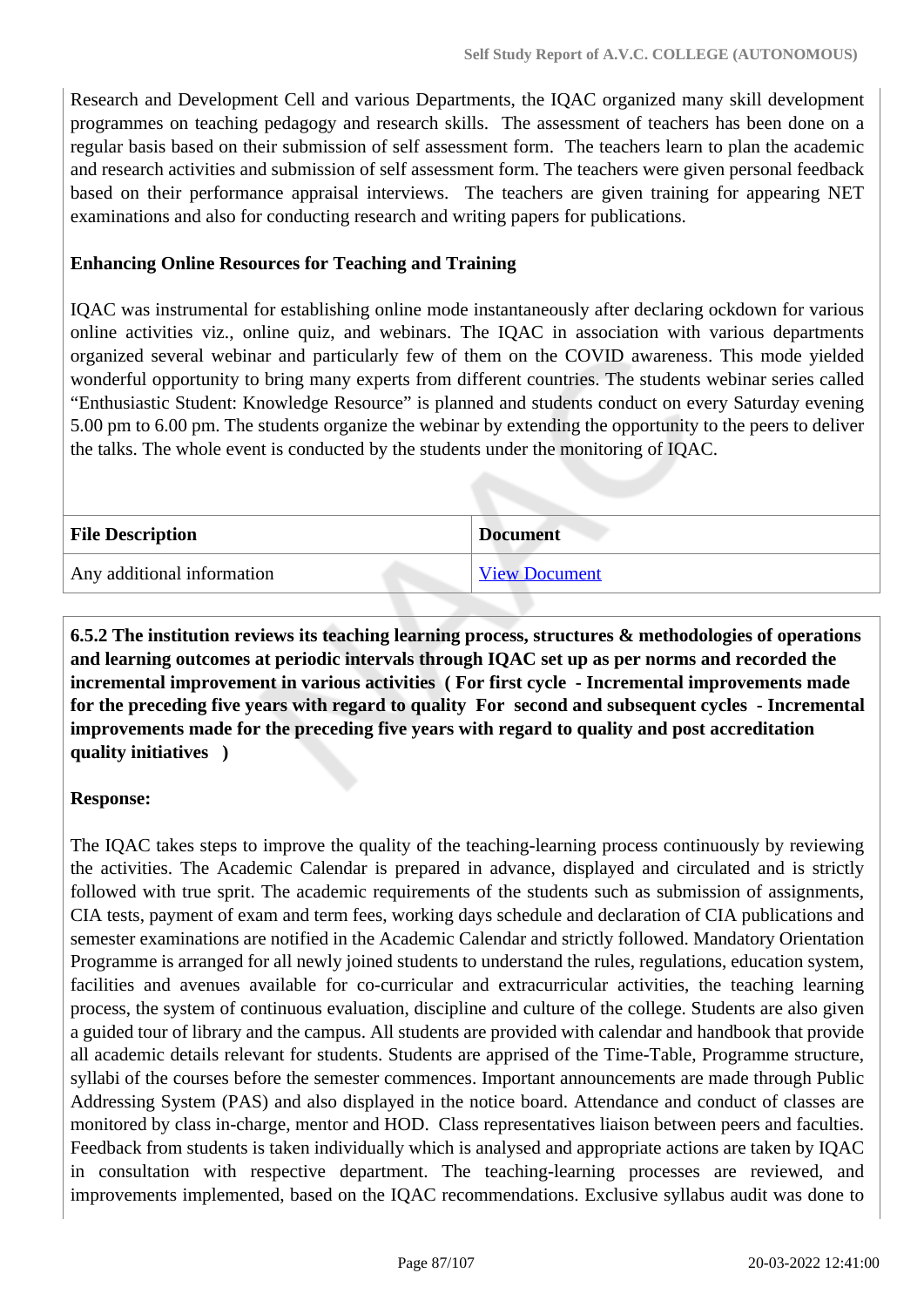enhance the syllabus.

As post accreditation quality initiatives, structured training for competitive examinations and NET were organized and 23 students passed NET/SET/TNPSC/ Efforts are made to register alumni association. All the government aided posts were filled except the recently retired six posts and the management posts are designated as Assistant Professor and are permanent in nature. The language lab is used for developing communication skills. As the college is close to town, no residential accommodation was constructed till now. The college estabilished three M.Phil. research centre for Physics, Chemistry and Computer Science and two Ph.D. centre in Physics and Chemistry during this accreditation. In addition, 13 different UG and PG programmes were permanently affiliated by the parent university during this accreditation period. The certificate course on 'Yoga for Human Excellence' was started. Already, ICT enabled teaching and learning processes was in progress and after the CORONA, the intensity of usage of online teaching, learning and for other academic activities viz., Webinar and Online quiz became enhanced. The spoken English communication skill was trained using external experts. As existing hostels were not filled, the efforts for new hostel construction was slowed down. Young faculty members are encouraged to get research superviship recognition, submit research proposals and publish papers in peer reviewed and top ranked journals and efforts are taken to give seed money to researchers. Periodically interdisciplinary/multidisciplinary/innovative/job-oriented courses are introduced at UG and PG level. A consultancy project was obtained by a faculty from IUCN and some of the faculties extend their honorary expertise in different areas such as wildlife census, lab to land programme in bio-resource technology, etc.

| <b>File Description</b>    | <b>Document</b>      |
|----------------------------|----------------------|
| Any additional information | <b>View Document</b> |

#### **6.5.3 Quality assurance initiatives of the institution include:**

- **1.Regular meeting of Internal Quality Assurance Cell (IQAC); Feedback collected, analysed and used for improvements**
- **2.Collaborative quality initiatives with other institution(s)**
- **3.Participation in NIRF**
- **4.Any other quality audit recognized by state, national or international agencies (ISO Certification)**

| <b>File Description</b>                                     | <b>Document</b>      |
|-------------------------------------------------------------|----------------------|
| Upload e-copies of the accreditations and<br>certifications | <b>View Document</b> |
| Institutional data in prescribed format                     | <b>View Document</b> |
| Paste web link of Annual reports of Institution             | <b>View Document</b> |

#### **Response:** All of the above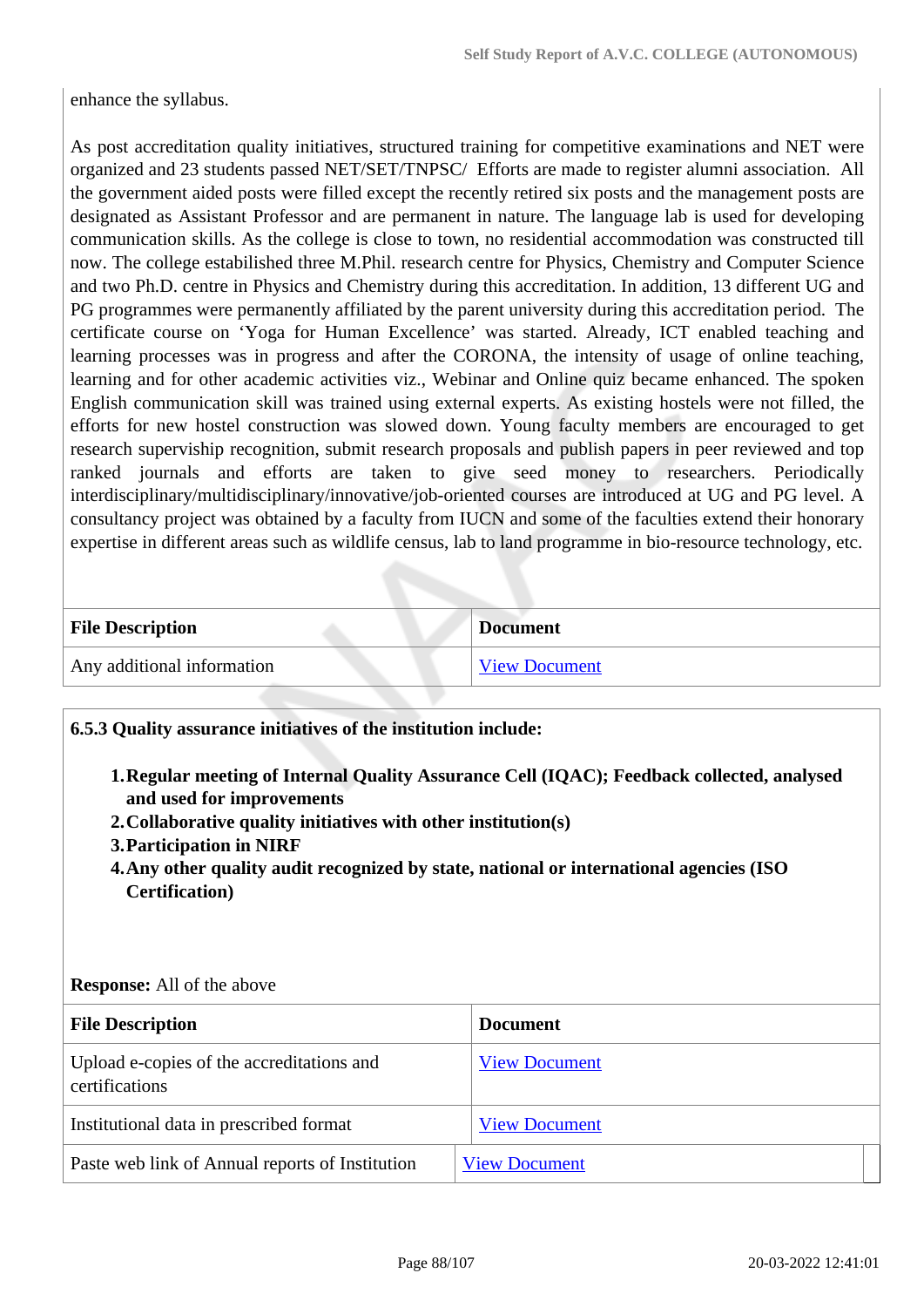# **Criterion 7 - Institutional Values and Best Practices**

# **7.1 Institutional Values and Social Responsibilities**

 **7.1.1 Measures initiated by the Institution for the promotion of gender equity during the last five years.**

#### **Response:**

Our College is a co-educational institution and remains the most preferred institution in Nagapattinam and Mayiladuthurai districts. Issues of prime concern of College are safety, well-being, gender sensitivity along with gender equity and friendly working atmosphere. Equal opportunities are provided to all individuals irrespective of gender, race, caste, colour, creed, language and religion. Its unique work culture, healthy traditions and ethos have led to enrolment of 56% (2800) women students and 44% (113) women staff. In almost all UG, PG, M.Phil. and Ph.D. programmes, average number of girl students is more than that of boys. Campus is free from Ragging, Alcohol, Smoking, Plastics and mobile utilization.

Specific facilities provided for women in terms of

Safety and Security: 24x7 surveillance with security systems give complete safety

Hostel: Separate hostel for men and women students, with CCTV surveillances. Hostel has rules and regulations for welfare of inmates and is supervised by tutors, Deputy Wardens and Warden.

Prevention Cell: Its vision is to lead college free from sexual harassment and mission is to empower women.

Anti-Ragging Committee

First year students are sensitized towards ragging by this committee.

CCTV: Entire campus is brought under 24/7 surveillance by installing 43 CCTV cameras at all vantage points of institution.

Counseling is available for both genders. Mentor-mentee system addresses needs of students. Female senior faculty attends and counsel needs of girl students.

Common Room

To keep privacy, Institution maintains separate common room for boys and girls where they can interact with their peers and faculty. Every department has separate common room for Faculty.

Girl students and women staff have exclusive rest rooms, recreation facilities, books and magazines pertaining to women empowerment at central library, automatic sanitary napkin vending and incineration machines and Health care centre.

Other initiatives for promoting co-curricular activities: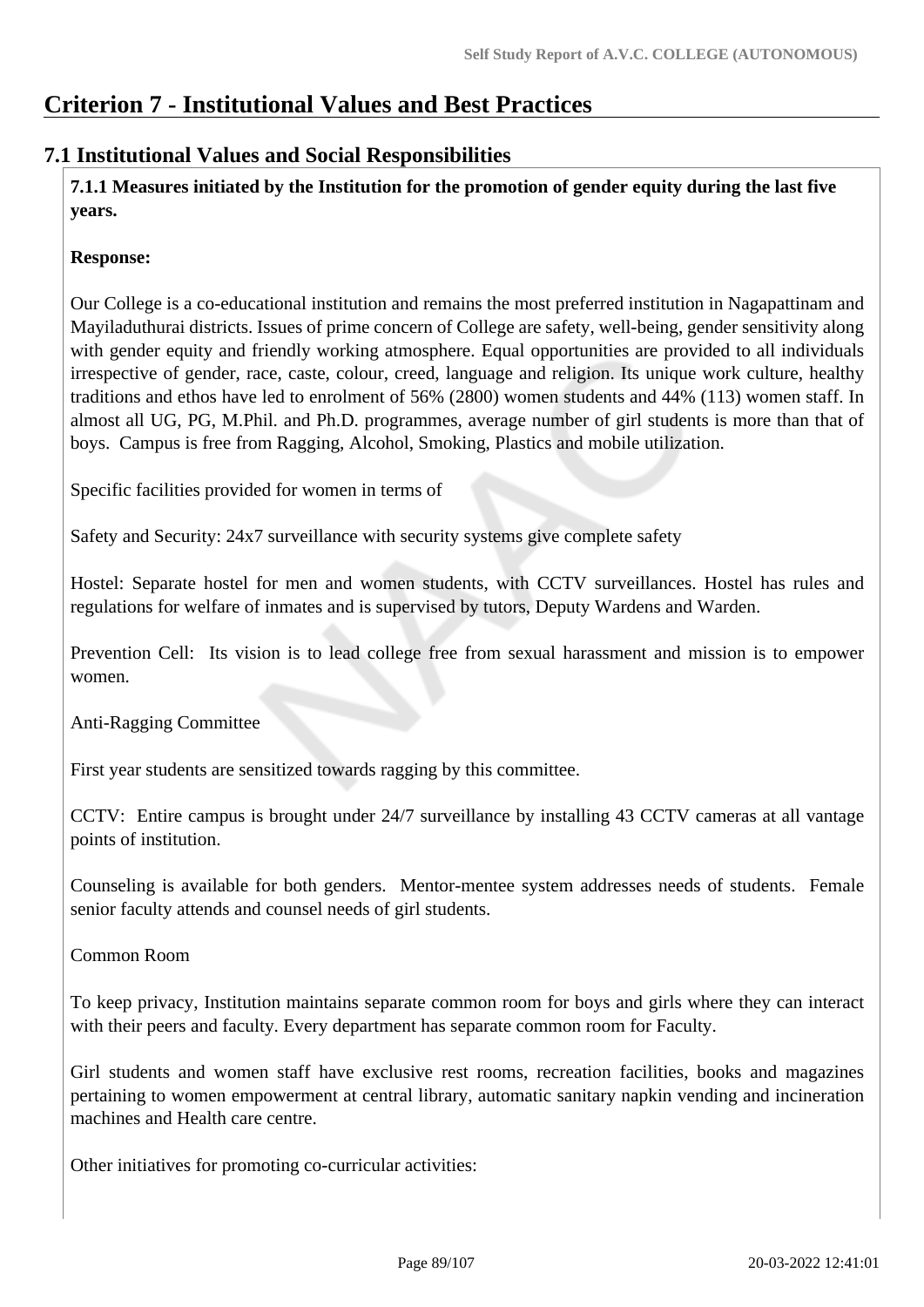Yoga Courses are conducted as per University guidelines for boys and girls separately during weekends. Examinations are conducted at the end of academic year. Competitions are conducted periodically Prize winners are honoured at the time of certifications.

HEPSN attends to the needs of differently-abled students since 2006. College, known for its philanthropic spirit provides, free education including food and accommodation, software JAWS to enable visually impaired to read soft copy of study materials, ramp to access buildings, scribes and counsellors.

Campus is guarded by security round the clock. Placards are fixed at various points to sensitize students about gender issues.

Women staff are almost in proportion to number of girls.

Women staff accompanies girl students during industrial/field visits etc.

12 College buses are operated exclusively for girl students.

Two women are in administrative positions.

Fine Arts Association:

For more than six decades this association has been providing students an artistic outlet and ambient exposure, it offers a wide range of arts and cultural activities.

Bank: For welfare and utilization of students and staff especially women, one Indian Bank branch is functioning inside campus. All financial transactions are carried through bank only. All services of bank are provided free of cost.

| <b>File Description</b>                                                                                                                                                                 | <b>Document</b>      |  |
|-----------------------------------------------------------------------------------------------------------------------------------------------------------------------------------------|----------------------|--|
| Specific facilities provided for women in terms<br>of: a.Safety and security b.Counselling c.Common<br>Rooms d. Day care center for young children e.<br>Any other relevant information | <b>View Document</b> |  |
| Annual gender sensitization action plan                                                                                                                                                 | <b>View Document</b> |  |

 **7.1.2 The Institution has facilities for alternate sources of energy and energy conservation measures** 

- **1.Solar energy**
- **2.Biogas plant**
- **3.Wheeling to the Grid**
- **4.Sensor-based energy conservation**
- **5.Use of LED bulbs/ power efficient equipment**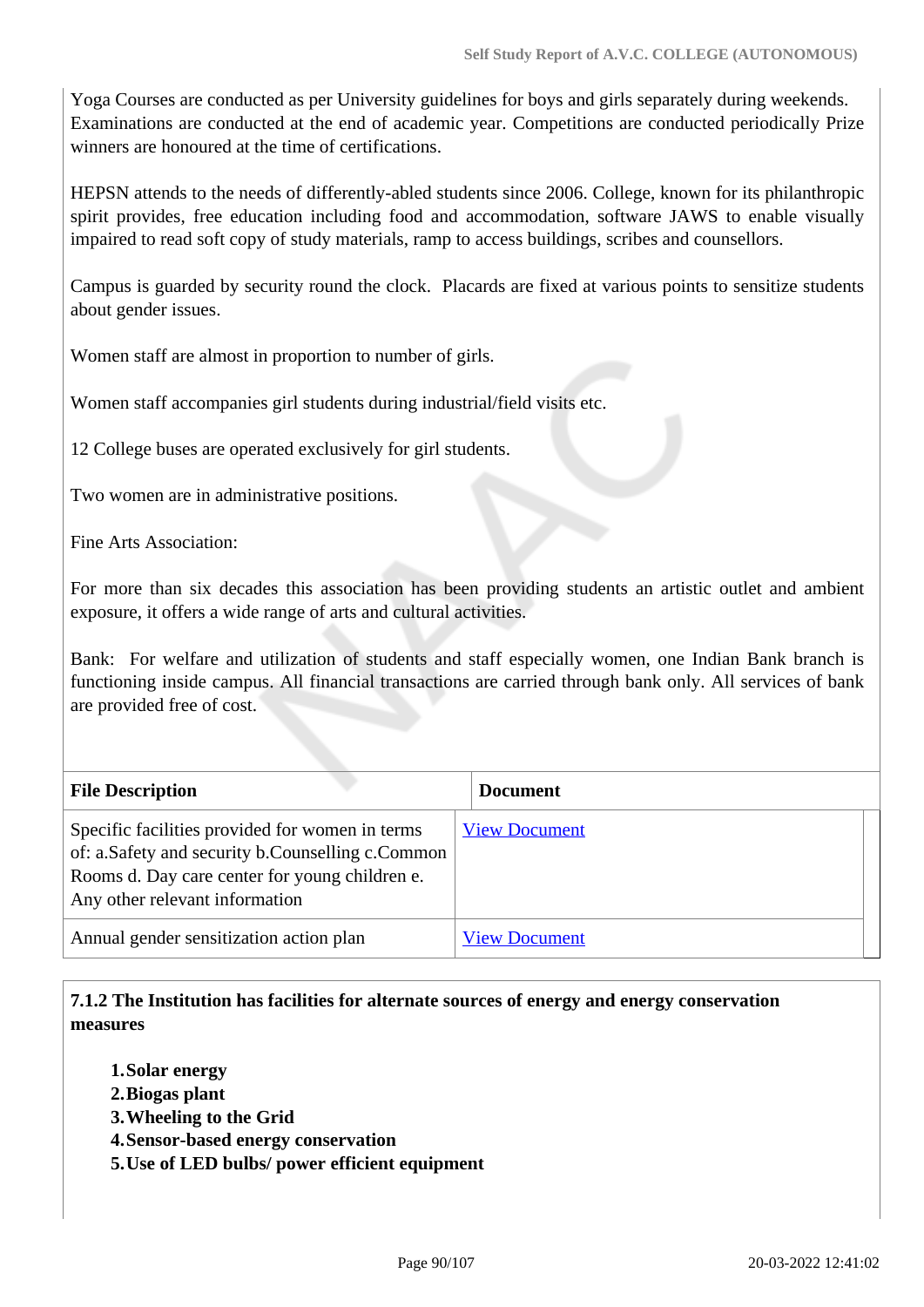$\overline{\phantom{a}}$ 

| <b>Response:</b> B. 3 of the above |                      |
|------------------------------------|----------------------|
| <b>File Description</b>            | <b>Document</b>      |
| Geotagged Photographs              | <b>View Document</b> |

#### **7.1.3 Describe the facilities in the Institution for the management of the following types of degradable and non-degradable waste (within 500 words)**

- Solid waste management
- **Liquid waste management**
- **Biomedical waste management**
- **E-waste management**
- **Waste recycling system**
- **Hazardous chemicals and radioactive waste management**

#### **Response:**

College is surrounded by lush greenery and having a fertile areas at the far end of the campus towards southern side. The dominant tree species found in the campus are Neem, Netlingam, Rain Tree, Ilupai, Mango, Coconut, Pipal, Odiyan, and Teak. The college established a Botanical garden, Mayil Vanam, gardens, and grooves consisting of mostly indigenous species belonging to this region. The entire campus is declared as "Non Plastic Zone" and "Tobacco Free Zone". Necessary awareness has been created in the campus through Sign Boards of plant species and environment.

The college has a population of around 6000 people. At utmost care is taken to dispose off the solid waste. The solid waste generated within the campus is categorized into two wet waste and dry waste. The wet waste generated from the hostel area from food/kitchen waste and the dry waste generated both from tree leaf litter and office such as paper, plastics and wooden materials etc is systematically managed properly. The waste dustbins are kept inside and outside the offices, and on road sides. The dry waste collected in these dustbins, and leaf litters are shifted to collecting trolleys and then dumped in the specified place located far end of the campus. The dry/wet degradable waste is disposed into the Landfills to produce compost. This compost produced from the waste is used for spreading to the plantations in the campus. The fertile areas are used to produce vegetables which are used in the hostel for cooking.

The Vermiculture is one of major Lab to Land programmes taught by the Department of Zoology and Wildlife Biology. The extension centre of the department has the Vermiculture units in which the compost leaf litters are used to produce the vermicompost.

Waste Management Steps for Liquid waste management are two types of Liquid waste generated within the campus, the liquid waste from kitchen/ Bath rooms and sewage from the toilets. Separate chambers and pipelines have been constructed to collect kitchen/ Bathroom liquid waste and Sewage waste. This liquid waste generated from the residential area and office buildings are disposed to Sewage tanks.

E-waste Management: E-waste is managed according to the norms of authorities of pollution control board. The e-waste was given to the certified persons who deal safe disposal of the e-waste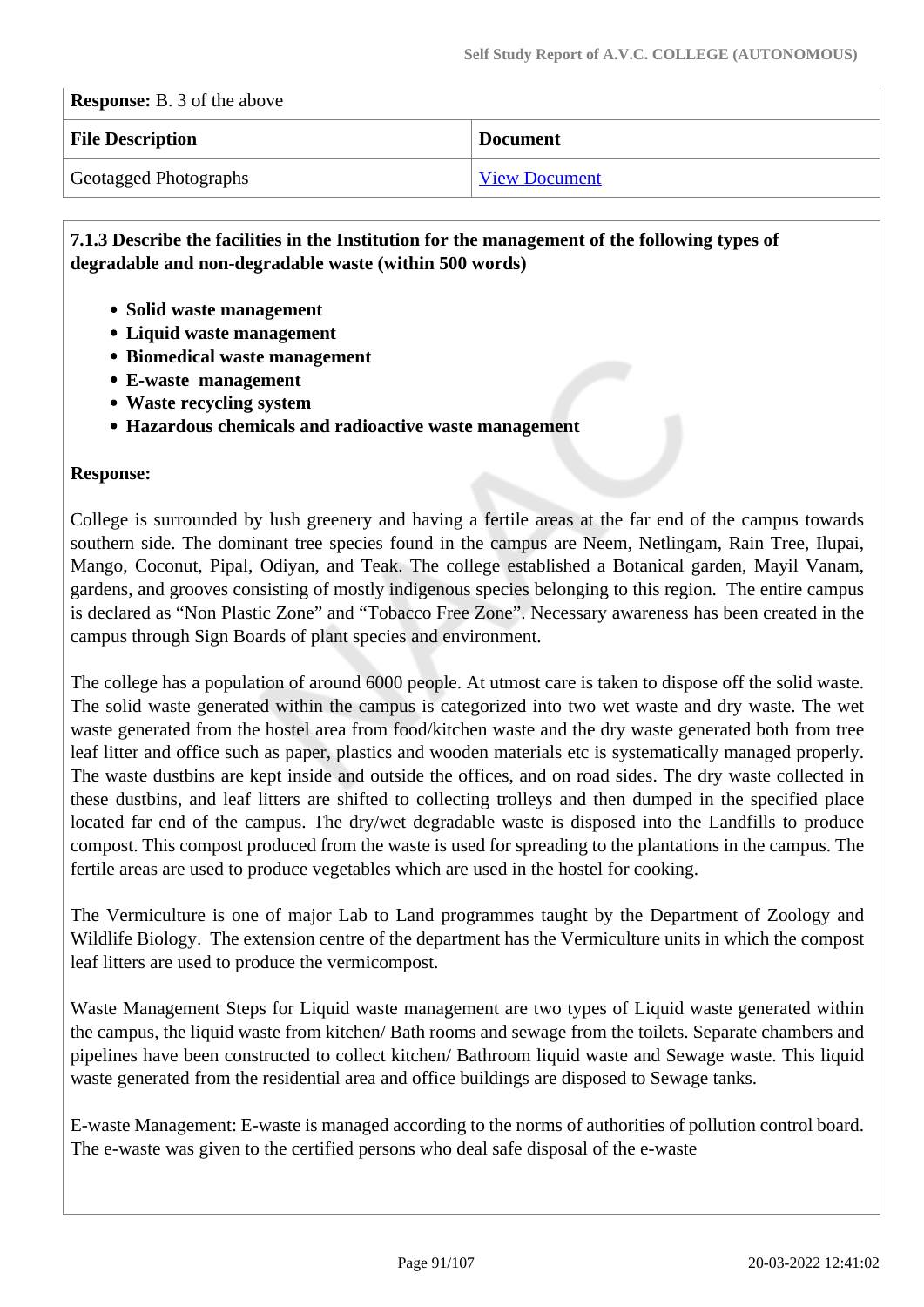| <b>File Description</b>                                                                | <b>Document</b>      |
|----------------------------------------------------------------------------------------|----------------------|
| Relevant documents like agreements/MoUs with<br>Government and other approved agencies | <b>View Document</b> |

| 7.1.4 Water conservation facilities available in the Institution:    |                 |  |
|----------------------------------------------------------------------|-----------------|--|
| 1. Rain water harvesting<br>2. Borewell /Open well recharge          |                 |  |
| 3. Construction of tanks and bunds                                   |                 |  |
| 4. Waste water recycling                                             |                 |  |
| 5. Maintenance of water bodies and distribution system in the campus |                 |  |
| <b>Response:</b> B. 3 of the above                                   |                 |  |
|                                                                      |                 |  |
| <b>File Description</b>                                              | <b>Document</b> |  |

| 7.1.5 Green campus initiatives include:                                                                                                                                                                |                      |
|--------------------------------------------------------------------------------------------------------------------------------------------------------------------------------------------------------|----------------------|
| <b>1. Restricted entry of automobiles</b><br>2. Use of Bicycles/ Battery powered vehicles<br>3. Pedestrian Friendly pathways<br><b>4. Ban on use of Plastic</b><br>5.landscaping with trees and plants |                      |
| <b>Response:</b> Any 4 or All of the above                                                                                                                                                             |                      |
| <b>File Description</b>                                                                                                                                                                                | <b>Document</b>      |
| Geotagged photos / videos of the facilities                                                                                                                                                            | <b>View Document</b> |

 **7.1.6 Quality audits on environment and energy are regularly undertaken by the Institution and any awards received for such green campus initiatives:**

**1.Green audit 2.Energy audit 3.Environment audit 4.Clean and green campus recognitions / awards 5.Beyond the campus environmental promotion activities** 

**Response:** A. Any 4 or all of the above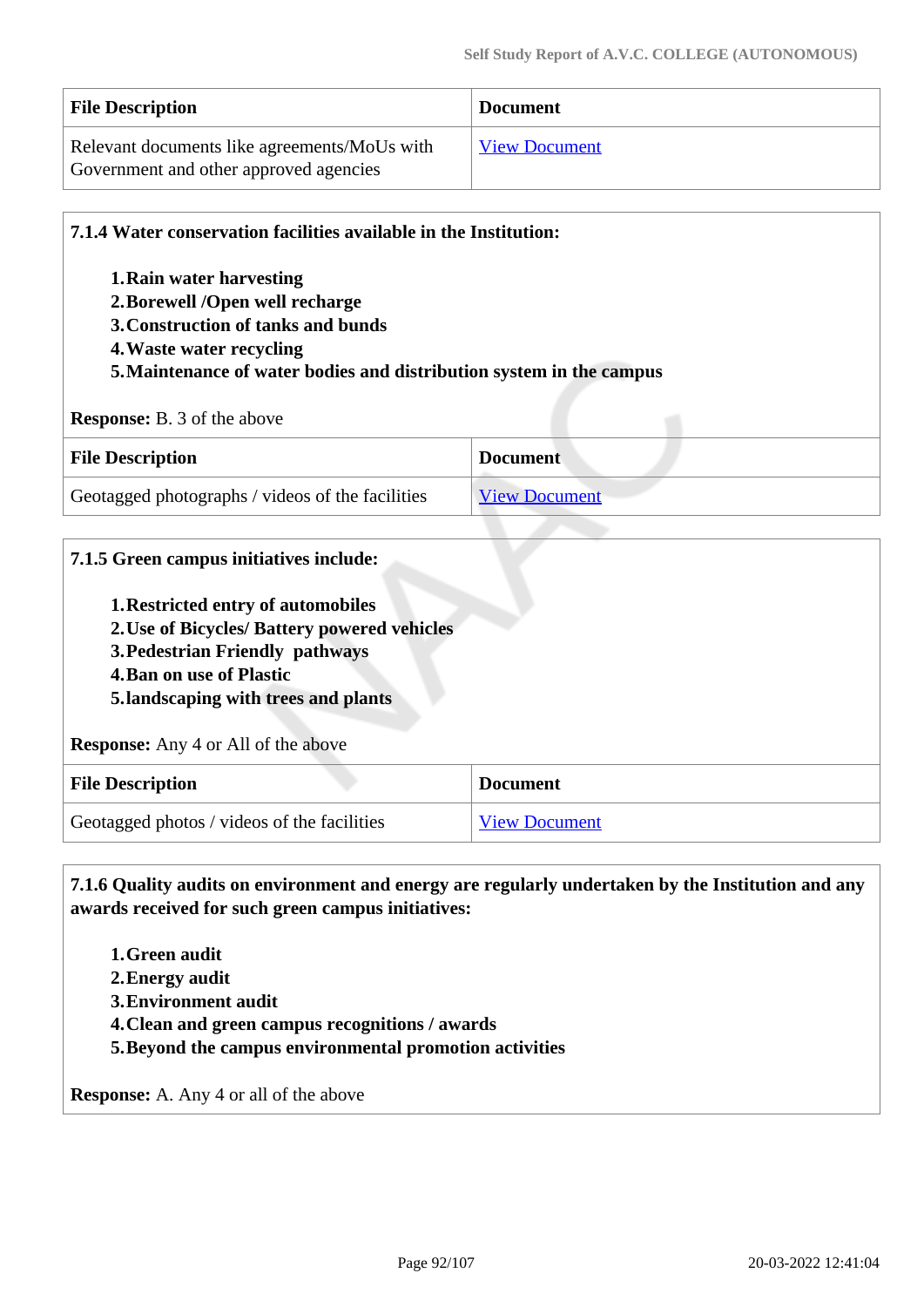| <b>File Description</b>                                                      | <b>Document</b>      |
|------------------------------------------------------------------------------|----------------------|
| Reports on environment and energy audits<br>submitted by the auditing agency | <b>View Document</b> |
| Certification by the auditing agency                                         | <b>View Document</b> |
| Certificates of the awards received                                          | <b>View Document</b> |
| Any other relevant information                                               | <b>View Document</b> |

#### **7.1.7 The Institution has disabled-friendly, barrier free environment**

- **1.Built environment with ramps/lifts for easy access to classrooms.**
- **2.Divyangjan friendly washrooms**
- **3.Signage including tactile path, lights, display boards and signposts**
- **4.Assistive technology and facilities for Divyangjan accessible website, screen-reading software, mechanized equipment**
- **5.Provision for enquiry and information : Human assistance, reader, scribe, soft copies of reading material, screen reading**

**Response:** A. Any 4 or all of the above

| <b>File Description</b>                                                     | <b>Document</b>      |
|-----------------------------------------------------------------------------|----------------------|
| Policy documents and information brochures on the<br>support to be provided | <b>View Document</b> |
| Details of the Software procured for providing the<br>assistance            | <b>View Document</b> |
| Any other relevant information                                              | <b>View Document</b> |

### **7.1.8 Describe the Institutional efforts/initiatives in providing an inclusive environment i.e., tolerance and harmony towards cultural, regional, linguistic, communal socioeconomic and other diversities (within 500 words).**

#### **Response:**

College is undertaking various initiatives in the form of celebration of days of Eminent personalities National Festivals, NSS, YRC and other such activities to provide for an inclusive environment by bringing students and teachers with diverse background on single platform for creating inclusive environment. These functions help in developing tolerance harmony towards culture, region and linguistics and also communal social economics and other diversities.

The subject Human Values and Ethics and Gender studies are made mandatory to all UG students across disciplines. Convocation ceremony is conducted every year, where the convocation address is delivered to inspire and motivate the students for future journey.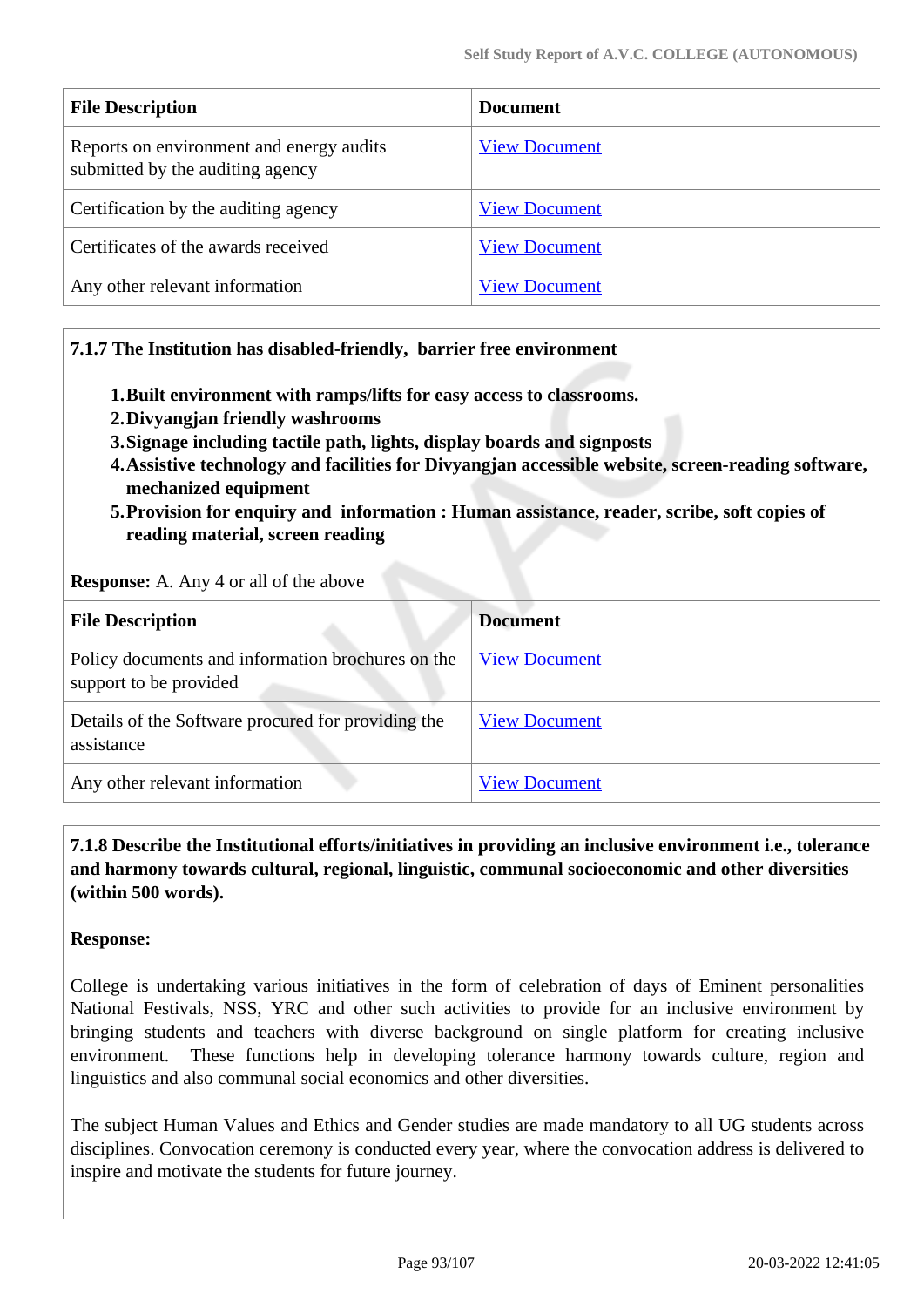Two important national celebrations, Republic Day and Independent Day are celebrated every year in a grand manner. The flag hoisting is done with NCC prade followed by adventure activities. The Fine Arts students perform 2 hours cultural activities which portrait the national integration, patriotism, etc and enhance the harmony.

All teaching, non teaching staff and students participate for the cause of nation. Faculty and students take pledge to preserve unity, integrity and security of nation on Constitution day. The inspiring speeches are delivered. World Mother Tongue day is organized and celebrated with the assistance of Department of Tamil and in which students from different states i.e. vernacular languages are invited to talk about their language in their language. These practices kindle the curiosity among the students to learn new languages.

Samathuva Pongal (Pongal festival) is celebrated every year by playing traditional instruments in indigenous way. The Fine Arts students perform various dances and songs representing different parts of India and at times around the globe. As this part of Tamil Nadu has agricultural domination as profession for people. Therefore, this festival gets special significance and all the religious students involve in different activities and harmony with peers of different culture, community and socio-economic backgrounds.

International YOGA day is celebrated every year. The students are given YOGA training and special meetings are arranged by different departments.

Whenever there is a natural disaster and at times frequent in this coastal area, students volunteers to extend the helping hand to the affected people.

The 13 NCC cadets and Lt officer of our college immediately took the community services as soon as the COVID-19 Lockdown came bravely during April 2020 and extended their intensive community service along with police departments. During the services they created an awareness about the virus, spread, and preventive measures. The service extended by them brought great appreciation to the college. The Lt Officer's systematic and meticulous work in this pandemic period along with his team brought Best Office award to him. Furthermore, the NCC cadets along with Chamber of Commerce distributed the CORONA awareness pamphlet in the Mayiladuthurai Town.

| <b>File Description</b>                                                                                                                | <b>Document</b>      |
|----------------------------------------------------------------------------------------------------------------------------------------|----------------------|
| Supporting documents on the information provided<br>(as reflected in the administrative and academic<br>activities of the Institution) | <b>View Document</b> |

 **7.1.9 Sensitization of students and employees of the Institution to the constitutional obligations: values, rights, duties and responsibilities of citizens (within 500 words).**

#### **Response:**

Every citizen of a country is an individual recognized under the custom or law as being a legal member of a sovereign nation or allegiance to a government in exchange for its protection, whether at home or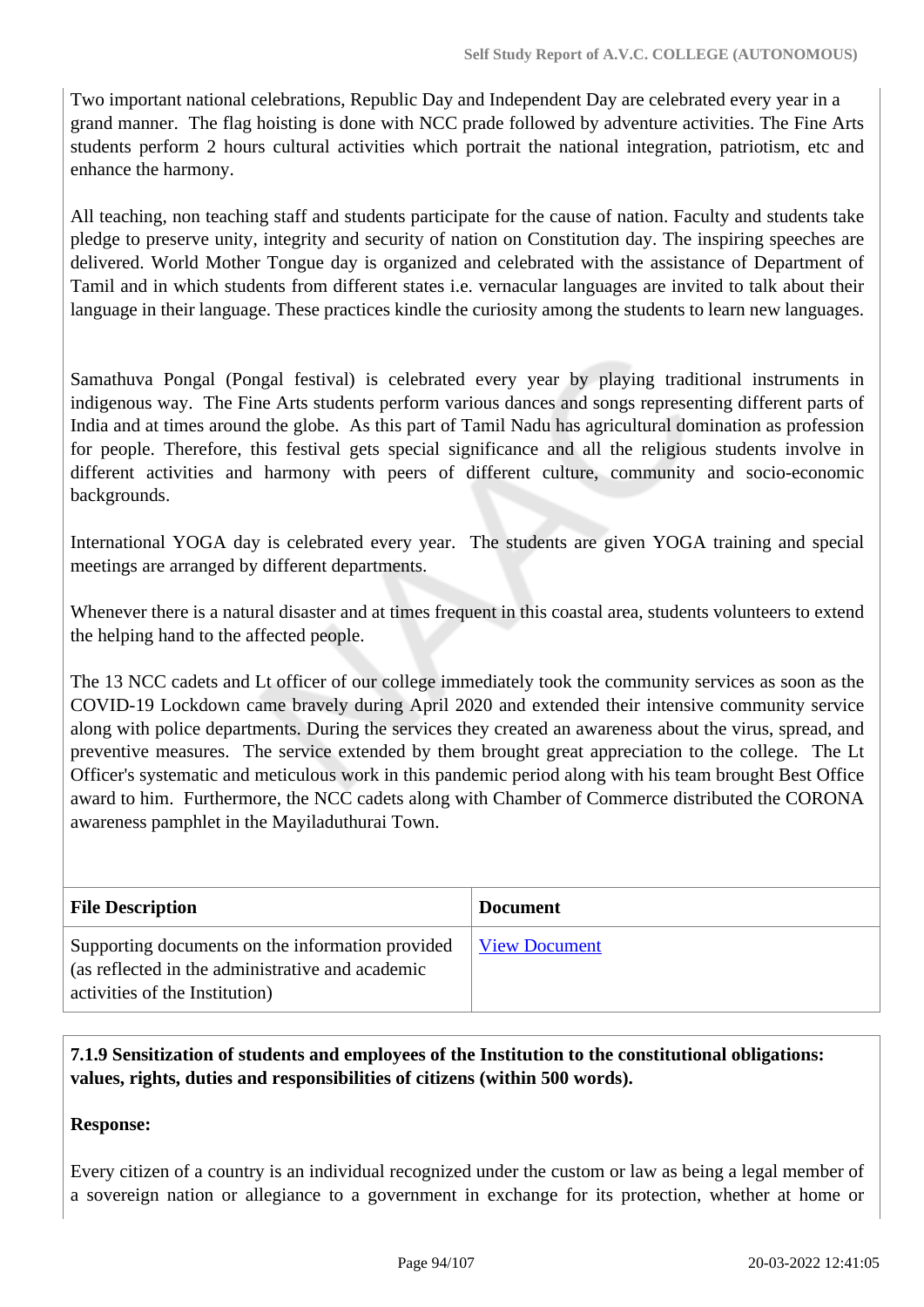abroad. We are all citizens of our country and retain several rights and responsibilities towards our community, state, and country.

The institution plans and organizes appropriate activities to increase consciousness about national identities and symbols; Fundamental Duties and Rights of Indian Citizens and other constitutional obligations. Our constitution provides for human values, equality, social justice, human rights and freedom, rule of law, equity and respect and superiority of constitution in the national life.

Our College carries out various events to sensitize students and employees to the constitutional obligation: Values, Rights, Duties and Responsibilities of the citizens.

Constitution day is celebrated sensitizing students about the constitution of India and creating awareness about practicing social harmony. Faculty members and students take pledge on Rashtriya Ekta Diwas to preserve unity, integrity and security of the nation.

Every year, Republic on 26th January and Independence Day on 15th August are celebrated to highlight struggle for freedom and importance of Indian Constitution. During the occasion several cultural events for students and staff are organized. Active participation of students and staff is ensured to promote harmony as we are all the citizens of India.

PEKAK and NSS students create awareness about the responsibilities of citizens in protecting environment during their village camps.

 Wildlife Week is celebrated every year during October by conducting various competitions for school and college students pertaining to the theme of common men's responsibilities in Wildlife and Environmental Conservation for creating awareness.

 In the form of "Street Play", Fine Arts students organized awareness programme on the "Save Water Save Life" campaign to the people in and around Mayiladuthurai.

 Students/faculty take pledge to protect and promote the rights of women. Women empowerment activities, special lectures, awareness camps, street plays and rallies are organized to promote awareness among students and local public.

To make the students realize the contribution of great leaders in constructing modern India, the birth anniversary of Mahatma Gandhi, Dr. B. R. Ambedkar Dr. A. P. J. Abdul Kalam, Dr. S. Radhakrishnan etc., are celebrated.

Several social awareness programmes like Right to Vote, Awareness of Eye donation, Rally on Voters Awareness, Blood Donation Camp, Clean India Awareness Programme, Environmental Awareness rally etc have been organized.

During natural calamities and on national social causes donations are collected by the student volunteers and relief works are undertaken by the students under the supervision of faculty members donations was collected for Kerala Flood Relief Work, Thane & Gaja Cyclone Post Relief support activities and donation with service rendered to Maha Iswar School for disability students etc.

College also organizes activities for linguistic harmony like celebrating International Mother Tongue Day.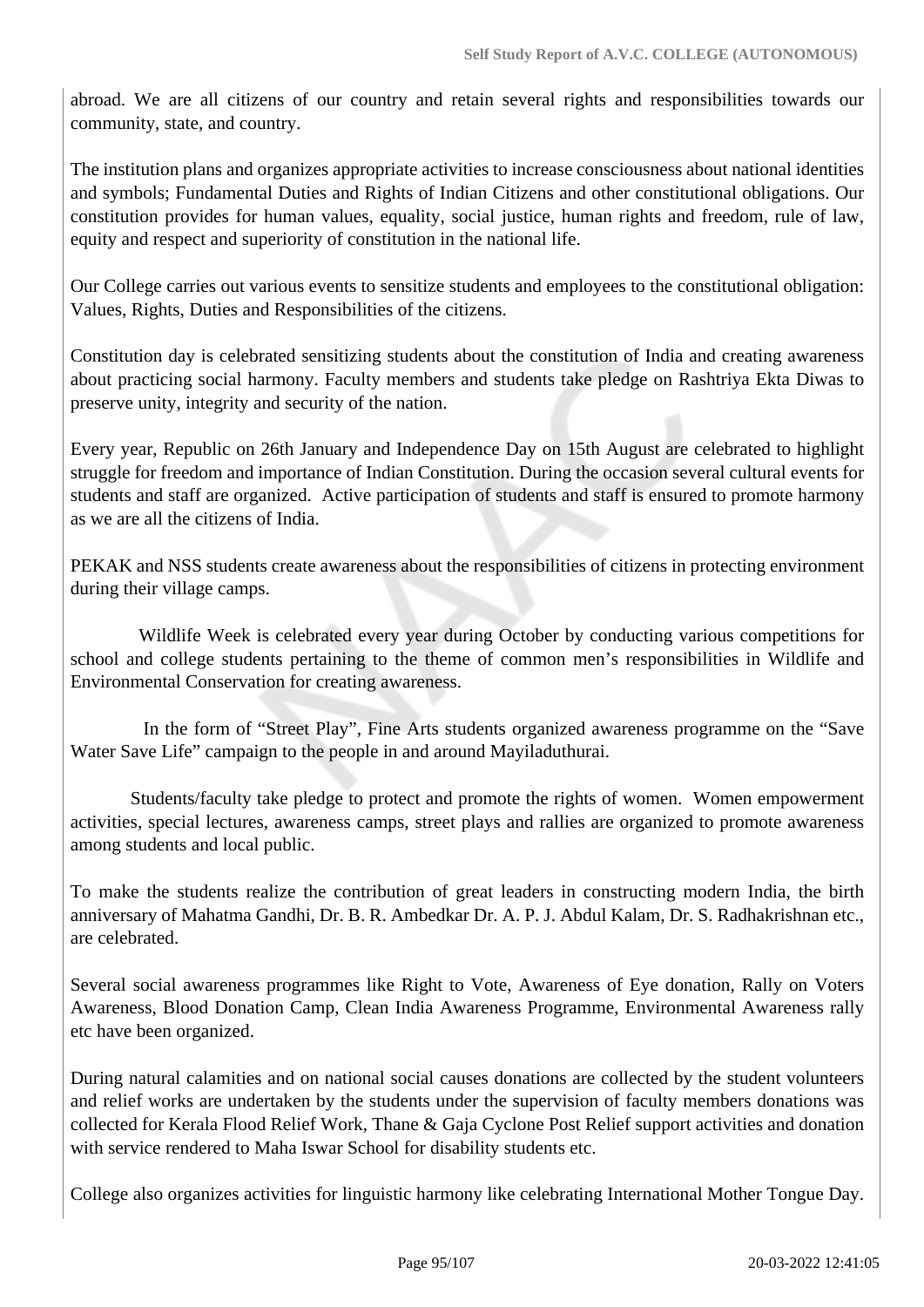College celebrates religious festivals including Pongal Day, Saraswati Puja etc. giving spiritual sense to the students/faculty of the Institute.

| <b>File Description</b>                                                                                      | <b>Document</b>      |
|--------------------------------------------------------------------------------------------------------------|----------------------|
| • Details of activities that inculcate values;<br>necessary to render students in to responsible<br>citizens | <b>View Document</b> |

 **7.1.10 The Institution has a prescribed code of conduct for students, teachers, administrators and other staff and conducts periodic programmes in this regard.** 

- **1.The Code of Conduct is displayed on the website**
- **2.There is a committee to monitor adherence to the Code of Conduct**
- **3.Institution organizes professional ethics programmes for students, teachers, administrators and other staff**
- **4.Annual awareness programmes on Code of Conduct are organized**

#### **Response:** B. 3 of the above

| <b>File Description</b>                                                                                                                                                                       | <b>Document</b>      |
|-----------------------------------------------------------------------------------------------------------------------------------------------------------------------------------------------|----------------------|
| Details of the monitoring committee composition<br>and minutes of the committee meeting, number of<br>programmes organized, reports on the various<br>programs etc., in support of the claims | <b>View Document</b> |
| Code of ethics policy document                                                                                                                                                                | <b>View Document</b> |

# **7.1.11 Institution celebrates / organizes national and international commemorative days, events and festivals (within 500 words).**

#### **Response:**

National and International commemorative days, events and festivals are celebrated in our college with a view to educate the students and the general public on issues of concern, to address global problems, and to celebrate and highlight the achievements of humanity and to honour their service and contributions to the society.

College celebrates the Republic Day on 26th January and the Independence Day on 15th August of every year in commemoration of constitution formation and declaration of independence from the clutches of British colonialism respectively. In celebrating these days, events to promote national integrity like flag hoisting ceremonies, NCC & NSS parades and cultural events are organised. NCC cadets, NSS volunteers, Students and Staff members actively involve in the celebrations.

A.V.C. College pays its respect to Mohandas Karamchand Gandhi, by celebrating Gandhi Jayanthi every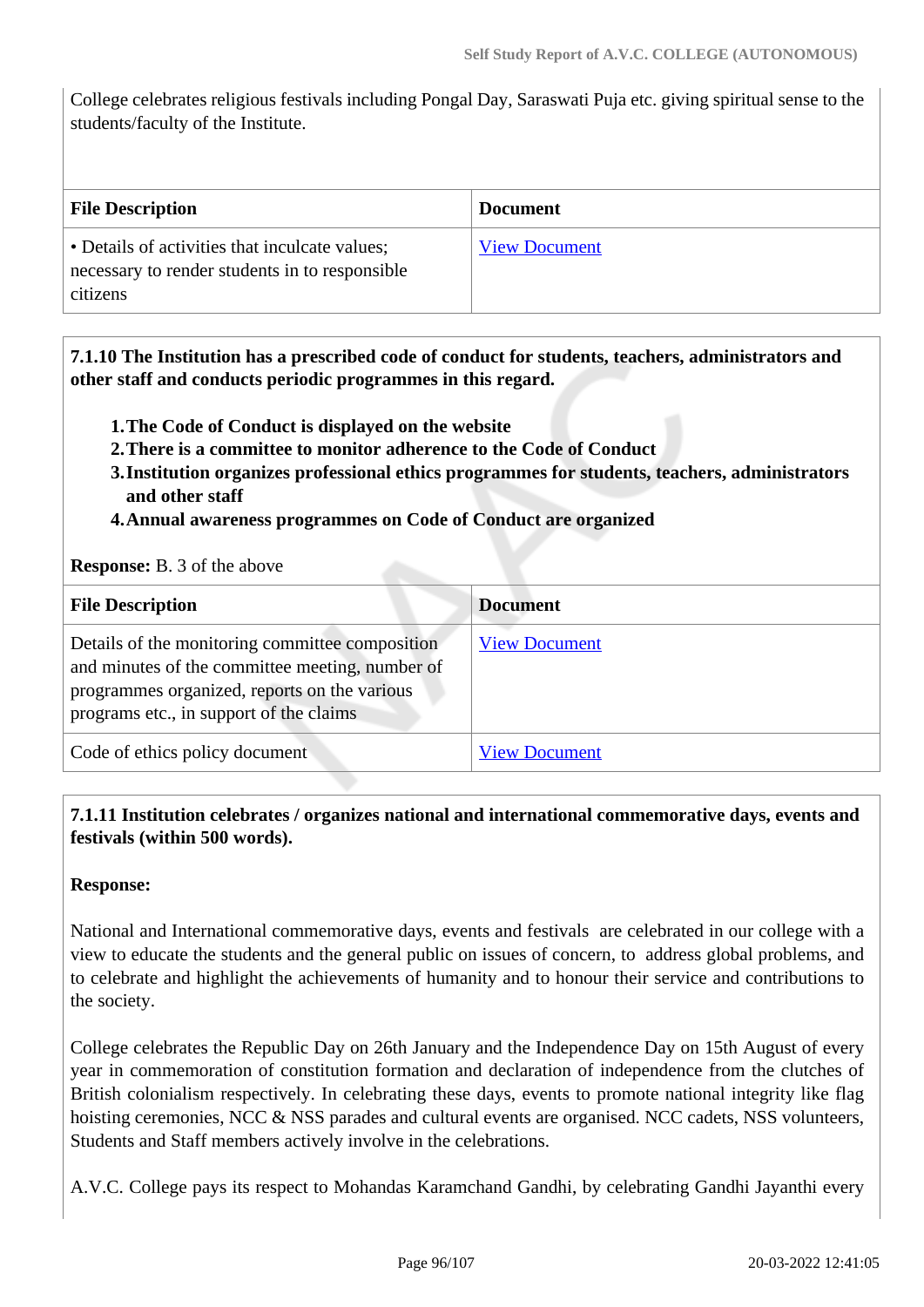year on 2nd October in front of the statue in the campus with a view to spread Gandhian philosophy ideologies of truth and non-violence among the student community.

Teachers' Day is celebrated on September 5 every year in commemoration of the birth anniversary of Dr Sarvepalli Radhakrishnan to acknowledge the efforts of teachers in promoting education.

World Students' Day is celebrated on 15 October, which is the birth anniversary of former president of India Dr. APJ Abdul Kalam.

In order to motivate young voters to take part in political process, National voters' day is celebrated on January 25 every year. A special rally is organised in adopted villages every year to spread awareness about casting their vote. During the rally, the students distribute pamphlets among residents for effective participation in the electoral process.

World AIDS Day is observed every year on 2nd December with a view to create awareness about the AIDS pandemic. College organises a special AIDS awareness rally at Mannampandal to mark the World AIDS Day. The rally participants hold placards portraying slogans on aids awareness and importance of hygiene among villagers.

Samathuva pongal vizha is celebrated every year in our college to display the religious harmony. Students, Faculties, and Non-teaching staff of our college and people in Mannampandal Village of all religions devotedly take part in the festival of harvest. The fine arts students of our college present Tamil traditional based dance and other folk performances in the Samathuva Pongal Vizha. The event highlights the great cultural heritage of the state of Tamilnadu in general and of this agricultural region in particular.

To honour the freedom fighters, many buildings in the college campus are named after them viz., Nehru Block, Subash Chandra Bose Block, V.O.C. Black, Sardar Patal Block, Kamarajar Block, Radhankrishnan Block, and their portraits are placed in the entrance of the blocks and on their birth and death anniversary garlanded to mark the respect.

 Our college paid its respect to martyred 40 CRPF personnel killed in a terror attack in Pulwama who sacrificed their lives to protect and serve the nation. The NCC cadets collect money from peers and teachers for the Flag day by explaining the significances.

| <b>File Description</b>                                                               | <b>Document</b>      |
|---------------------------------------------------------------------------------------|----------------------|
| Geotagged photographs of some of the events                                           | <b>View Document</b> |
| Any other relevant information                                                        | <b>View Document</b> |
| Annual report of the celebrations and<br>commemorative events for the last five years | <b>View Document</b> |

# **7.2 Best Practices**

 **7.2.1 Describe two best practices successfully implemented by the Institution as per NAAC format provided in the Manual.**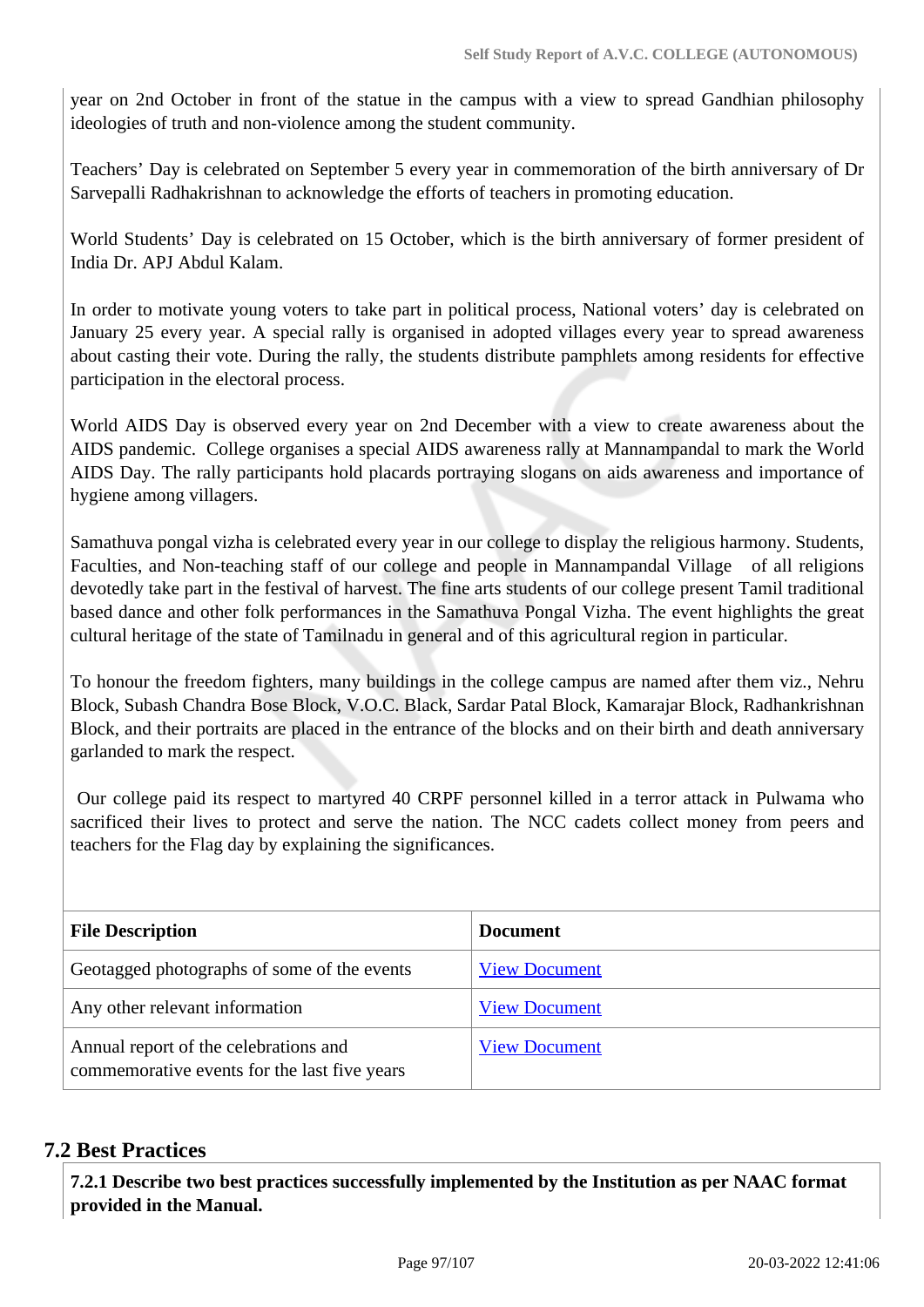# **Response:**

# **Title 1: Sharpening the Employability Skills and Enhancing the Placement Opportunities**

**Goal:** Many students are capable of working hard and scoring high marks in their subject with excellent grades, but lack employability skill due to inadequate practical knowledge, lack of exposure and inhibition to talk. Many of the students do not understand their potential as they lack exposure. The students should get adequate time and expertise to understand different types of soft-skills. Whenever there were campus interviews, the number of students taking effort to attend the same was low due to lack of confidence and ignorance. Hence, the main purpose is to sharpen the soft skills of individuals to perform well in interviews for increasing the placement opportunities. Furthermore, make the students to understand their potentials, capabilities, and to enhance their self esteem.

**Processes: The** first two years they get to know about the soft-skills by attending guest lectures, seminars, and from the curriculum. Although they have basic idea of soft-skills, they are not groomed well within the class hours in these skills. The students of final years are asked to take soft-skill training as they finish the course and look for jobs. Variety of activities are undertaken in the course which makes students to understand different types of employability skills such as communication skill, team building, cooperation, leadership, supporting and taking responsibility.

**Practice:** Students are asked to enrol in intensive soft-skill training courses for 4-5 days. Nearly 15-20 different resource persons cover different aspects of soft-skill training across the course. Resource persons expose the students to experimental learning with intensive interactions. The course teachers make every individual student to talk as many as peers as possible in the training. Learning by doing makes students to understand all aspects of soft skill.

**Evidence:** The first day the students keep quiet and did not interact with the course teachers. Within a day most of the students came out of their shell to interact and explore with course teachers and other peers. After completing the course they take lots of efforts to attend interviews to get placements. Students develop confidence and take effort to attend all campus placement interviews. Success or performance satisfaction in one interview boosts students' self reliance tremendously. Participation in this course instils healthy competitions among students and makes them to interact intensively. Conduction of this course before interview makes them to get placement in campus interviews.

**Problem faced:** Time for conducting training is extremely restricted and students are stressful during working days. Financial constraints become significant for many economically backward and particularly first generation graduates. Course timing causes inconvenience to part-time job holders.

**Resource required:** To reduce financial constraints and to make students attend training, it is essential to get funding from CSR and support from potential firms. Students need to stay long hours during course time. Majority of the students are economically deprived and first generation graduates and unable to pay the money for such intensive training. To reduce the financial constrain and to make all the final year students to attend the training, the CSR support from Barclays Bank and CSI, Mayiladuthurai was obtained. Also the soft skills course was conducted the whole day for the final year students which disturbed the part-time job holders for attending the job.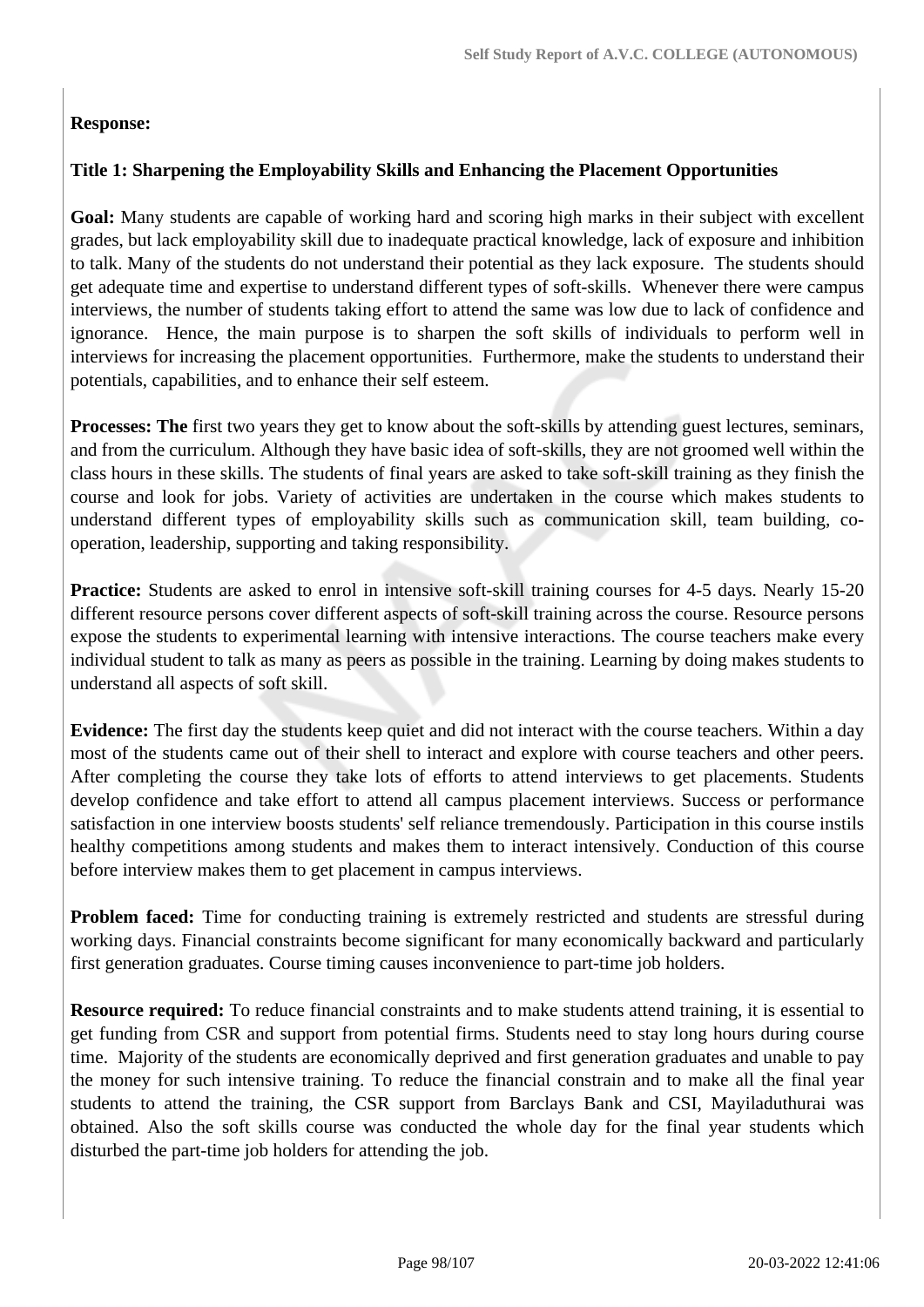#### **Title 2: Promoting Social Responsibility and Character Building of the Students**

**Goal:** Primary goal is to inculcate among students desire to serve to the community and shape and sharpen their characters. Students are from different levels of economic and social status from rural areas. Although the parents are economically weaker, parents keep their wards in comfort making them to unaware of shortcomings. As they provide everything readily to them with lots of sufferings without showing to them which make them to feel taken for granted. Therefore, they do not care and inculcate many of the good habits such as care for others, co-operate with peers, thinks selfishly, demand the parents, etc. Students should understand their social responsibilities to serve community which is deprived of even basic requirements.

**Processes:** Students are asked to enrol in any one of the service organizations as Part-V activity. This is mandatory activity for getting the degree. This makes them to understand the purpose and necessity of social service and ways of providing service to community. Students are made to visit adopted villages and understand lifestyle and socio-economic status of the people.

**Practice:** Students are asked to attend many day camps and understand services which villagers require. At times they are asked to conduct the survey in the adopted villages which make them to interact with different age groups, sexes, mental set-up people, etc., Based on requirements of village people, students are asked to make priority based plans and execute community services.

**Evidence:** Students planted saplings along with village people nearer to their dwellings and made them to look after sapling. Students assessed status of villagers and found possible supports they could get from the Government schemes, loans, etc. They conducted awareness rally, distributed pamphlets and had discussions with villagers. There are students who leant new things from that village and people used to share the experience with other peers of the college. Although many students are from village, still they find variations in culture and slangs which created curiosity to them to learn.

**Problem faced:** Most of the villagers go for agricultural based works and hence planning and fixing the time with them is one of the biggest difficulties. Time for service is inadequate. Availability of village people without prior information curtails contact hours and continuous processing and monitoring.

**Resource required:** Financial support from host institution is restricted. Logistic/travel support to villages is another constraint.

| <b>File Description</b>                      | <b>Document</b>      |
|----------------------------------------------|----------------------|
| Best practices in the Institutional web site | <b>View Document</b> |

#### **7.3 Institutional Distinctiveness**

 **7.3.1 Portray the performance of the Institution in one area distinctive to its priority and thrust within 1000 words**

**Response:**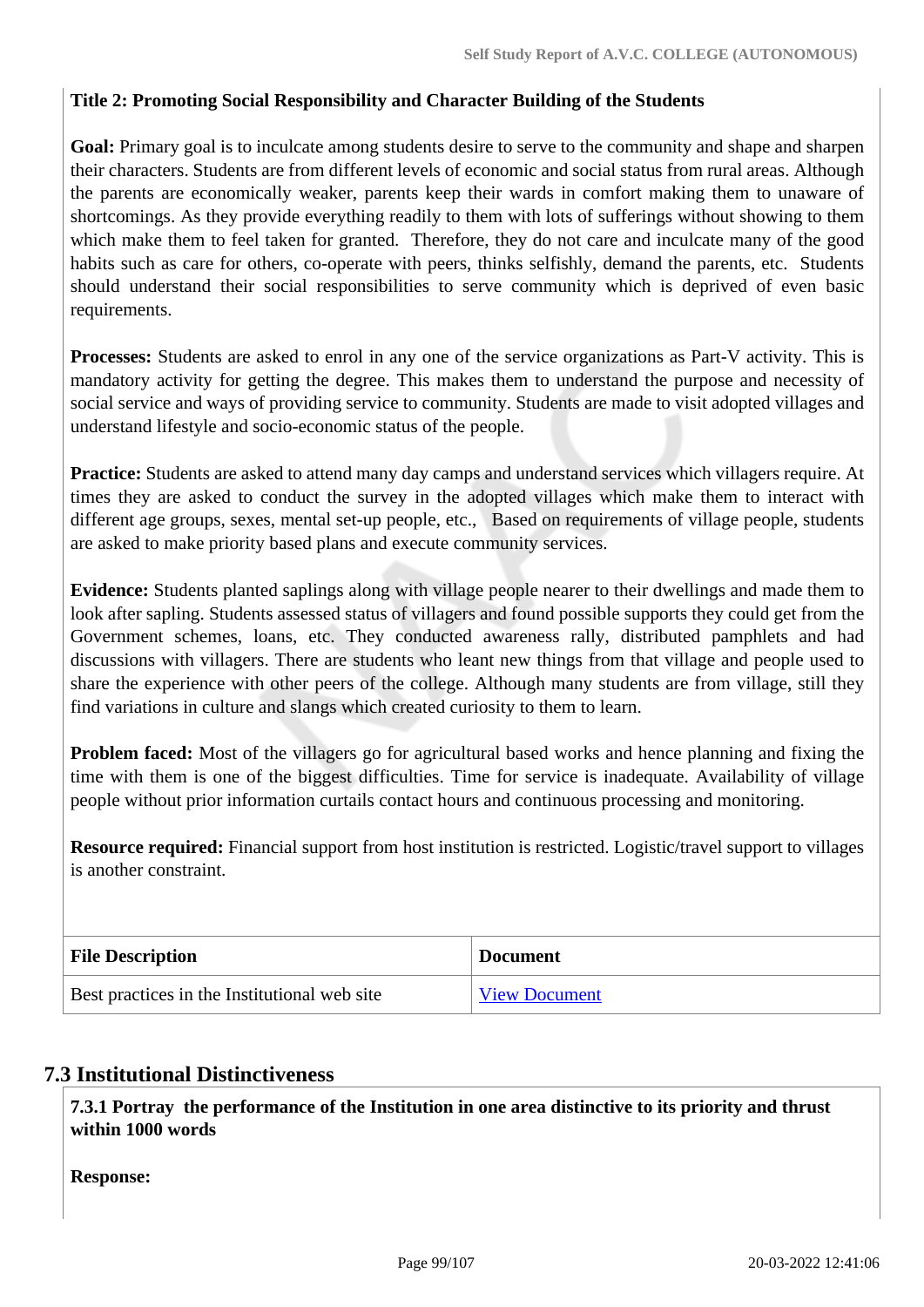#### **Empowering the Downtrodden, and Women Society Through Holistic Education**

Two hundred years old Anbanathapuram Vahaira Charities (A.V.C.), started A.V.C. College on 5-7-955 at the Municipal Elementary School building in Dr. Varadachariar Park, Mayiladuturai with student strength of 120, in the first year of intermediate class which was affiliated with Madras University, now grown to have 4964 students with 16 different departments offering 49 programmes affiliated to Bharathidasan University, located in a beautiful 54 acre site at Mannampandal.

Glorious vision of the college '**As a citadel of higher learning offering quality education to downtrodden people**' paves admission for students from all sections of the society and provides holistic education. One of the missions 'Orienting education to uplift rural youth' ultimately enhance the quality of life of agriculturists in the Cauvery ethnic region and fishermen of coastal areas of this region and helps in eradicating poverty.

Post Graduate Programme was started in 1970 and subsequently one of the other missions **'Empowering women by enhancing their literacy and employability**' made the College to start the Evening Section for women students in 1984.

More than six decades old College provides excellent ambiance for teaching and learning with wonderful facilities to educate 60% first generation graduates, empower 56% of women, and uplift 70% of socially backward students. Among the 4964 students more than 25% are SC and ST students. Over the years the college gave education to boys who hail from economically and socially weaker sections. Subsequently, started to empower the women over 35 years. Now offers 14 research programmes which produce several scholars and experts in this area and across the country.

Every year around 1500 student are admitted in several UG and PG courses with extremely low fees, after the admission, the female mentor obtain the details from the students and asses the academic and other needs of these students and initiates appropriate measures. The financial initiatives include the provision of scholarships and other concessions provided to all deserving students from the disadvantaged sections. The college arranged to get a sum of Rs.45,98,9473 for 6143 beneficiaries from Government, Rs. 3296248 for 701 beneficiaries from the management and Rs. 118860 for 23 beneficiaries during the assessment period. In addition, the eligible students are forwarded for farmers scholarship and first generation scholarship. Till date, 224 endowments were established by various well wishers and philanthropists for cash prizes and awards and some of them are specific to girls students and majority of them to the poor background students. Exclusively 70% in evening sesssion and 30% in day college seats are given to girls.

Students facing difficulties for performing well in academic endeavours are provided special assistance in the form of

**Mentoring:** Monitors the progress of the students based on the performances in the CIA components

**Remedial Classes:** Based on the performance of the students in the odd semester, the students are shortlisted for remedial classes in core and allied courses

**Counselling:** Students suffering from emotional distress and cultural shock are given necessary counselling and support through a psychological counsellor

The talented students are given opportunities to take part in different curricular program to excel well in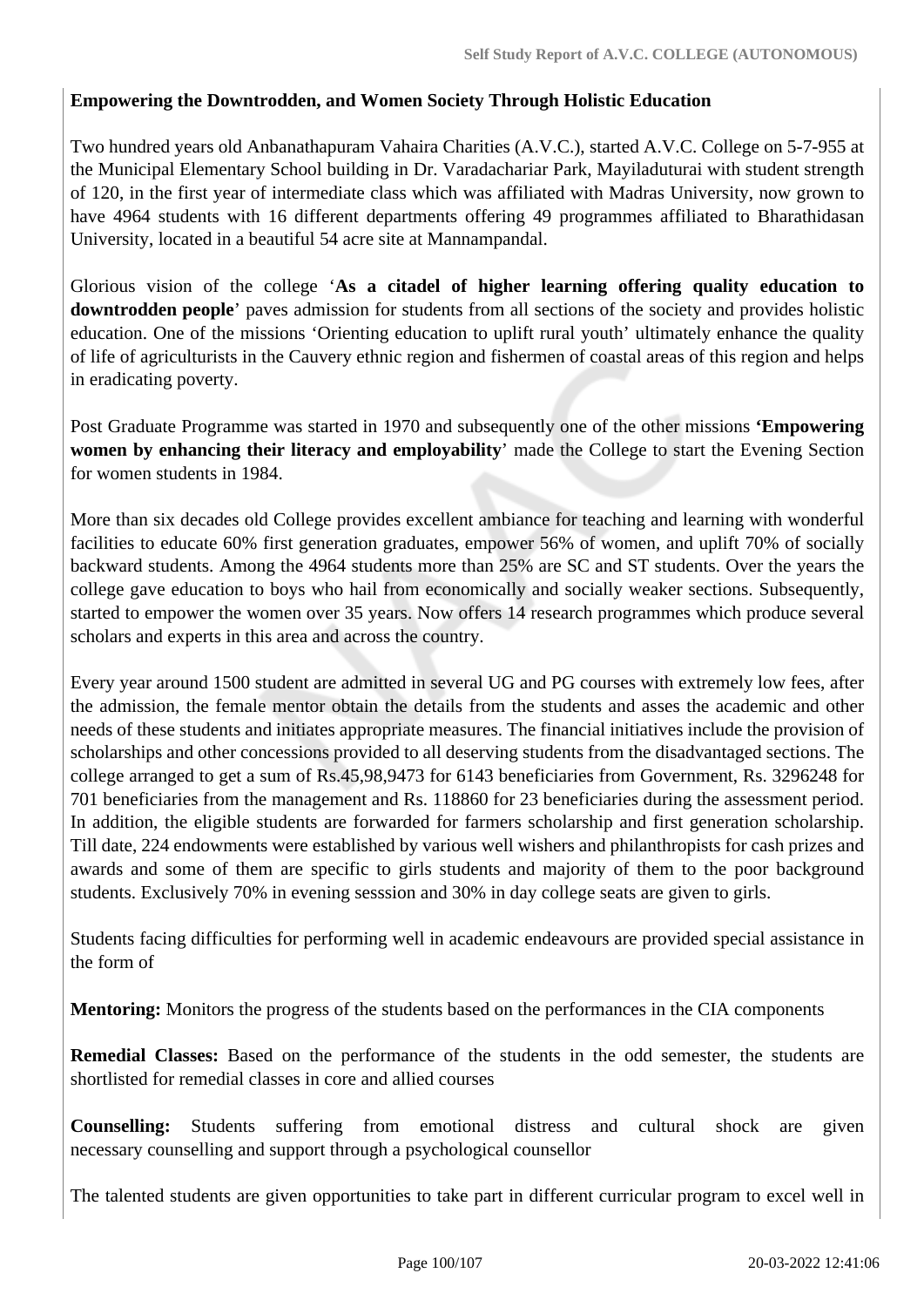their area. In addition the department societies and forums offer ample opportunities to sharpen their skills and talents to enhance the career. Internal Compliance Committee and Equal Opportunity Cell deal their grevences instantaneouly and they get placements through campus interview. The state of art library with longer opening hours (8.00 am to 6.00 pm) with free internet facilities gives wonderful opportunity to learn the subject and additional readings.

The sports skill students are given opportunities to develop the skill to achieve the goals. The students with fine arts skill are groomed by the Fine Arts Association. So, the students would certainly identify their potential and enrich their unique skill or multitasking skills for developing the career.

Initially the enrolment of girls was very low. The parents are so reluctant to send the girls as they are first generation graduates, the college took extensive initiative to operate college buses exclusively for the girls to nock and corners of the villages where even government buses were not operated. The boys college became co-education college and now has 58% of female students which is remarkable change. Now college operates 22 buses exclusively for girls with nominal charges make the parents confident for safety and confident. The college made true the statement "If daughter educated it is equivalent to an educational institution" which became reality. Within the four years of time 107 university ranks obtained out of which 85 (79%) were girls and in which 15 girls (gold, silver, and third rank) got first three ranks which is overwhelming performance by the girls.

On the other hand, they also achieved equally outstandingly well in co-curricular and extracurricular activities as well. More than 150 girls participated intra university level and 450 intercollegiate competitions and brought laurels to the institution and some of them became professional artist. One of the students has been invited as guest performer for classical dance for university and also to Singapore to give guest performance.

In addition in this period, two students Ms.K.Charmuthi got Gold Medal in Handball competition held at Nepal, and Ms.M.Vishnu Sri participated in the beach volley-ball at Italy and 45 students achieved National level medals in various games and additionally another 20 players reached at state level and 175 players won different medals in the intercollegiate level. Ms.Abinaya represented in the Tamil Nadu Volley-ball team. Out of these students till date 13 students completed the degree got appointment in Railway and Police departments.

Further, there are several girls and deprived students flourished well in their walk of life and achieved many things and brought laurels to the college and changed the quality of their parents life.

So, we believe that we perform well towards our vision "As a citadel of higher learning offering quality education to downtrodden people" and reaching the mission "Orienting education to uplift rural youth. Empowering women by enhancing their literacy and employability".

| <b>File Description</b>                      | <b>Document</b>      |
|----------------------------------------------|----------------------|
| Any other relevant information               | <b>View Document</b> |
| Any other relevant information               | <b>View Document</b> |
| Appropriate web in the Institutional website | <b>View Document</b> |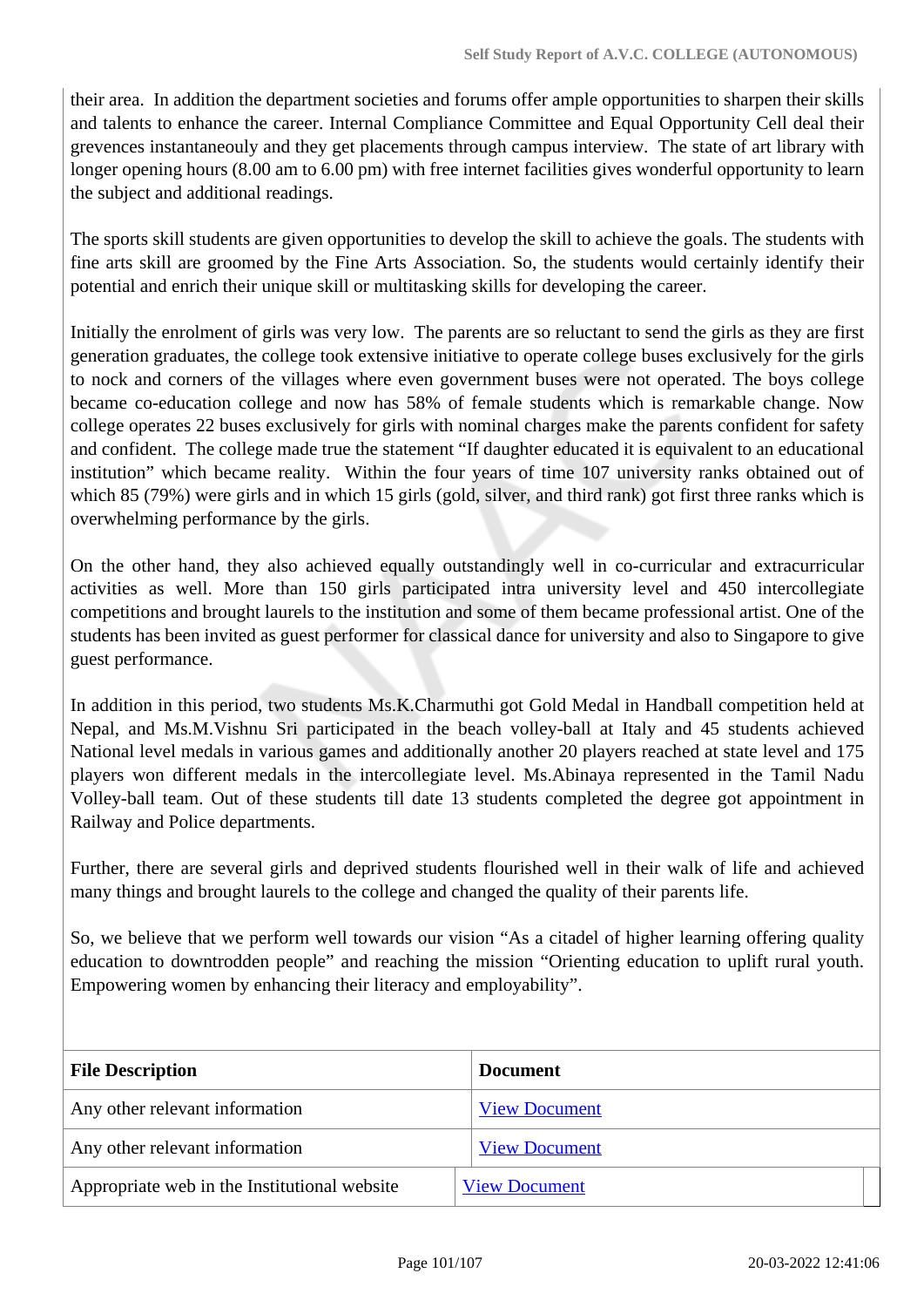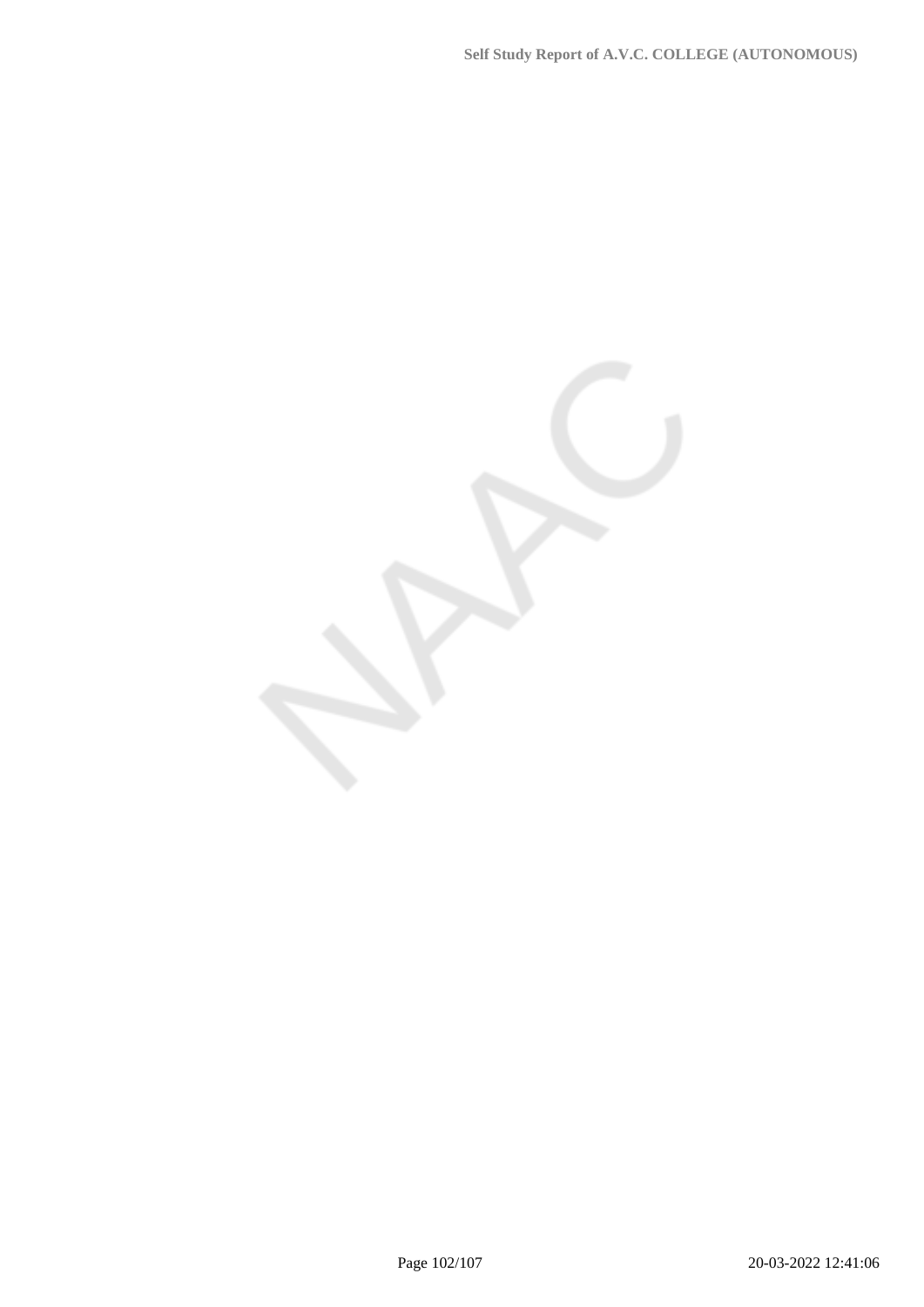# **5. CONCLUSION**

# **Additional Information :**

- All the class rooms and labs with PAS for instructions and circulars and intercom and PAS for all staff rooms.
- Friendly campus for Physically Challenged Students with amenities, facilities and free boarding and lodging for 100% visually impaired students.
- Well recognized Students' Union with office bearers, secretaries/joint secretaries for Department Associations, Fine Arts, and Sports
- Encouraging students by providing representation in academic council, different committees, etc.,
- Encouraging student lead societies, magazines, competitions, events etc., to develop leadership qualities and to cultivate the skills of cooperation, adjustment, tolerance, patience, etc.,
- Attracting students from different districts, states, counties through innovative and affordable course fees, safety and security measures, in addition to quality curriculum and evaluation
- Many program and service organizations as Part V activities to orient the students to understand the social responsibilities and to implement the government schemes such as *Swatch Bharath*,
- Providing opportunities to understand the Lab to Land programmes to explore the possibilities to became entrepreneur

# **Concluding Remarks :**

The college was inaugurated on 29th June 1955 and started functioning from 5th July 1955 at the Municipal Elementary School building in Dr. Varadachariar Park, Mayiladuturai with student strength of 120, in the first year of intermediate class. Now at a beautiful 54 acre greenery area celebrated the diamond jubilee recently and attained "College with potential for Excellence-Phase-II and consistently in the rank band of 101-150 for the last three assessment. The college took serious move towards the vision of the college which gives education for economically and socially weaker section of this area and women empowerment and enhanced the quality of life of families of this area. The college provides opportunity to excel in academic, co-curricular and extracurricular activities depends upon the students taste and desire which attracts students from other states and countries. The autonomy with CBCS system adds ample amount of opportunities for curriculum development which suits with local, regional and global needs. The talented students in sports, fine arts and academic bring laurels through international, national, state level competitions and achievements. The college fulfils its social responsibility through several student service organizations which ultimately produce conscientious citizens. Students extend the community services in the adopted villages and assess the requirements through surveys and connect the needy people with policy makers to get the government sponsored schemes. The teachers amidst teaching conduct international standard research which is obvious through their publications in high impact factor journals and interactions with international scientists. The collaborations with leading institutions avail several opportunities for the students and scholars. The college continuously recap its purpose of existence through its vision, mission and the cherished values.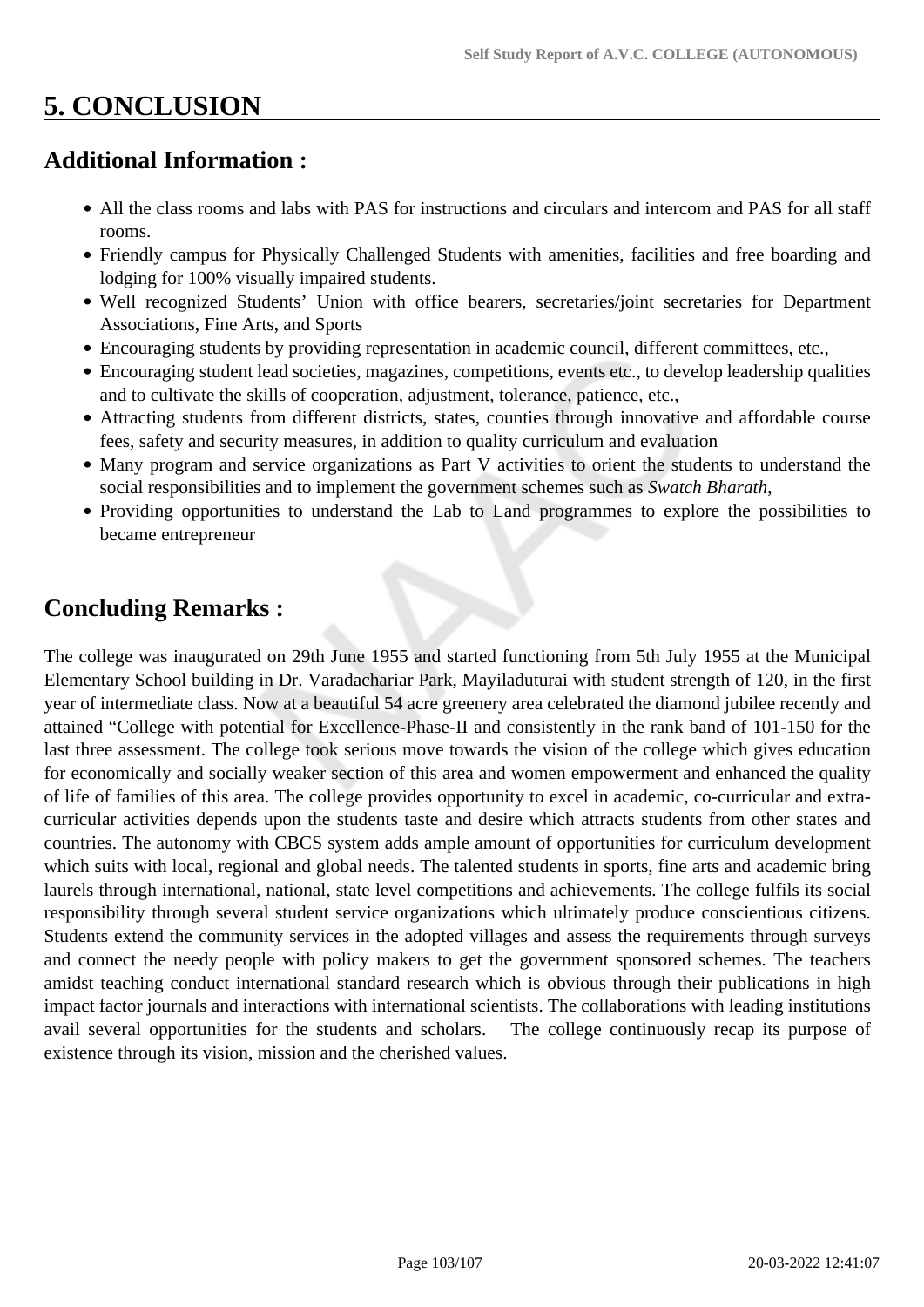# **6.ANNEXURE**

# **1.Metrics Level Deviations**

|       | Metric ID Sub Questions and Answers before and after DVV Verification                                                                                                         |                                       |         |         |         |         |                                                                                              |  |  |
|-------|-------------------------------------------------------------------------------------------------------------------------------------------------------------------------------|---------------------------------------|---------|---------|---------|---------|----------------------------------------------------------------------------------------------|--|--|
| 1.2.2 | Percentage of Programmes in which Choice Based Credit System (CBCS) / elective course                                                                                         |                                       |         |         |         |         |                                                                                              |  |  |
|       | system has been implemented (Data for the latest completed academic year).                                                                                                    |                                       |         |         |         |         |                                                                                              |  |  |
|       | 1.2.2.1. Number of Programmes in which CBCS / Elective course system implemented.<br>Answer before DVV Verification: 49<br>Answer after DVV Verification: 49                  |                                       |         |         |         |         |                                                                                              |  |  |
| 1.4.1 | Structured feedback for design and review of syllabus – semester-wise / year-wise is received<br>from                                                                         |                                       |         |         |         |         |                                                                                              |  |  |
|       | 1) Students, 2) Teachers, 3) Employers,                                                                                                                                       |                                       |         |         |         |         |                                                                                              |  |  |
|       | 4) Alumni                                                                                                                                                                     |                                       |         |         |         |         |                                                                                              |  |  |
|       | Answer before DVV Verification : A. All 4 of the above<br>Answer After DVV Verification: A. All 4 of the above                                                                |                                       |         |         |         |         |                                                                                              |  |  |
| 3.3.2 |                                                                                                                                                                               |                                       |         |         |         |         | Number of workshops/seminars conducted on Research methodology, Intellectual Property        |  |  |
|       |                                                                                                                                                                               |                                       |         |         |         |         | Rights (IPR), entrepreneurship, skill development during the last five years.                |  |  |
|       |                                                                                                                                                                               |                                       |         |         |         |         |                                                                                              |  |  |
|       |                                                                                                                                                                               |                                       |         |         |         |         | 3.3.2.1. Total number of workshops/seminars conducted on Research methodology,               |  |  |
|       |                                                                                                                                                                               | last five years.                      |         |         |         |         | Intellectual Property Rights (IPR), entrepreneurship, skill development year-wise during the |  |  |
|       |                                                                                                                                                                               | Answer before DVV Verification:       |         |         |         |         |                                                                                              |  |  |
|       |                                                                                                                                                                               | 2019-20                               | 2018-19 | 2017-18 | 2016-17 | 2015-16 |                                                                                              |  |  |
|       |                                                                                                                                                                               |                                       |         |         |         |         |                                                                                              |  |  |
|       |                                                                                                                                                                               | 85                                    | 38      | 36      | 30      | 30      |                                                                                              |  |  |
|       | <b>Answer After DVV Verification:</b>                                                                                                                                         |                                       |         |         |         |         |                                                                                              |  |  |
|       |                                                                                                                                                                               | 2019-20                               | 2018-19 | 2017-18 | 2016-17 | 2015-16 |                                                                                              |  |  |
|       |                                                                                                                                                                               | 73                                    | 38      | 36      | 30      | 30      |                                                                                              |  |  |
| 5.2.1 | Average percentage of placement of outgoing students during the last five years                                                                                               |                                       |         |         |         |         |                                                                                              |  |  |
|       |                                                                                                                                                                               |                                       |         |         |         |         |                                                                                              |  |  |
|       | 5.2.1.1. Number of outgoing students placed year - wise during the last five years.<br>Answer before DVV Verification:<br>2019-20<br>2018-19<br>2017-18<br>2016-17<br>2015-16 |                                       |         |         |         |         |                                                                                              |  |  |
|       |                                                                                                                                                                               |                                       |         |         |         |         |                                                                                              |  |  |
|       |                                                                                                                                                                               |                                       |         |         |         |         |                                                                                              |  |  |
|       |                                                                                                                                                                               | 56                                    | 224     | 514     | 93      | 139     |                                                                                              |  |  |
|       |                                                                                                                                                                               | <b>Answer After DVV Verification:</b> |         |         |         |         |                                                                                              |  |  |
|       |                                                                                                                                                                               | 2019-20                               | 2018-19 | 2017-18 | 2016-17 | 2015-16 |                                                                                              |  |  |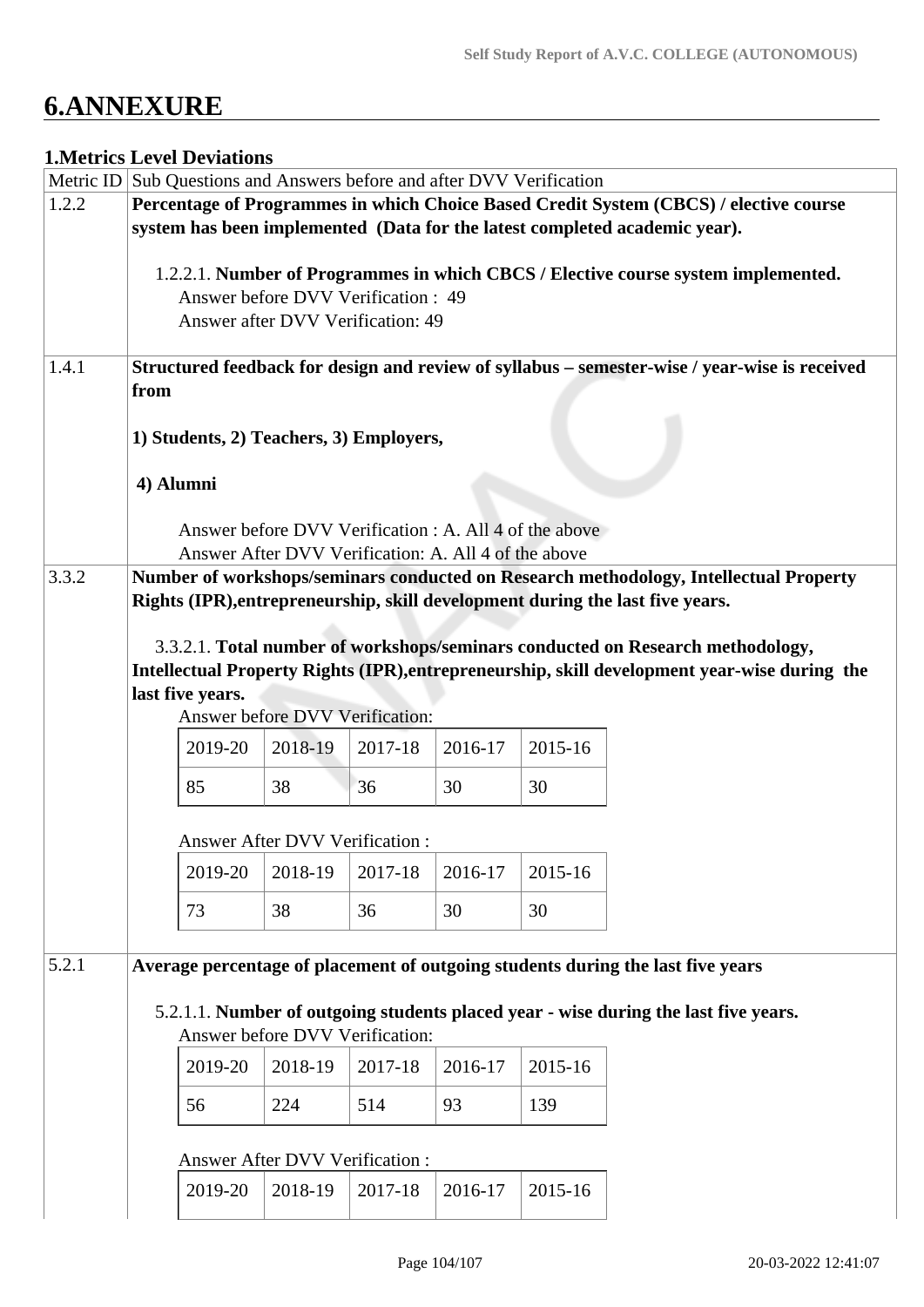|       |                                       | 30                                                                                                                                                                      | 240            | 482     | 57           | 122          |                                                                                                                                                                                   |  |  |  |  |  |
|-------|---------------------------------------|-------------------------------------------------------------------------------------------------------------------------------------------------------------------------|----------------|---------|--------------|--------------|-----------------------------------------------------------------------------------------------------------------------------------------------------------------------------------|--|--|--|--|--|
| 5.2.3 |                                       |                                                                                                                                                                         |                |         |              |              | Average percentage of students qualifying in state/national/ international level examinations                                                                                     |  |  |  |  |  |
|       |                                       | during the last five years (eg: IIT-JAM/CLAT/ NET/SLET/GATE/ GMAT/CAT/GRE/<br><b>TOEFL/Civil Services/State government examinations, etc.)</b>                          |                |         |              |              |                                                                                                                                                                                   |  |  |  |  |  |
|       |                                       |                                                                                                                                                                         |                |         |              |              | 5.2.3.1. Number of students qualifying in state/national/international level examinations<br>(eg: IIT/JAM/ NET/ SLET/ GATE/ GMAT/CAT/GRE/ TOEFL/ Civil Services/ State            |  |  |  |  |  |
|       |                                       | government examinations, etc.) year-wise during last five years<br>Answer before DVV Verification:                                                                      |                |         |              |              |                                                                                                                                                                                   |  |  |  |  |  |
|       |                                       | 2019-20                                                                                                                                                                 | 2018-19        | 2017-18 | 2016-17      | 2015-16      |                                                                                                                                                                                   |  |  |  |  |  |
|       |                                       | 5.2.3.2. Number of students appearing in state/national/international level examinations<br>(eg: IIT/JAM/ NET / SLET/ GATE/ GMAT/CAT, GRE/ TOEFL/ Civil Services/ State |                |         |              |              |                                                                                                                                                                                   |  |  |  |  |  |
|       |                                       | government examinations) year-wise during last five years<br>Answer before DVV Verification:                                                                            |                |         |              |              |                                                                                                                                                                                   |  |  |  |  |  |
|       |                                       | 2019-20                                                                                                                                                                 | 2018-19        | 2017-18 | 2016-17      | 2015-16      |                                                                                                                                                                                   |  |  |  |  |  |
|       |                                       | 52                                                                                                                                                                      | 65             | 100     | 15           | 39           |                                                                                                                                                                                   |  |  |  |  |  |
|       | <b>Answer After DVV Verification:</b> |                                                                                                                                                                         |                |         |              |              |                                                                                                                                                                                   |  |  |  |  |  |
|       |                                       | 2019-20                                                                                                                                                                 | 2018-19        | 2017-18 | 2016-17      | 2015-16      |                                                                                                                                                                                   |  |  |  |  |  |
|       |                                       | 38                                                                                                                                                                      | 53             | 78      | 09           | 21           |                                                                                                                                                                                   |  |  |  |  |  |
| 6.3.2 |                                       |                                                                                                                                                                         |                |         |              |              | Average percentage of teachers provided with financial support to attend conferences /<br>workshops and towards membership fee of professional bodies during the last five years. |  |  |  |  |  |
|       |                                       |                                                                                                                                                                         |                |         |              |              |                                                                                                                                                                                   |  |  |  |  |  |
|       |                                       |                                                                                                                                                                         |                |         |              |              | 6.3.2.1. Number of teachers provided with financial support to attend<br>conferences/workshops and towards membership fee of professional bodies year wise during                 |  |  |  |  |  |
|       |                                       | the last five years<br>Answer before DVV Verification:                                                                                                                  |                |         |              |              |                                                                                                                                                                                   |  |  |  |  |  |
|       |                                       | 2019-20                                                                                                                                                                 | 2018-19        | 2017-18 | 2016-17      | 2015-16      |                                                                                                                                                                                   |  |  |  |  |  |
|       |                                       | 2000                                                                                                                                                                    | 15738          | 45340   | 10584        | 10760        |                                                                                                                                                                                   |  |  |  |  |  |
|       | <b>Answer After DVV Verification:</b> |                                                                                                                                                                         |                |         |              |              |                                                                                                                                                                                   |  |  |  |  |  |
|       |                                       | 2019-20                                                                                                                                                                 | 2018-19        | 2017-18 | 2016-17      | 2015-16      |                                                                                                                                                                                   |  |  |  |  |  |
|       |                                       |                                                                                                                                                                         |                |         |              |              |                                                                                                                                                                                   |  |  |  |  |  |
|       |                                       | 175                                                                                                                                                                     | $\overline{2}$ | 3       | $\mathbf{0}$ | $\mathbf{0}$ |                                                                                                                                                                                   |  |  |  |  |  |
|       |                                       | Remark : values corrected as per HEI clarification                                                                                                                      |                |         |              |              |                                                                                                                                                                                   |  |  |  |  |  |
| 6.3.3 |                                       |                                                                                                                                                                         |                |         |              |              | Average number of professional development / administrative training Programmes organized<br>by the institution for teaching and non-teaching staff during the last five years.   |  |  |  |  |  |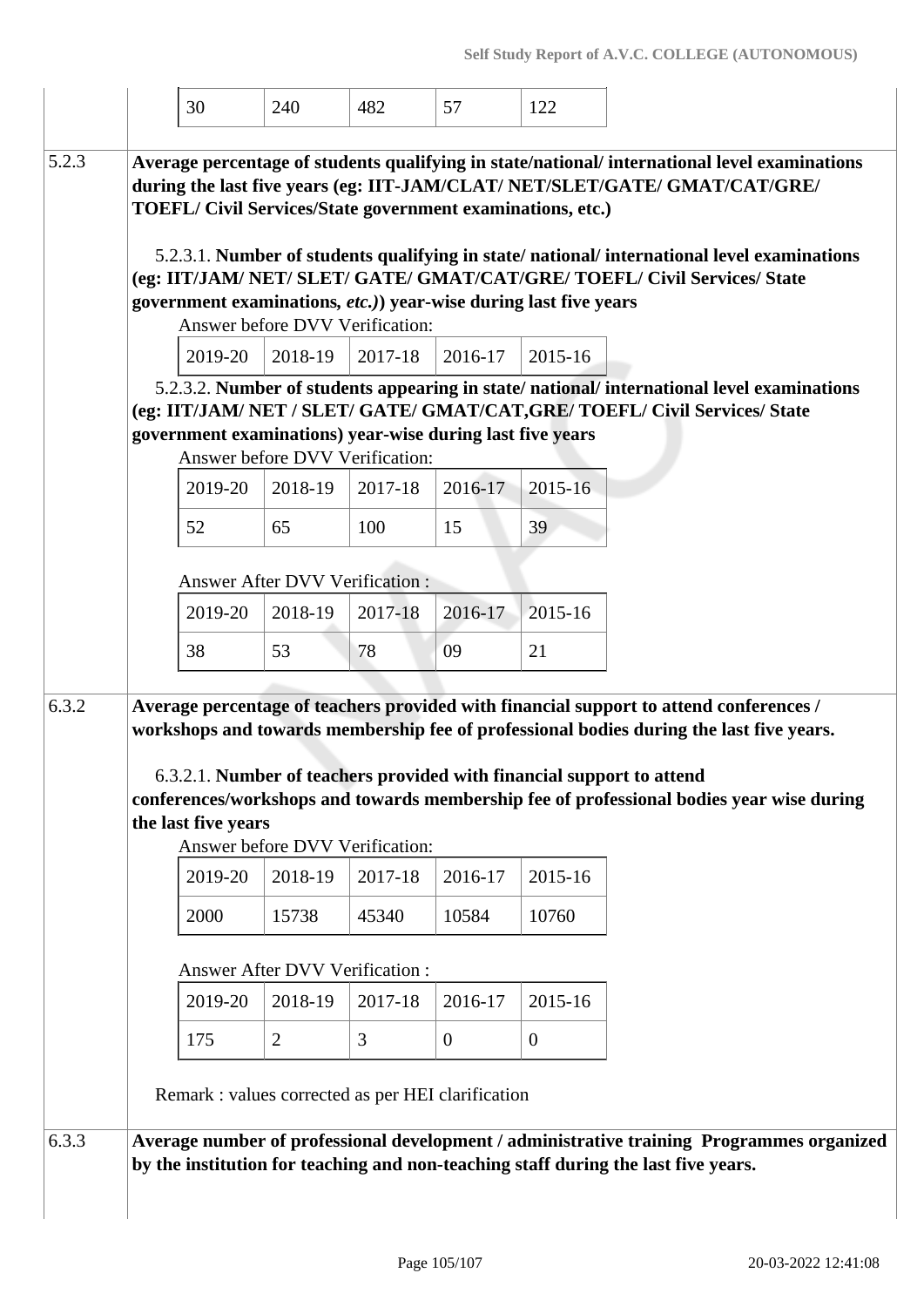|        |                                                                                                                                                             |                                                                                                          |                                                      |                                                  |                | 6.3.3.1. Total number of professional development /administrative training Programmes |  |  |  |  |  |
|--------|-------------------------------------------------------------------------------------------------------------------------------------------------------------|----------------------------------------------------------------------------------------------------------|------------------------------------------------------|--------------------------------------------------|----------------|---------------------------------------------------------------------------------------|--|--|--|--|--|
|        |                                                                                                                                                             | organized by the institution for teaching and non teaching staff year-wise during the last five<br>years |                                                      |                                                  |                |                                                                                       |  |  |  |  |  |
|        | Answer before DVV Verification:                                                                                                                             |                                                                                                          |                                                      |                                                  |                |                                                                                       |  |  |  |  |  |
|        | 2019-20                                                                                                                                                     | 2018-19                                                                                                  | 2017-18                                              | 2016-17                                          | 2015-16        |                                                                                       |  |  |  |  |  |
|        | 5                                                                                                                                                           | $\overline{2}$                                                                                           | 8                                                    | 5                                                | $\overline{2}$ |                                                                                       |  |  |  |  |  |
|        | <b>Answer After DVV Verification:</b>                                                                                                                       |                                                                                                          |                                                      |                                                  |                |                                                                                       |  |  |  |  |  |
|        | 2019-20                                                                                                                                                     | 2018-19                                                                                                  | 2017-18                                              | 2016-17                                          | 2015-16        |                                                                                       |  |  |  |  |  |
|        | 5                                                                                                                                                           | $\overline{2}$                                                                                           | $\overline{7}$                                       | 5                                                | $\overline{2}$ |                                                                                       |  |  |  |  |  |
| 7.1.2  | measures                                                                                                                                                    | The Institution has facilities for alternate sources of energy and energy conservation                   |                                                      |                                                  |                |                                                                                       |  |  |  |  |  |
|        | 1. Solar energy<br>2. Biogas plant<br>3. Wheeling to the Grid                                                                                               |                                                                                                          |                                                      |                                                  |                |                                                                                       |  |  |  |  |  |
|        | 4. Sensor-based energy conservation<br>5. Use of LED bulbs/ power efficient equipment                                                                       |                                                                                                          |                                                      |                                                  |                |                                                                                       |  |  |  |  |  |
|        | Answer before DVV Verification : B. 3 of the above<br>Answer After DVV Verification: B. 3 of the above                                                      |                                                                                                          |                                                      |                                                  |                |                                                                                       |  |  |  |  |  |
| 7.1.4  | Water conservation facilities available in the Institution:                                                                                                 |                                                                                                          |                                                      |                                                  |                |                                                                                       |  |  |  |  |  |
|        | 1. Rain water harvesting                                                                                                                                    |                                                                                                          |                                                      |                                                  |                |                                                                                       |  |  |  |  |  |
|        | 2. Borewell /Open well recharge                                                                                                                             |                                                                                                          |                                                      |                                                  |                |                                                                                       |  |  |  |  |  |
|        | 3. Construction of tanks and bunds                                                                                                                          |                                                                                                          |                                                      |                                                  |                |                                                                                       |  |  |  |  |  |
|        | 4. Waste water recycling                                                                                                                                    |                                                                                                          |                                                      |                                                  |                |                                                                                       |  |  |  |  |  |
|        |                                                                                                                                                             | 5. Maintenance of water bodies and distribution system in the campus                                     |                                                      |                                                  |                |                                                                                       |  |  |  |  |  |
|        |                                                                                                                                                             | Answer before DVV Verification : A. Any 4 or all of the above                                            |                                                      |                                                  |                |                                                                                       |  |  |  |  |  |
|        | Answer After DVV Verification: B. 3 of the above                                                                                                            |                                                                                                          |                                                      |                                                  |                |                                                                                       |  |  |  |  |  |
|        | Remark : values have been corrected as per HEI clarification                                                                                                |                                                                                                          |                                                      |                                                  |                |                                                                                       |  |  |  |  |  |
| 7.1.10 | The Institution has a prescribed code of conduct for students, teachers, administrators and<br>other staff and conducts periodic programmes in this regard. |                                                                                                          |                                                      |                                                  |                |                                                                                       |  |  |  |  |  |
|        |                                                                                                                                                             | 1. The Code of Conduct is displayed on the website                                                       |                                                      |                                                  |                |                                                                                       |  |  |  |  |  |
|        |                                                                                                                                                             |                                                                                                          |                                                      |                                                  |                | 2. There is a committee to monitor adherence to the Code of Conduct                   |  |  |  |  |  |
|        |                                                                                                                                                             | 3. Institution organizes professional ethics programmes for students, teachers,                          |                                                      |                                                  |                |                                                                                       |  |  |  |  |  |
|        |                                                                                                                                                             | administrators and other staff<br>4. Annual awareness programmes on Code of Conduct are organized        |                                                      |                                                  |                |                                                                                       |  |  |  |  |  |
|        |                                                                                                                                                             |                                                                                                          |                                                      |                                                  |                |                                                                                       |  |  |  |  |  |
|        |                                                                                                                                                             |                                                                                                          | Answer before DVV Verification : A. All of the above |                                                  |                |                                                                                       |  |  |  |  |  |
|        |                                                                                                                                                             |                                                                                                          |                                                      | Answer After DVV Verification: B. 3 of the above |                |                                                                                       |  |  |  |  |  |